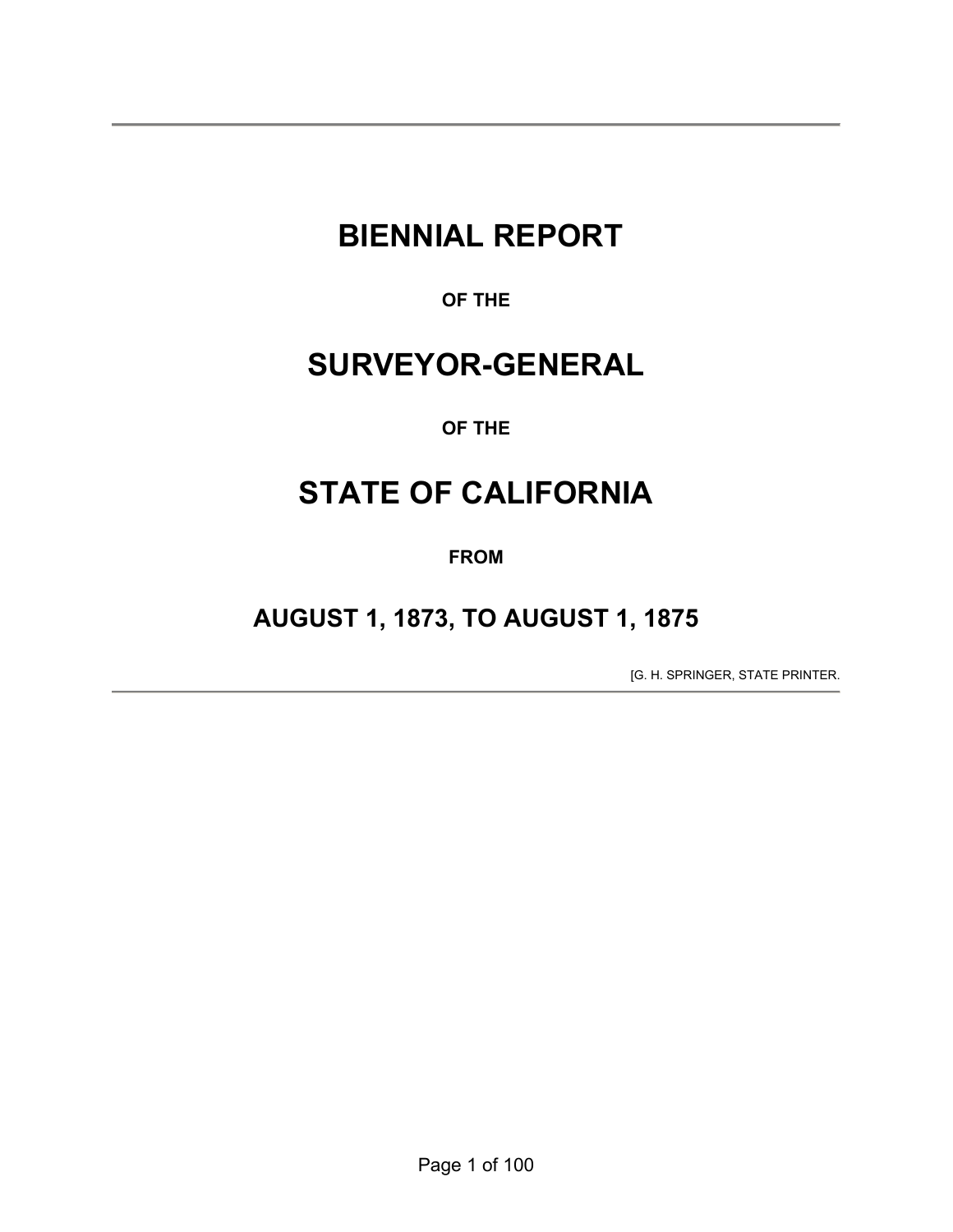### STATE OF CALIFORNIA, OFFICE OF SURVEYOR GENERAL, SACRAMENTO, August 1<sup>st</sup>, 1875.

To His Excellency, ROMUALDO PACHECO, Governor of California:

 DEAR SIR: In accordance with the requirements of section four hundred and eighty-three of the Political Code, concerning the office of the Surveyor General, I have the honor to submit the following report of my official transactions from August first, eighteen hundred and seventy-three, to August first, eighteen hundred and seventy-five.

> ROBERT GARDNER, Surveyor General and ex officio Register of the State Land Office.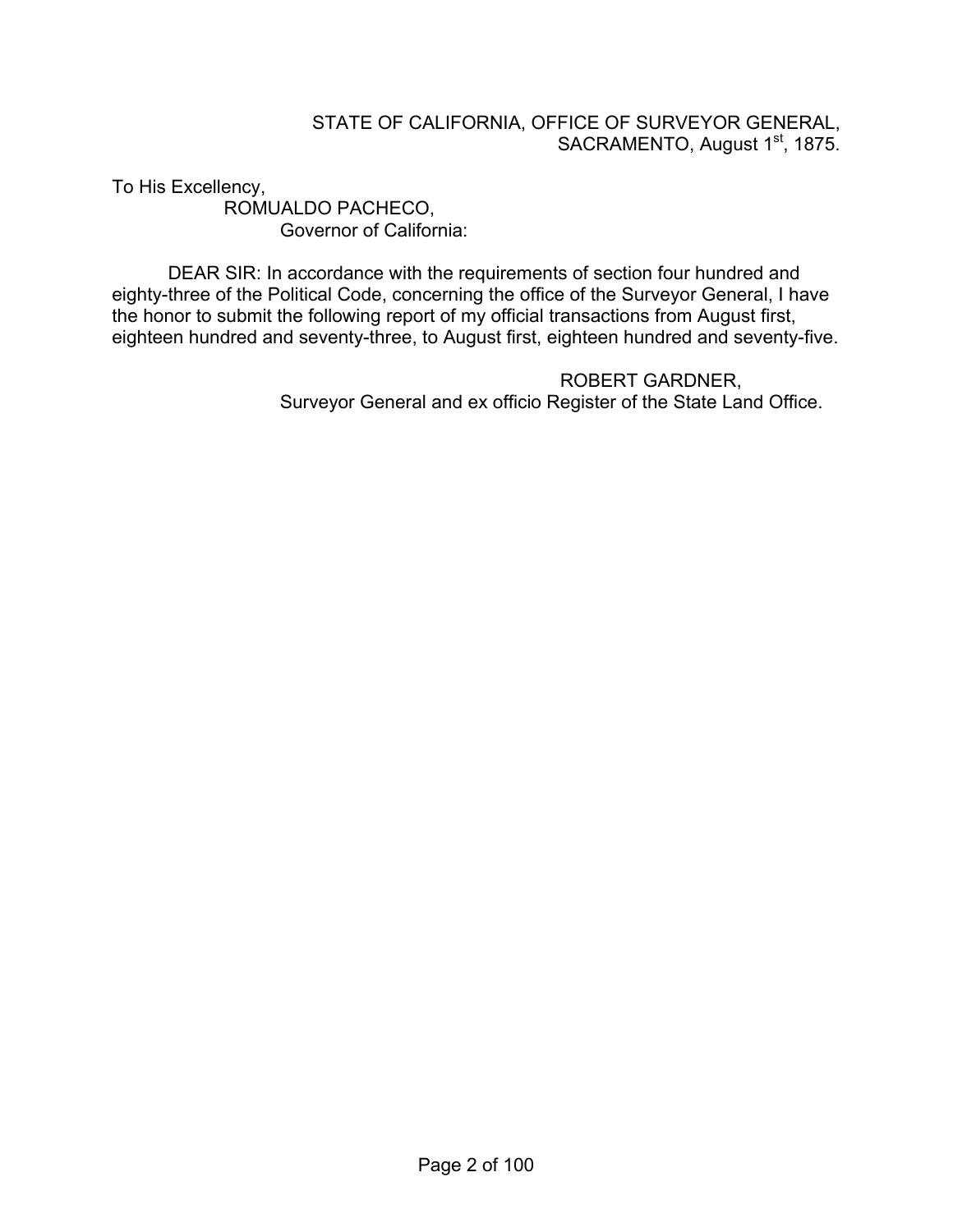# **REPORT.**

 $\overline{a}$ 

The area of the State of California, according to careful estimates made since my last report, is one hundred million five hundred thousand (100,500,000) acres; and I call your attention to the following tabular statement, showing the recognized subdivisions of such area:

| Subdivision.                                                 | Area - Acres. |
|--------------------------------------------------------------|---------------|
|                                                              | 88,238,759    |
|                                                              | 62,843        |
| Private grants, surveyed before June 30 <sup>th</sup> , 1875 | 8,315,690     |
|                                                              | 40,707        |
|                                                              | 201,835       |
|                                                              | 70,000        |
|                                                              | 212,715       |
|                                                              | 1,531,700     |
|                                                              | 1,720,751     |
| Salt marsh and tide lands around San Francisco Bay           | 100,000       |
| Salt marsh and tide lands around Humboldt Bay                | 5,000         |
| Total acres                                                  | 100,500,000   |

 Of the territory coming under the subdivision of "public lands," two thousand six hundred and forty-eight (2,648) townships (whole and fractional), have been surveyed up to June thirtieth, eighteen hundred and seventy-five, embracing an area of forty-one million six hundred and twenty-seven thousand seven hundred and fifty-nine (41,627,759) acres. The remainder of this class of land, or forty-six million six hundred and eleven thousand (46,611,000) acres, is still unsurveyed.

 Of the territory designated as "swamp and overflowed lands," one million five hundred and fifty-two thousand one hundred and fifteen (1,552,115) acres have been returned as such by the United States Deputy Surveyors; the remaining one hundred and sixty-eight thousand six hundred and thirty-six (168,636) acres being notoriously of a swampy character, but situated in townships which have not yet been surveyed by the United States. The grants of land made by the United States to the State of California are as follows: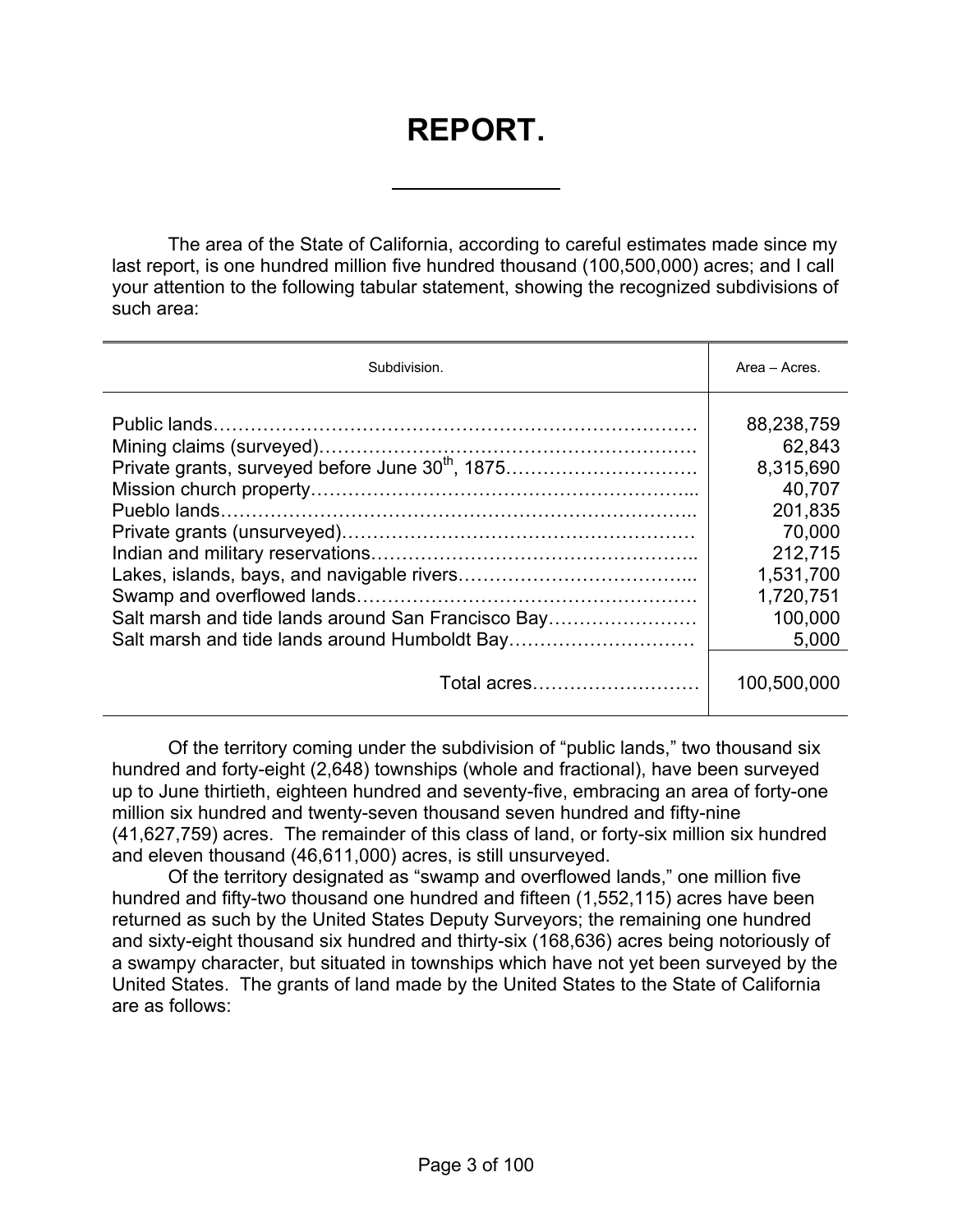#### GRANT OF FIVE HUNDRED THOUSAND ACRES.

 This is a grant for the purposes of internal improvement, and is held by the State under the eighth section of the Act of Congress of September fourth, eighteen hundred and forty-one.

#### GRANT OF SWAMP AND OVERFLOWED LANDS.

 All lands of this character, within the borders of the State, are held by the State under the fourth section of the Act of Congress of September twenty-eighth, eighteen hundred and fifty.

#### GRANT OF SIXTEENTH AND THIRTY-SIXTH SECTIONS.

 The sixteenth and thirty-sixth sections in each township, or indemnity therefore in cases of prior grants or sales by the United States, are held by the State under the sixth section of the Act of Congress of March third, eighteen hundred and fifty-three.

#### GRANT OF SEVENTY-TWO SECTIONS.

 This is a grant for the use of a seminary of learning, and is held by the State under the twelfth section of the Act of Congress of March third, eighteen hundred and fifty-three.

#### GRANT OF TEN SECTIONS.

 This is a grant for the purposes of the erection of public buildings, and is held by the State under the thirteenth section of the Act of Congress of March third, eighteen hundred and fifty-three.

#### GRANT OF ONE HUNDRED AND FIFTY THOUSAND ACRES.

 This is a grant for the benefit of agriculture and the mechanic arts, and is held by the State under the Act of Congress of July second, eighteen hundred and sixty-two, and Acts amendatory thereof.

 In addition to the grants above enumerated, all the salt marsh and tide lands within the borders of the State are held by the State, by virtue of her sovereignty.

 All the lands accruing to the State under these grants, with the exception of the grant of one hundred and fifty thousand acres, are subject to disposal, through this office, by the several legislative enactments regulating their disposition and sale; and I respectfully call your attention to my report of progress made in effecting such sales, and to the condition of the lands remaining unsold.

GRANT OF THE SIXTEENTH AND THIRTY-SIXTH SECTIONS, AND LANDS IN LIEU THEREOF.

 Under this grant there has accrued to the State one eighteenth (1/18) of all the public lands already surveyed by the United States; or two million three hundred and twelve thousand six hundred and fifty-three (2,312,653) acres. She has also received,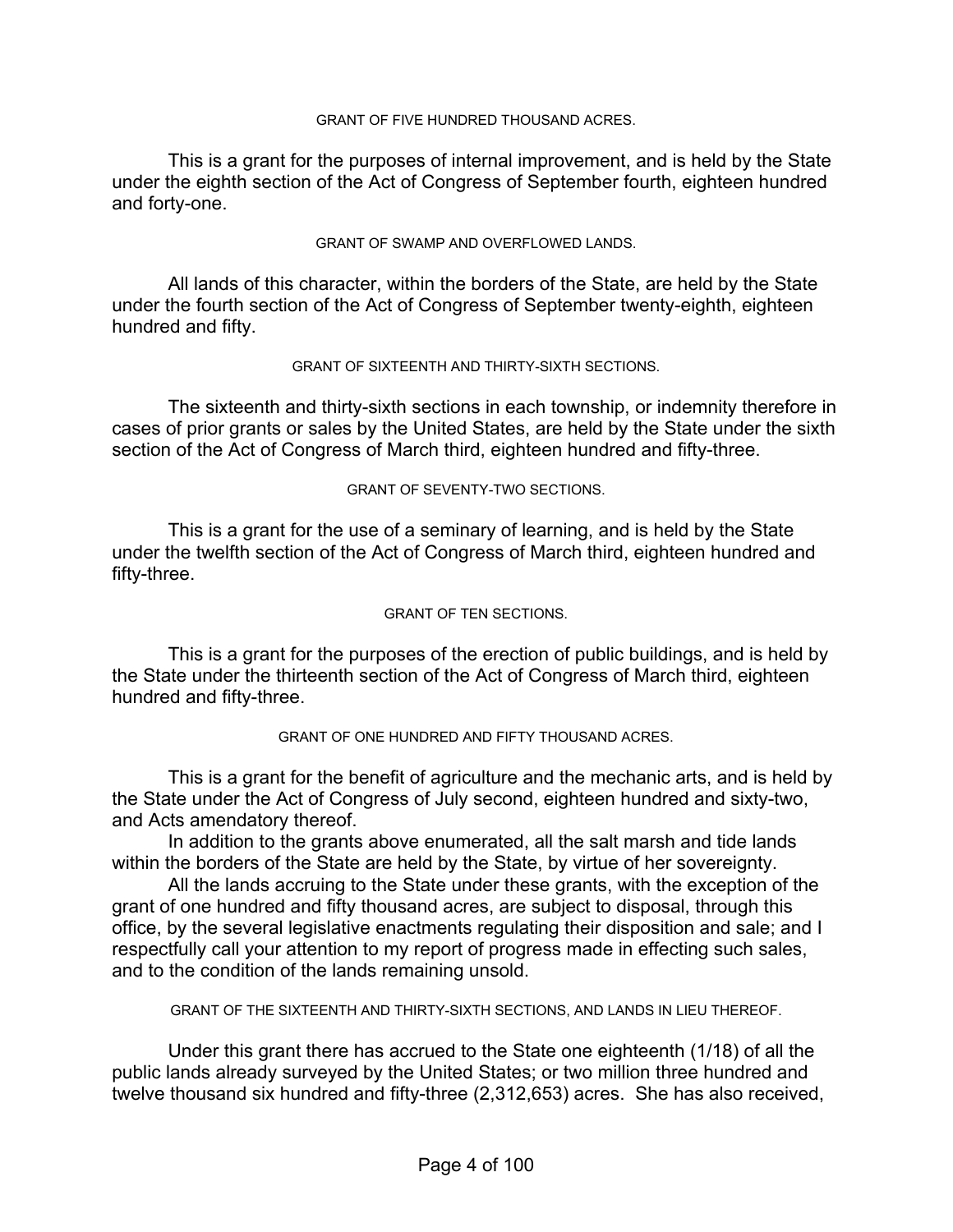and there has been listed to her by the United States, five hundred and sixty-five thousand three hundred and fifty-one and twenty-nine one hundredths (565,351 29/100) acres, in lieu of the sixteenth and thirty-sixth sections lost to the State by reason of Spanish grants, prior sales by the United States, and indemnity for fractional townships, made fractional by the ocean and inland lakes. Under this grant there will accrue to the State, of the public lands yet to be surveyed, two million five hundred and eighty-nine thousand and five hundred acres.

 The most valuable lands in the State, comprising the Valleys of the Sacramento and San Joaquin and lands lying upon the coast, have already been surveyed, and the State has disposed of her title to the sixteenth and thirty-sixth sections. The lands yet to be surveyed by the United States, and out of which the State will receive the sixteenth and thirty-sixth sections, are situated generally in the timber belts of the Sierra Nevada and Coast Range of Mountains, and in the grazing districts of the foothills. The surveys of these lands will naturally be deferred until an increase of settlement requires their use for grazing purposes and creates a demand for the timber which they produce. Also, the lands are of small value, and will meet with but slow sale until they are rendered accessible by railroads, flumes, or other means of conveying their products to a market. Of the lands already received by the State under this grant, those remaining unsold are situated in the Counties of Modoc, Siskiyou, Shasta, Lassen, Humboldt, Los Angeles, San Diego, San Bernardino, Inyo, Mono, Nevada, Amador, and Kern. The lands listed to the State in lieu of sixteenth and thirty-sixth sections, disposed of by the United States, have for the most part been sold. There have been filed in my office during the two years ending August first, eighteen hundred and seventy-five, applications under this grant for lands aggregating in area six hundred and seventy-four thousand acres. During the same term I have issued approvals of applications aggregating five hundred and nineteen thousand six hundred sixty-eight and twenty-four one hundredths (519,668 24/100) acres; upon two hundred and fifty-one thousand four hundred and forty-two and eighty-four one hundredths (251,442 84/100) acres of which payment has been made, either of twenty per cent of the purchase money or in full, and title has issued. The remaining two hundred and sixty-eight thousand two hundred and twentyfive and forty one hundredths (268,225 40/100) acres, or over one half, have not been paid for, and being forfeited, have reverted to the State, and have again become subject to location and sale. The lands paid for are either occupied by settlers or are of known value; while those forfeited are either inaccessible or of small value, as in the case of a large number of sections in the Counties of Lassen, Siskiyou, Modoc, San Bernardino, San Diego, Los Angeles, and the southern part of Kern. I would here call your attention to the large amount of lands forfeited, in default of payments thereon, and to the fact that such forfeitures involve the keeping of a record of each application; examinations relative to the approval thereof, and all other details of sale, causes much labor and takes up much of the time of the office; and so long as speculators are allowed to trifle in this manner, in their pretended purchases from the State, the evil cannot fail to be perpetuated; and I would recommend that hereafter the school lands be sold only to actual settlers, to the amount of one hundred and sixty acres each.

 This policy would reduce the labors of this office at least one half, without in the least affecting the amount received from the sales of lands. The lands under this grant are sold at the rate of one dollar and a quarter per acre, on an indefinite credit; twenty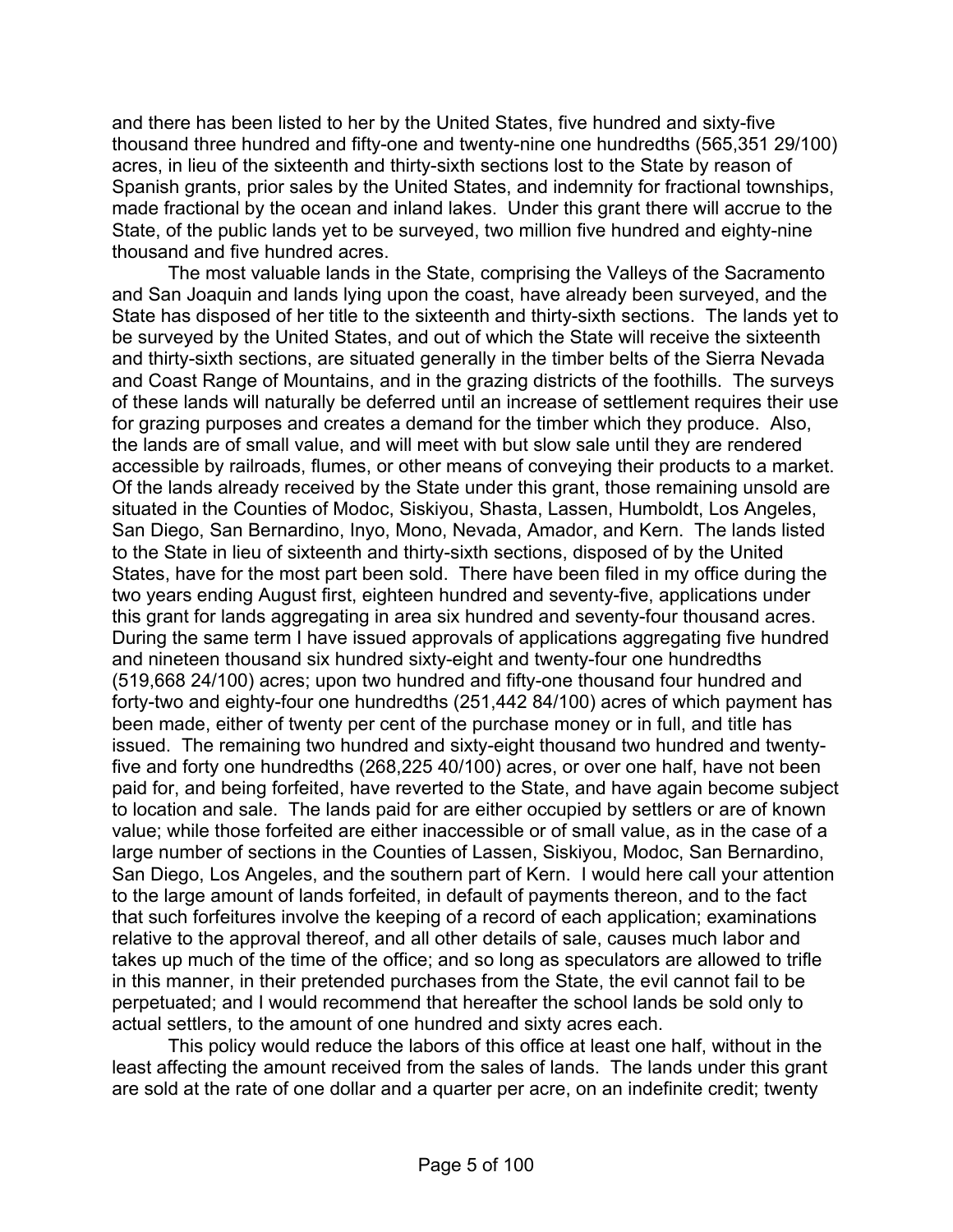per cent to be paid within fifty days from the date of approval, and interest on the balance at the rate of ten per cent per annum, payable annually in advance.

 Numerous contests have arisen under this grant during the past two years between adverse claimants. These contests, where questions of fact alone have been involved, and no demand for a reference to Court has been made, I have in most cases disposed of. Many contests where questions of law alone are involved, and no demand for a reference to Court has been made, still exist, and I have been unable to make any disposition of them, for the reason that questions of law can only be determined by Courts of competent jurisdiction.

 My authority to refer contests involving such questions to the Courts being based upon the demand made by one of the contesting claimants, which demand is in a large number of cases still unmade, I can take no action and can do nothing tending to settle the rights of applicants to purchase. I have referred to the proper Courts, for adjudication, eighty-five (85) cases of conflict.

#### MINERAL LANDS ON SIXTEENTH AND THIRTY-SIXTH SECTIONS.

 The United States claim the right to dispose of mineral lands, where included in a sixteenth or thirty-sixth section, and are now, under a ruling of the Department of the Interior, making a sale of such lands. The State also claims these lands, and is supported in such a claim by the decision of the Supreme Court of this State, in the case of Sherman *vs.* Buick, and decisions in other cases. The Legislature has also authorized their sale, and has provided the manner of disposing thereof, at the price of two dollars and a half (\$2 50) per acre, by Act approved March twenty-eight, eighteen hundred and seventy-four. Until this conflict between the United States and the State is determined much confusion of title must necessarily exist; and I would respectfully suggest that the Legislature authorize appointment of competent counsel to represent the State before the Supreme Court of the United States, upon the hearing of the case of Sherman *vs.* Buick, which is now before that Court upon a writ of error, and which case involves all the questions at issue between the United States and the State, upon the subject of mineral lands. The importance of this case is made evident by the fact that over one million acres of the grant of the sixteenth and thirty-sixth sections are mineral land, and the title of the State thereto is involved in the contest now pending. There is no provision made by which the State can or will receive indemnity therefore. The Supreme Court of the State, in this case of Sherman *vs.* Buick, have held that a State patent for the portion of a sixteenth or thirty-sixth section shall prevail as against a United States patent for the same land; and the State, by its Legislature, has relinquished her claim to such lands where the same have been sold by the United States to preemptors, and the State has received or would be entitled to receive indemnity therefore.

#### GRANT OF FIVE HUNDRED THOUSAND ACRES.

 There have been confirmed to the State by the United States, under this grant, during the two years ending August first, eighteen hundred and seventy-five, thirty-four thousand two hundred and thirty-five and thirteen one hundredths (34,235 13/100) acres. The entire amount confirmed to the State, under this grant, up to August first,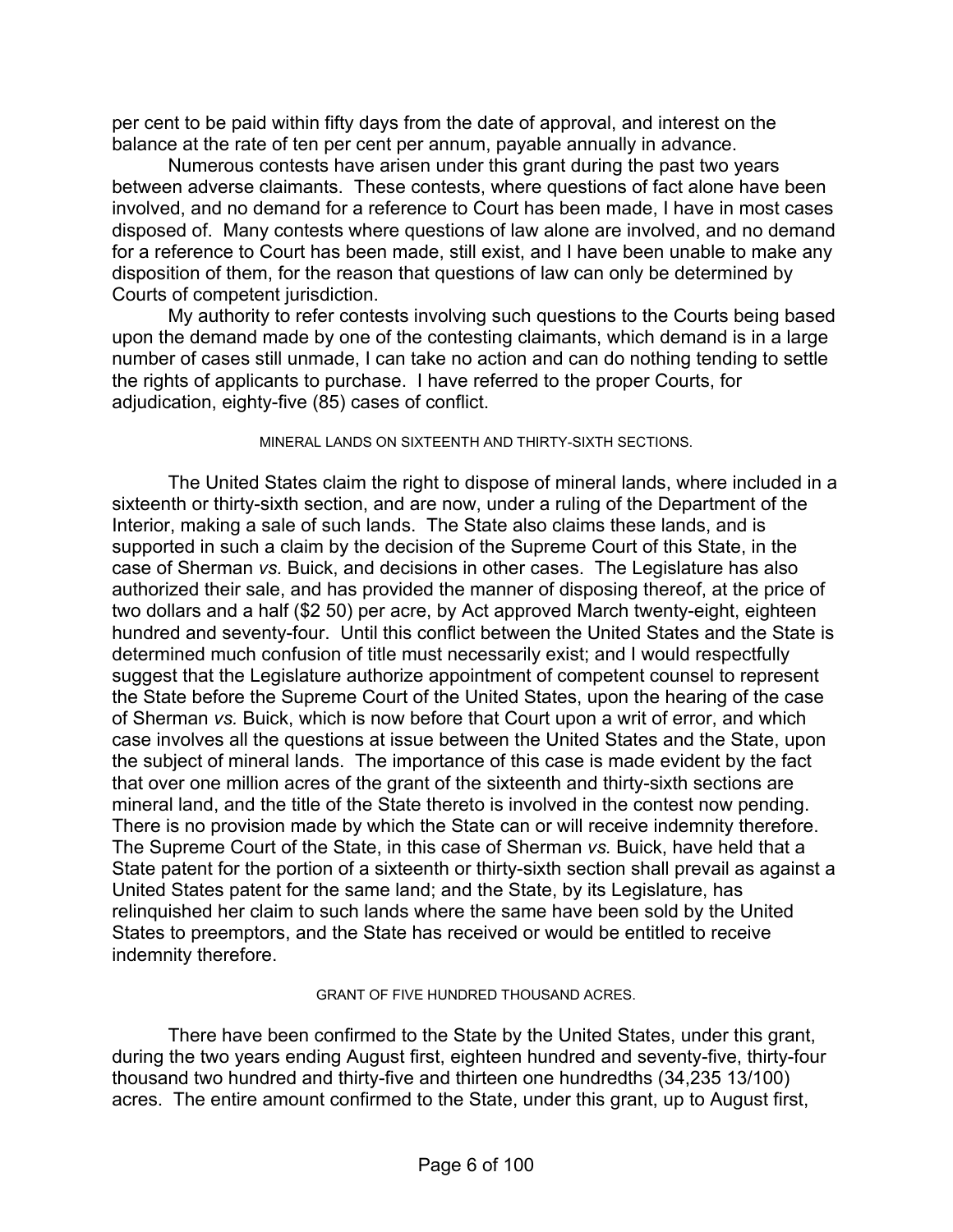eighteen hundred and seventy-five, is four hundred and seventy-one thousand four hundred and eighteen and seventy-five one hundredths (471,418 75/100) acres. I have received and filed warrant applications, under this grant, during the last two years, amounting to ten thousand six hundred and forty-five and eleven one hundredths (10,645 11/100) acres.

 This grant has all been disposed of by the State, with the exception of twentyeight thousand five hundred and eighty-one and twenty-five on hundredths (28,581 25/100) acres, reserved for the location of outstanding warrants.

#### GRANT OF SEVENTY-TWO SECTIONS.

 There have been confirmed to the State, under this grant, forty-six thousand six hundred and four (46,604) acres, or very near the entire grant. This grant has been entirely disposed of by the State.

#### GRANT OF TEN SECTIONS.

 The total number of acres confirmed to the State under this grant is three thousand two hundred and three (3,203) acres, or about one half of the grant. This grant has been entirely disposed of by the State.

#### GRANT OF ONE HUNDRED AND FIFTY THOUSAND ACRES.

 The total number of acres confirmed to the State under this grant, prior to August first, eighteen hundred and seventy-five, is ninety-two thousand two hundred and fifteen and thirty-two one hundredths (92,215 32/100) acres. This grant being under the control of the Board of Regents of the University, I can give no information as to the sale and disposition thereof.

 This is the only grant not disposed of through this office, and I can see no reason for the exception. This office is able to manage the sale of these lands, with but little additional labor, and without any expense either to the State or to the University. The lists and maps of these lands are here, and all that is required is that a transfer of the locations and list of sales be made to this office. In addition, I desire to call your attention to the fact, that under the Codes, only certificates of purchase issued by the Register of the State Land Office are prima facie evidence of title, and can be used in writs of ejectment. Certificates of purchase issued by the Regents of the State University, not being mentioned in the Codes, as being prima facie evidence of title, cannot be used in these cases, and the law should be so amended as to require that such certificates of purchase, and the patents which follow, be issued by the Register of the State Land Office.

#### SWAMP AND OVERFLOWED LANDS.

 The United States has confirmed to the State, under this grant, one million five hundred and twenty-four thousand six hundred and fifty-five and thirteen one hundredths (1,524,655 13/100) acres, of which one hundred and one thousand one hundred and twenty-four and thirteen one hundredths (101,124 13/100) acres have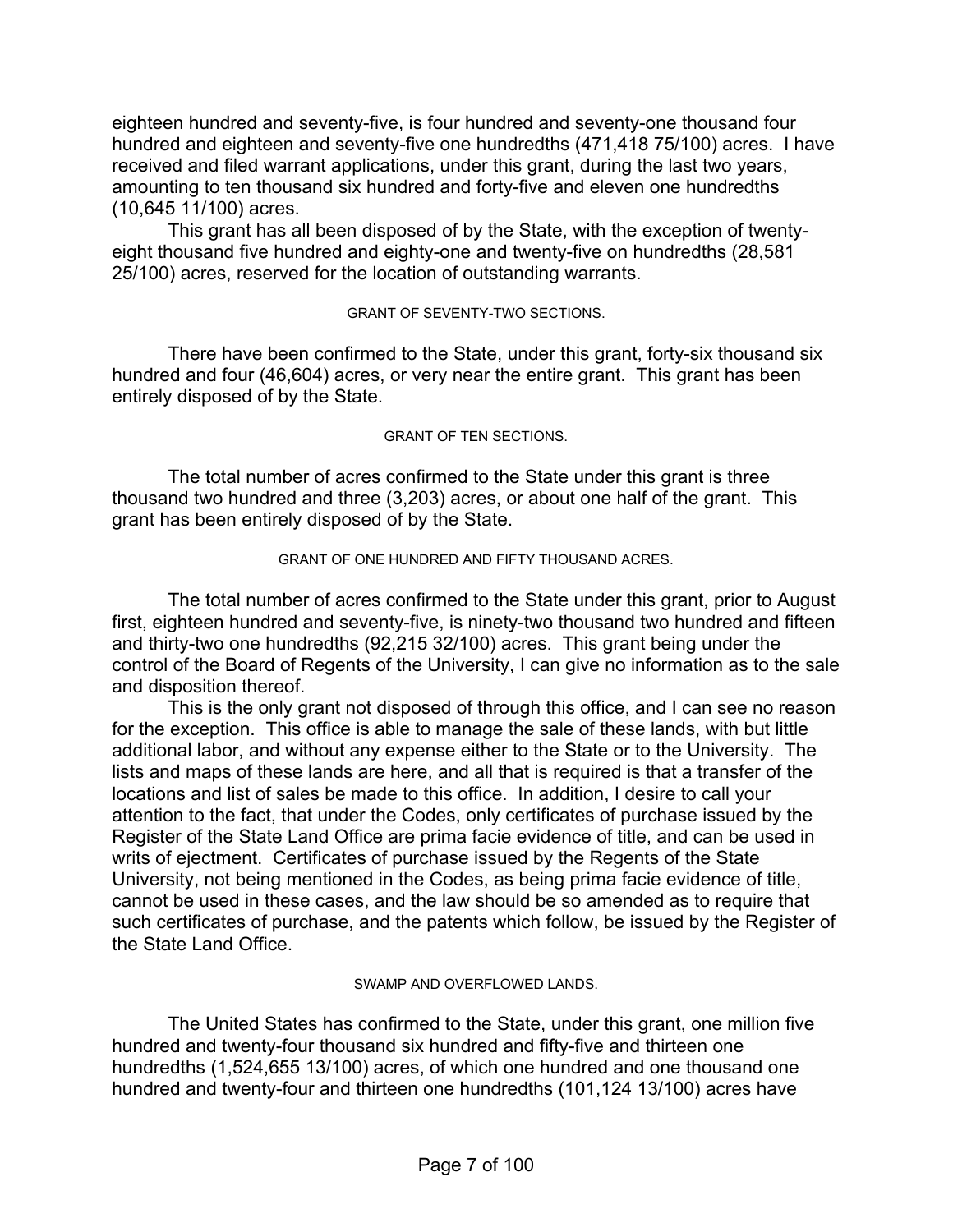been so confirmed during the two years ending August first, eighteen hundred and seventy-five. The amount of swamp land patented to the State, by the United States, is one million two hundred and seventy-five thousand one hundred and seventy-five and thirty-six one hundredths (1,275,175 36/100) acres. Of this amount seventy-three thousand six hundred and four and thirty-six one hundredths (73,604 36/100) acres have been so patented during the two years ending August first, eighteen hundred and seventy-five.

 Since my last report about two hundred thousand (200,000) acres of swamp land have been applied for, the application for about one hundred thousand (100,000) acres of which have not been approved. About forty thousand (40,000) acres of the same are bordering on or near the Colorado River, in townships five, six, seven, and eight south, ranges twenty-three and twenty-four east, San Bernardino meridian. These lands, I am informed, have been segregated as swamp and overflowed lands, by authority of the United States, but this office has as yet received no official information of the fact. Applications have also been received for twelve or fifteen thousand acres bordering on said river in townships eight and nine south, ranges twenty-one and twenty-two east, claimed to be swamp land, but no segregation of the same has yet been made.

 About thirty-eight thousand (38,000) acres have been applied for as swamp and overflowed lands in townships nine (9) and ten (10) north, nine (9), ten (10), eleven (11), and twelve (12) west, San Bernardino meridian, yet the same are shown by the official township plats to be high land. In addition to the above, there are unapproved applications for between twenty thousand (20,000) and twenty-five thousand (25,000) acres of swamp and overflowed lands in various portions of the State, principally in the Counties of Lassen, Plumas, Modoc, and Kern. These last mentioned applications are chiefly in townships recently surveyed by the United States, the time within which settlers are made preferred purchasers not having yet expired, and in some cases there are conflicting claimants. Until the United States township plats are obtained, the true area cannot be determined.

 I herewith present a statement showing the amount of land under this grant sold during the past two years, together with the counties in which it is situated:

| Counties. |           |  |
|-----------|-----------|--|
|           | 960.00    |  |
|           | 479.09    |  |
|           | 16.68     |  |
|           | 1,401.84  |  |
|           | 3,575.08  |  |
|           | 640.00    |  |
|           | 31,786.06 |  |
|           | 46.91     |  |
|           | 17,259.74 |  |
|           | 105.09    |  |
|           | 80.00     |  |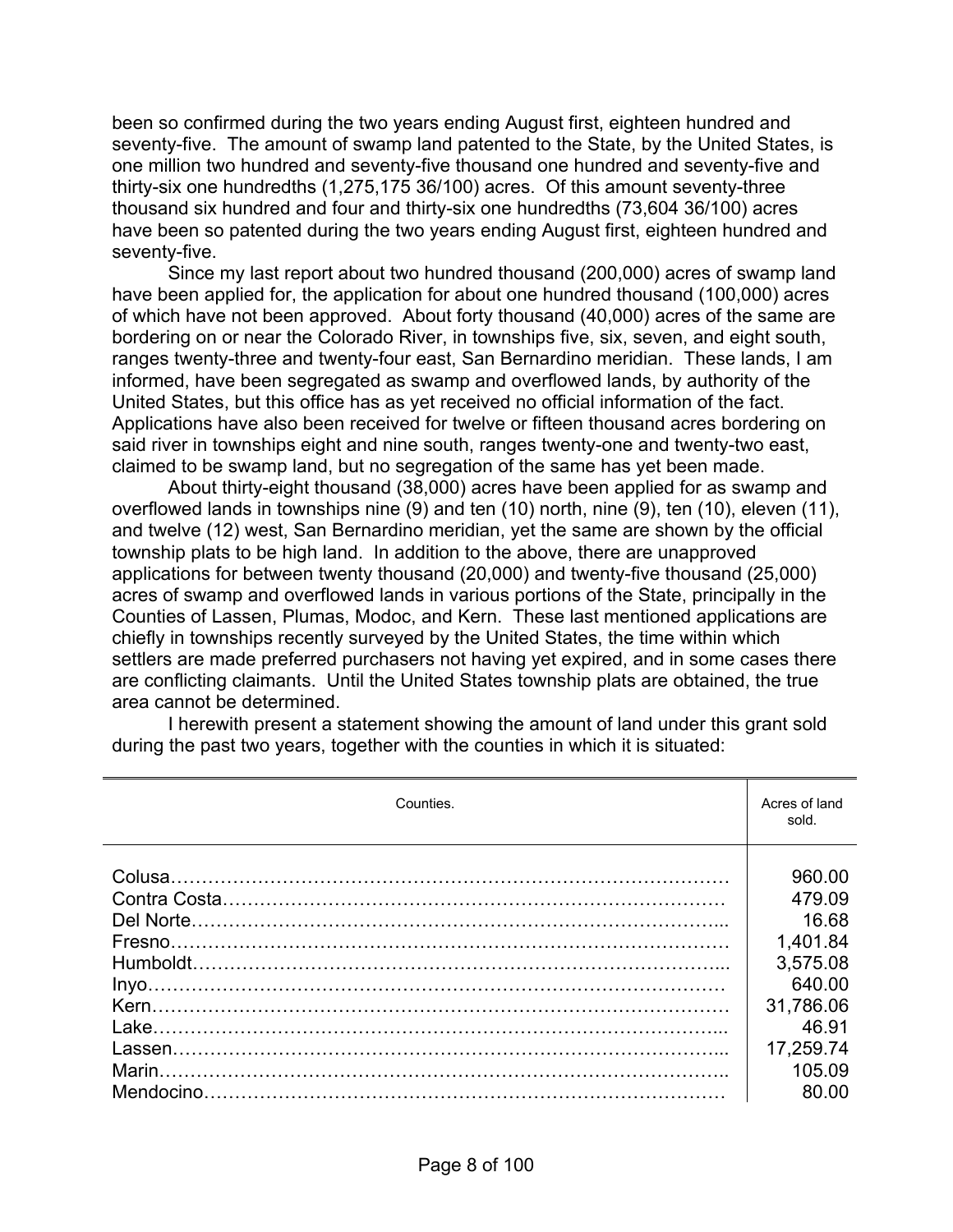| 100.95     |
|------------|
| 138.50     |
| 8,005.97   |
| 805.09     |
| 737.46     |
| 145.00     |
| 246.72     |
| 2,816.00   |
| 321.38     |
| 133.41     |
| 2.004.79   |
| 26,259.49  |
| 2.868.94   |
| 100.934.19 |

 The amount of lands under this grant forfeited for the non-payment of the twenty per cent and first year's interest, is two thousand three hundred and seventy-seven and eleven one hundredths (2,377 11/100) acres.

 The law governing the disposition and sale of swamp lands was amended by an amendment to the Political Code, approved March twenty-eighth, eighteen hundred and seventy-four, providing that applications for the purchase of these lands be made to this office, instead of to the County Surveyor, and restricting the amount for which any one person can apply, to six hundred and forty (640) acres. It is my opinion that this amount should be still further reduced, and that but one hundred and sixty (160) acres be sold to any one applicant. The reason for this is, that the swamp lands remaining unsold, and which accrue to the State as the United States surveys are extended, are situated in the mountain valleys, are easy to be reclaimed, are generally in possession of actual settlers, and are very valuable, as they control the water of the surrounding hills. In many cases, settlers prefer to use such lands without any attempt at reclamation, they being, as a rule, fine meadow lands, and of more value in their present condition.

RECLAMATION OF SWAMP AND OVERFLOWED LANDS.

 The work of reclaiming this class of land has, since my last report, been vigorously prosecuted in every locality where such lands are situated. The great value of these lands, when thoroughly reclaimed, is a sufficient incentive both to labor and capital, to insure the ultimate success of any reasonable plan of reclamation, and the present laws relative to the direct applications of the purchase money for such lands to the payment of cost of reclamation, have greatly facilitated all enterprises of this character. It is only since the passage of the Act of eighteen hundred and sixty-eight, regulating the organization of reclamation districts, that any record has been kept in my office, either of such organizations, or of the works of reclamation thereunder. Under the existing laws, reclamation districts are organized by the several Boards of County Supervisors, and notice is given to this office after the organization is completed. This plan seems not to operate satisfactorily; many conflicts as to boundaries of districts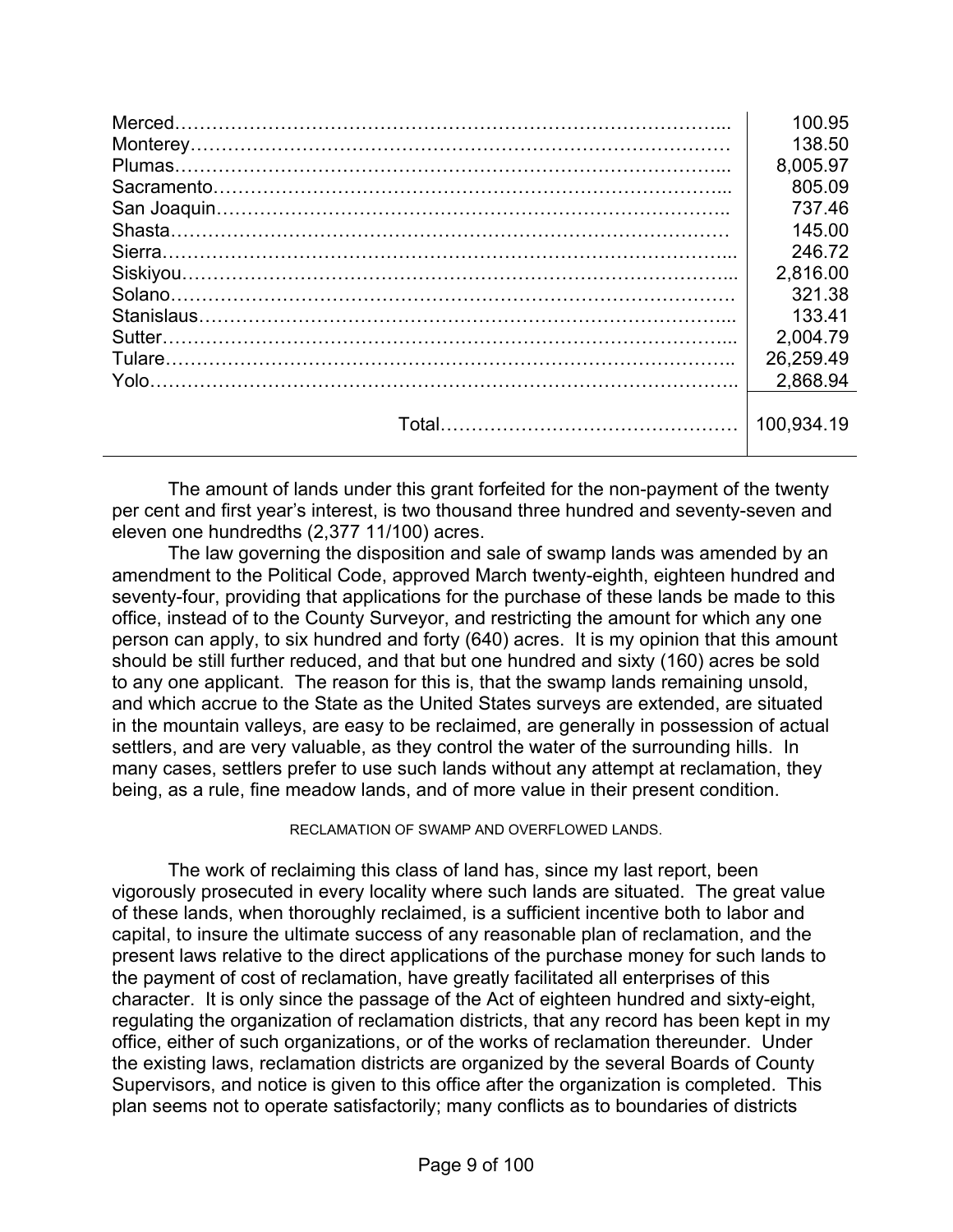have arisen, and such complications will necessarily become more serious in the same ratio that the number of districts increases. The Boards of Supervisors have no maps that conform to the maps of this office, in the details of sales made by the State; and without such conformity, the road to error cannot be closed. The only remedy that suggests itself to me is, that the whole matter of the organization of reclamation districts should be conducted by the Register of the State Land Office, instead of the several Boards of Supervisors. The Register has uniform maps of all the swamp lands in the State before him, is conversant with the boundaries of each tract sold by the State, and with the segregations made by the United States. The data at his command are in every respect more complete than can be obtained by the Boards of Supervisors, and consequently a much safer guide to the avoidance of conflict than any known to the existing mode of procedure.

 The number of districts organized since the passage of the Act of eighteen hundred and sixty-eight, and prior to August first, eighteen hundred and seventy-five, is one hundred and eighty-seven (187), of which one hundred and eight (108) were reported to this office prior to August first, eighteen hundred and seventy-three, and are numbered and located as follows:

| No. | County.     | No. | County.         |
|-----|-------------|-----|-----------------|
| 41  |             | 90  |                 |
| 53  | San Joaquin | 91  |                 |
| 57  | San Joaquin | 92  |                 |
| 61  | San Joaquin | 93  |                 |
| 63  | San Joaquin | 94  |                 |
| 67  |             | 95  | Santa Clara     |
| 68  |             | 96  | Lake            |
| 69  |             | 97  |                 |
| 70  | .Sutter     | 98  | Fresno          |
| 71  | Sacramento  | 99  | Contra Costa    |
| 72  | San Joaquin | 100 | Contra Costa    |
| 73  | Sacramento  | 101 | Contra Costa    |
| 74  | Sacramento  | 102 | Contra Costa    |
| 75  | Sacramento  | 103 | Contra Costa    |
| 76  | Sacramento  | 104 | .Solano         |
| 77  |             | 105 | Solano          |
| 78  |             | 106 | Contra Costa    |
| 79  |             | 107 | Contra Costa    |
| 80  |             | 108 | $\ldots$ . Yolo |
| 81  |             | 109 | San Joaquin     |
| 82  |             | 110 | San Joaquin     |
| 83  | San Joaquin | 111 | .Kern           |
| 84  | .Solano     | 112 | Contra Costa    |
| 85  | San Joaquin | 113 | Merced          |
| 86  | Merced      | 114 |                 |
| 87  |             | 115 |                 |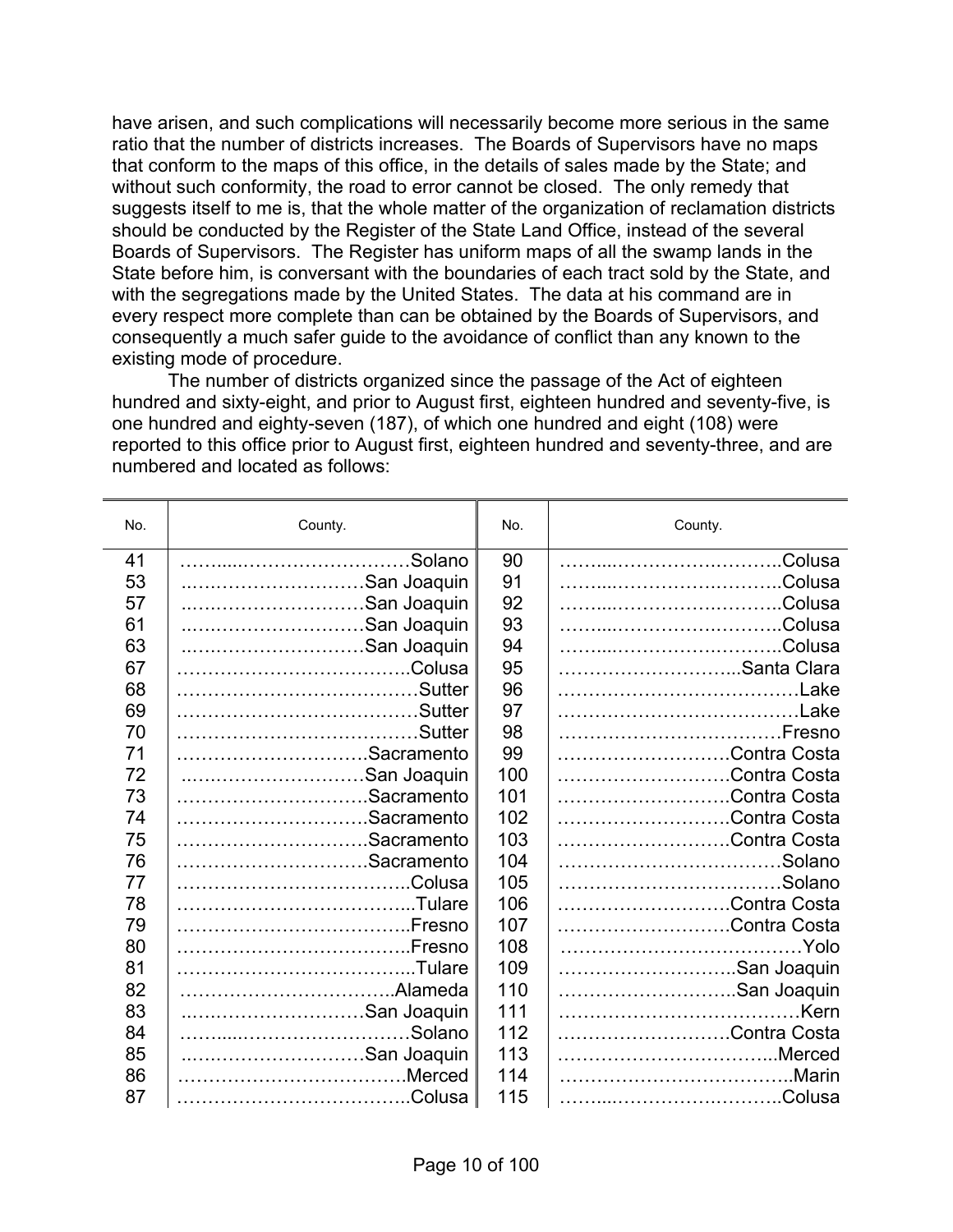| No. | County.      | No. | County.      |
|-----|--------------|-----|--------------|
| 88  |              | 116 |              |
| 89  | Sacramento   | 117 | Sacramento   |
| 118 | Contra Costa | 144 | San Joaquin  |
| 119 | Lassen       | 145 |              |
| 120 |              | 146 |              |
| 121 |              | 147 |              |
| 122 | Merced       | 148 | Sacramento   |
| 123 |              | 149 | Sacramento   |
| 124 |              | 150 | .Yolo        |
| 125 |              | 151 | Contra Costa |
| 126 |              | 152 |              |
| 127 |              | 153 |              |
| 128 |              | 154 |              |
| 129 | Sacramento   | 155 | .Tulare      |
| 130 | San Joaquin  | 156 |              |
| 131 |              | 157 | San Joaquin  |
| 132 | Merced       | 158 | Tulare.      |
| 133 |              | 159 |              |
| 134 |              | 160 | Contra Costa |
| 135 |              | 161 | Contra Costa |
| 136 | Sacramento   | 162 | San Joaquin  |
| 137 | .Solano      | 163 | San Joaquin  |
| 138 | Contra Costa | 164 | Contra Costa |
| 139 | Merced       | 165 | Contra Costa |
| 140 | San Joaquin  | 166 | Contra Costa |
| 141 |              | 167 |              |
| 142 | Sacramento   | 168 |              |
| 143 | San Diego    | 169 | San Joaquin  |
|     |              |     |              |

 The organization of seventy-nine (79) districts has been reported to me during the two years ending August first, eighteen hundred and seventy-five, and such districts are numbered and located as follows:

| No. | County.      | No. | County.      |
|-----|--------------|-----|--------------|
|     | Contra Costa | 182 |              |
| 58  | San Joaquin  | 183 | Contra Costa |
| 150 |              | 184 |              |
| 170 |              | 185 |              |
| 171 |              | 186 |              |
| 172 |              | 187 |              |
| 173 |              | 188 |              |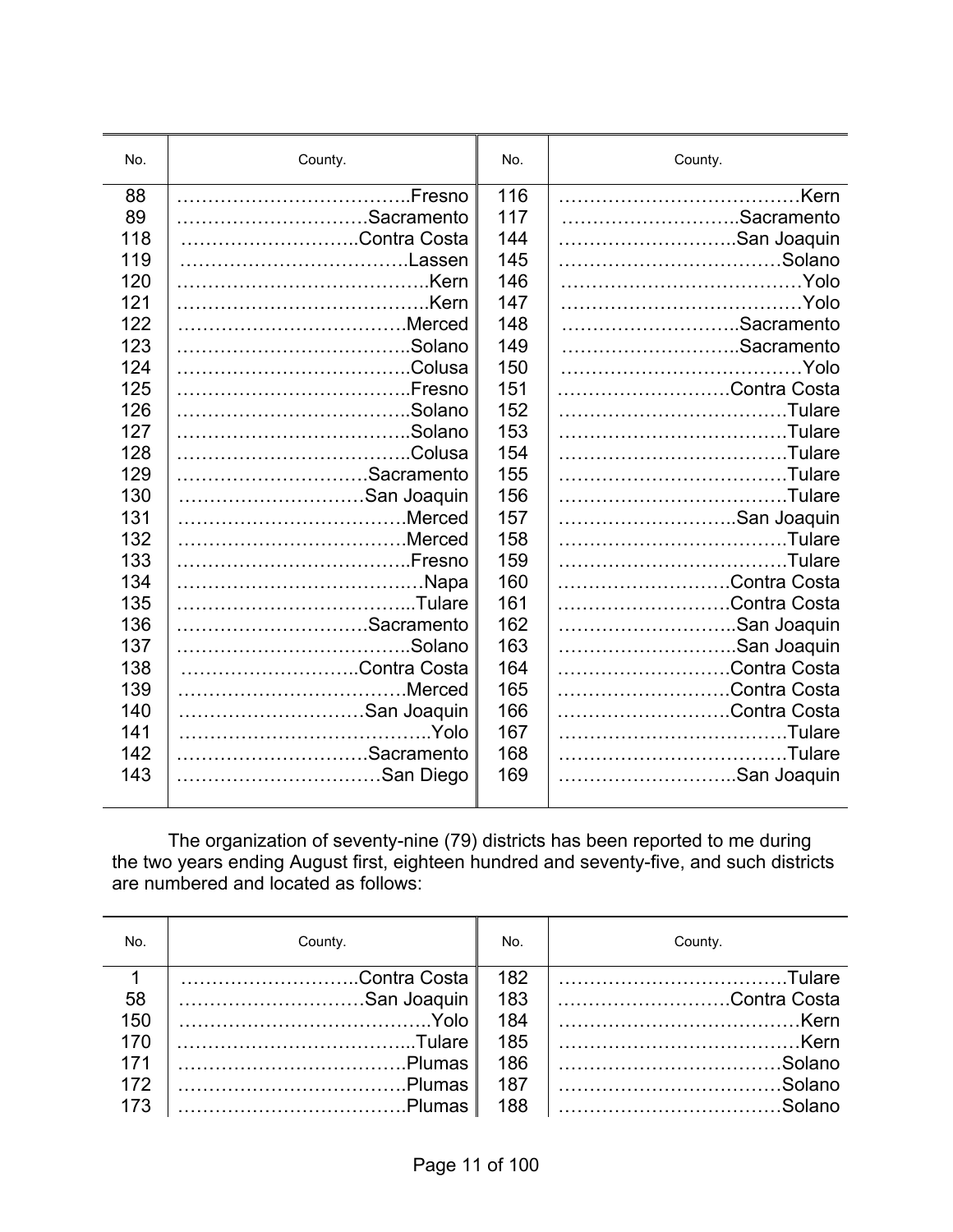| No. | County.      | No. | County.     |
|-----|--------------|-----|-------------|
| 174 | Contra Costa | 189 | San Joaquin |
| 175 | Sacramento   | 190 | San Joaquin |
| 176 | Contra Costa | 191 |             |
| 178 |              | 192 |             |
| 179 |              | 193 |             |
| 180 |              | 194 |             |
| 181 |              | 195 | Lassen      |
| 196 |              | 222 |             |
| 197 | Tehama       | 223 | San Joaquin |
| 198 | Tehama       | 224 | Colusa      |
| 199 | Tehama       | 225 |             |
| 200 | Tehama       | 226 | Tulare      |
| 201 | Tehama       | 227 | Tulare      |
| 202 |              | 228 | Tulare      |
| 203 | Sacramento   | 229 | Tulare      |
| 204 |              | 230 | Tulare      |
| 205 | Sacramento   | 231 |             |
| 206 |              | 232 | Tulare      |
| 207 |              | 233 |             |
| 208 |              | 234 | Tulare      |
| 209 | San Joaquin  | 235 |             |
| 210 | San Joaquin  | 236 |             |
| 211 |              | 237 | Tulare      |
| 212 |              | 238 |             |
| 213 | Sacramento   | 239 |             |
| 214 | Humboldt     | 240 | Tulare      |
| 215 | Sacramento   | 241 |             |
| 216 |              | 242 | Tulare      |
| 217 |              | 243 |             |
| 218 |              | 244 |             |
| 219 | Tehama       | 245 |             |
| 220 |              | 246 | Sonoma      |
| 221 | San Joaquin  |     |             |
|     |              |     |             |

 The number of districts shown by the foregoing statement to have been organized, in the County of Tulare, seems unproportionately large, while in reality their aggregate area is inconsiderable; they being for the most part small districts, embracing isolated tracts of swamp land, some of them containing not more than forty acres. The Act of March sixteenth, eighteen hundred and seventy-two (since incorporated in the Political Code), has done much to encourage purchasers to undertake the reclamation of swamp lands.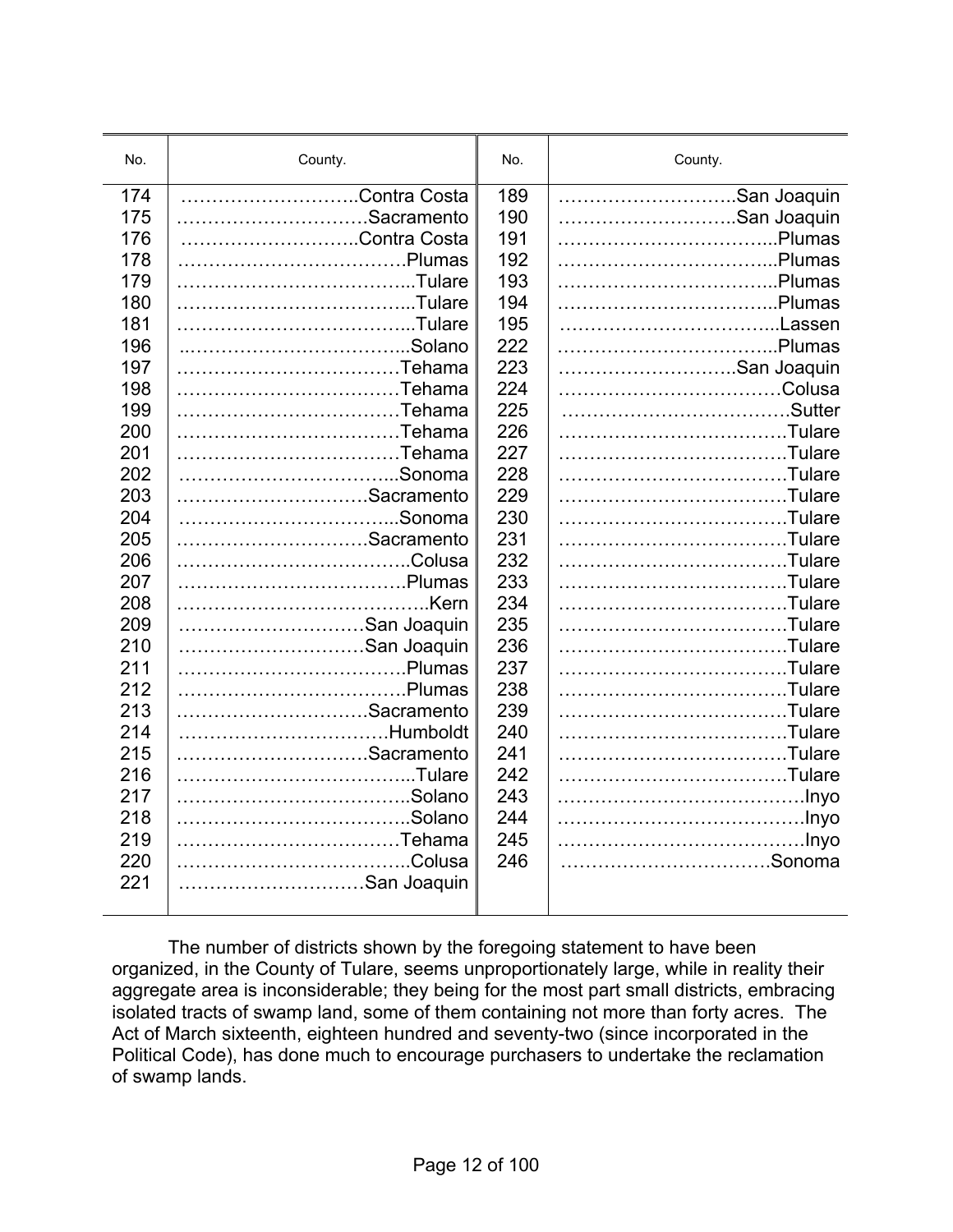The Act provides that upon the expenditure of two dollars per acre in the work of reclamation, or upon the complete reclamation, each purchaser from the State shall be given credit in full for the balance due the State upon his purchase; shall receive a patent for his land; and shall have refunded to him all amounts paid by him to the State on account of the purchase price of the same.

 The State thus carries out the intention of Congress in granting this class of lands, and virtually donates them to any one who is willing to undertake, in good faith, their reclamation. I present below a statement showing the districts that have availed themselves of the provisions of the Act cited, together with their locality, area, amount refunded purchasers, and condition of reclamation, as known to this office. This statement includes the districts mentioned, in this relation, in my last report, as well as those which have taken the benefit of the Act during the two years ending August first, eighteen hundred and seventy-five, and is complete as showing all proceedings had in my department under said Act from the date of its passage, March sixteenth, eighteen hundred and seventy-two, up to August first, eighteen hundred and seventy-five:

| No. of<br>District | County.                     | Area.     | Amount<br>refunded to<br>purchasers. | Remarks.                       |
|--------------------|-----------------------------|-----------|--------------------------------------|--------------------------------|
|                    |                             |           |                                      |                                |
| 107                |                             | 21,000.00 | \$8,921 15                           | Two dollars per acre expended. |
| 118                | Contra Costa and Alameda    | 11,440.00 | 6,00183                              | Two dollars per acre expended. |
| 101                |                             | 2,594.00  | 2,744 55                             | Two dollars per acre expended. |
| 164                |                             | 661.73    | 429 69                               | Two dollars per acre expended. |
| 165                |                             | 321.07    | 342 20                               | Two dollars per acre expended. |
| 174                | Contra Costa                | 1,783.91  | 776 09                               | Two dollars per acre expended. |
| 183                |                             | 2,107.00  | 1,239 26                             | Reclamation complete.          |
| 176                | Contra Costa and Sacramento | 899.44    | 1,131 90                             | Two dollars per acre expended. |
| 124                |                             | 20,060.00 | 3,071 27                             | Two dollars per acre expended. |
| 108                | Colusa and Yolo             | 74,085.87 | 18,890 52                            | Two dollars per acre expended. |
| 67                 |                             | 5,640.00  | 4,443 48                             | Reclamation complete.          |
| 93                 |                             | 23,440.00 | 5,631 30                             | Reclamation complete.          |
| 133                |                             | 920.00    | 943 30                               | Reclamation complete.          |
| 80                 | Fresno and Tulare           | 8,160.00  | 9,669 19                             | Reclamation complete.          |
| 214                |                             | 174.93    | not ascertained                      | Two dollars per acre expended. |
| 111                |                             | 29,480.00 | 4,41346                              | Two dollars per acre expended. |
| 119                |                             | 400.00    | 12279                                | Two dollars per acre expended. |
| 114                |                             | 5,620.00  | 2,541 28                             | Two dollars per acre expended. |
| 171                |                             | 881.70    | 332 16                               | Reclamation complete.          |
| 191                |                             | 120.00    | 34 40                                | Reclamation complete.          |
| 212                |                             | 120.00    | 35 84                                | Reclamation complete.          |
| 207                |                             | 400.00    | 107 50                               | Reclamation complete.          |
| 172                |                             | 1,552.28  | 420 44                               | Reclamation complete.          |
| 173                |                             | 1,071.81  | 31749                                | Reclamation complete.          |
| 71                 | Sacramento                  | 6,500.00  | 9,87138                              | Two dollars per acre expended. |
| 73                 | Sacramento                  | 174.64    | 118 65                               | Two dollars per acre expended. |
| 74                 | Sacramento                  | 525.00    | 51983                                | Two dollars per acre expended. |
| 76                 | Sacramento                  | 1,967.39  | 1,319 91                             | Two dollars per acre expended. |
| 89                 | Sacramento                  | 1,123.00  | 1,870 05                             | Two dollars per acre expended. |
| 117                | Sacramento                  | 3,608.56  | 2,259 89                             | Two dollars per acre expended. |
| 129                | Sacramento                  | 670.00    | 702 38                               | Two dollars per acre expended. |
| 3                  | Sacramento                  | 17,369.00 | 15,755 00                            | Two dollars per acre expended. |
| 148                | Sacramento                  | 8,233.00  | 5,273 97                             | Two dollars per acre expended. |
| 175                | Sacramento                  | 1,934.56  | 2.768 76                             | Two dollars per acre expended. |
| 205                | Sacramento                  | 7,483.16  | not ascertained                      | Two dollars per acre expended. |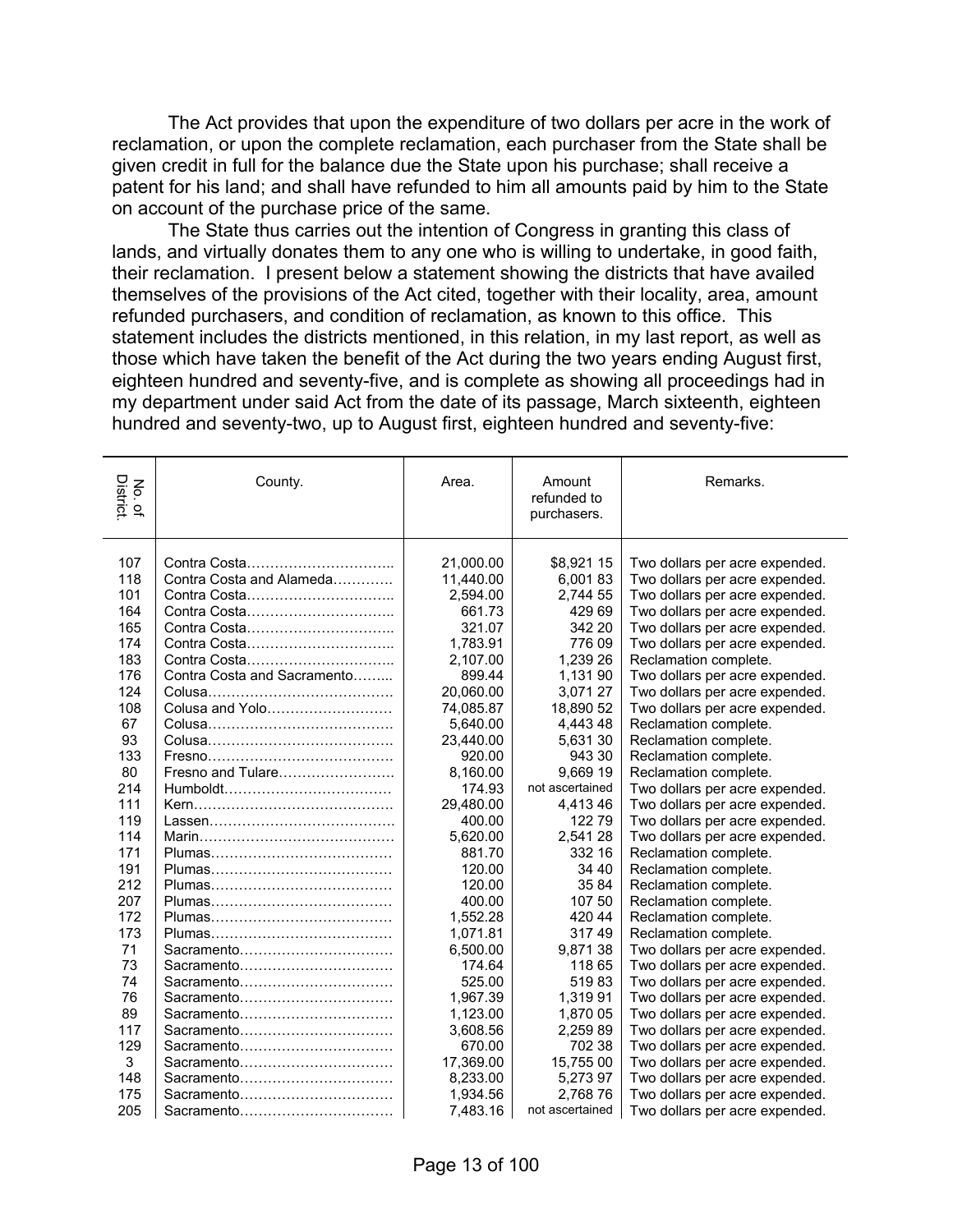| No. of<br>District. | County.         | Area.      | Amount<br>refunded to<br>purchasers. | Remarks.                       |
|---------------------|-----------------|------------|--------------------------------------|--------------------------------|
| 53                  |                 | 8,738.38   | 2,534 85                             | Two dollars per acre expended. |
| 57                  |                 | 3.803.20   | 3.325 14                             | Two dollars per acre expended. |
| 63                  |                 | 1.920.00   | 2.07176                              | Two dollars per acre expended. |
| 130                 |                 | 5,000.00   | 4,411 20                             | Two dollars per acre expended. |
| 140                 |                 | 193.50     | 191 05                               | Two dollars per acre expended. |
| 157                 |                 | 3.922.71   | 1.506 75                             | Two dollars per acre expended. |
| 163                 |                 | 1,628.51   | 1,206 42                             | Two dollars per acre expended. |
| 58                  |                 | 2,300.00   | 1.749 12                             | Two dollars per acre expended. |
| 169                 |                 | 756.49     | 580 42                               | Two dollars per acre expended. |
| 61                  |                 | 3.954.00   | 2.411 03                             | Two dollars per acre expended. |
| 144                 |                 | 4,683.50   | 3,293 36                             | Two dollars per acre expended. |
| 110                 |                 | 3,261.00   | 3.208 65                             | Two dollars per acre expended. |
|                     | Carried forward | 302,649.43 | \$109,177 27                         |                                |

 $\frac{1}{2}$ 

| No. of<br>District.                                                         | County.                        | Area.                                                                                                                                                 | Amount<br>refunded to<br>purchasers.                                                                                                                                                | Remarks.                                                                                                                                                                                                                                                                                                                                                                                                                                      |
|-----------------------------------------------------------------------------|--------------------------------|-------------------------------------------------------------------------------------------------------------------------------------------------------|-------------------------------------------------------------------------------------------------------------------------------------------------------------------------------------|-----------------------------------------------------------------------------------------------------------------------------------------------------------------------------------------------------------------------------------------------------------------------------------------------------------------------------------------------------------------------------------------------------------------------------------------------|
| 209<br>210<br>189<br>17<br>72<br>105<br>126<br>137<br>145<br>10<br>186<br>9 | Brought forward<br>San Joaquin | 302,629,43<br>902.23<br>1,008.57<br>835.30<br>10,615.00<br>6,953.59<br>12,056.86<br>994.96<br>3,528.25<br>991.02<br>1,138.00<br>11,998.26<br>1,925.00 | \$109,17727<br>not ascertained<br>222 07<br>not ascertained<br>not ascertained<br>not ascertained<br>7,155 24<br>246 47<br>1.270 02<br>1,098 74<br>1,123 95<br>3,592 62<br>3,544 02 | Two dollars per acre expended.<br>Two dollars per acre expended.<br>Two dollars per acre expended.<br>Two dollars per acre expended.<br>Two dollars per acre expended.<br>Two dollars per acre expended.<br>Two dollars per acre expended.<br>Two dollars per acre expended.<br>Two dollars per acre expended.<br>Two dollars per acre expended.<br>Reclamation complete.<br>Two dollars per acre expended.<br>Two dollars per acre expended. |
| 188                                                                         |                                | 486.58                                                                                                                                                | 516 46                                                                                                                                                                              | Two dollars per acre expended.                                                                                                                                                                                                                                                                                                                                                                                                                |
| 84                                                                          |                                | 5,100.00                                                                                                                                              | 2,168 42                                                                                                                                                                            | Two dollars per acre expended.                                                                                                                                                                                                                                                                                                                                                                                                                |
| 196                                                                         |                                | 2,080.00                                                                                                                                              | 471 38                                                                                                                                                                              | Two dollars per acre expended.                                                                                                                                                                                                                                                                                                                                                                                                                |
| 123                                                                         |                                | 876.00                                                                                                                                                | 88540                                                                                                                                                                               | Two dollars per acre expended.                                                                                                                                                                                                                                                                                                                                                                                                                |
| 218                                                                         |                                | 7,573.50                                                                                                                                              | 44387                                                                                                                                                                               | Two dollars per acre expended.                                                                                                                                                                                                                                                                                                                                                                                                                |
| 187                                                                         |                                | 1,481.40                                                                                                                                              | 728 26                                                                                                                                                                              | Two dollars per acre expended.                                                                                                                                                                                                                                                                                                                                                                                                                |
| 70                                                                          |                                | 13,000.00                                                                                                                                             | 4,831 28                                                                                                                                                                            | Two dollars per acre expended.                                                                                                                                                                                                                                                                                                                                                                                                                |
| 5                                                                           |                                | 98,518.74                                                                                                                                             | 32,061 31                                                                                                                                                                           | Two dollars per acre expended.                                                                                                                                                                                                                                                                                                                                                                                                                |
| 199                                                                         |                                | 1,400.00                                                                                                                                              | 376 20                                                                                                                                                                              | Reclamation complete.                                                                                                                                                                                                                                                                                                                                                                                                                         |
| 88                                                                          | Tulare and Fresno              | 12,740.00                                                                                                                                             | 16,683 51                                                                                                                                                                           | Reclamation complete.                                                                                                                                                                                                                                                                                                                                                                                                                         |
| 135                                                                         | Tulare and Fresno              | 1,194.37                                                                                                                                              | 1,222 34                                                                                                                                                                            | Reclamation complete.                                                                                                                                                                                                                                                                                                                                                                                                                         |
| 156                                                                         | Tulare and Fresno              | 2,360.00                                                                                                                                              | 666 29                                                                                                                                                                              | Reclamation complete.                                                                                                                                                                                                                                                                                                                                                                                                                         |
| 81                                                                          |                                | 9,200.00                                                                                                                                              | 9,684 46                                                                                                                                                                            | Reclamation complete.                                                                                                                                                                                                                                                                                                                                                                                                                         |
| 154                                                                         |                                | 1,120.00                                                                                                                                              | 681 35                                                                                                                                                                              | Reclamation complete.                                                                                                                                                                                                                                                                                                                                                                                                                         |
| 153                                                                         |                                | 4,560.00                                                                                                                                              | 1,075 70                                                                                                                                                                            | Reclamation complete.                                                                                                                                                                                                                                                                                                                                                                                                                         |
| 152                                                                         |                                | 5,000.00                                                                                                                                              | 1,606 57                                                                                                                                                                            | Reclamation complete.                                                                                                                                                                                                                                                                                                                                                                                                                         |
| 155                                                                         |                                | 780.00                                                                                                                                                | 78280                                                                                                                                                                               | Reclamation complete.                                                                                                                                                                                                                                                                                                                                                                                                                         |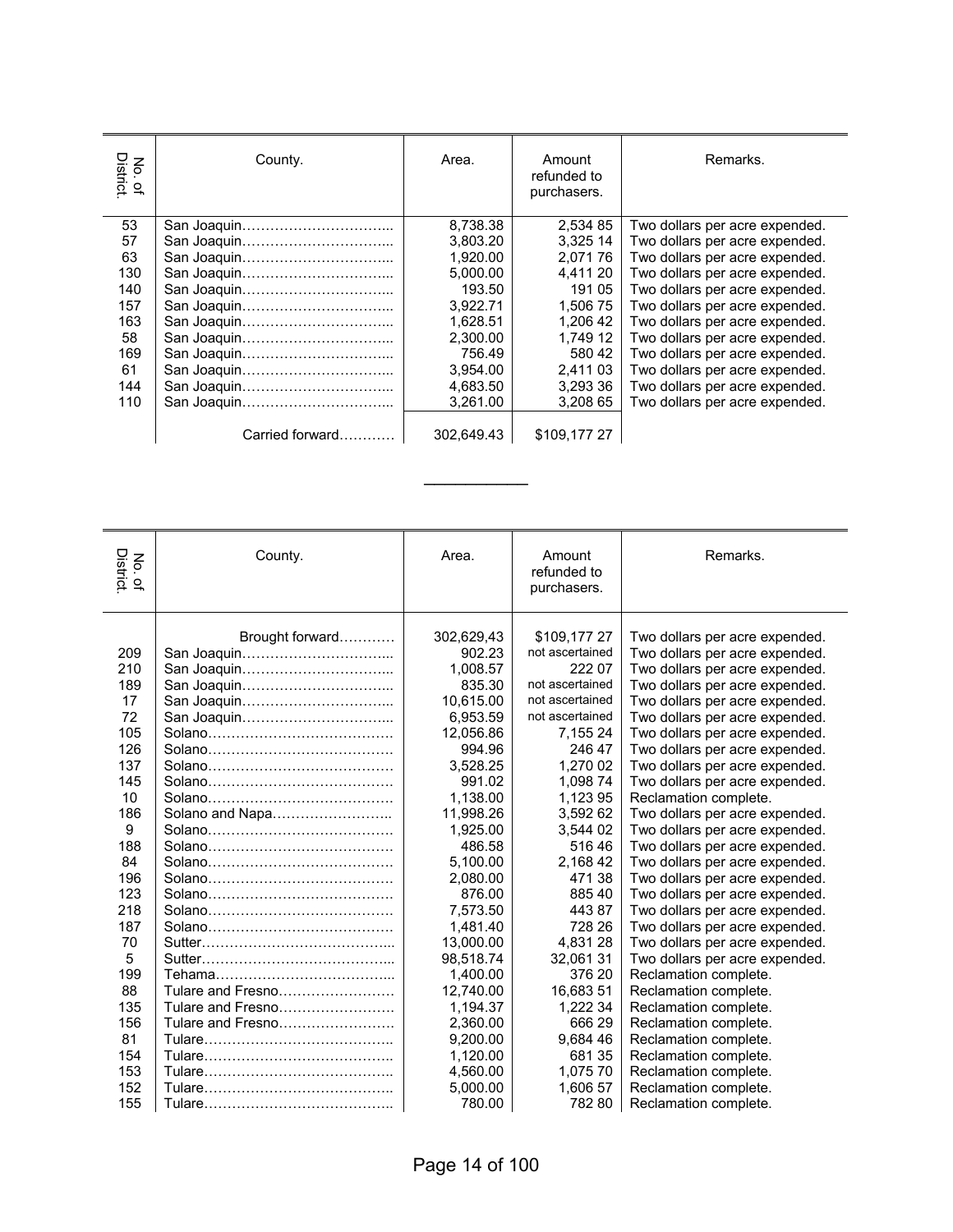| No. of<br>District. | County.       | Area.      | Amount<br>refunded to<br>purchasers. | Remarks.              |
|---------------------|---------------|------------|--------------------------------------|-----------------------|
| 158                 |               | 7,190.37   | 1,58172                              | Reclamation complete. |
| 170                 |               | 17,076.97  | 7,790 19                             | Reclamation complete. |
| 180                 |               | 2.005.00   | 876 16                               | Reclamation complete. |
| 181                 |               | 912.00     | 348 61                               | Reclamation complete. |
| 182                 | Tulare.       | 3.116.00   | 1.000 77                             | Reclamation complete. |
| 179                 |               | 5,268.91   | 2,361 09                             | Reclamation complete. |
| 216                 |               | 2,080.00   | 2,080 00                             | Reclamation complete. |
|                     | Totals………………… | 506.696.31 | \$248.57893                          |                       |

 Of these eighty-three (83) districts, fifty-two (52) have been acted upon by me during the two years ending August first, eighteen hundred and seventy-five. The districts noted in the foregoing statement as not having had an adjustment of the amount due purchasers, are districts that are in conflict with other districts, or districts whose organization seems to be imperfect. In such cases I have refused to act, as the giving of credit for payment in full and issuance of title are matters of such vital and final importance that all conflicts of organization should be previously and fully determined. The amount refunded to purchasers is apportioned among several counties as follows:

| Counties. | Amount      |
|-----------|-------------|
|           |             |
|           | \$153 32    |
|           | 21,250 04   |
|           | 23,174 66   |
|           | 25,265 08   |
|           | 4,41346     |
|           | 12279       |
|           | 2,541 28    |
|           | 1,106 62    |
|           | 1,24783     |
|           | 40,543 13   |
|           | 26,71182    |
|           | 22,138 23   |
|           | 36,892 59   |
|           | 367 20      |
|           | 33,788 97   |
|           | 8,861.91    |
|           | \$248,57893 |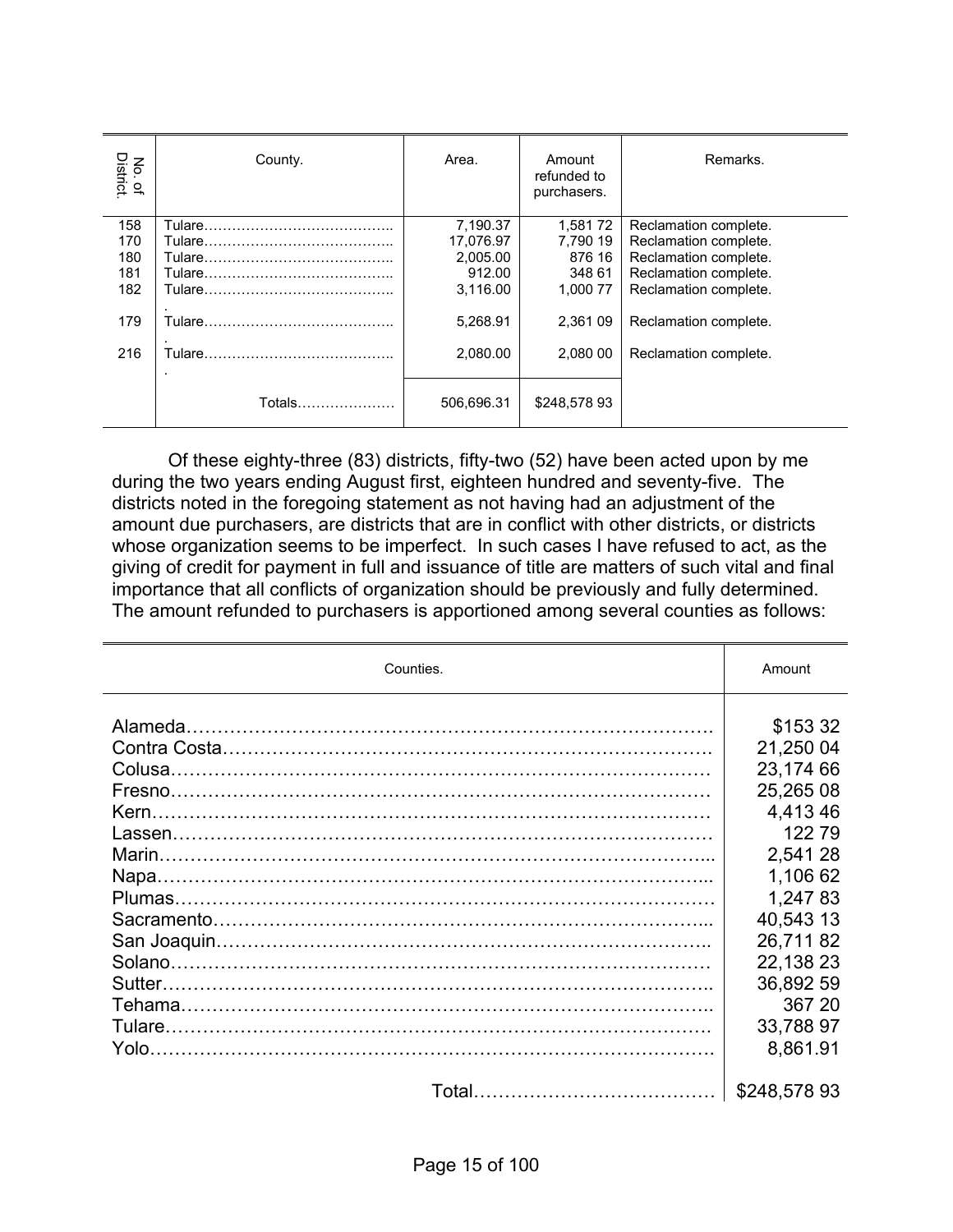The fact is shown from the foregoing statements that most of the districts in the southern part of the State are completely reclaimed, while the districts in the Sacramento and San Joaquin Valleys have not completed their reclamation. The cause for this is assigned in my last report and should not be overlooked. The districts in Fresno and Tulare Counties are composed of lands not in danger of overflow from large watercourses, and can be easily reclaimed. In many instances a less sum than two dollars per acre will effect a complete reclamation, while lands along the large rivers and bays can only be protected by a vast outlay of labor and capital.

 It is out of my power to present any statements as to the progress of reclamation in the several districts, as no reports furnishing such data are made to this office. Districts noted in the foregoing statements as having expended but two dollars per acre may now be fully reclaimed, and doubtless many of them are, as there has been during the last two years much activity in works of this character in all parts of the State, and, in many instances, highly satisfactory results have been obtained. Swamp lands, when thoroughly protected from overflow, have proved themselves to be of the greatest value as producing plentiful and uniform crops, and the immense area of such land yet unreclaimed, when coupled with their value when reclaimed, should be sufficient guaranty to both labor and capital to insure the inauguration of many and extensive reclamation enterprises.

#### TIDE LANDS.

 The decision of the Supreme Court, in the case of Kimball *vs.* McPherson, to the effect that the shore of the ocean, between high and low tide, is not subject to sale by the State, has prevented applications being made for this class of lands. The amount of tide land sold during the two years ending August first, eighteen hundred and seventyfive, is two hundred and two and fifty-four one hundredths (202 54/100) acres.

#### SALT MARSHES.

 The reclamation of salt marsh lands bordering on San Francisco, San Pablo, and Humboldt Bays, is a subject of much importance, and is now attracting the attention of men of enterprise. It has already been demonstrated that they can be successfully reclaimed, and converted into valuable grazing and agricultural lands. I believe this class of lands, when reclaimed, will be *very* valuable. Their reclamation is governed by the same laws as the swamp and overflowed lands.

#### STATE AGENCY AT WASHINGTON.

 The amendments to the Political Code, approved January nineteenth, eighteen hundred and seventy-four, abolishing the State Agency at Washington, was in conformity with the suggestions made in my last report, and has relieved purchasers and the State from a heavy expense.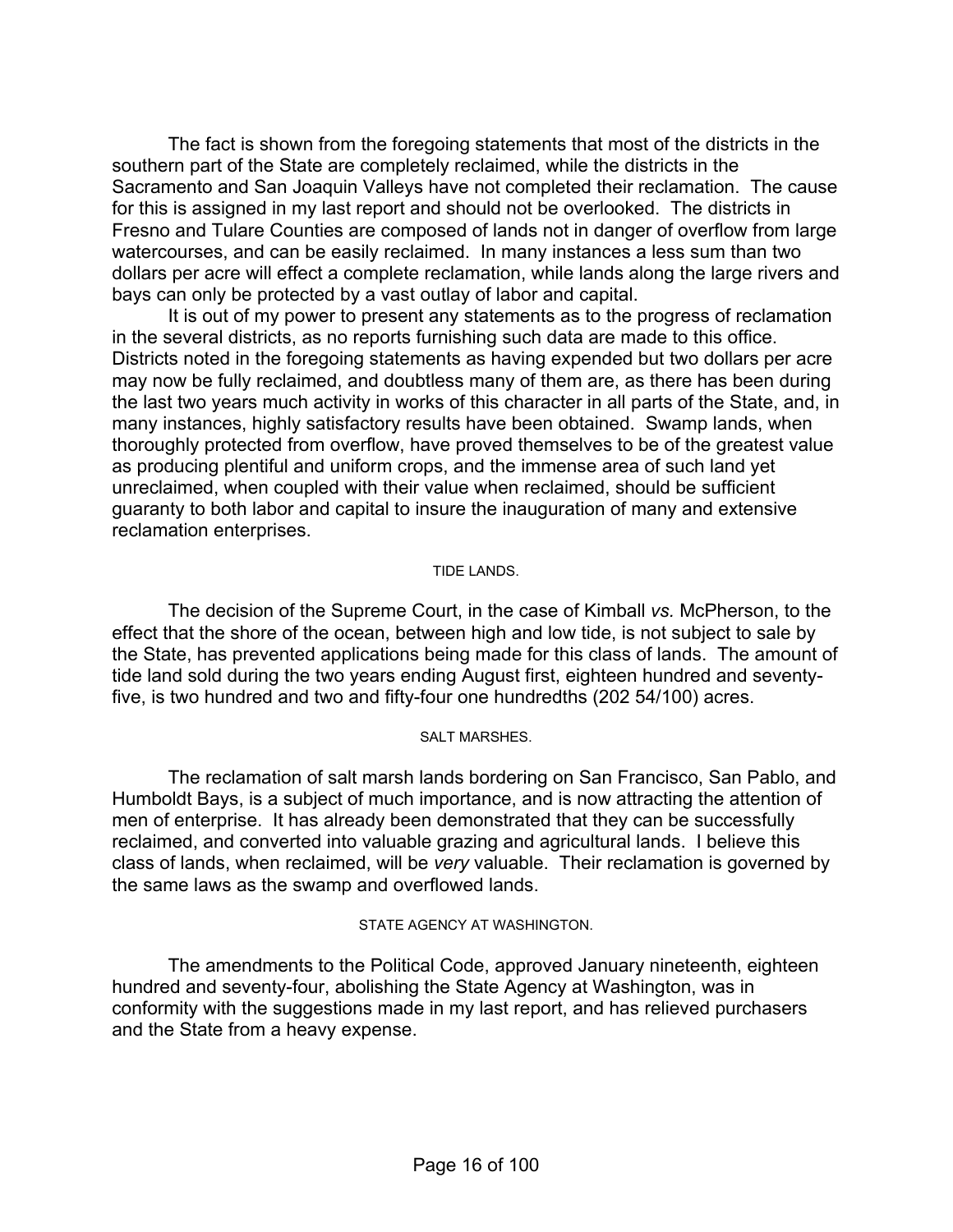#### COUNTY BOUNDARIES.

 On August fifth, eighteen hundred and seventy-four, the honorable Board of Supervisors of Napa County passed an order requesting the State Surveyor General to survey and establish the boundary line between the County of Napa and the Counties of Lake and Yolo, and recommending that George G. Lyman be appointed to make the survey. In compliance with said request Mr. Lyman was appointed, and the necessary instructions issued to him for the making of said survey. The map and field notes have not yet been returned to this office. I am informed, however, that the field work has been finished. No other boundary survey has been made since my last report.

#### STATE LAND TITLES.

 Some amendments to the State Land Laws, for the purpose of preventing confusion in titles, seems necessary, especially in cases where annulment of title has been had on account of delinquency of purchasers in making payment of interest. It is my duty to furnish the District Attorney of each county, annually, a list of all delinquent purchasers of lands situated in his county. The District Attorney, under the law, notifies by publication, or by personal notice to the parties delinquent. Suit is brought in the District Court, and a decree entered annulling the certificate of purchase. This office is notified, and under the law the land becomes again subject to sale by the State. It is then applied for and sold to other applicants, and a certificate of purchase is issued to the last purchaser. This it does upon *ex parte* motion, and without notice to this office, or to the subsequent purchasers. By this process there are two titles outstanding, given by the State for the same tract of land, and both of which on their face have validity; and if there is a subsequent delinquency, the same process may go on to an indefinite extent. I would suggest the enactment of a law preventing the Courts from reconsidering such decrees, after the sale of the land to a second purchaser.

#### IRRIGATION.

 It is estimated that the permanent increase in population in this State, during the present year, will be over sixty thousand. The majority of the immigrants are farmers in search of public lands, available for agricultural purposes. The tendency of this immigration has been toward the southern portion of the State, where the average rainfall is less than in the more northern portions. The greater part of the bottom lands, naturally irrigated by overflow and by percolation from the settlers under the various laws for that purpose. The remaining lands of the valleys of the southern portion of the State are equally good in character, but unavailable for profitable agriculture without irrigation. Under our laws, enacted at an early day, when mining was the prominent industry of the State, water rights were allowed to be acquired, and the water diverted from the natural bed of the streams; and this claim and appropriation has been recognized as a legal right, without regard to the riparian rights of the occupants of the land living below the point from which the water was diverted. The result of this system is, that all the available waters of this State are covered by some kind of claim, having more or less legality. Should our present system be continued, and these claims to water be further recognized, in a few years, a system will grow up, different in form, but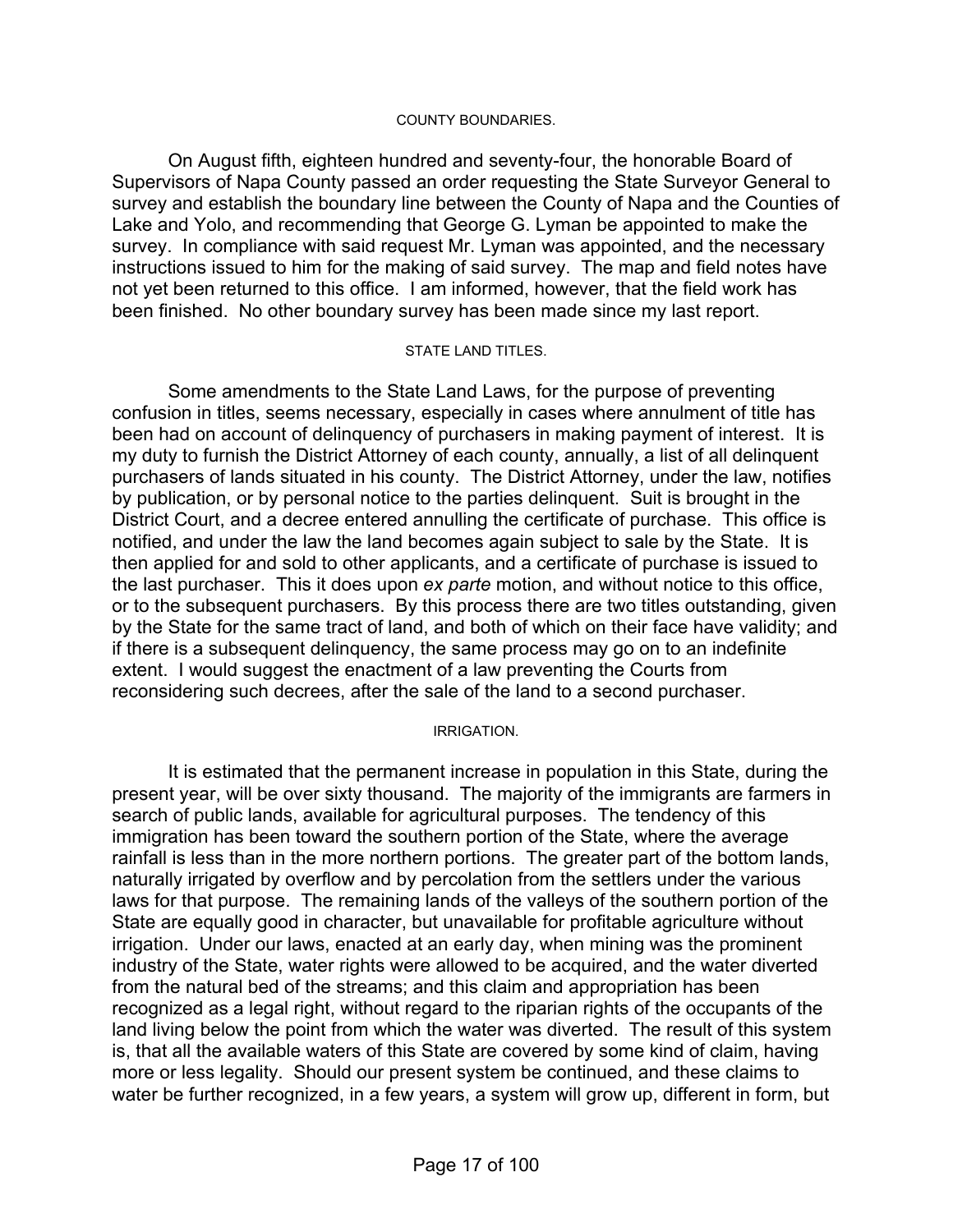practically in effect similar to that which prevails in countries having laws of primogeniture and entail. Vast tracts of our land are worthless without water. The settler may own the lands, but if the control of the water and the price of its use is in the hands of another man, who may withhold it from him, or put a price upon it which will leave him no profit from cultivation, he will occupy a position similar to that of a tenant at will who turns over his whole produce to his landlord, after deducting the amount consumed in producing it. I see no remedy for this condition of things, which is sure to exist in the near future, unless by prompt action on the part of the Legislature. I am well aware that this problem of irrigation is one of the great complications, involving, as it does, rights already acquired, the disturbing of values already created, and the adjustment of rights that have not yet accrued. I would, therefore, only suggest that, so far as I have given the subject thought, it would seem that the better plan would be for the Legislature to appoint a competent Commission, to make an examination of all the streams of water available for purposes of irrigation in the valleys, to create irrigation districts as extensive and as numerous as each stream will irrigate, and with power to obtain water rights already acquired on these streams by purchase or condemnation. That the cost of purchase or condemnation, as well as the cost of extending the canals, be made a lien upon the lands of the district, and that an annual tax be assessed and levied on all the land within the district, to refund the expenses thus incurred; and that after a district shall be deemed and held to include such a proportion for irrigation of the whole water of the district as the area sold is to the total area of the district. I believe some plan which involves these principles, if enacted into a law, will avert the evils which seem to threaten the farmers of this State in connection with this subject.

#### GENERAL OFFICE BUSINESS.

 During the two years ending August first, eighteen hundred and seventy-five, the business of this office has been such as to require the services of a large clerical force in both of its departments. The number of approvals has been large, and sales have been consummated by a corresponding issuance of title. Patents have been issued for five hundred and fifty thousand and eighty-eight and thirty-five one hundredths (550,088 35/100) acres, as follows: grant of sixteenth and thirty-sixth sections, two hundred and twelve thousand nine hundred and twenty and forty-one one hundredths (212,920 18/100) acres; grant of five hundred thousand acres, for fifty-two thousand three hundred and sixty-two and eighteen one hundredths (6,355 98/100) acres; grant of ten sections, for eleven hundred and eighty-two and seventy-six one hundredths (1,182 76/100) acres; swamp and overflowed lands, for two hundred and seventy-five thousand two hundred and sixty-five and twenty-three one hundredths (275,265 23/100) acres; tide lands, two thousand and one and forty-nine one hundredths (2,001 49/100) acres. There have been issued Register's certificates amounting to twenty-one thousand nine hundred and two dollars and eighty-four cents (\$21,902 84), apportioned as follows:

| \$15.994 10 |
|-------------|
| 8.54294     |
| 65.80       |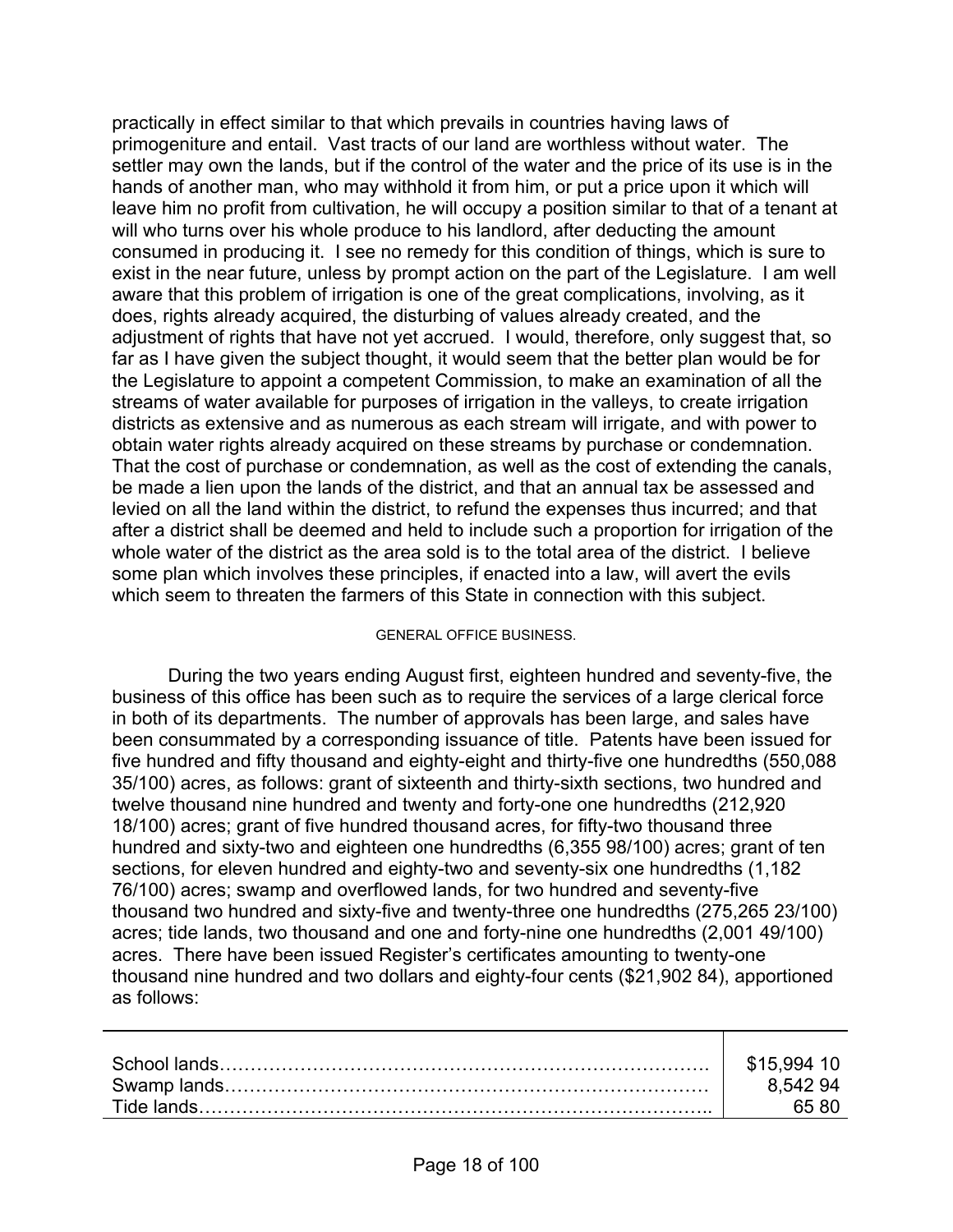These certificates are issued as vouchers, upon which purchasers of State lands are enabled to receive a return of the amount of money paid by them for lands that, after such purchase, have proved not to be the property of the State, as provided in section three thousand five hundred and seventy-one of the Political Code. In the case of school land, the amount is paid out of the General School Fund; and in the case of swamp and tide lands, the money is paid out of the several county Swamp and Tide Land Funds. In the majority of cases these certificates have been issued upon old unsurveyed locations in Stockton, San Francisco, and Los Angeles Land Districts. The reason for the failure of title to swamp lands has been the refusal of the United States to grant the land to the State as swamp and overflowed land – parties purchasing preferring to receive back the amount paid by them, rather than to become involved in a contest.

 I have caused the work of copying the tract books of the Register's department to be vigorously prosecuted, having completed the copies of the school land records, and of a portion of the swamp land records, as well as having prepared a full and complete index to the record of patents, both swamp and school. The necessity for copying these records was fully explained in my last report. Proceedings under the law providing for the issuance of title to swamp lands in cases where the two dollars per acre have been expended or reclamation completed, have caused much labor and consumed much time. Each district proceeding under the Act requires critical examination as to its organization and boundaries, as well as the preparation of maps showing correct subdivisions, and an exact ascertainment of the amount due each purchaser. The transactions under the Act mentioned have been steadily increasing in number, as will be seen by the statement of proceedings under said Act herewith presented. The correspondence of the office has been unusually extensive, communications being received from all portions of the State, the United States, and Europe, seeking information as to State lands and all the details of their condition and sale. Such communications have been promptly answered and all desired information given.

 The amount of labor performed has required the employment of much extra assistance. The fees of my office from August first, eighteen hundred and seventythree, to July first, eighteen hundred and seventy-five, have amounted to twenty-three thousand four hundred and fifty-six dollars and seventy-two cents (\$23,456 72.) I have paid to the Secretary of State, as fees for patents, three thousand eight hundred and ninety-nine cents (\$10,508 99), leaving a balance of nine thousand and forty-eight dollars and seventy-three cents (\$9,048 73), which amount I have paid into the State Treasury. These fees have been materially decreased by the repeal of the Act requiring the payment of two and one half cents per acre for the listing of land.

#### STATISTICS.

 The statistics furnished to this office by the County and District Assessors, and which I annex to this report, are very full and complete, and are in every respect more reliable and accurate than any heretofore presented. The reports are complete with the exception of the County of Ventura and one district each in the Counties of Alameda and Placer. I have been extremely particular in instructing Assessors in their duties, as the importance of these statistics is yearly becoming greater. They are called for from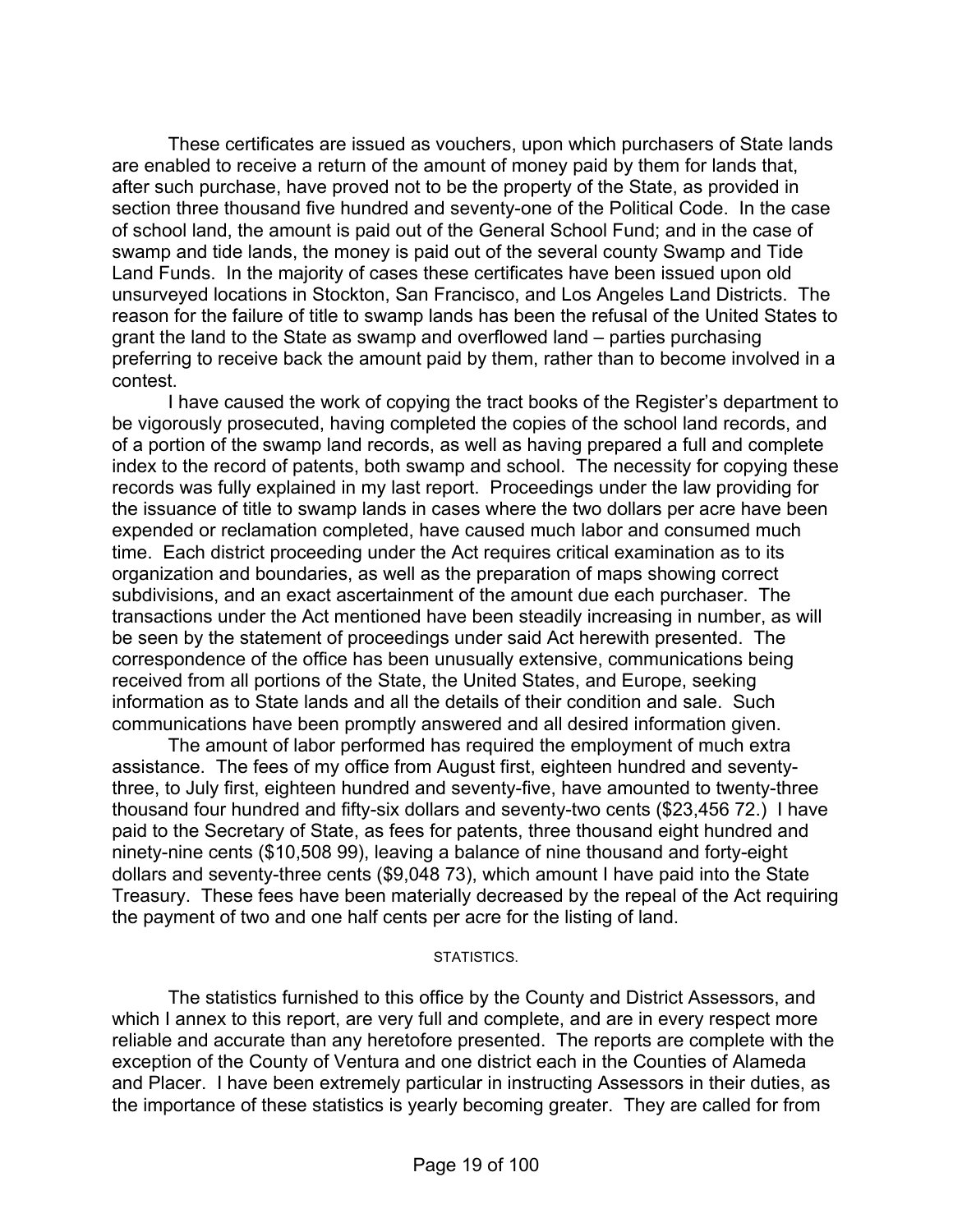all portions of the world, and serve as an index to the capabilities of California as an agricultural, mining, and manufacturing State. As shown by these statistics during the year eighteen hundred and seventy-three, the State produced twenty-eight million seven hundred and eighty-four thousand five hundred and seventy-one (28,784,571) bushels of wheat, and during the year eighteen hundred and seventy-four, thirty million two hundred and forty-eight thousand three hundred and forty-one (30,248,341) bushels, showing an increase of nearly twenty million (20,000,000) bushels over the aggregate yield of eighteen hundred and seventy-one and seventy-two. During the year eighteen hundred and seventy-three, the State produced eleven million sixty-three thousand five hundred and sixty-four (11,063,564) bushels of barley, and during the year eighteen hundred and seventy-four nine million two hundred and sixty-one thousand nine hundred and forty (5,000,000) bushels over the yield of the proceeding two years. During the year eighteen hundred and seventy-three, the State produced three million eight hundred and fifty-eight thousand and twenty-seven (3,858,027) gallons of wine, and during the year eighteen hundred and seventy-four, three million eight hundred and ninety-two thousand seven hundred and seventy-five (3,892,775) gallons. During the year eighteen hundred and seventy-three, the State produced one hundred and eighty-three thousand and nine (183,009) tons of potatoes, and during the year eighteen hundred and seventy-four, one hundred and thirty-one thousand three hundred and seventy-four, one hundred and thirty-one thousand three hundred and twenty-one (4,898,001), as against five million four hundred and sixty-four thousand seven hundred and eleven (5,461,711) in eighteen hundred and seventy-five, being an increase of five hundred and seventy-four was seven hundred and ten (566,710) during the last year. The number of neat cattle reported in eighteen hundred and seventy-four was seven hundred and ninety-four thousand and seventy-three (794,073), as against eight hundred and forty-four thousand six hundred and eighty-five (844,685) in eighteen hundred and seventy-five, being an increase of fifty thousand six hundred and twelve (50,612) during the last year. The leading wheat districts of the State, in eighteen hundred and seventy-three, are shown to be in the Counties of Stanislaus, Butte, Monterey, San Joaquin, Yolo, and Solano, and in eighteen hundred and seventy-four the Counties of Butte, San Joaquin, Stanislaus, Colusa, Solano, and Monterey, the counties being named in the order of their respective yield during each year. The counties producing the greatest amount of barley in eighteen hundred and seventythree, were Monterey, Alameda, Stanislaus, San Luis Obispo, Contra Costa, and Butte, and in eighteen hundred and seventy-four San Luis Obispo, San Joaquin, Sutter, Alameda, Monterey, and Yolo. The principal potato producing counties are San Mateo, Humboldt, and Sonoma. The leading wine- and brandy-producing counties are Los Angeles, Napa, Sonoma, Yolo, El Dorado, and Sacramento.

 The wool product of the State for eighteen hundred and seventy-three was nineteen million five hundred and thirty-three thousand eight hundred and thirteen (19,533,813) pounds, and for the year eighteen hundred and seventy-four, the amount produced, as shown by the statistics, was twenty-one million three hundred and forty thousand four hundred and eighty-two (21,340,482) pounds, being an increase of one million eight hundred and six thousand six hundred and sixty-nine (1,806,669) pounds over the yield of eighteen hundred and seventy-three. The production of this staple is one of the leading industries of the State, and is yearly becoming of greater importance.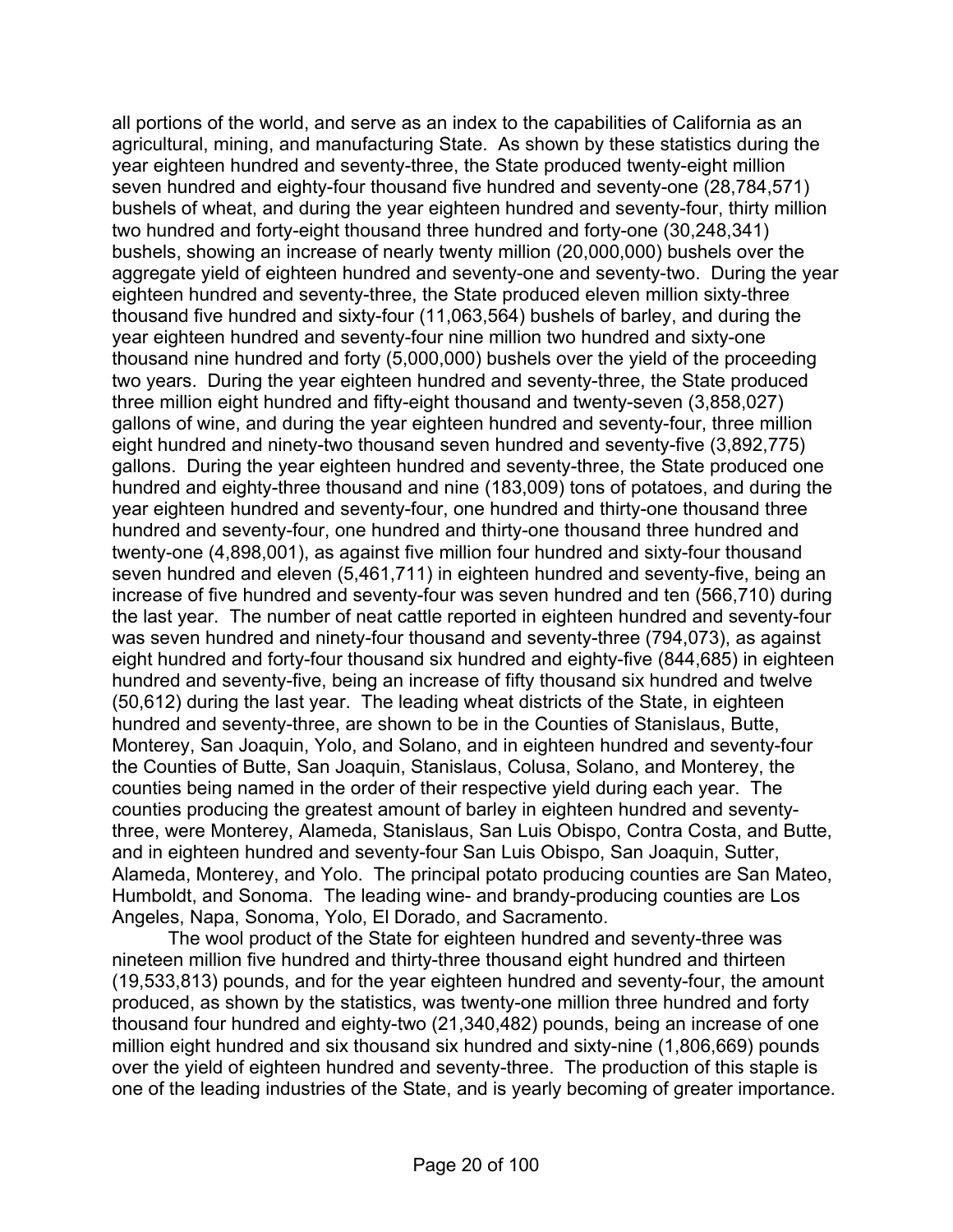In this State, the mildness of the Winters renders it practicable to shear sheep both in the Spring and Fall, thus creating an increase in the amount of wool produced that renders the raising of sheep for wool alone more profitable than in any other locality. In addition to the large amount of wool produced, increased attention has been given to the raising of Cashmere and Angora goats.

 The leading sheep-raising counties are Fresno, Los Angeles, Kern, Santa Barbara, Merced, and Tehama.

 The leading cattle producing counties are Kern, Santa Clara, Fresno, Monterey, San Luis Obispo, and Yuba.

 The counties producing the greatest number of Cashmere and Angora goats are Monterey, Calaveras, Placer, Tuolumne, and Santa Clara.

 The Counties of Marin, San Mateo, Sonoma, Sacramento, San Luis Obispo, and Plumas, exceed all others in the amount of their dairy products.

 The increase in the production of honey since my last report has been marked. The counties from which the principal yield is obtained are San Diego, Los Angeles, San Bernardino, Tulare, and Colusa; San Diego County this year producing four hundred and twenty-two thousand six hundred and thirty-two (422,632) pounds, as against forty-six thousand one hundred and sixty-four (46,164) pounds last year. Los Angeles County stands next, with two hundred and seventy-four thousand (274,000) pounds.

 The leading hop-producing counties are Santa Clara, Sacramento, Mendocino, Alameda, Amador, and Los Angeles.

 The principal tobacco-raising counties are Santa Clara, San Benito, Los Angeles, and Lake.

 The principal flax-producing counties are San Benito, Santa Cruz, San Mateo, and Santa Barbara.

Some cotton has been raised in the Counties of Merced and Kern.

 The counties producing the greatest amount of redwood timber and lumber are Mendocino, Humboldt, Sonoma, Santa Cruz, and Santa Clara.

 Pine lumber and timer is produced chiefly in the Counties of Nevada, Butte, Placer, and Tehama.

 Valuable deposits of coal have been found in the Counties of Contra Costa, Amador, and Placer.

Iron mines are now being developed in the Counties of Sierra and Placer.

 Quicksilver (cinnabar) is being found in large quantities in the Counties of Monterey, Santa Clara, Napa, Lake, and Yolo.

 Copper, salt, sulphur, and borax are found in different portions of the State, and like many other natural products, only await development to become large and important interests.

 The gold mining of the State, principally confined at this time to quartz and gravel mining, is of such well known extent and extraordinary productiveness as to require no particular mention in this report.

 The manufacture of woolen goods is steadily upon the increase, and our factories produced some of the finest blankets and heavy woolens known to the trade.

 The fruits of California are favorably received in the Eastern markets, and the dried fruits of this State are fast becoming an important article of export.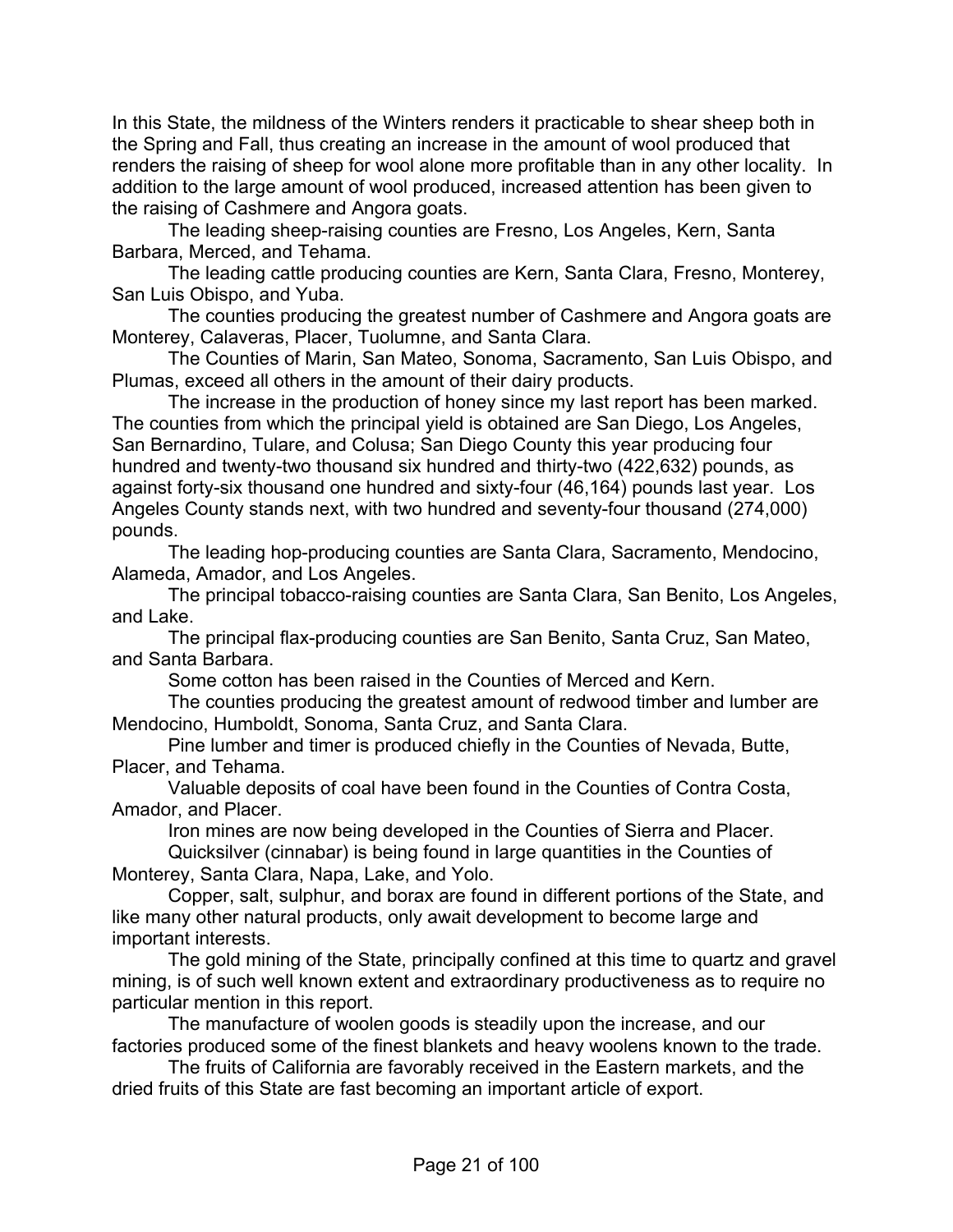The resources of California are still in the rough and undeveloped. As compared with other countries, our population is infinitesimally small. England has three hundred and thirty-two inhabitants to the square mile, while California has about five. The great need of our State is an increase of population. Not one eighth part of our arable lands are under cultivation, and there is room for thousands of immigrants. Mining is already a secondary industry in this State when compared with agriculture, and the time is not far distant when we will lead all other States in every branch of husbandry.

 A careful examination of the statistics will afford much valuable information, and will disclose the fact that the State is steadily increasing in the importance of every branch of her varied industries, and in the totals of her products.

 I have been forced to delay the transmission of this report to you, for the reason that the statistics presented are compiled entirely from reports of Assessors to this office, which reports have been delayed to such an extent as to preclude any possibility of my sooner making a report that would be satisfactory to yourself, or do justice to the **State**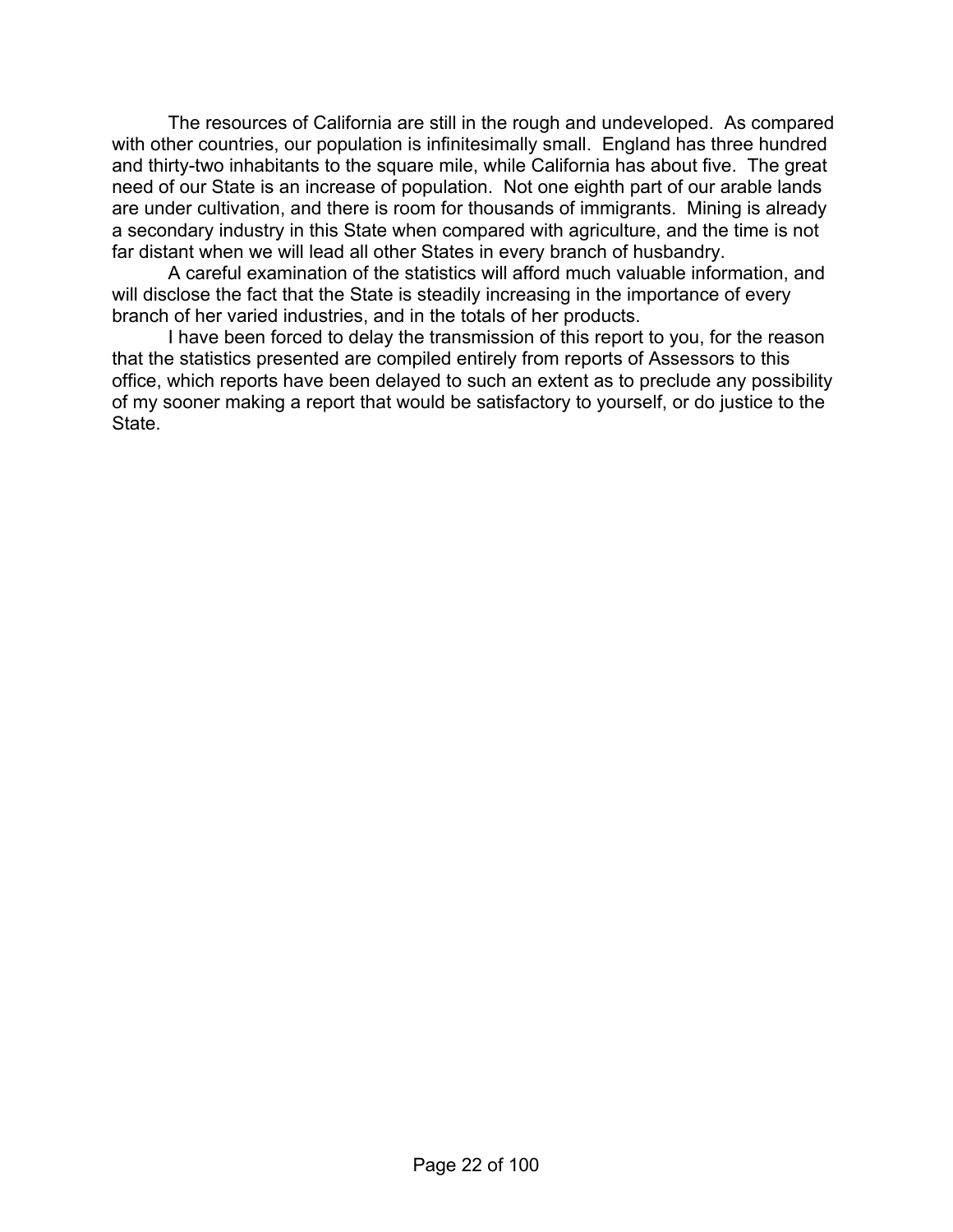**STATISTICAL TABLES FOR 1873.**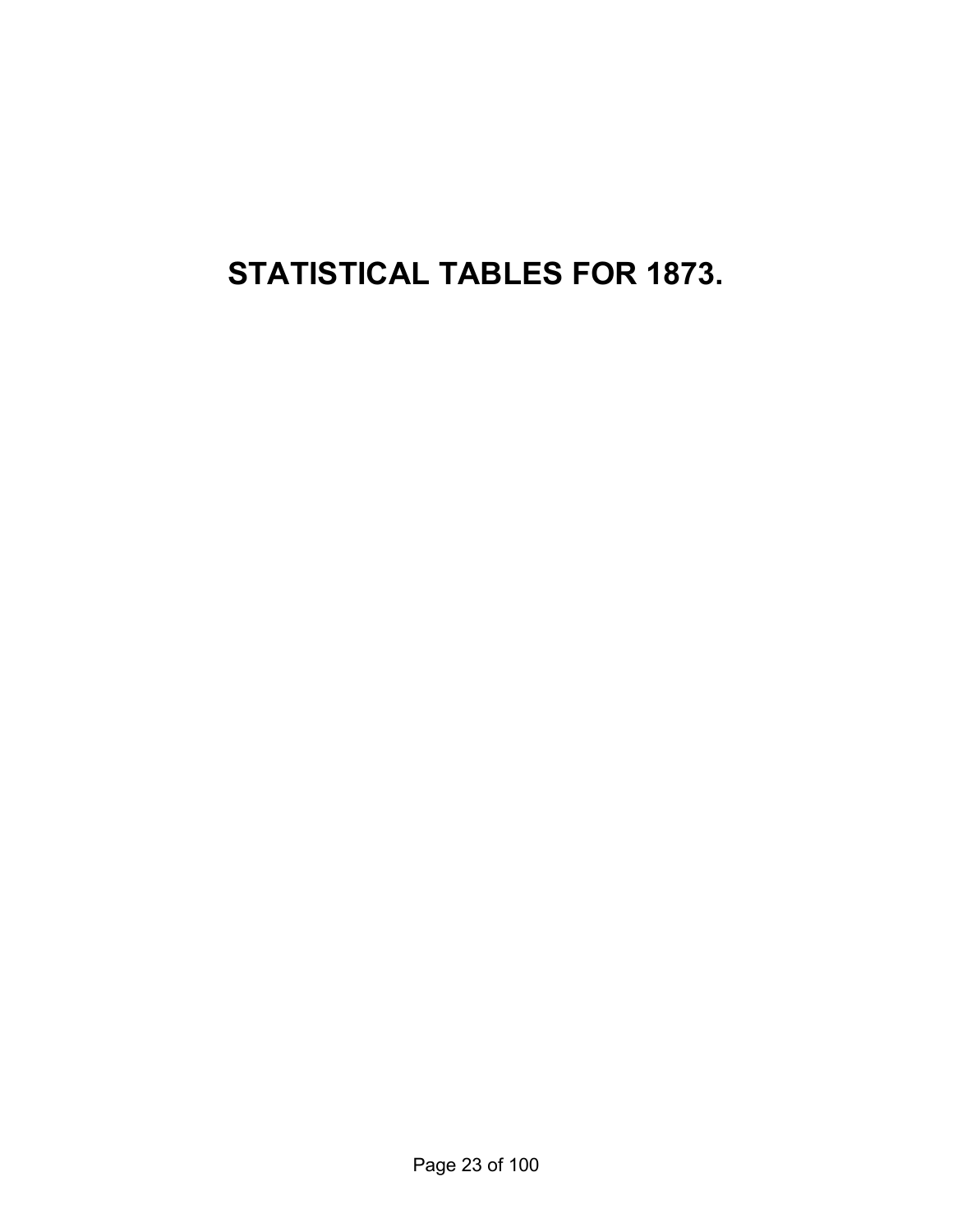# TABLE OF STATISTICS.

### *Industrial and other statistical information for the year* 1873*, as reported to the Surveyor General by the several County Assessors, embracing the entire State.*

|              |                                                      |                             | WHEAT.  |           |        |                |                                                        |                                   |                                         |
|--------------|------------------------------------------------------|-----------------------------|---------|-----------|--------|----------------|--------------------------------------------------------|-----------------------------------|-----------------------------------------|
|              |                                                      |                             |         |           |        | <b>BARLEY.</b> |                                                        |                                   | uwos                                    |
| COUNTIES.    | Acres<br>inclosed<br>$\mathbf{Q}_\mathrm{h}$<br>iand | Acres of land<br>cultivated | Acres   | Bushels   | Acres  | Bushels        | Acres<br><b>Acres of land</b><br>cultivated in<br>1874 | sown in 1874<br>Acres<br>of wheat | Acres<br>$\equiv$<br>of barley<br>1874. |
| Alameda      | 125,972                                              | 116,911                     | 63,139  | 1,450,353 | 30,273 | 875,612        | $\blacksquare$                                         | 73,042                            | 24,505                                  |
| Alpine       | 4,500                                                | 2,862                       | 200     | 4,000     | 360    | 900            |                                                        |                                   |                                         |
| Amador       | 60,184                                               | 18,713                      | 845     | 21,125    | 1,520  | 45,360         |                                                        | 650                               | 2,370                                   |
| Butte        | 311,350                                              | 184,375                     | 148,935 | 2,780,700 | 21,325 | 475,936        |                                                        | 150,543                           | 20,700                                  |
| Calaveras    | 48,565                                               | 11,160                      | 800     | 2,938     | 2,200  | 23,167         |                                                        | 2,999                             | 4,938                                   |
| Colusa       | 300,000                                              | 300,000                     | 200,000 | 2,000,000 | 10,000 | 200,000        |                                                        | 275,000                           | 10,000                                  |
| Contra Costa | 174,600                                              | 83,800                      | 61,650  | 1,720,400 | 16,200 | 660,200        |                                                        |                                   |                                         |
| Del Norte    | 11,375                                               | 2,576                       | 293     | 8,250     | 190    | 8,300          |                                                        | 268                               | 290                                     |
| El Dorado    | 60,080                                               | 13,706                      | 806     | 6,230     | 320    | 2,297          |                                                        | 672                               | 240                                     |
| Fresno       | 146,000                                              | 47,000                      | 30,000  | 180,550   | 15,600 | 234,000        |                                                        | 37,980                            | 18,774                                  |
| Humboldt     | 70,600                                               | 16,540                      | 1,645   | 40,000    | 790    | 21,000         |                                                        | 1,740                             | 800                                     |
| $inyo$       | 9,230                                                | 9,194                       | 1,668   | 31,666    | 1,149  | 25,120         |                                                        | 1,063                             | 970                                     |
| Kern         | 38,283                                               | 15,025                      | 4,848   | 119,200   | 5,171  | 125,464        |                                                        | 6,000                             | 8,000                                   |
| $K$ lamath   | 1,222                                                | 701                         | 54      | 605       | 10     | 200            |                                                        | 59                                | 15                                      |
| Lake         | 41,487                                               | 10,419                      | 4,518   | 82,320    | 2,093  | 44,121         |                                                        | 4,660                             | 2,492                                   |
| Lassen       | 25,147                                               | 5,312                       | 1,948   | 30,824    | 2,362  | 48,185         |                                                        | 2,015                             | 2,125                                   |
| Los Angeles  | 46,000                                               | 53,000                      | 650     | 13,600    | 12,900 | 376,000        |                                                        | 700                               | 13,400                                  |
| Marin        | 293,104                                              | 15,697                      | 2,103   | 44,163    | 879    | 27,688         |                                                        |                                   |                                         |
| Mariposa     | 28,200                                               | 8,400                       | 730     | 1,725     | 3,100  | Cut for hay.   |                                                        | 1,000                             | 2,700                                   |
| Mendocino    | 81,680                                               | 20,907                      | 4,325   | 86,573    | 2,511  | 77,842         |                                                        | 6,260                             | 3,375                                   |
| $Merced$     | 251,516                                              | 201,495                     | 165,140 | 865,530   | 24,602 | 310,752        |                                                        |                                   |                                         |
| Modoc        | 24,500                                               | 18,200                      | 7,000   | 140,800   | 5,200  | 210,800        |                                                        | 8,165                             | 4,800                                   |
| Mono         | 11,340                                               | 720                         | 230     | 4,600     | 190    | 3,800          |                                                        | 200                               | 280                                     |
| Monterey     | 263,589                                              | 121,240                     | 91,450  | 2,424,800 | 29,600 | 962,500        |                                                        | 98,500                            | 16,950                                  |
| Napa         | 110,455                                              | 44,015                      | 32,985  | 495,900   | 3,985  | 117,210        |                                                        | 31.110                            | 4,780                                   |
| Nevada       | 68,000                                               | 15,500                      |         |           |        |                |                                                        |                                   |                                         |
| $Placer$     | 21,673                                               | 45,033                      | 19,072  | 199,224   | 5,704  | 70,805         |                                                        | 22,649                            | 7,012                                   |
| Plumas       | 48,583                                               | 3,578                       | 781     | 10,483    | 492    | 5,594          |                                                        |                                   |                                         |
| Sacramento   | 292,505                                              | 60,610                      | 8,144   | 171,844   | 19,971 | 350,797        |                                                        | 11,970                            | 13,412                                  |
| San Benito   | 160.000                                              | 60.000                      | 40,000  | 480,000   | 15,000 | 200,000        |                                                        | 50.000                            | 20,000                                  |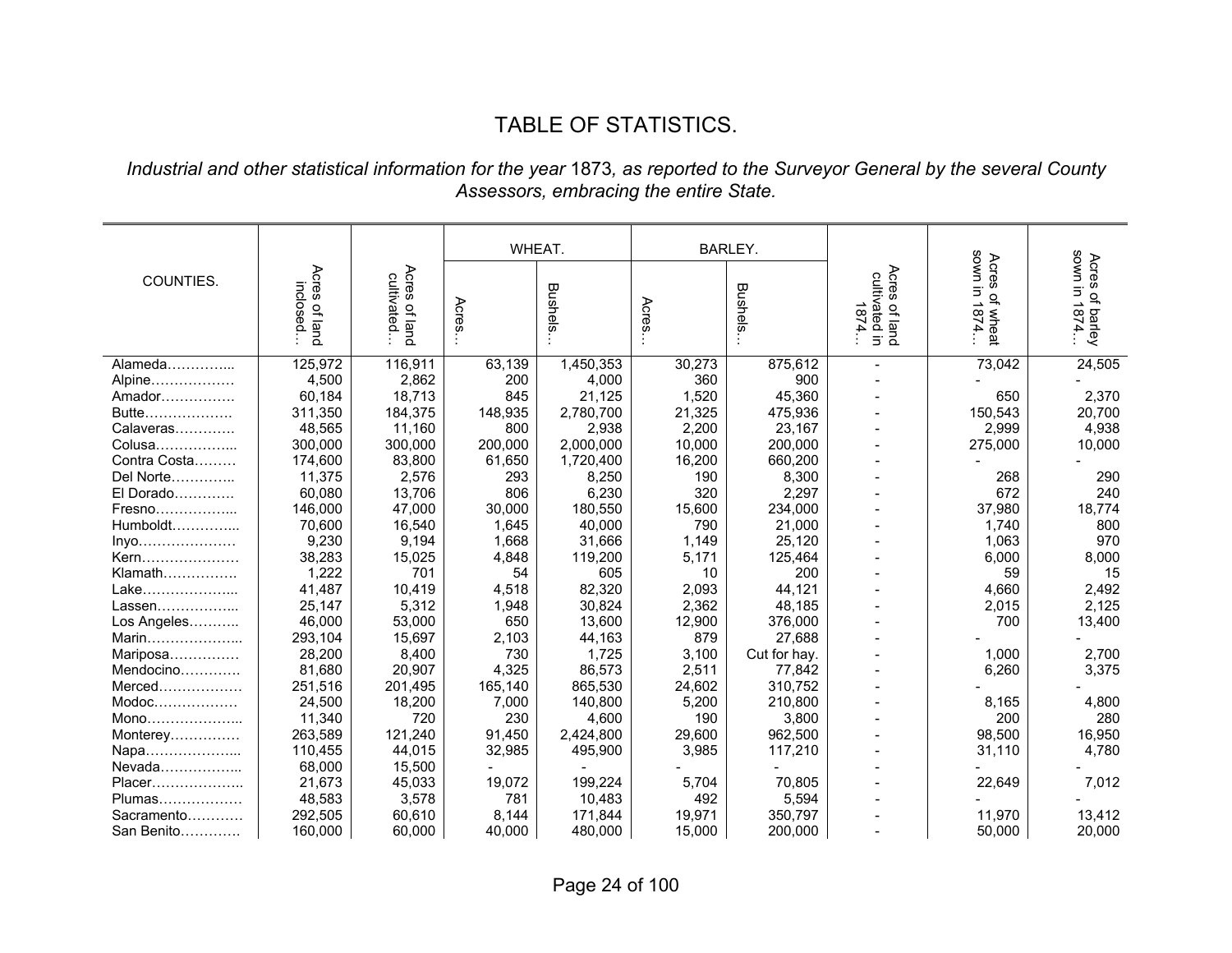| San Bernardino  | 22,000    | 10,000    | 3,000     | 31,000     | 4,200   | 93,925     | 3,000     | 5,000   |
|-----------------|-----------|-----------|-----------|------------|---------|------------|-----------|---------|
| San Diego       | 17,222    | 20,714    | 6,506     | 103,120    | 9,520   | 45,560     | 10,000    | 8,500   |
| San Francisco   |           |           |           |            |         |            |           |         |
| San Joaquin     | 275,000   | 246,250   | 190,000   | 2,225,000  | 33,000  | 560,000    | 220,000   | 40,000  |
| San Luis Obispo | 150.000   | 40,000    | 5,000     | 100,000    | 30,000  | 750,000    | 5,000     | 30,000  |
| San Mateo       | 85,160    | 33,115    | 7,240     | 127,215    | 4,180   | 120,261    | 8,535     | 4,350   |
| Santa Barbara   | 26,773    | 28,390    | 15,715    | 168,229    | 8,474   | 286,365    | 17,650    | 9,050   |
| Santa Clara     | 513,361   | 208,432   | 175,233   | 1,632,762  | 13,101  | 127,239    | 169,283   | 15,737  |
| Santa Cruz      | 70,556    | 19,971    | 7,890     | 201,150    | 4,420   | 168,800    | 8,100     | 5,300   |
| Shasta          | 60.000    | 31,350    | 8,280     | 115,920    | 7,645   | 150,945    | 7,560     | 8,825   |
| Sierra          | 27,600    | 2,995     | 1,700     | 28,360     | 700     | 15,219     | 1,700     | 700     |
| Siskiyou        | 67,780    | 30,127    | 10,937    | 174,992    | 1,670   | 43,400     | 10.937    | 1,670   |
| Solano          | 221,209   | 149,331   | 125,437   | 2,072,118  | 10,964  | 276,461    | 320,216   | 12,000  |
| Sonoma $\ldots$ | 661,343   | 68,265    | 27,804    | 526,450    | 6,377   | 144,795    | 26,305    | 9,718   |
| Stanislaus      | 45.600    | 450.000   | 405.000   | 3.000.000  | 45,000  | 900.000    | 450,000   | 45,000  |
| Sutter          | 264,450   | 153,652   | 100,780   | 1,209,260  | 20,132  | 501,352    | 65,643    | 16,231  |
| Tehama          | 159.000   | 50,000    | 40,000    | 1,000,000  | 14,000  | 350,000    | 25,000    | 1,000   |
| Trinity         | 12,150    | 9,563     | 980       | 14,300     | 50      | 670        | 1,156     | 43      |
| Tulare          | 75,397    | 43,782    | 15,412    | 206,856    | 23,797  | 252,143    | 19,265    | 29,746  |
| Tuolumne        | 155,000   | 35,000    | 4,600     | 70,000     | 900     | 9,000      | 6,875     | 1,500   |
| Ventura         | 4,000     | 18,000    | 1,078     | 19,381     | 14,922  | 298,440    | 1,904     | 38,177  |
| Yolo            | 81,593    | 160,450   | 65,335    | 2,080,000  | 11,315  | 282,875    |           |         |
| Yuba            | 137,700   | 50,640    | 16,729    | 260,055    | 8,153   | 182,464    | 12,988    | 7,700   |
|                 |           |           |           |            |         |            |           |         |
| Totals          | 6,262,634 | 3,366,716 | 2,128,615 | 28,784,571 | 496,217 | 11,063,564 | 2,178,362 | 473,175 |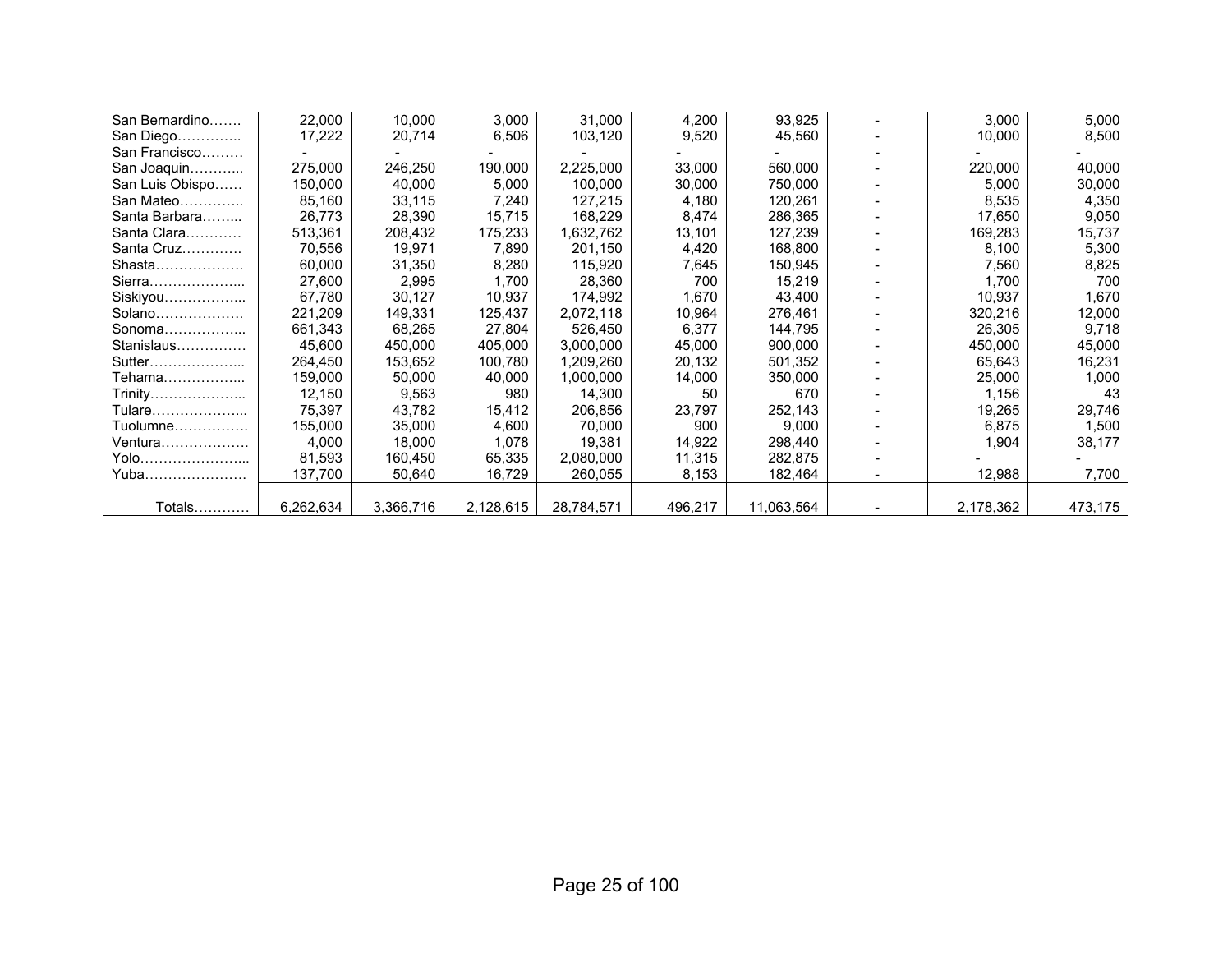|                |        |                |                |             |        |         |                   |         | PEAS.           |         |
|----------------|--------|----------------|----------------|-------------|--------|---------|-------------------|---------|-----------------|---------|
|                | OATS.  |                | RYE.           |             | CORN.  |         | <b>BUCKWHEAT.</b> |         |                 |         |
| COUNTIES.      | Acres  | <b>Bushels</b> | Acres          | Bushels     | Acres. | Bushels | Acres             | Bushels | Acres.          | Bushels |
| Alameda        | 1,489  | 32,450         | 45             | 1,000       | 1,450  | 39,600  |                   |         | $\overline{51}$ | 1,022   |
| Alpine         | 40     | 120            |                |             |        |         |                   |         |                 |         |
| Amador         |        |                |                |             | 687    | 28,654  |                   |         |                 |         |
| Butte          | 50     | 1,810          | 134            | 2,330       | 174    | 6,300   |                   |         |                 |         |
| Calaveras      |        |                |                |             | 240    | 6,000   |                   |         |                 |         |
| Colusa         | 9,000  | 180,000        | 100            | 2,000       | 500    | 4,000   |                   |         | 10              | 300     |
| Contra Costa   | 4,500  | 162,250        | 80             | 1,820       | 190    | 9,150   |                   |         | 10              | 220     |
| Del Norte      | 684    | 30,148         |                |             | 45     | 1,575   |                   |         | 43              | 825     |
| El Dorado      | 184    | 716            |                |             |        |         |                   |         |                 |         |
| Fresno         | 750    | 12,730         | 100            | 2,400       | 300    | 8,500   |                   |         | $\overline{7}$  | 1,850   |
| Humboldt       | 4,796  | 253,000        |                |             | 240    | 9,600   | 10                | 200     | 2,040           | 64,520  |
| Inyo           | 697    | 21,250         |                |             | 2,404  | 59,846  |                   |         | 10              | 100     |
| Kern           | 275    | 9,045          | 80             | 2,040       | 2,000  | 50,000  |                   |         | 10              | 300     |
| Klamath        | 164    | 3,230          | $\overline{7}$ | 60          | 20     | 400     |                   |         | 10              | 400     |
| Lake           | 110    | 4,500          |                |             | 323    | 7,565   |                   |         |                 |         |
| Lassen         | 1,495  | 40,856         |                |             | 4      | 185     | $\overline{2}$    | 35      | $\overline{2}$  | 76      |
| Los Angeles    | 400    | 2,000          | 200            | 5,000       | 12,400 | 565,000 | 65                | 1,475   | 95              | 2,420   |
| Marin          | 9,113  | 223,258        |                |             |        |         |                   |         |                 |         |
| Mariposa       | 400    | Cut for hay    | 150            | Cut for hay | 20     | 200     |                   |         |                 |         |
| Mendocino      | 1,273  | 33,560         |                |             | 520    | 9,284   |                   |         |                 |         |
| Merced         | 10     | 200            | 195            | 1,220       | 1,000  | 21,780  |                   |         |                 |         |
| $Modoc$        | 40,000 | 150,600        | 40             | 1,080       | 5      | 160     |                   |         | 24              | 290     |
| Mono           | 280    | 7,000          |                |             |        |         |                   |         |                 |         |
| Monterey       | 550    | 22,000         | 90             | 2,700       | 900    | 27,000  | 90                | 2,700   | 95              | 2,850   |
| Napa           | 1,095  | 36,135         | 15             | 235         | 2,135  | 65,320  |                   |         | 3               | 65      |
| Nevada         |        |                |                |             |        |         |                   |         |                 |         |
| Placer         | 3,949  | Cut for hay    | 396            | 4,490       | 56     | 1,517   |                   |         |                 |         |
| Plumas         | 1,895  | 44,135         |                |             | 100    | 2,000   |                   |         |                 |         |
| Sacramento     | 2,064  | 44,676         | 3              | 50          | 1,691  | 52,300  |                   |         |                 |         |
| San Benito     | 200    | 6,000          |                |             | 100    | 2,000   |                   |         |                 |         |
| San Bernardino | 40     | 1,600          |                |             | 900    | 16,000  |                   |         |                 |         |
| San Diego      | 300    | 6,000          |                |             | 359    | 10,770  |                   |         | 24              | 680     |
| San Francisco  |        |                |                |             |        |         |                   |         |                 |         |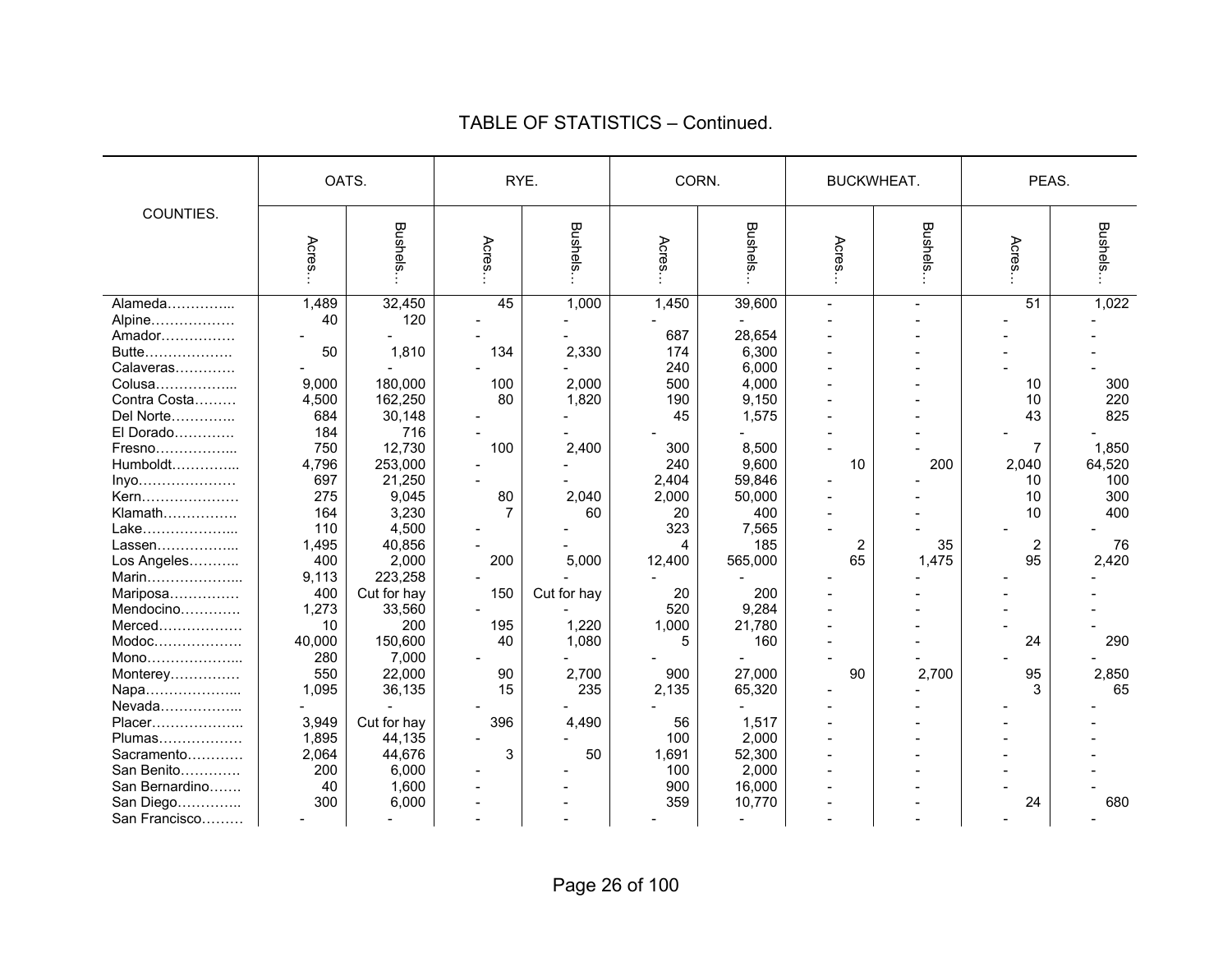| San Joaquin     | 1,040  | 29,000    | 650   | 8,000  | 250    | 7,260     |     |       | 6     | 200    |
|-----------------|--------|-----------|-------|--------|--------|-----------|-----|-------|-------|--------|
| San Luis Obispo |        |           |       |        | 300    | 7,500     |     |       | 20    | 400    |
| San Mateo       | 8,505  | 352,700   |       |        | 39     | 1,200     |     |       | 20    | 85     |
| Santa Barbara   | 6      | 280       |       |        | .094 ا | 43,496    |     |       |       | 125    |
| Santa Clara     | 837    | 13,136    | 127   | 2,172  | 117    | 5,307     |     |       |       | 97     |
| Santa Cruz      | 2,225  | 73,025    | 97    | 2,231  | 1,243  | 22,317    | 23  | 640   |       |        |
| Shasta          | 175    | 4,375     | 50    | 1,015  | 130    | 2,725     |     |       |       |        |
| Sierra          | 500    | 12,500    | 10    | 200    |        |           |     |       |       |        |
| Siskiyou        | 2,900  | 72,500    | 35    | 450    | 95     | 2,941     | 30  | 132   | 20    | 250    |
| Solano          | 136    | 15,000    | 17    | 581    | 27     | 3,750     |     |       |       |        |
| Sonoma          | 4,908  | 141,605   | 243   | 6,540  | 3,590  | 108,290   |     | 15    |       |        |
| Stanislaus      |        |           |       |        | 200    | 7,500     |     |       |       |        |
| Sutter          | 175    | 2,333     |       |        | 573    | 13,342    | 10  | 400   |       |        |
| Tehama          | 100    | 1,000     |       |        | 150    | 3,000     |     |       |       |        |
| Trinity         |        |           |       |        | 45     | 315       |     |       |       |        |
| Tulare          | 937    | 22,488    | 175   | 3,150  | 700    | 14,000    |     |       |       |        |
| Tuolumne        | 150    | 1,400     | 75    | 1,300  | 80     | 2,000     |     |       | 15    | 400    |
| <u> Ventura</u> | 17     | 180       |       | 80     | ,200   | 24,000    |     |       | 67    |        |
| Yolo……………………    | 100    | 3,000     |       |        | 60     | 1,800     |     |       | 30    | 600    |
| Yuba            | 215    | 4,013     |       |        | 938    | 32,230    |     |       |       |        |
|                 |        |           |       |        |        |           |     |       |       |        |
| Totals…………      | 74,729 | 2,077,804 | 3,121 | 52,144 | 39,594 | 1,307,679 | 231 | 5,597 | 2,622 | 78,075 |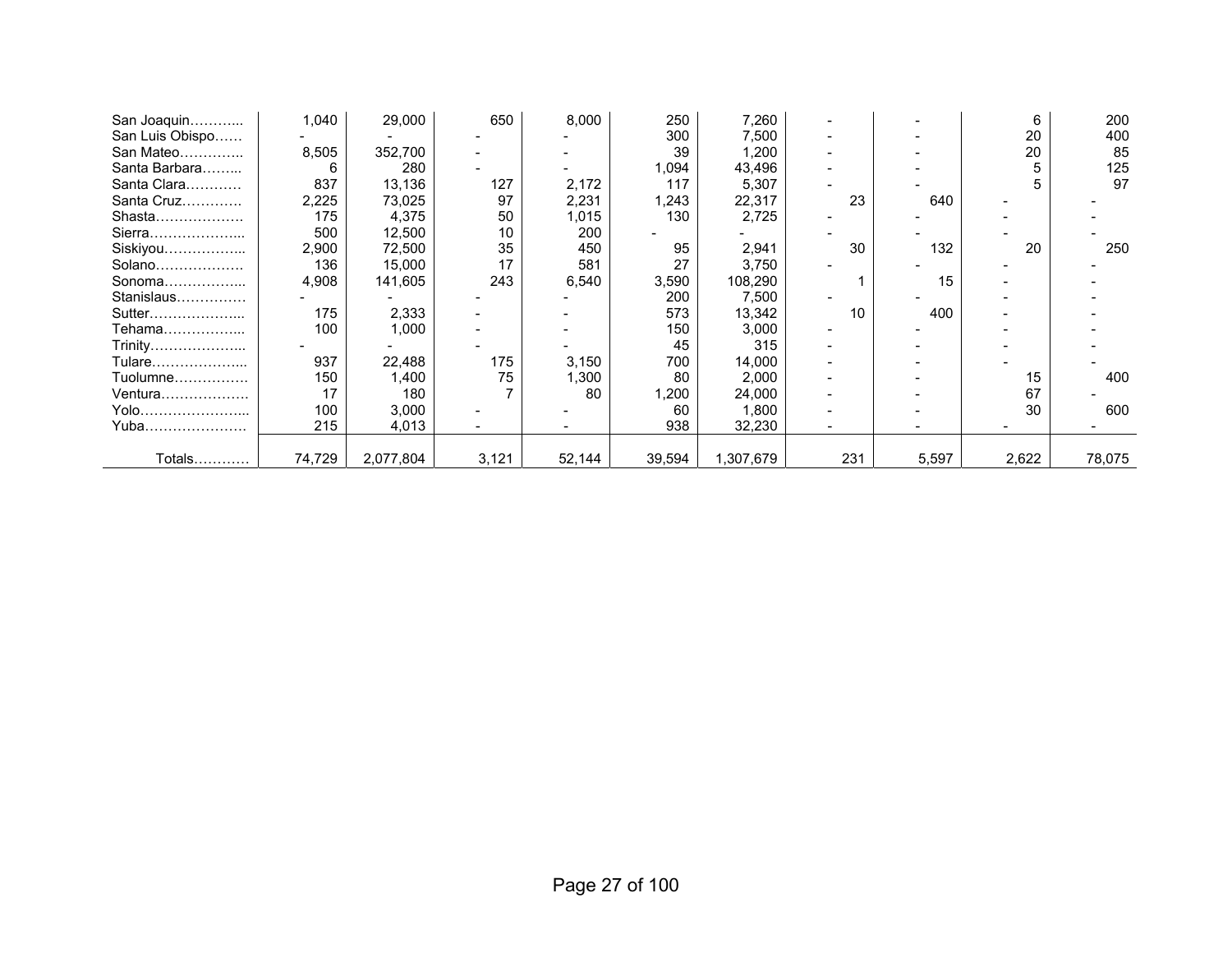|                | PEANUTS.       |         | <b>BEANS.</b> |                | CASTOR BEANS. |                          | POTATOES. |        | SWEET POTATOES. |                 |  |
|----------------|----------------|---------|---------------|----------------|---------------|--------------------------|-----------|--------|-----------------|-----------------|--|
| COUNTIES.      | Acres          | Pounds. | Acres         | <b>Bushels</b> | Acres         | Pounds.                  | Acres     | Tons   | Acres           | Tons.           |  |
| Alameda        | $\overline{a}$ |         | 321           | 8,502          | ÷             | $\overline{\phantom{a}}$ | 1,474     | 2,461  |                 |                 |  |
| Alpine         |                |         | 6             |                |               |                          | 40        | 120    |                 |                 |  |
| Amador         |                |         |               |                |               |                          | 123       | 460    | 4               | 13              |  |
| Butte          | 20             | 100,000 | 7             | 152            |               |                          | 16        | 27     | 16              | 32              |  |
| Calaveras      |                |         | 8             | 2,810          |               |                          | 250       | 620    |                 |                 |  |
| Colusa         |                |         | 15            | 450            |               |                          | 50        | 90     | 20              | 50              |  |
| Contra Costa   |                |         | 180           | 5,620          |               |                          | 200       | 1,020  | 4               | 25              |  |
| Del Norte      |                |         | 9             | 210            |               |                          | 134       | 452    |                 |                 |  |
| El Dorado      |                |         |               |                |               |                          | 84        | 5,490  |                 |                 |  |
| Fresno         |                |         | 10            | 170            |               |                          | 29        | 160    | 9               | 16              |  |
| Humboldt       |                |         | 2             | 30             |               |                          | 3,056     | 18,336 |                 |                 |  |
| Inyo           |                |         | 18            | 531            |               |                          | 84        | 257    |                 |                 |  |
| Kern           | 10             | 15,000  | 67            | 1,640          |               |                          | 176       | 323    | 124             | 242             |  |
| Klamath        |                |         | 5             | 50             |               |                          | 24        | 95     |                 |                 |  |
| Lake           |                |         |               |                |               |                          | 25        | 57     |                 |                 |  |
| Lassen         |                |         | 3             | 46             |               |                          | 48        | 127    |                 |                 |  |
| Los Angeles    | 90             | 81,000  | 1,080         | 21,700         | 104           | 104,000                  | 1,700     | 8,080  | 165             | 950             |  |
| Marin          |                |         |               |                |               |                          | 959       | 1,438  |                 |                 |  |
| Mariposa       |                |         | 20            | 150            |               |                          | 75        | 350    |                 |                 |  |
| Mendocino      |                |         |               |                |               |                          | 730       | 2,024  |                 |                 |  |
| Merced         |                |         | 107           | 1,377          |               |                          | 34        | 97     | 20              | 161             |  |
| Modoc          |                |         | 18            | 780            |               |                          | 400       | 1,150  |                 |                 |  |
| Mono           |                |         |               |                |               |                          | 20        | 20     |                 |                 |  |
| Monterey       |                |         | 975           | 27,300         |               |                          | 1,750     | 4,375  |                 |                 |  |
| Napa           |                |         | 7             | 130            |               |                          | 35        | 105    |                 |                 |  |
| Nevada         |                |         |               |                |               |                          | 250       | 3,000  |                 |                 |  |
| Placer         | 15             | 3,954   |               |                |               |                          | 377       | 174    | 28              | $16\frac{1}{2}$ |  |
| Plumas         |                |         |               |                |               |                          | 95        | 210    |                 |                 |  |
| Sacramento     | 10             | 8,000   | 605           | 26,160         |               |                          | 1,344     | 6,490  | 393             | 1,873           |  |
| San Benito     |                |         |               |                |               |                          | 65        | 195    |                 |                 |  |
| San Bernardino |                |         | 10            | 400            |               |                          | 75        | 186    | 15              | 33              |  |
| San Diego      | $\blacksquare$ |         | 47            | 1,410          |               |                          | 418       | 1,470  |                 |                 |  |
| San Francisco  | $\overline{a}$ |         |               |                |               |                          |           |        |                 |                 |  |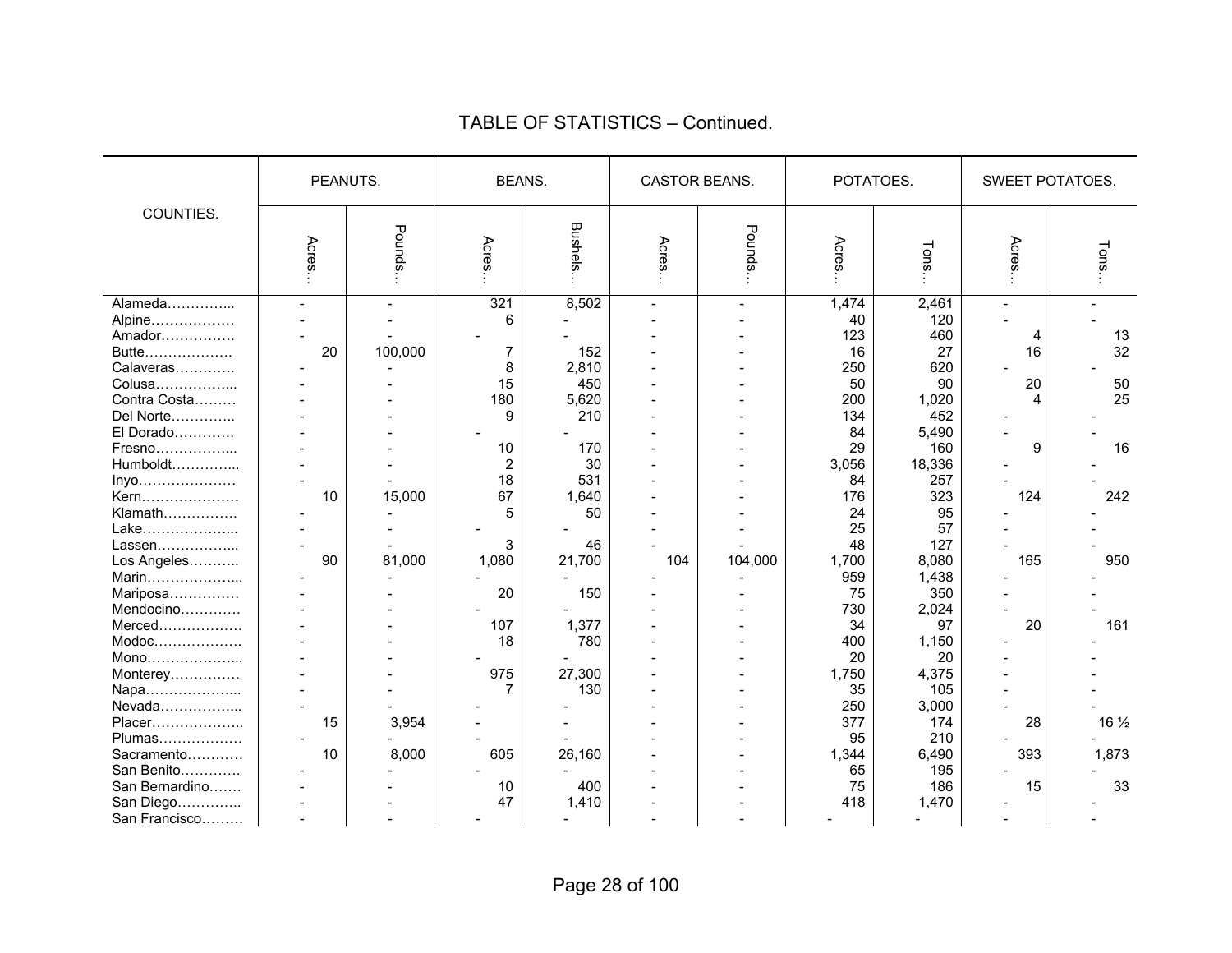| San Joaquin     |     |         | 70    | 2,500   |     |         | 150    | 500     |                |                    |
|-----------------|-----|---------|-------|---------|-----|---------|--------|---------|----------------|--------------------|
| San Luis Obispo |     |         | 400   | 16,000  |     |         | 100    | 400     |                |                    |
| San Mateo       |     |         | 75    | 1,420   |     |         | 4,010  | 93,210  |                |                    |
| Santa Barbara   |     |         | 476   | 11,360  |     |         | 133    | 332     |                |                    |
| Santa Clara     |     |         |       |         |     |         | 194    | 3,703   |                | 42                 |
| Santa Cruz      |     |         | 233   | 2,866   |     |         | 570    | 1,940   |                |                    |
| Shasta          |     |         | 60    | 1,500   |     |         | 196    | 570     |                |                    |
| Sierra          |     |         |       |         |     |         | 95     | 275     |                |                    |
| Siskiyou        |     |         | 40    | 600     |     |         | 300    | 274     |                |                    |
| Solano          |     |         |       |         |     |         |        |         | $1\frac{1}{2}$ |                    |
| Sonoma          |     |         |       |         | 2   | 1,000   | 3,135  | 13,419  | 23             | 34                 |
| Stanislaus      |     |         |       |         |     |         |        |         |                |                    |
| Sutter          |     |         | 125   | 3,375   |     |         | 213    | 396     | 312            | 967                |
| Tehama          | 200 | 50,000  | 10    | 300     |     |         | 100    | 400     | 20             | 100                |
| Trinity         |     |         |       | 400     |     |         | 125    | 360     |                |                    |
| Tulare          |     |         | 75    | 1,500   |     |         | 520    | 208     | 20             | 84                 |
| Tuolumne        |     |         | 400   | 8,000   |     |         | 450    | 4,800   |                |                    |
| Ventura         |     |         | 682   |         |     |         | 99     |         |                |                    |
| Yolo            | 30  | 30,000  | 300   | 12,000  | 20  | 30,000  | 80     | 2,400   | 50             | 1,500              |
| Yuba            |     |         | 30    | 940     | 10  | 10,600  | 93     | 360     | 13             | 78                 |
|                 |     |         |       |         |     |         |        |         |                |                    |
| Totals          | 375 | 287,954 | 6,504 | 162,379 | 136 | 145,600 | 24,704 | 183,009 | 1,466 1/2      | $6,236\frac{1}{2}$ |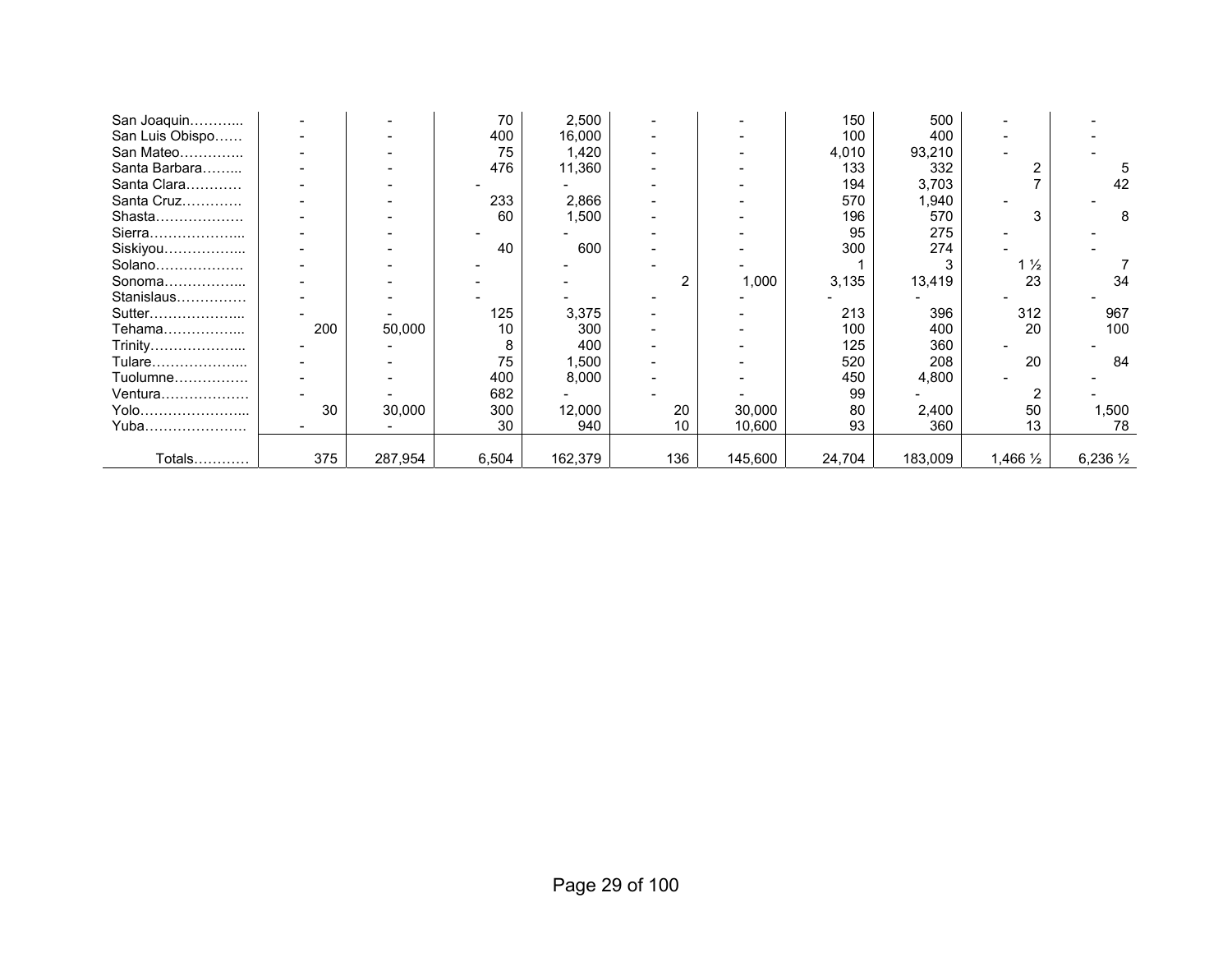|                | ONIONS.          |         | HAY.   |        |                          | FLAX.    | HOPS.           |                | TOBACCO.       |                | <b>SUGAR</b><br>BEETS. |
|----------------|------------------|---------|--------|--------|--------------------------|----------|-----------------|----------------|----------------|----------------|------------------------|
| COUNTIES.      | Acres            | Bushels | Acres  | Tons   | Acres                    | Pounds   | Acres           | Pounds         | Acres          | Pounds         | Tons                   |
| Alameda        | $\overline{203}$ | 16,000  | 18,225 | 32,741 | $\overline{14}$          | 10,080   | $\overline{22}$ | 10,000         | $\sim$         | $\blacksquare$ | 2,500                  |
| Alpine         |                  |         |        |        |                          |          |                 |                |                |                |                        |
| Amador         |                  |         | 4,175  | 5,085  |                          |          | 23              | 21,240         |                |                |                        |
| Butte          | 1                | 40      | 12,985 | 12,115 |                          |          |                 |                |                |                |                        |
| Calaveras      | 80               | 3,100   | 5,877  | 3,200  | ÷                        |          |                 |                |                |                |                        |
| Colusa         | 6                | 160     | 4,000  | 7,000  | ۳                        |          |                 |                | $\overline{2}$ | 250            |                        |
| Contra Costa   | 19               | 3,200   | 20,050 | 31,020 | $\overline{\phantom{0}}$ |          |                 |                |                |                | 2,980                  |
| Del Norte      |                  |         | 864    | 1,774  | ۳                        |          |                 |                |                |                | 40                     |
| El Dorado      |                  |         | 7,285  | 5,096  |                          |          |                 |                |                |                |                        |
| Fresno         | $\overline{7}$   | 155     | 4,600  | 4,780  | ÷                        |          |                 |                |                |                |                        |
| Humboldt       | 3                | 200     | 3,540  | 8,850  |                          |          |                 |                |                |                | 300                    |
| Inyo           | 20               | 300     | 3,210  | 3,711  |                          |          |                 |                |                |                |                        |
| Kern           | 70               | 1,800   | 5,632  | 7,996  |                          |          |                 |                |                |                |                        |
| Klamath        | 4                | 80      | 53     | 160    |                          |          |                 |                |                |                |                        |
| Lake           |                  |         | 4,957  | 6,294  | ۳                        |          | 20              | 5,000          |                |                |                        |
| Lassen         | 2                | 186     | 6,548  | 9,856  |                          |          |                 |                |                |                | 16                     |
| Los Angeles    | 90               | 25,200  | 3,000  | 7,500  | 15                       |          | 12              | 20,000         | 20             | 16,000         |                        |
| Marin          |                  |         | 2,642  | 3,633  |                          |          |                 |                |                |                |                        |
| Mariposa       | 8                | 350     | 6,000  | 5,000  |                          |          |                 |                |                |                |                        |
| Mendocino      |                  |         | 8,090  | 10,952 |                          |          | 140             | 110,900        |                |                |                        |
| Merced         | 4                | 430     | 9,008  | 6,805  |                          |          | 29              | 14,200         |                |                |                        |
| Modoc          | 15               | 200     | 5,000  | 8,600  | $\overline{\phantom{0}}$ |          |                 |                |                |                |                        |
| Mono           |                  |         | 4,362  | 4,555  | $\overline{\phantom{0}}$ |          |                 | $\blacksquare$ |                |                |                        |
| Monterey       | 3                | 150     | 8,000  | 16,000 | 1,500                    | For seed | 25              |                |                |                |                        |
| Napa           | 5                | 370     | 10,115 | 12,100 |                          |          | 45              | 76,500         |                |                | 90                     |
| Nevada         |                  |         | 3,400  | 3,000  |                          |          |                 |                |                |                |                        |
| Placer         |                  |         | 4,353  | 4,490  |                          |          |                 |                |                |                |                        |
| Plumas         | $\blacksquare$   |         | 18,098 | 10,708 |                          |          |                 |                |                |                |                        |
| Sacramento     | 45               | 6,855   | 24,423 | 22,373 |                          |          | 189             | 243,500        |                |                | 2,500                  |
| San Benito     |                  |         | 4,000  | 6,000  | 150                      | 180,000  |                 |                | 40             | 240,000        |                        |
| San Bernardino | 6                | 1,620   | 1,000  | 2,200  |                          |          |                 |                |                |                | 20                     |
| San Diego      |                  |         | 1,840  | 3,680  |                          |          |                 |                |                |                |                        |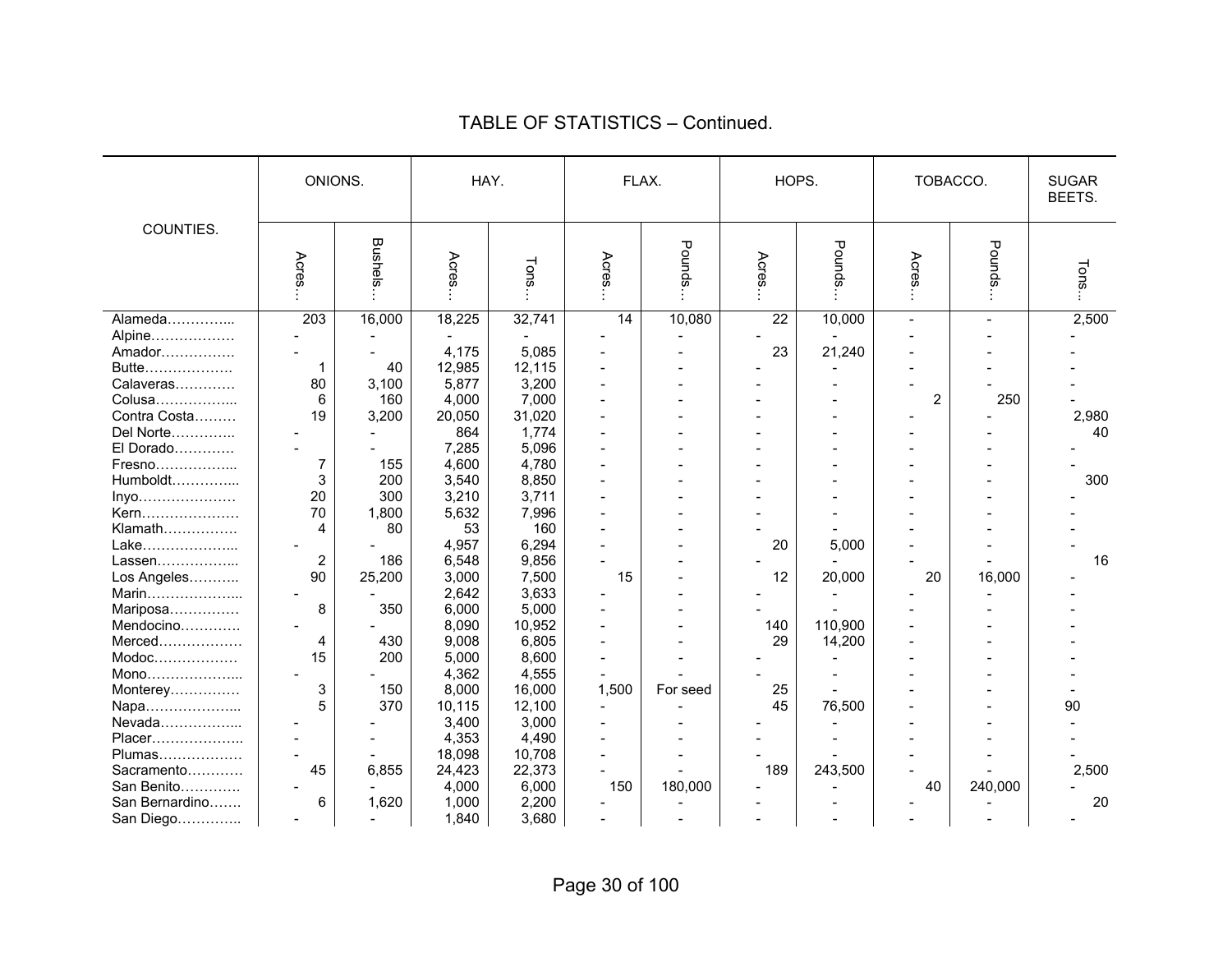| San Francisco   |     |        |         |         |       |           |     |         |     |           |        |
|-----------------|-----|--------|---------|---------|-------|-----------|-----|---------|-----|-----------|--------|
| San Joaquin     | 17  | 2,500  | 21,000  | 19,000  |       |           | 10  | 9,300   |     |           |        |
| San Luis Obispo | 8   | 600    | 50,000  | 75,000  |       |           |     |         |     |           | 600    |
| San Mateo       | 20  | 945    | 4,020   | 6,508   | 175   | 172,000   | 14  | 2,700   |     |           |        |
| Santa Barbara   |     |        | 1,017   | 8,108   |       |           |     |         |     |           |        |
| Santa Clara     | 49  | 5,726  | 27,212  | 49,837  |       |           | 220 | 346,320 | 540 | 810,000   |        |
| Santa Cruz      |     |        | 2,500   | 3,120   | 710   | 1,043,000 | 60  | 21,000  |     |           |        |
| Shasta          | 4   | 245    | 11,620  | 9,715   |       |           |     |         |     |           |        |
| Sierra          |     |        | 8,454   | 9,729   |       |           |     |         |     |           |        |
| Siskiyou        | 8   | 750    | 7,075   | 10,050  |       |           |     |         |     |           | 15     |
| Solano          |     |        |         |         |       |           |     |         |     |           | 30     |
| Sonoma          |     |        | 16,444  | 19,666  |       |           | 23  | 11,000  |     |           | 235    |
| Stanislaus      |     |        | 2,000   | 1,501   |       |           |     |         |     |           |        |
| Sutter          | 15  | 1,350  | 30,470  | 24,000  |       |           | 15  | 8,000   |     |           |        |
| Tehama          |     | 250    | 5,000   | 10,000  |       |           |     |         |     |           |        |
| Trinity         |     | 490    | 2,100   | 2,400   |       |           |     |         |     |           |        |
| Tulare          |     |        | 7,600   | 6,675   |       |           |     |         |     |           |        |
| Tuolumne…………….  | 150 | 3,000  | 18,000  | 20,000  |       |           |     |         | 23  | 4,780     |        |
| Ventura         |     |        | 231     |         |       |           |     |         |     |           |        |
| Yolo            | 40  | 4,800  | 8,000   | 12,000  |       |           |     |         |     |           | 750    |
| Yuba            |     |        | 16,443  | 12,560  |       |           |     |         |     |           |        |
|                 |     |        |         |         |       |           |     |         |     |           |        |
| Totals          | 912 | 81,052 | 454,518 | 566,144 | 2,564 | 1,405,080 | 847 | 899,660 | 625 | 1,071,030 | 10,076 |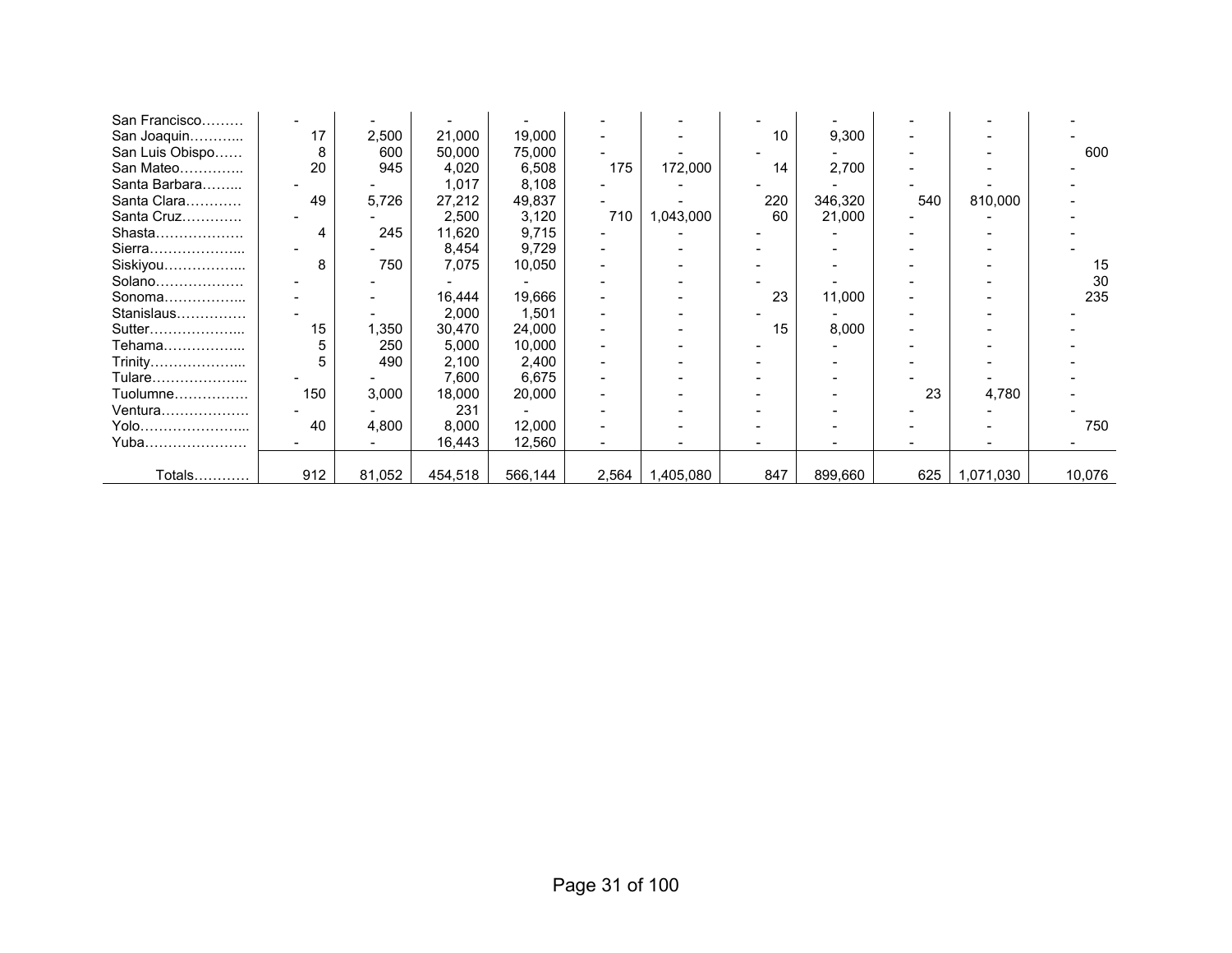#### COTTON. Number of hives of bees Number of hives of bees… Pounds of cheese Pounds of cheese… Pounds of honey... Pounds of honey… Pounds of butter. Pounds of butter… Pounds of wool Pounds of wool… COUNTIES. Pounds… Acres… Alameda…………... - - 88,250 - 624,256 250 2,560 Alpine……………… | - | - | - | - | - | -Amador…………… - - 10,500 - 105,420 65 860 Butte………………… - 21,000 10,800 353,072 691 3,960 Calaveras………… | - | - | 29,400 | 600 | 225,850 | 407 | 2,000 Colusa……………... - - 10,000 - 1,000,000 1,000 5,000 Contra Costa……… - - 150,024 40,890 38,975 92 2,520 Del Norte…………... - - 69,550 | - 2,050 | 123 | 1,235 El Dorado………… | - | - | 125.770 | 8.000 | 29.730 Fresno……………... 130 78,745 9,650 3,400 1,970,485 160 3,500 Humboldt…………... - - 90,000 4,500 219,000 260 3,000 Invo……………… │ - │ - │ 4,500 │ 890 │ 180 │ 1,608 Kern………………… - - 23,450 7,285 1,000,000 96 2,500 Klamath…………… | - | - | 2,000 | - 1,000 | 37 | 1,000 Lake………………… │ - │ - │ 14,500 │ 18,000 │ 89,575 │ 453 │ 1,710 Lassen……………… - 52,174 9,112 60,835 8 400 Los Angeles……….. | The result of the state of the state of the state of the state of the state of the state of t Marin………………... - - 2,336,220 31,216 4,265 - - Mariposa…………… - - 7,000 - 100,000 5 Mendocino………… - - 64,000 3,800 656,508 2,000 Merced……………… 461 122,000 58,530 102,000 1,653,275 339 1,550 Modoc……………… | - | - 16,000 | 3,800 | 66,400 Mono………………... - - 550 - 2,500 20 - Monterey…………… | - | - | 21,900 | 16,000 | - | 420 Napa………………… - 127,500 13,200 103,100 240 4,970 Nevada……………… Placer………………… | - - | 18,405 | 1,000 | 103,725 | 333 | 2,163 Plumas……………… - 205.700 4.000 27.141 116 1.740 Sacramento………… | 2 | 4,000 | 231,445 | 81,800 | 331,935 | 702 | 4,700 San Benito………… | - | - | 22,900 | 31,000 | 359,745 | 36 | 300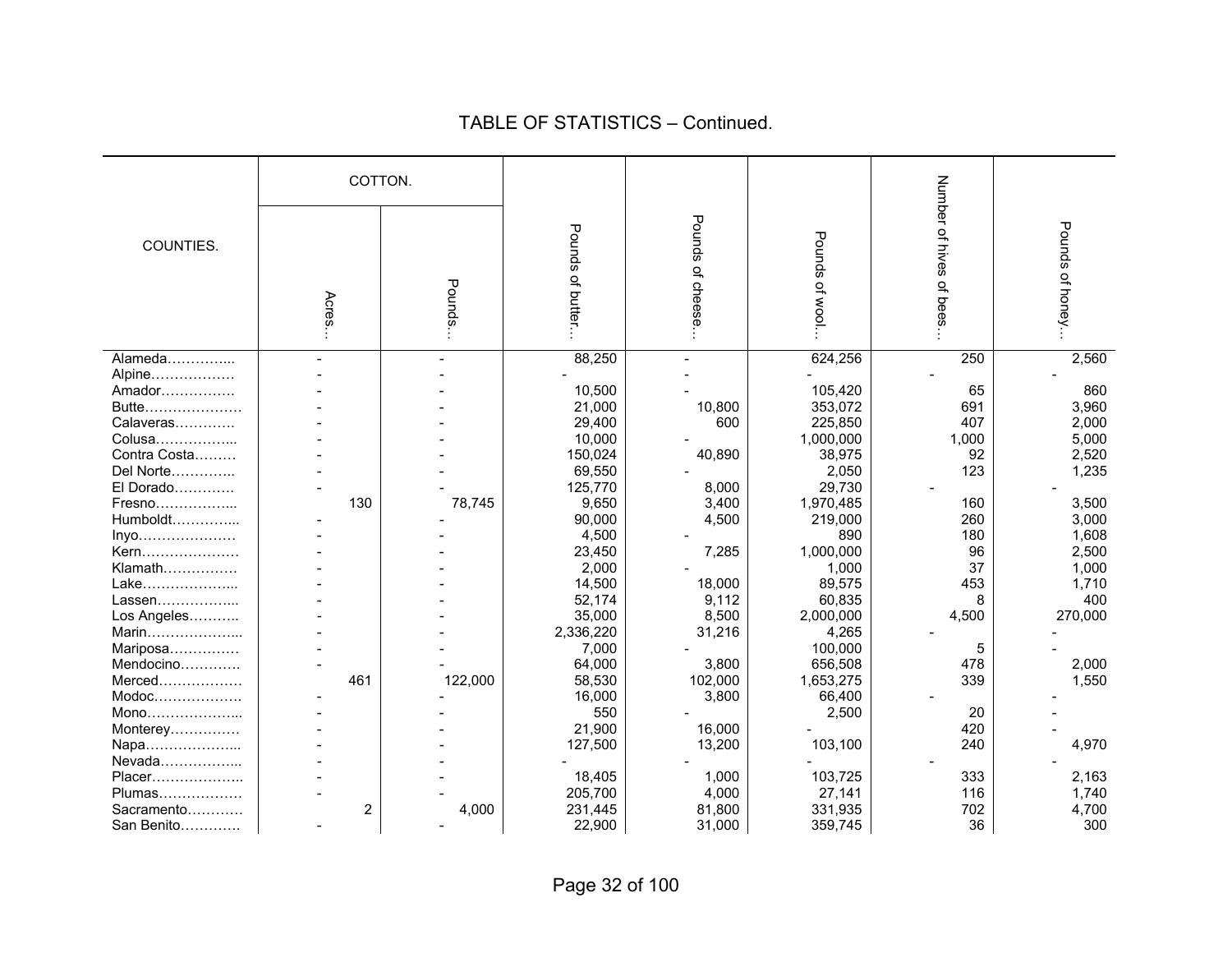| San Bernardino  |     |         | 23,000    | 4,000     | 80,000     | 1,589  | 75,000  |
|-----------------|-----|---------|-----------|-----------|------------|--------|---------|
| San Diego       |     |         | 16,775    | 1,680     | 516,156    | 2,458  | 46,164  |
| San Francisco   |     |         |           |           |            |        |         |
| San Joaquin     |     |         | 175,000   | 9,000     | 352,252    | 1,656  | 4,500   |
| San Luis Obispo |     |         | 300,000   | 500,000   | 1,281,115  | 425    | 6,000   |
| San Mateo       |     |         | 372,150   | 44,000    |            |        | 200     |
| Santa Barbara   |     |         | 4,500     | 25,000    | 1,725,944  |        |         |
| Santa Clara     |     |         | 87,423    | 506,169   | 102,275    | 156    | 1,739   |
| Santa Cruz      |     |         | 112,470   | 27,360    |            |        |         |
| Shasta          |     |         | 9,280     |           | 19,996     | 331    | 2,648   |
| Sierra          |     |         | 90,100    | 1,100     | 3,874      | 145    | 3,700   |
| Siskiyou        |     |         | 62,270    | 17,926    |            | 958    | 7,230   |
| Solano          |     |         | 69,620    |           | 24,620     | 480    | 27,000  |
| Sonoma          |     |         | 280,101   | 103,290   | 62,305     | 61     |         |
| Stanislaus      |     |         | 7,500     |           | 676,400    | 428    | 12,840  |
| Sutter          |     |         | 63,184    |           | 92,644     | 1,532  | 932     |
| Tehama          |     |         | 20,000    | 3,000     | 2,000,000  | 100    | 3,000   |
| Trinity         |     |         | 20,000    | 200       |            | 66     | 450     |
| Tulare          |     |         | 12,000    |           | 1,210,000  | 849    | 9,000   |
| Tuolumne        |     |         | 100,000   | 80,000    | 11,000     | 242    | 5,000   |
| Ventura         |     |         | 800       | 700       | 7,500      |        |         |
| Yolo            |     |         | 120,000   |           | 160,000    | 150    | 5,000   |
| Yuba            |     |         | 30,000    |           | 78,000     |        |         |
|                 |     |         |           |           |            |        |         |
| Totals          | 593 | 204,745 | 5,822,091 | 1,722,328 | 19,533,813 | 22,537 | 529,679 |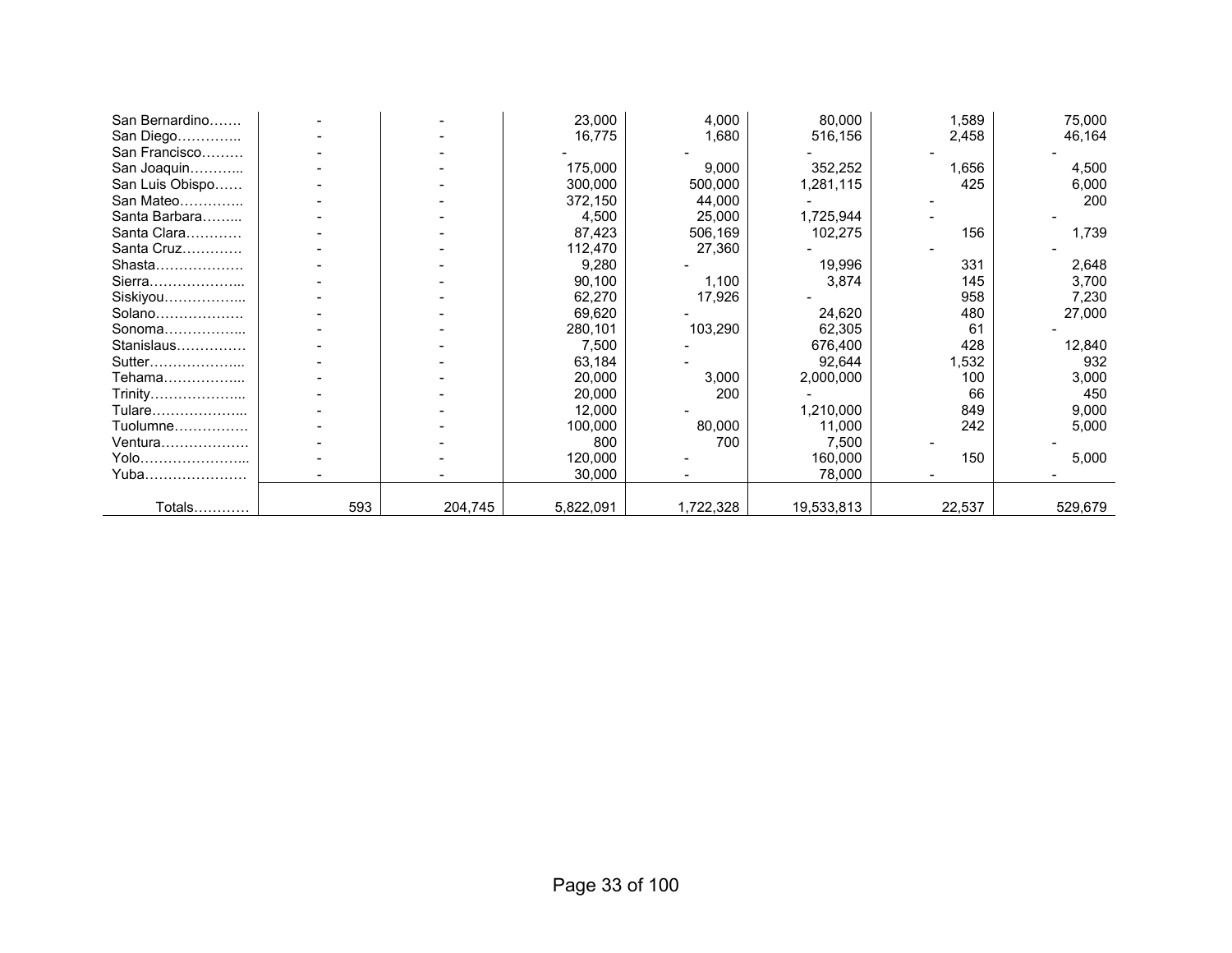| COUNTIES.      | Number<br>of apple<br>trees. | Number<br>of peach<br>trees | Number<br>r of pear<br>trees | Number<br>of plum<br>trees | Number<br>of cherry<br>trees | Number of<br>nectarine<br>trees | <b>Number</b><br>of quince<br>trees. | Number<br>of apricot<br>trees | Number of fig trees | Number<br>of lemon<br>trees | <b>Number</b><br>of orange<br>trees | Number of olive<br>trees |
|----------------|------------------------------|-----------------------------|------------------------------|----------------------------|------------------------------|---------------------------------|--------------------------------------|-------------------------------|---------------------|-----------------------------|-------------------------------------|--------------------------|
| Alameda        | 62,720                       | 13,423                      | 23,150                       | 26,591                     | 38,087                       | 2,756                           | 1,685                                | 2,511                         | 1,180               | 94                          | 550                                 | 679                      |
| Alpine         | 100                          | 60                          |                              |                            |                              |                                 |                                      |                               |                     |                             |                                     |                          |
| Amador         | 35,140                       | 18,685                      | 10,630                       | 3,160                      | 1,190                        | 830                             | 955                                  | 2,240                         | 1,040               | 42                          | 164                                 | 17                       |
| Butte          | 34,761                       | 35,186                      | 6,328                        | 5,448                      | 3,452                        | 738                             | 496                                  | 3,537                         | 2,236               | 320                         | 390                                 | 132                      |
| Calaveras      | 27,300                       | 11,500                      | 3,840                        | 2,316                      | 534                          | 403                             | 760                                  | 560                           | 1,684               | 8                           | 81                                  | 6                        |
| Colusa         | 50,650                       | 75,000                      | 14,500                       | 10,560                     | 6,300                        | 3,640                           | 2,200                                | 3,285                         | 4,500               | 45                          | 20                                  |                          |
| Contra Costa   | 37,180                       | 14,500                      | 8,400                        | 5,020                      | 3,400                        | 500                             | 1,520                                | 1,110                         | 860                 | 30                          | 84                                  | 90                       |
| Del Norte      | 8,498                        | 277                         | 375                          | 512                        | 239                          | 10                              | 16                                   | 12                            | $\overline{2}$      |                             | 3                                   |                          |
| El Dorado      | 72,513                       | 13,800                      | 14,168                       | 11,998                     | 1,619                        | 629                             | 478                                  | 304                           | 379                 |                             |                                     |                          |
| Fresno         | 3,840                        | 6,794                       | 568                          | 400                        | 223                          | 86                              | 108                                  | 275                           | 612                 | 72                          | 380                                 | 26                       |
| Humboldt       | 60,850                       | 2,000                       | 1,690                        | 2,540                      | 1,540                        |                                 | 130                                  | 150                           | 25                  |                             |                                     |                          |
| Inyo           | 1,564                        | 3,922                       | 283                          | 376                        | 166                          | 65                              | 178                                  | 113                           | 14                  |                             |                                     |                          |
| Kern           | 3,269                        | 5,321                       | 807                          | 1,109                      | 637                          | 362                             | 408                                  | 806                           | 820                 | 125                         | 137                                 | 48                       |
| Klamath        | 2,602                        | 117                         | 87                           | 195                        | 60                           | 19                              | 13                                   | 17                            |                     |                             |                                     |                          |
| Lake           | 11,223                       | 4,758                       | 2,079                        | 1,953                      | 250                          | 125                             | 55                                   | 156                           | 64                  |                             |                                     |                          |
| Lassen         | 8,295                        | 3,240                       | 612                          | 478                        | 128                          | 38                              | 106                                  | 224                           |                     |                             |                                     |                          |
| Los Angeles    | 7,800                        | 13,700                      | 5,000                        | 250                        | 150                          | 500                             | 1,100                                | 2,200                         | 2,500               | 5,300                       | 34,700                              | 2,000                    |
| Marin          | 31,610                       | 289                         | 893                          | 815                        | 276                          | 24                              | 197                                  | 33                            | 67                  |                             |                                     |                          |
| Mariposa       | 6,000                        | 5,500                       | 900                          | 450                        | 175                          | 200                             | 80                                   | 400                           | 450                 |                             |                                     |                          |
| Mendocino      | 13,511                       | 5,409                       | 900                          | 1,704                      | 460                          | 400                             | 103                                  | 205                           | 74                  |                             |                                     |                          |
| Merced         | 7,482                        | 7,784                       | 2,021                        | 2,312                      | 518                          | 231                             | 276                                  | 1,012                         | 1,018               | 39                          | 87                                  | 120                      |
| $Modoc$        | 670                          | 10                          | 36                           | 20                         | 48                           | 4                               | 6                                    | 10                            |                     |                             |                                     |                          |
| Mono           | 50                           | 6                           | 6                            | 6                          | 6                            |                                 |                                      |                               |                     |                             |                                     |                          |
| Monterey       | 2,640                        | 1,650                       | 1,140                        | 750                        | 200                          | 25                              | 40                                   | 180                           | 50                  |                             | 10                                  |                          |
| Napa           | 62,940                       | 24,175                      | 21,325                       | 8,120                      | 14,260                       | 8,780                           | 1,670                                | 2,030                         | 1,020               | 55                          | 90                                  | 660                      |
| Nevada         | 57,850                       | 22,150                      | 9,069                        | 5,664                      | 5,163                        | 871                             | 1,372                                | 330                           | 942                 |                             |                                     |                          |
| Placer         | 60,249                       | 26,828                      | 13,435                       | 6,600                      | 7,405                        | 1,220                           | 1,598                                | 909                           | 2,436               | 33                          | 84                                  | 74                       |
| Plumas         | 3,554                        | 3,289                       | 385                          | 257                        | 253                          | 44                              | 25                                   | 11                            | 10                  |                             |                                     |                          |
| Sacramento     | 97,413                       | 108,350                     | 33,809                       | 27,469                     | 6,986                        | 3,210                           | 3,458                                | 12,401                        | 5,241               | 770                         | 842                                 | 141                      |
| San Benito     | 16,476                       | 11,840                      | 1,600                        | 1,125                      | 876                          | 700                             | 760                                  | 1,400                         | 68                  | 10                          | 60                                  | 17                       |
| San Bernardino | 12,600                       | 15,000                      | 1,725                        | 1,800                      | 75                           | 230                             | 375                                  | 1,830                         | 1,340               | 1,500                       | 30,000                              | 230                      |
| San Diego      | 1,948                        | 6,305                       | 868                          | 970                        | 853                          | 136                             | 401                                  | 821                           | 2,121               | 803                         | 5,370                               | 320                      |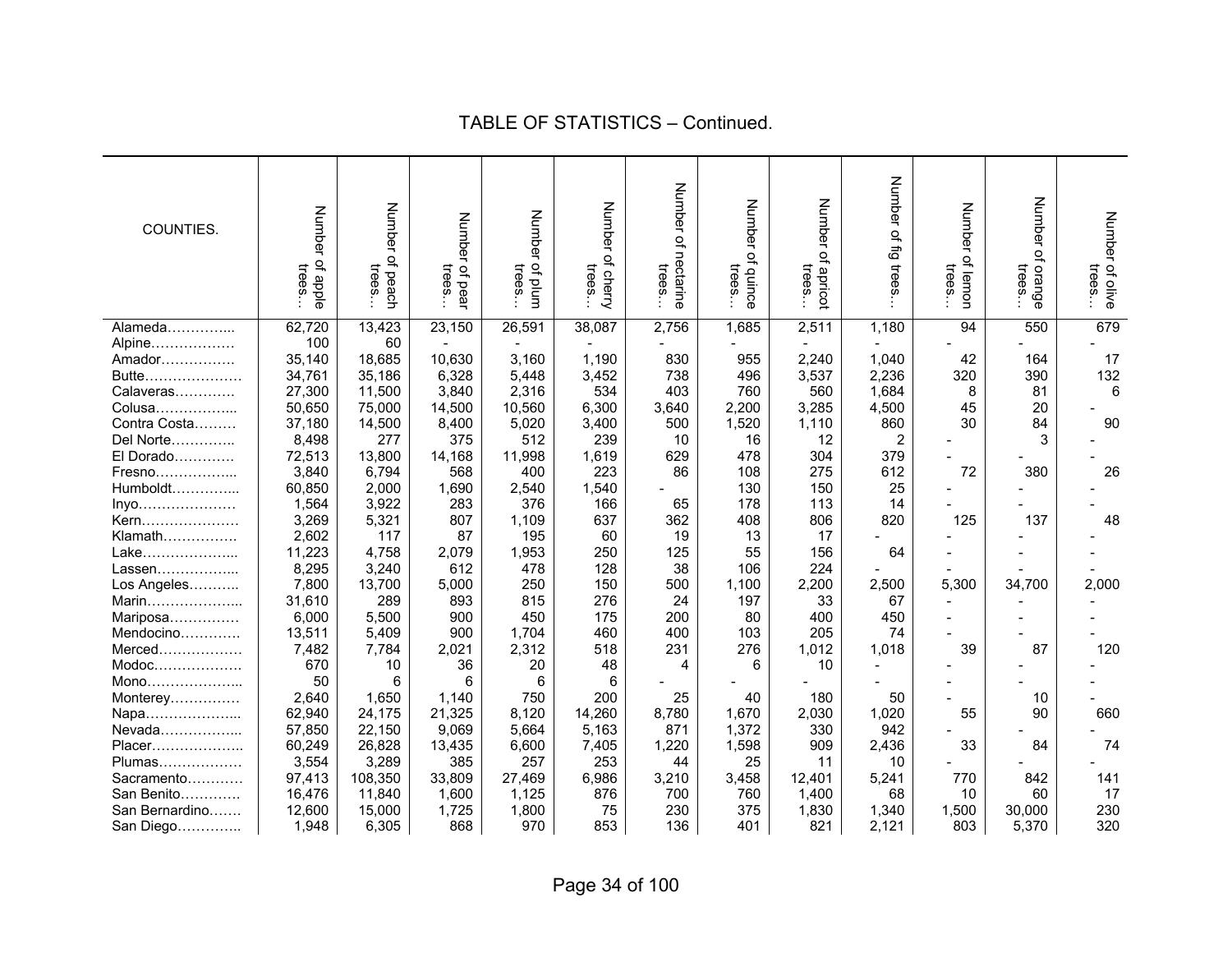| San Francisco   |           |         |         |         |         |        |        |         |        |        |        |        |
|-----------------|-----------|---------|---------|---------|---------|--------|--------|---------|--------|--------|--------|--------|
| San Joaquin     | 40,000    | 18,000  | 12,000  | 6,000   | 000.    | 900    | 700    | 2,500   | 2,500  | 50     | 50     | 45     |
| San Luis Obispo | 6,000     | 10,000  | 4,000   | 3,000   | 800     | 500    | 500    | 600     | 400    | 200    | 200    | 3,000  |
| San Mateo       | 16,840    | 3,160   | 2,175   | 1,792   | 3,920   | 989    | 480    | 380     | 178    | 40     | 125    | 110    |
| Santa Barbara   | 6,423     | 1,025   | 3,045   | 802     | 145     | 226    | 425    | 1,824   | ,373   | 1,489  | 3,856  | 2,066  |
| Santa Clara     | 107,261   | 46,138  | 34,986  | 30,721  | 18,977  | 1,529  | 2,168  | 3,716   | ,403   | 1,053  | 3,138  | 1,171  |
| Santa Cruz      | 32,500    | 5,100   | 3,360   | 4,870   | .500    | 86     | 226    | 620     | 710    | 10     | 18     |        |
| Shasta          | 84,600    | 65,240  | 8,700   | 4,520   | 7,075   | 697    | 410    | 520     | 730    | 6      | 18     |        |
| Sierra          | 7,686     | 4,635   | 795     | 557     | 520     | 100    | 97     | 50      |        |        |        |        |
| Siskiyou        | 63,000    | 5,156   | 1,125   | 721     | 330     | 154    | 78     | 64      |        |        |        |        |
| Solano          | 17,643    | 56,120  | 9,142   | 36,410  | 16.410  | 1,150  | 1,165  | 78,565  | 7.065  | 437    | 237    | 360    |
| Sonoma          | 17,241    | 48,412  | 22,423  | 24,310  | 10,397  | 987    | 3,570  | 1,171   | 1,803  | 783    | 717    | 275    |
| Stanislaus      | 5,600     | 7,800   | 1,670   | 950     | 430     |        | 75     | 780     | 870    |        | 20     |        |
| Sutter          | 26,000    | 30,327  | 6,149   | 6,124   | 7,826   | 1,332  | 975    | 8,102   | 1,996  | 96     | 151    | 12     |
| Tehama          | 12,000    | 30,000  | 3,000   | 10,000  | ,000    | 1,000  | 500    | 1,000   | 1,000  | 50     | 50     | 50     |
| Trinity         | 17,550    | 7,800   | 2,350   | 1,875   | 340     | 116    | 56     | 32      |        |        |        |        |
| Tulare          | 22,315    | 23,570  | 5,060   | 2,484   | 900     | 560    | 405    | 2,084   | 2,500  | 110    | 175    | 22     |
| Tuolumne        | 75,000    | 95,000  | 18,000  | 14,000  | 8,000   | 5,000  | 1,900  | 2,400   | 1,600  |        |        |        |
| $V$ entura      | 431       | 376     | 90      | 71      | 23      | 42     | 11     | 148     | 78     |        | 8,000  |        |
| Yolo            | 28,000    | 21.450  | 6,500   | 5,300   | 4.740   | 2.750  | 1.750  | 5.700   | 5,600  |        |        |        |
| Yuba            | 36,000    | 18,600  | 7,000   | 4,500   | 1,100   | 1,000  | 1.800  | 3,600   | .800   | 35     | 250    | 30     |
|                 |           |         |         |         |         |        |        |         |        |        |        |        |
| Totals          | 1,579,388 | 958,875 | 332,199 | 289,975 | 180,958 | 45,894 | 37,860 | 153,474 | 62,360 | 13,606 | 90,057 | 11,794 |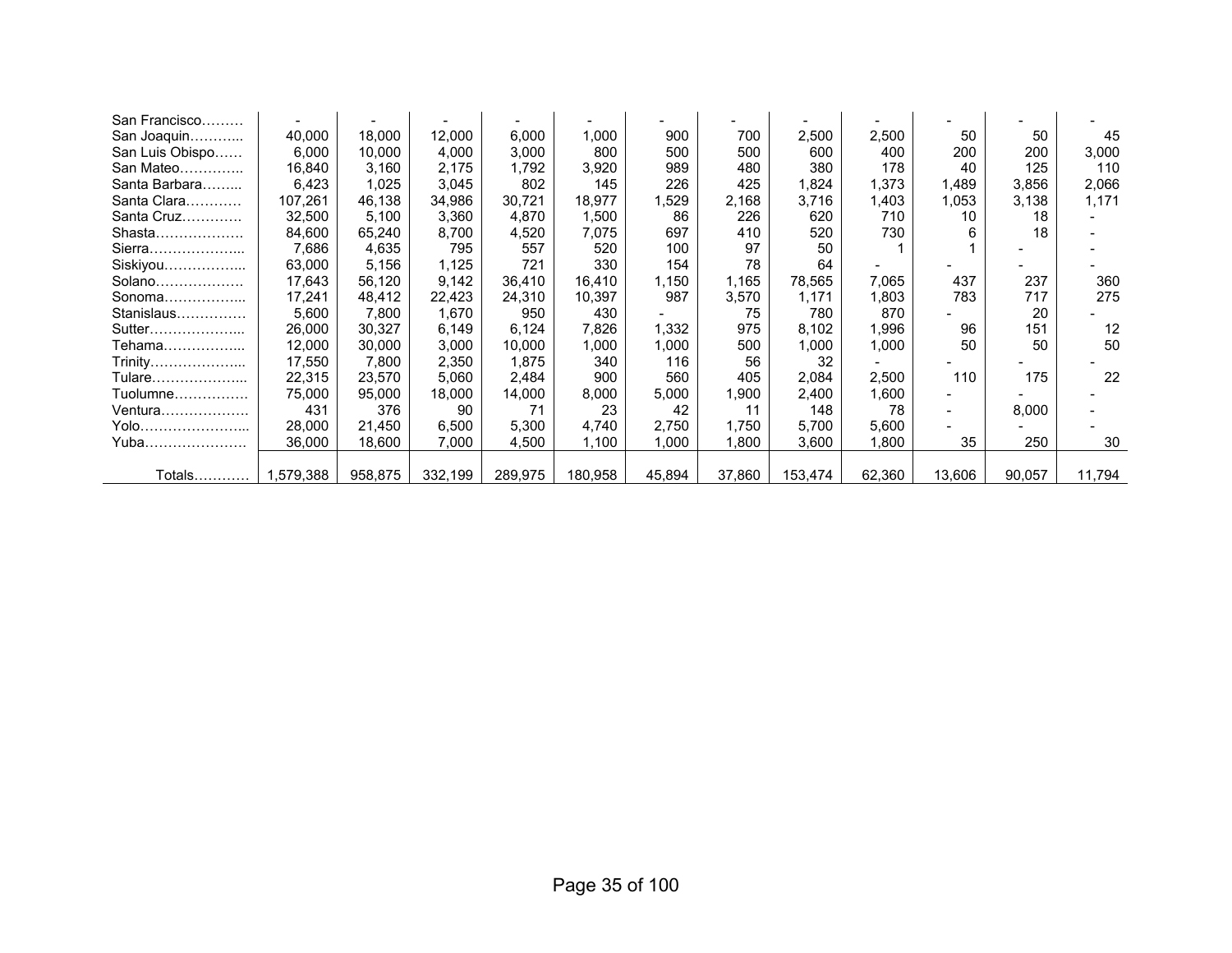| COUNTIES.                                                                                                                      | Number<br>of prune<br>trees | Number<br>$\mathbf{Q}$<br>i mulberry<br>trees | Number of almond<br>trees | Number<br>of walnut<br>trees | Number<br>r of grape<br>vines | Gallons<br>of wine | Gallons<br>of brandy | distilleries<br>Number of | Gallons   | breweries<br>Number<br>$\Omega$ | Gallons |
|--------------------------------------------------------------------------------------------------------------------------------|-----------------------------|-----------------------------------------------|---------------------------|------------------------------|-------------------------------|--------------------|----------------------|---------------------------|-----------|---------------------------------|---------|
| Alameda                                                                                                                        | 7,371                       | 1,150                                         | 59,299                    | 2,413                        | 627,611                       | 100,000            | 2,000                |                           |           | 8                               | 226,200 |
| Alpine                                                                                                                         |                             |                                               |                           |                              |                               |                    |                      |                           |           |                                 | 4,000   |
| Amador                                                                                                                         | 160                         | 8,485                                         | 1,040                     | 450                          | 1,680,300                     | 82,200             | 900                  |                           |           | 4                               | 58,450  |
| Butte                                                                                                                          | 187                         | 2,447                                         | 6,815                     | 2,523                        | 600,564                       | 26,930             |                      |                           |           | 3                               |         |
| Calaveras                                                                                                                      | 74                          | 513                                           | 225                       | 160                          | 552,600                       | 44,030             | 1,060                | 18                        | 1.080     | 6                               | 27,350  |
| Colusa                                                                                                                         | 12                          | 1,000                                         | 5,780                     | 400                          | 245,000                       |                    |                      |                           |           |                                 | 25,000  |
| Contra Costa                                                                                                                   | 182                         | 4,270                                         | 700                       | 3,250                        | 478,490                       | 90,220             |                      |                           |           |                                 |         |
| Del Norte                                                                                                                      |                             |                                               | 2                         | 3                            | 50                            |                    |                      |                           |           |                                 | 6,000   |
| El Dorado                                                                                                                      |                             | 74                                            | 251                       | 155                          | 1,420,255                     | 123,915            | 3,650                | 27                        |           |                                 |         |
| Fresno                                                                                                                         | 130                         | 76                                            | 2,600                     | 480                          | 26,700                        |                    |                      |                           |           |                                 |         |
| Humboldt                                                                                                                       |                             | 25                                            | 30                        | 60                           | 4,600                         |                    |                      |                           |           | $\overline{\mathbf{c}}$         | 15,000  |
|                                                                                                                                |                             | 45                                            | 3                         | 123                          | 15,485                        |                    |                      |                           |           | $\overline{2}$                  | 9,380   |
| Inyo                                                                                                                           | 128                         | 421                                           | 142                       | 3,391                        | 61,334                        |                    |                      |                           |           | 3                               | 20,000  |
| Kern<br>Klamath                                                                                                                |                             |                                               |                           |                              | 1,984                         | 980                |                      |                           |           |                                 |         |
|                                                                                                                                | 24                          |                                               |                           |                              | 46,917                        |                    |                      |                           |           |                                 | 3,000   |
| Lake<br>Lassen                                                                                                                 |                             | 5,015                                         | 191<br>12                 | 153<br>143                   | 3,640                         |                    |                      |                           |           |                                 | 1,200   |
|                                                                                                                                |                             |                                               |                           |                              |                               | 1,460,000          |                      | 50                        |           | 5                               |         |
| Los Angeles                                                                                                                    | 140                         | 80,000                                        | 900                       | 5,600                        | 4,250,000                     |                    | 50,000               |                           | 80,000    |                                 | 60,000  |
| Marin                                                                                                                          |                             |                                               | 29                        | 254                          | 11,663                        | 2,713              |                      |                           |           |                                 |         |
| Mariposa                                                                                                                       |                             | 100                                           | 25                        | 60                           | 350,000                       | 12,000             | 1,500                |                           |           | 2                               | 10,000  |
| Mendocino                                                                                                                      |                             |                                               | 62                        | 78                           | 31,370                        |                    |                      |                           |           | 5                               | 12,000  |
| Merced                                                                                                                         | 77                          | 845                                           | 868                       | 353                          | 175,982                       | 7,930              | 1,170                | $\overline{2}$            |           |                                 |         |
| $\mathsf{Modoc}\hspace{-0.04cm}\ldots\hspace{-0.04cm}\ldots\hspace{-0.04cm}\ldots\hspace{-0.04cm}\ldots\hspace{-0.04cm}\ldots$ | 22                          | 28                                            |                           |                              | 2,080                         |                    |                      |                           |           |                                 | 12,400  |
| Mono                                                                                                                           |                             |                                               |                           |                              |                               |                    |                      |                           |           |                                 |         |
| Monterey                                                                                                                       |                             |                                               | 30                        | 80                           | 15,000                        |                    |                      |                           |           | 2                               |         |
| Napa                                                                                                                           | 515                         | 40.110                                        | 4,265                     | 1,230                        | 3,108,590                     | 433,885            | 11,300               | 6                         | 11,300    | $\overline{2}$                  | 38,285  |
| Nevada                                                                                                                         | 207                         | 51,620                                        | 240                       | 967                          | 640,000                       | 20,000             |                      | 12                        |           | 15                              | 126,147 |
| Placer                                                                                                                         | 426                         | 44,915                                        | 1,107                     | 430                          | 806,642                       | 59,812             | 3,505                | 8                         |           | 5                               | 64,404  |
| Plumas                                                                                                                         |                             |                                               | 3                         |                              | 125                           |                    |                      |                           |           | $\mathbf 2$                     | 4,000   |
| Sacramento                                                                                                                     | 1,514                       | 4,130                                         | 4,948                     | 37,265                       | 2,132,975                     | 161,898            | 2,595                | 18                        | 2,595     | 8                               | 349,866 |
| San Benito                                                                                                                     | 95                          | 13                                            | 65                        | 14                           | 376,440                       | 3,000              | 300                  |                           |           |                                 | 20,000  |
| San Bernardino                                                                                                                 | 150                         | 419                                           | 400                       | 10,500                       | 600,000                       | 125,000            | 4,000                | 5                         | 4,500     |                                 | 7,000   |
| San Diego                                                                                                                      | 75                          | 90                                            | 1,387                     | 511                          | 100,201                       | 5,000              |                      |                           |           | 2                               | 20,000  |
| San Francisco                                                                                                                  |                             |                                               |                           |                              |                               |                    |                      | 6                         | 1,200,000 |                                 |         |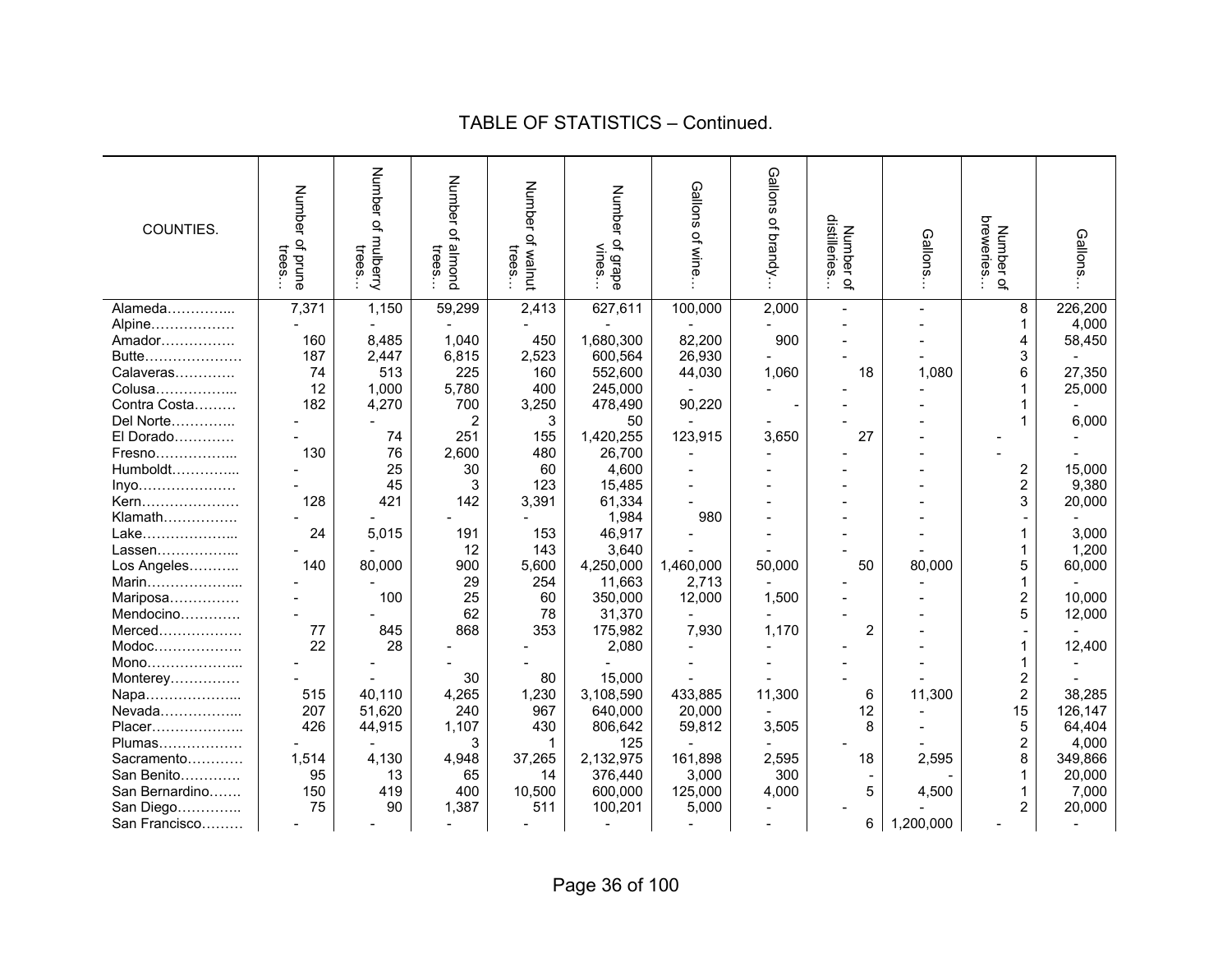| San Joaquin     | 275    | 750     | 500     | 750     | 000,000,   | 71,000    | 2,138   | 5   | 2,138    | 3   | 65,000    |
|-----------------|--------|---------|---------|---------|------------|-----------|---------|-----|----------|-----|-----------|
| San Luis Obispo | 100    | 200     | 1,000   | 600     | 60,000     |           |         |     |          |     | 50,000    |
| San Mateo       | 200    | 16,900  | 425     | 1.000   | 140,260    |           |         |     |          | 4   | 60,320    |
| Santa Barbara   | 106    | 1,083   | 38,311  | 10,274  | 213,984    | 2,325     | 1,100   |     | 1.100    |     | 35,000    |
| Santa Clara     | 6,507  | 1,593   | 2,878   | 2,716   | 1,213,085  | 128,329   | 72,436  |     | 26,887   | 5   | 2,500,000 |
| Santa Cruz      | 8      |         | 102     | 360     | 262,275    | 70,000    | 1,200   |     | ,200     | 4   | 90,660    |
| Shasta          | 8      | 125     | 150     | 325     | 490,054    | 31,400    | 250     |     | 250      |     | 12,000    |
| Sierra          |        |         | 18      | 36      | 1,336      | 150       |         |     |          |     |           |
| Siskiyou        |        | 9,416   |         | 346     | 75,250     | 400       |         |     |          | 5   | 29,640    |
| Solano          | 662    | 336     | 5,228   | 3,080   | 690,629    | 125.300   | 5,000   | 9   |          | 5   | 215,850   |
| Sonoma          | 2,052  | 5,164   | 4,873   | 4,130   | 3,603,385  | 365,510   | 2,220   |     | 4,000    |     | 52,650    |
| Stanislaus      |        | 25      | 150     | 12      | 260,000    | 50,500    | 2,500   |     | 2,500    |     | 10,000    |
| Sutter          | 237    | 6,813   | 1,322   | 1,956   | 607,273    | 75,325    |         |     |          |     | 1,500     |
| Tehama          | 50     | 200     | 300     | 200     | 650,000    | 50,000    | 2,000   |     | 10,000   |     | 10,000    |
| Trinity         |        | 10      | 8       | 16      | 21,560     | 575       |         |     | 150      | 2   | 15,000    |
| Tulare          | 120    | 260,    | 450     | 700     | 285,480    | 2,000     |         |     |          |     | 13,470    |
| Tuolumne        |        | 550     | 55      | 300     | .400,000   | 75,000    | 1,200   |     |          |     | 43,000    |
| Ventura         | 9      |         | 713     | 11      | 135,200    | 7,000     | 2,120   | 3   |          |     |           |
| Yolo            | 300    |         | 3,250   | 7,000   | 550,000    | 13,700    |         |     |          |     | 62,400    |
| Yuba            | 225    | 500     | 9,000   | 500     | 470.000    | 30.000    | 1,800   | 8   |          |     | 400       |
|                 |        |         |         |         |            |           |         |     |          |     |           |
| Totals          | 22,350 | 290,720 | 160,070 | 105,359 | 30,196,429 | 3,858,027 | 175,944 | 200 | ,347,700 | 144 | 4,386,572 |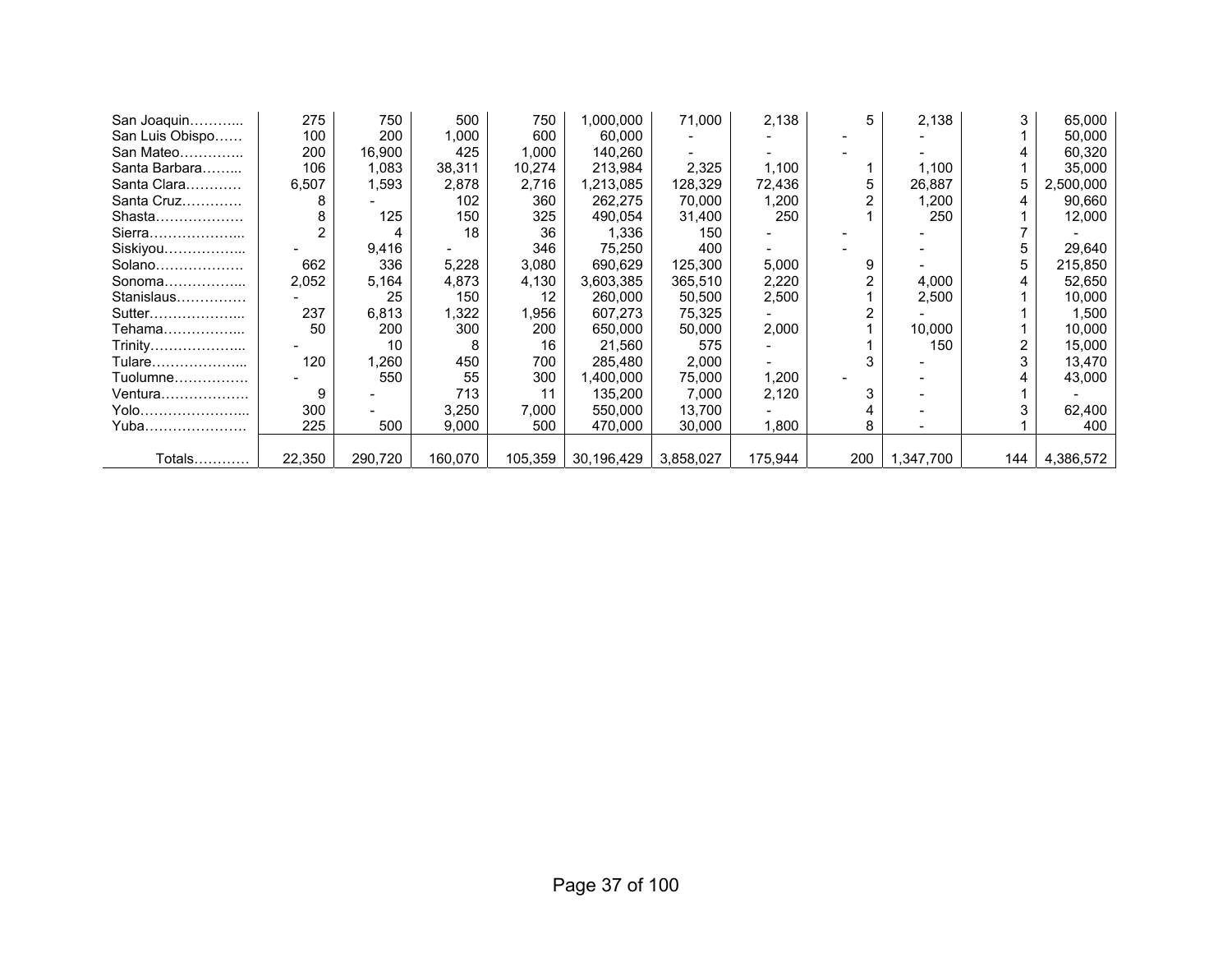| COUNTIES.    | Number<br>of horses | Number of mules | Number of asses | Number of cows | Number of<br>calves | Number of beef<br>i cattle | Number of oxen. | Number of neat cattle | Number of sheep | Number<br>and Angora<br>ٟۊ<br>Cashmere<br>goats | Number of hogs |
|--------------|---------------------|-----------------|-----------------|----------------|---------------------|----------------------------|-----------------|-----------------------|-----------------|-------------------------------------------------|----------------|
| Alameda      | 8,747               | 632             | 8               | 6,600          | 3,629               | 3,351                      | 30              | 18,172                | 60,338          | 1,640                                           | 3,068          |
|              | 329                 |                 |                 | 230            | 263                 | 293                        |                 | 840                   |                 |                                                 | 119            |
| Alpine       |                     | 15              |                 |                |                     |                            | 54              |                       | 1,075           |                                                 |                |
| Amador       | 3,009               | 225             | 3               | 2,354          | 1,319               | 3,150                      | 117             | 6,940                 | 15,178          | 10                                              | 3,060          |
| Butte        | 5,413               | 632             | 30              | 4,070          | 3,326               | 8,718                      | 204             | 16,318                | 34,761          | 150                                             | 12,700         |
| Calaveras    | 3,135               | 171             | 26              | 4,889          | 2,447               | 1,810                      | 150             | 9,296                 | 39,654          | 3,512                                           | 3,064          |
| Colusa       | 7,691               | 1,369           | 32              | 2,091          | 657                 | 6,401                      |                 | 9,149                 | 185,369         | 5                                               | 14,529         |
| Contra Costa | 5,196               | 581             | 8               | 7,910          | 4,315               | 6,222                      | $\overline{2}$  | 18,443                | 13,155          | 1,122                                           | 5,081          |
| Del Norte    | 578                 | 137             | $\overline{2}$  | 940            | 879                 | 553                        | 56              | 2,428                 | 596             |                                                 | 705            |
| El Dorado    | 2,029               | 124             |                 | 3,068          | 1,024               | 3,009                      | 221             | 7,322                 | 13,152          |                                                 | 1,858          |
| Fresno       | 6,700               | 536             | 30              | 34,785         | 7,900               | 6,875                      | 270             | 49,820                | 576,450         | 4,795                                           | 12,638         |
| Humboldt     | 5,717               | 866             | 10              | 14,692         | 8,000               | 2,472                      | 441             | 25,605                | 73,148          | 50                                              | 7,506          |
| Inyo         | 4,370               | 689             | 58              | 10,418         | 1,294               | 129                        | 191             | 12,032                | 3,576           |                                                 | 1,435          |
|              |                     |                 |                 |                |                     |                            | 152             |                       |                 |                                                 |                |
| Kern         | 4,716               | 419             | 68              | 1,030          | 345                 | 2,995                      | 41,552          | 46,074                | 225,704         |                                                 | 3,439          |
| Klamath      | 360                 | 428             | $\overline{2}$  | 341            | 771                 | 2,709                      | 73              | 4,684                 | 260             | 40                                              | 777            |
| Lake         | 1,831               | 181             | $\mathbf{1}$    | 2,334          | 2,281               | 694                        | 57              | 5,366                 | 19,429          |                                                 | 5,046          |
| Lassen       | 3,402               | 133             | $\overline{c}$  | 7,123          | 3,987               | 4,570                      | 95              | 15,775                | 24,972          | 22                                              | 789            |
| Los Angeles  | 11,100              | 1,500           | 110             | 4,500          | 2,500               | 9,900                      | 170             | 17,070                | 500,000         | 115                                             | 5,900          |
| Marin        | 2,733               | 101             |                 | 19,162         | 3,282               | 430                        | 132             | 29,051                | 1,365           |                                                 | 857            |
| Mariposa     | 1,667               | 295             | 69              | 1,858          | 1,450               | 4,000                      | 77              | 7,385                 | 51,048          | 150                                             | 3,355          |
| Mendocino    | 5,677               | 565             | 14              | 4,521          | 2,591               | 763                        | 317             | 18,712                | 118,976         | 263                                             | 11,041         |
| Merced       | 4,529               | 852             | 10              | 11,293         | 2,154               | 1,425                      | 6               | 14,878                | 330,652         |                                                 | 4,962          |
|              | 2,874               | 424             | 12              | 1,020          | 908                 | 16,085                     | 210             | 18,223                | 22,800          | 124                                             | 1,345          |
| Mono         | 1,594               | 187             | 13              | 4,633          | 3,493               | 2,549                      | 132             | 10,807                | 2,039           |                                                 | 174            |
| Monterey     | 7,200               | 210             |                 | 6,400          | 3,640               | 1,590                      | 4               | 35,134                | 134,500         | 2,000                                           | 5,860          |
| Napa         | 4,975               | 590             | 6               | 3,515          | 2,930               | 1,500                      | 20              | 7,974                 | 33,743          | ۰                                               | 4,980          |
| Nevada       | 2,310               | 126             | 6               | 2,411          | 1,298               | 2,931                      | 200             | 6,840                 | 2,122           |                                                 | 1,675          |
| Placer       | 3,062               | 277             | 16              | 3,345          | 1,757               | 317                        | 380             | 5,880                 | 50,901          | 1,280                                           | 3,202          |
| Plumas       | 1,372               | 118             | $\overline{7}$  | 2,502          | 2,217               | 161                        | 211             | 8,222                 | 3,712           | 482                                             | 488            |

\* Stock cattle.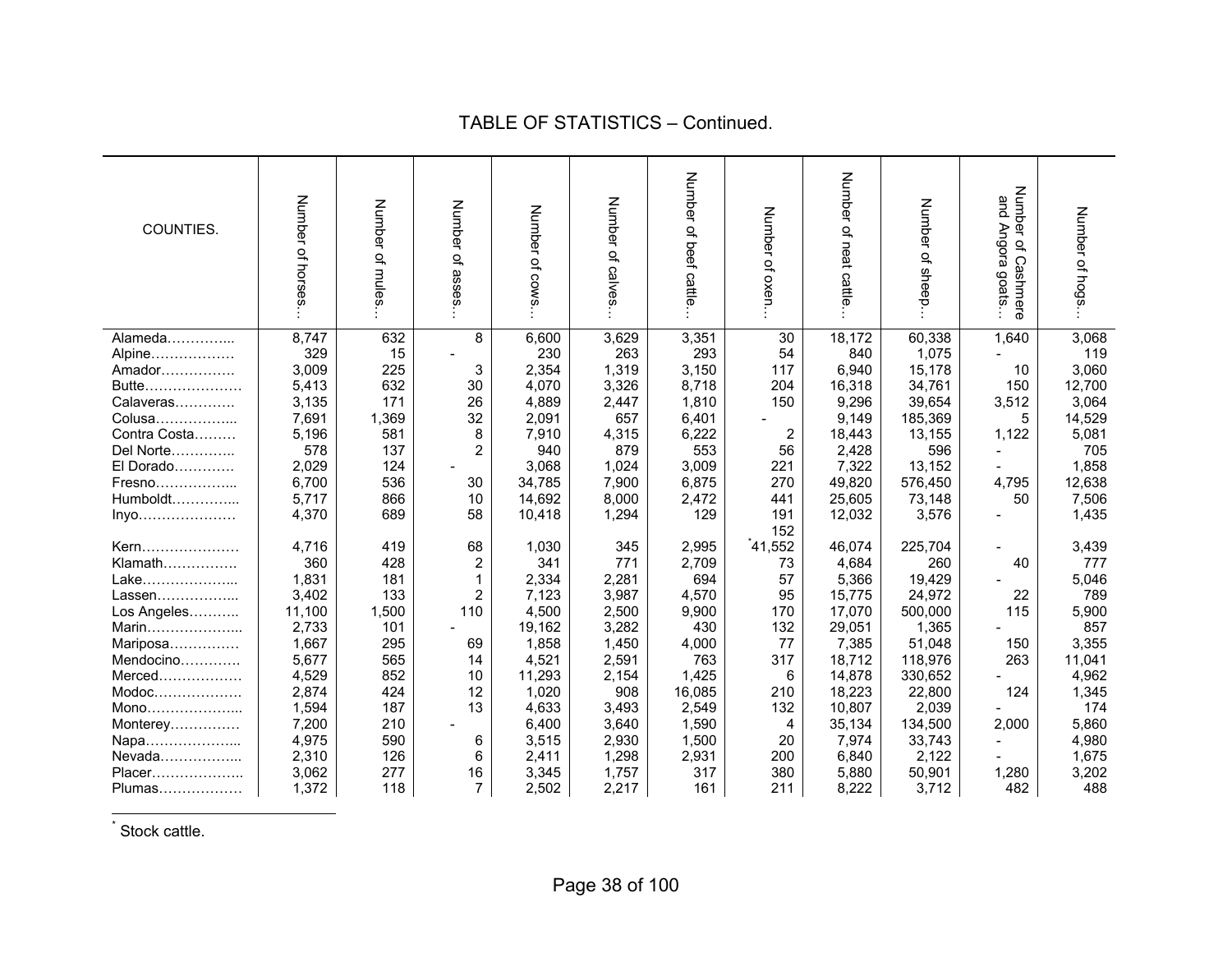| Sacramento      | 9,216   | 322    | 5     | 9,120   | 5,658   | 316     | 297    | 15,391  | 136,753   | 1,347                    | 4,876   |
|-----------------|---------|--------|-------|---------|---------|---------|--------|---------|-----------|--------------------------|---------|
| San Benito      | 3,209   | 211    | 5     | 3,340   | 2,532   | 374     |        | 6,248   | 71,349    | 125                      | 3,162   |
| San Bernardino  | 3,894   | 319    | 4     | 1,614   | 462     | 156     | 121    | 9,282   | 59,286    | 384                      | 1,344   |
| San Diego       | 5,435   | 598    | 79    | 10,480  | 2,233   | 6,167   | 183    | 18,632  | 114,857   | 1,203                    | 1,240   |
| San Francisco   |         |        |       |         |         |         |        |         |           |                          |         |
| San Joaquin     | 11,381  | 968    | 18    | 5,326   | 5,614   | 6,026   | 19     | 16,985  | 74,137    | 20                       | 1,200   |
| San Luis Obispo | 6,827   | 400    | 25    | 8,342   | 9,609   | 3,152   | 40     | 37,908  | 256,223   | 1,096                    | 5,111   |
| San Mateo       | 3,469   | 364    |       | 6,508   | 4,686   | 108     | 173    | 11,675  | 455       |                          | 2,080   |
| Santa Barbara   | 4,076   | 369    | 4     | 4,503   | 3,717   | 5,371   |        | 13,598  | 431,486   |                          | 1,394   |
| Santa Clara     | 11,058  | 496    | 27    | 12,262  | 5,102   | 13,946  | 46     | 45,594  | 43,813    | 1,567                    | 7,846   |
| Santa Cruz      | 3,017   | 148    | 8     | 3,788   | 1,366   | 2,469   | 453    | 8,076   | 1,690     | 109                      | 1,500   |
| Shasta          | 3,685   | 237    | 9     | 5,657   | 4,500   | 2,206   | 144    | 12,507  | 36,922    | $\overline{2}$           | 7,077   |
| Sierra          | 927     | 105    | 12    | 1,052   | 1,030   | 2,080   | 82     | 5,288   | 2,460     | 8                        | 615     |
| Siskiyou        | 8,049   | 472    | 26    | 2,647   | 5,310   | 15,848  | 104    | 23,909  | 20,550    | 145                      | 2,170   |
| $Solano$        | 4,185   | 695    |       | 2,859   | 1,831   | 3,556   | 19     | 8,265   | 24,731    | 50                       | 6,500   |
| Sonoma          | 9,964   | 762    | 11    | 17,271  | 12,368  | 1,032   | 137    | 30,808  | 81,960    | 423                      | 12,265  |
| Stanislaus      | 9,450   | 1,707  | 14    |         |         |         | 16     | 9.662   | 218,000   | 779                      | 3,400   |
| Sutter          | 3,693   | 494    |       | 4,162   | 5,274   | 1,447   | 62     | 10,945  | 23,161    |                          | 3,045   |
| Tehama          | 4,244   | 122    | 15    | 4,720   | 1,722   | 5,944   |        | 12,386  | 143,632   | 20                       | 5,033   |
| Trinity         | 940     | 259    |       | 414     | 233     | 3,098   | 91     | 3,836   | 14,286    |                          | 564     |
| Tulare          | 9,090   | 446    | 210   | 14,958  | 9,544   | 9,193   | 121    | 33,816  | 356,823   | 462                      | 11,260  |
| Tuolumne        | 1,858   | 157    | 56    | 2,409   | 6,202   |         | 58     | 8,669   | 10,010    | 2,705                    | 558     |
| Ventura         | 3,061   | 158    |       | 1,376   | 735     | 175     |        | 2,286   | 148,748   |                          | 1,701   |
| Yolo            | 7,272   | 1,012  | 9     | 7,960   | 1,857   | 339     |        | 10,156  | 60,726    | $\overline{\phantom{0}}$ | 12,899  |
| Yuba            | 3,395   | 325    | 9     | 3,553   | 1,882   | 4,182   | 94     | 9,711   | 27,269    | Ξ.                       | 3,446   |
|                 |         |        |       |         |         |         |        |         |           |                          |         |
| Totals          | 243,711 | 23,529 | 1,097 | 302,356 | 164,124 | 182,796 | 47,793 | 794,073 | 4,898,001 | 26,205                   | 219,939 |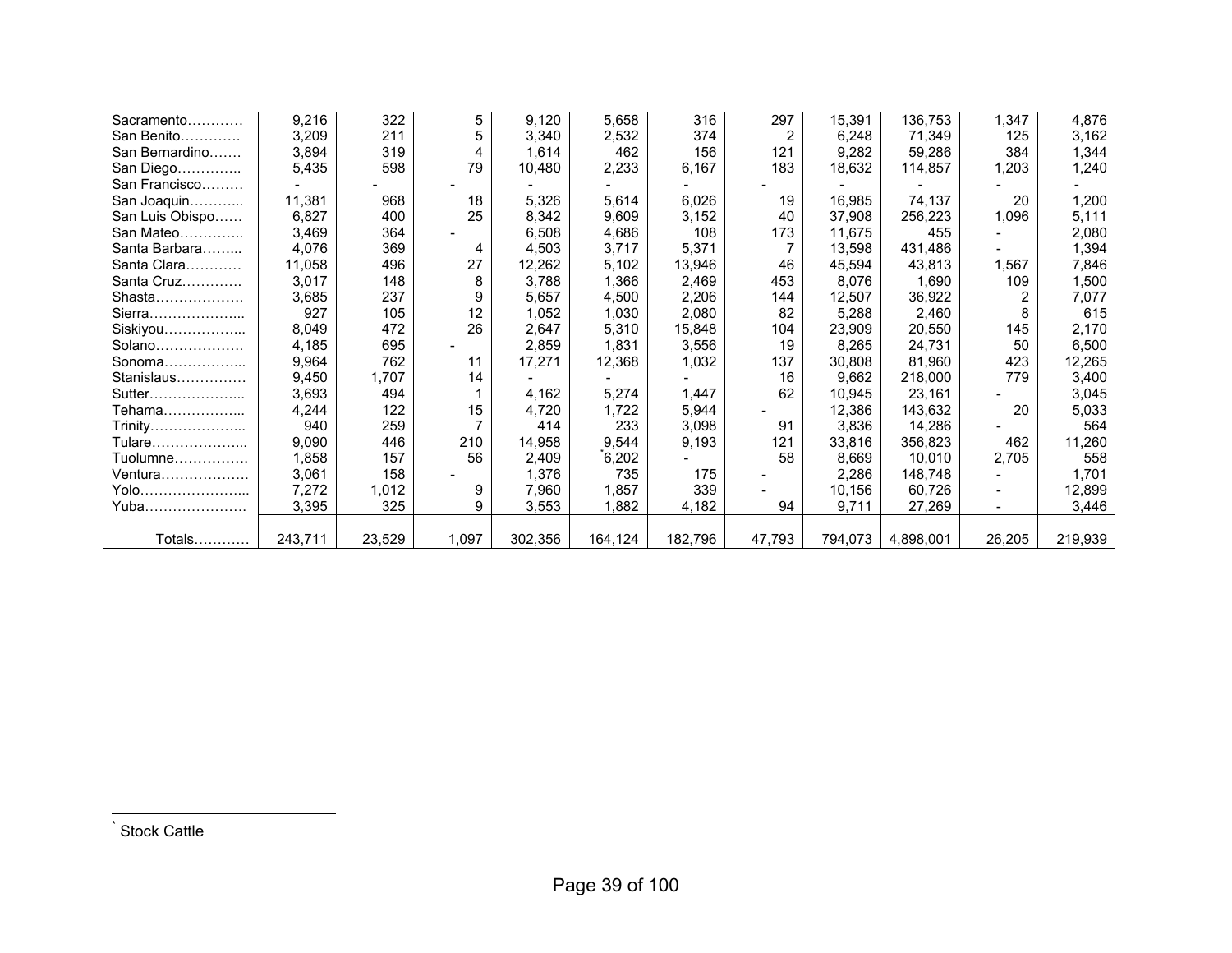|                |                 | <b>GRIST MILLS.</b> |                 |                                         |                          |                                      | SAW MILLS.              |                         |                          |                         |
|----------------|-----------------|---------------------|-----------------|-----------------------------------------|--------------------------|--------------------------------------|-------------------------|-------------------------|--------------------------|-------------------------|
| COUNTIES.      | power.<br>Steam | stone<br>Run of     | power.<br>Water | stone<br>Run<br>$\mathbf{Q}_\mathbf{q}$ | Barrels of flour<br>made | <b>Bushels</b><br>ground<br>s of com | power<br>Steam          | power<br><b>Water</b>   | Feet of lumber<br>sawed. | No. of shingles<br>made |
| Alameda        | 4               | 13                  |                 |                                         | 26,000                   | 1,000                                |                         | $\overline{a}$          |                          |                         |
| Alpine         |                 |                     |                 |                                         |                          |                                      | 1                       | $\overline{2}$          | 1,000,000                | 60,000                  |
| Amador         | 2               | 5                   |                 |                                         | 4,780                    | 17,000                               | 4                       |                         | 3,800,000                | 514,000                 |
| Butte          | $\overline{2}$  | $\overline{7}$      | 3               | 8                                       | 112,500                  | 3,000                                | 17                      | 4                       | 62,000,000               | 1,700,000               |
| Calaveras      |                 |                     |                 |                                         |                          |                                      | 4                       | $\mathbf{1}$            | 2,960,000                | 4,000,000               |
| Colusa         | 3               | 6                   |                 |                                         | 60,000                   | 1,500                                | $\overline{c}$          |                         | 2,500,000                | 250,000                 |
| Contra Costa   | 4               | 11                  |                 |                                         |                          |                                      |                         |                         |                          |                         |
| Del Norte      |                 |                     |                 | 2                                       | 1,600                    | 100                                  | 3                       | 6                       | 8,125,000                | 50,000                  |
| El Dorado      |                 |                     |                 | 1                                       |                          |                                      | 8                       | 3                       | 1,628,500                |                         |
| Fresno         |                 |                     |                 | 4                                       | 1,400                    | 7,300                                | 6                       |                         | 3,600,000                |                         |
| Humboldt       | 1               |                     | $\overline{2}$  | $\overline{2}$                          | 5,000                    | 800                                  | 11                      | $\overline{c}$          | 50,000,000               | 10,000,000              |
| Inyo           |                 |                     | $\overline{2}$  | 4                                       | 4,093                    | 16,891                               |                         | 3                       | 982,657                  | 165,000                 |
| Kern           |                 | $\overline{2}$      | $\overline{2}$  | 4                                       | 12,000                   | 3,000                                | 3                       | 3                       | 500,000                  | 100,000                 |
| Klamath        |                 |                     |                 |                                         |                          |                                      | $\overline{\mathbf{c}}$ | 8                       | 2,000,000                | 1,000,000               |
| Lake           | $\overline{2}$  | 3                   |                 | 2                                       | 7,000                    | 550                                  | 7                       | $\overline{\mathbf{c}}$ | 3,500,000                | 400,000                 |
| Lassen         |                 |                     | $\overline{2}$  | 3                                       | 3,275                    | 120                                  | $\overline{2}$          | 3                       | 3,000,000                | 95,000                  |
| Los Angeles    |                 |                     | 6               | 11                                      | 4,000                    | 47,500                               | $\overline{c}$          |                         | 20,000                   |                         |
| Marin          |                 |                     |                 |                                         |                          |                                      | 1                       |                         | 600,000                  |                         |
| Mariposa       |                 |                     |                 |                                         |                          |                                      | $\overline{c}$          |                         | 1,250,000                | 100,000                 |
| Mendocino      | 4               | 5                   | 3               | 3                                       |                          |                                      | 14                      | 4                       | 60,000,000               | 2,500,000               |
| Merced         |                 |                     | $\overline{2}$  | 5                                       | 4,500                    | 17,000                               |                         |                         |                          |                         |
| $Modoc$        | 1               | 1                   | $\overline{2}$  | $\overline{2}$                          | 12,800                   | 150                                  | 1                       | 6                       | 3,800,000                | 400,000                 |
| Mono           |                 |                     |                 | $\overline{2}$                          | 700                      | 200                                  | $\overline{2}$          | 3                       | 10,000,000               | 100,000                 |
| Monterey       | 3               | 4                   |                 |                                         |                          |                                      |                         |                         |                          |                         |
| Napa           | $\overline{2}$  | 6                   | $\overline{2}$  | 3                                       | 10,990                   | 9,140                                |                         |                         |                          |                         |
| Nevada         |                 |                     |                 |                                         |                          |                                      | 18                      | 9                       | 50,000,000               | 25,000,000              |
| Placer         |                 | $\overline{2}$      |                 |                                         | 24,560                   | 2,500                                | 20                      | 5                       | 21,670,000               | 2,619,000               |
| Plumas         |                 |                     |                 | 2                                       | 28,000                   |                                      | $\overline{c}$          | 4                       | 800,000                  |                         |
| Sacramento     |                 | 19                  |                 | 1                                       | 204,480                  | 37,160                               | $\overline{c}$          |                         |                          |                         |
| San Benito     |                 | $\overline{2}$      |                 |                                         | 5,650                    |                                      |                         |                         |                          |                         |
| San Bernardino |                 |                     |                 | 8                                       | 8,600                    | 9,500                                | 5                       |                         | 2,500,000                | 220,000                 |
| San Diego      | 2               | 5                   |                 | $\overline{c}$                          | 1,200                    | 500                                  | 1                       | 1                       | 500,000                  | 100,000                 |
| San Francisco  | 8               |                     |                 |                                         | 665,000                  |                                      |                         |                         |                          |                         |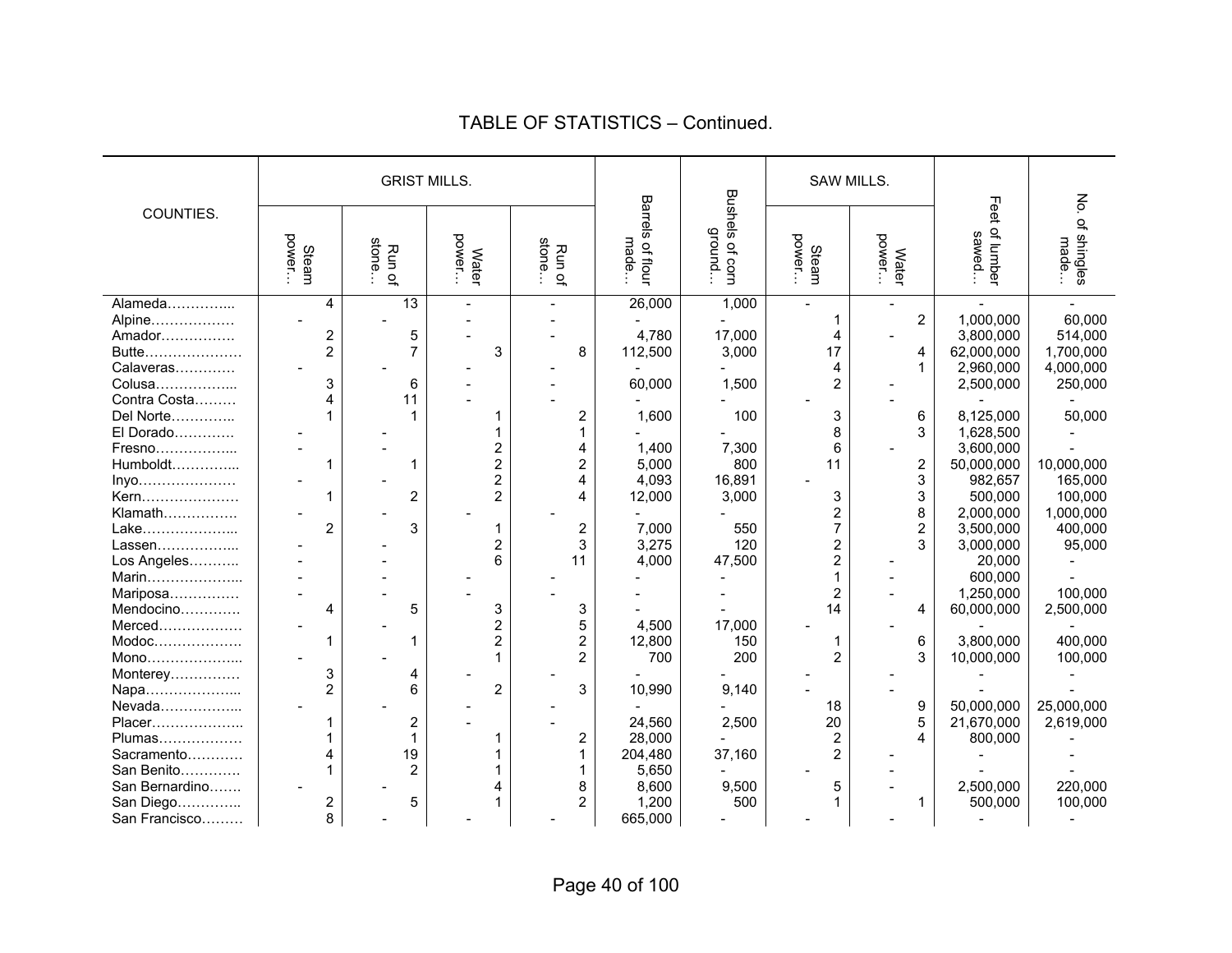| San Joaquin     |    | 17  |    |     | 84,000    | 6,500   |     |     |             |            |
|-----------------|----|-----|----|-----|-----------|---------|-----|-----|-------------|------------|
| San Luis Obispo |    |     |    |     | 6,500     | 1,000   |     |     | 250,000     |            |
| San Mateo       |    |     |    |     | 3,530     |         | 12  |     | 6,720,650   | 32,167,520 |
| Santa Barbara   |    |     |    |     | 1,500     | 1,700   |     |     |             |            |
| Santa Clara     |    | 22  |    |     | 65,473    | 3,138   |     |     | 19,137,230  |            |
| Santa Cruz      |    |     |    |     | 21,893    | 3,286   | 15  | 5   | 27,600,000  | 9,500,000  |
| Shasta          |    |     |    |     | 7,000     | 1,230   |     | 11  | 6,000,000   | 800,000    |
| Sierra          |    |     |    |     |           |         | 11  |     | 6,500,000   | 290,000    |
| Siskiyou        |    |     | 8  | 10  | 21,724    | 1,375   |     | 13  | 3,500,000   | 100,000    |
| Solano          |    | 10  |    |     | 50,750    | 5,000   |     |     |             |            |
| Sonoma          |    | 10  |    |     | 20,000    | 1,850   | 14  |     | 49,874,350  | 2,815,000  |
| Stanislaus      |    |     |    |     | 14,000    | 3,000   |     |     |             |            |
| Sutter          |    |     |    |     |           |         |     |     |             |            |
| Tehama          |    |     |    |     | 12,000    | 1,000   |     |     | 10,000,000  | 2,000,000  |
| Trinity         |    |     |    |     |           |         |     | 9   | 1,400,000   |            |
| Tulare          | 2  | 6   |    |     | 15,720    | 1,650   |     |     | 6,300,000   | 500,000    |
| Tuolumne        |    |     |    |     | 10,000    | 1,900   |     |     | 5,000,000   | 1,900,000  |
| Ventura         |    |     |    |     |           |         |     |     |             |            |
| Yolo            |    |     |    |     | 24,000    | 15,400  |     |     |             |            |
| Yuba……………………    |    | 15  |    |     | 178,000   | 12,000  |     |     | 3,000,000   |            |
|                 |    |     |    |     |           |         |     |     |             |            |
| Totals          | 83 | 204 | 69 | 126 | 1,714,218 | 234,940 | 220 | 125 | 442,018,387 | 99,445,520 |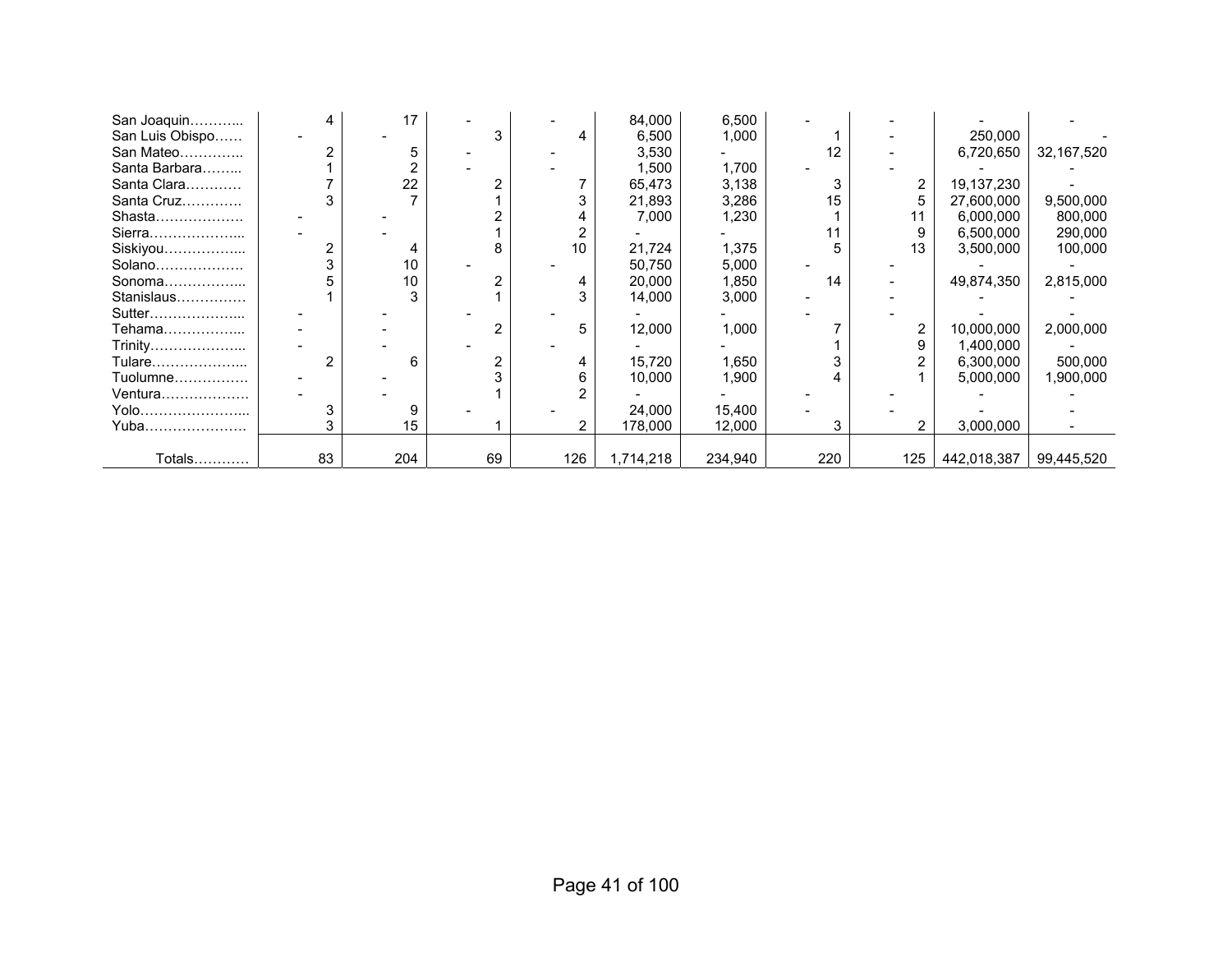|                                                            |                                      | <b>QUARTZ</b><br>MILLS.    |                                                                      | MINING DITCHES.                               |                                              |                                                 | <b>IRRIGATING</b><br>DITCHES.  |                                                                                | <b>WOOLEN</b><br>MILLS.   | MILLS.  | <b>COTTON</b>                                        | COAL.      |                                                                                                                    | RAILROADS.                     |
|------------------------------------------------------------|--------------------------------------|----------------------------|----------------------------------------------------------------------|-----------------------------------------------|----------------------------------------------|-------------------------------------------------|--------------------------------|--------------------------------------------------------------------------------|---------------------------|---------|------------------------------------------------------|------------|--------------------------------------------------------------------------------------------------------------------|--------------------------------|
| COUNTIES.                                                  | Number                               | Tons crushed               | Number.                                                              | <b>Miles</b><br>in length.                    | Amount of water<br>used per day –<br>inches. | <b>Number</b>                                   | Acres irrigated                | <b>Number</b>                                                                  | Pounds<br>of wool<br>used | Number. | Pounds<br>ዹ<br>used<br>cotton                        | Tons mined | Number.                                                                                                            | Miles in length                |
| Alameda<br>Alpine<br>Amador<br>Butte<br>Calaveras          | $\sim$<br>3<br>15<br>9<br>40         | 83,450<br>2,000<br>31,000  | $\blacksquare$<br>$\sim$<br>11<br>11<br>22                           | $\overline{\phantom{a}}$<br>296<br>330<br>490 | 15,830<br>8,000<br>3,090                     | $\overline{4}$<br>4<br>10                       | 4,500<br>200<br>800            | $\blacksquare$<br>$\blacksquare$<br>$\blacksquare$                             |                           |         |                                                      | 2,890      | $\overline{4}$<br>$\blacksquare$<br>$\blacksquare$<br>$\overline{2}$<br>$\mathbf{1}$                               | 84.57<br>58<br>.66             |
| Colusa<br>Contra Costa<br>Del Norte<br>El Dorado<br>Fresno | $\overline{\phantom{a}}$<br>30       |                            | $\overline{a}$<br>$\sim$<br>20<br>50<br>$\overline{a}$               | 58<br>900                                     | 9,600                                        | 10<br>12<br>34<br>6                             | 3,000<br>143<br>2,127<br>2.700 | $\blacksquare$<br>$\blacksquare$<br>$\overline{\phantom{a}}$<br>$\blacksquare$ |                           |         | $\overline{\phantom{0}}$<br>$\overline{\phantom{a}}$ | 150,000    | $\blacksquare$<br>$\overline{2}$<br>$\overline{2}$<br>$\mathbf{1}$<br>$\mathbf{1}$                                 | 11.50<br>3<br>18.75<br>61      |
| Humboldt<br>Inyo<br>Kern<br>Klamath<br>Lake                | $\sim$<br>3<br>15<br>4<br>$\sim$     | 20,000<br>150,000          | $\blacksquare$<br>$\sim$<br>$\overline{4}$<br>$\overline{a}$         | 50<br>240                                     | 1,000<br>100,000                             | $\overline{\phantom{a}}$<br>8<br>$\overline{2}$ | 15,000<br>20                   | $\overline{a}$<br>$\blacksquare$<br>$\blacksquare$                             |                           |         |                                                      |            | 1<br>$\overline{\phantom{a}}$<br>$\mathbf{1}$<br>$\overline{\phantom{a}}$                                          | $\overline{2}$<br>30           |
| Lassen<br>Los Angeles<br>Marin<br>Mariposa<br>Mendocino    | $\overline{c}$<br>$\mathbf{1}$<br>23 | 200<br>4,500<br>15,000     | 6<br>$\overline{4}$<br>$\overline{7}$<br>$\blacksquare$              | 15<br>21<br>45                                | 850<br>2,860                                 | 3<br>52<br>50<br>$\overline{a}$                 | 1,400<br>23,740<br>150         | $\blacksquare$<br>$\mathbf{1}$                                                 | 50,000                    |         |                                                      |            | $\blacksquare$<br>3<br>$\overline{2}$<br>$\overline{\phantom{a}}$<br>$\overline{\phantom{a}}$                      | 77.25<br>8.50                  |
| Merced<br>Modoc<br>Mono<br>Monterey<br>Napa                | 6<br>$\blacksquare$<br>$\sim$        | 1,800                      | $\blacksquare$<br>$\overline{2}$<br>$\overline{a}$<br>$\blacksquare$ | $\overline{7}$                                | 800                                          | 5<br>8                                          | 12,000<br>3,560                | $\blacksquare$<br>$\blacksquare$                                               |                           |         |                                                      |            | $\mathbf{1}$<br>$\overline{\phantom{0}}$<br>$\overline{\phantom{a}}$<br>$\overline{\phantom{a}}$<br>$\overline{2}$ | 36.75<br>49.90<br>41           |
| Nevada<br>Placer<br>Plumas<br>Sacramento                   | 43<br>18<br>11<br>$\sim$             | 100,000<br>5,481<br>50,000 | 78<br>45<br>$\sim$<br>5                                              | 730<br>492<br>480<br>77                       | 40,000<br>60,470<br>5,700                    | $\overline{a}$<br>10<br>24<br>$\overline{2}$    | 400<br>750<br>30               | 1                                                                              | 320,000                   |         |                                                      | 300        | $\mathbf{1}$<br>$\overline{2}$<br>4<br>$\mathbf{1}$                                                                | 30.25<br>112.75<br>63<br>17.75 |
| San Benito<br>San Bernardino                               | $\overline{2}$                       | 331                        | $\overline{2}$                                                       | $5\frac{1}{2}$                                | 140                                          | 11                                              | 4,000                          | $\blacksquare$                                                                 |                           |         |                                                      |            |                                                                                                                    |                                |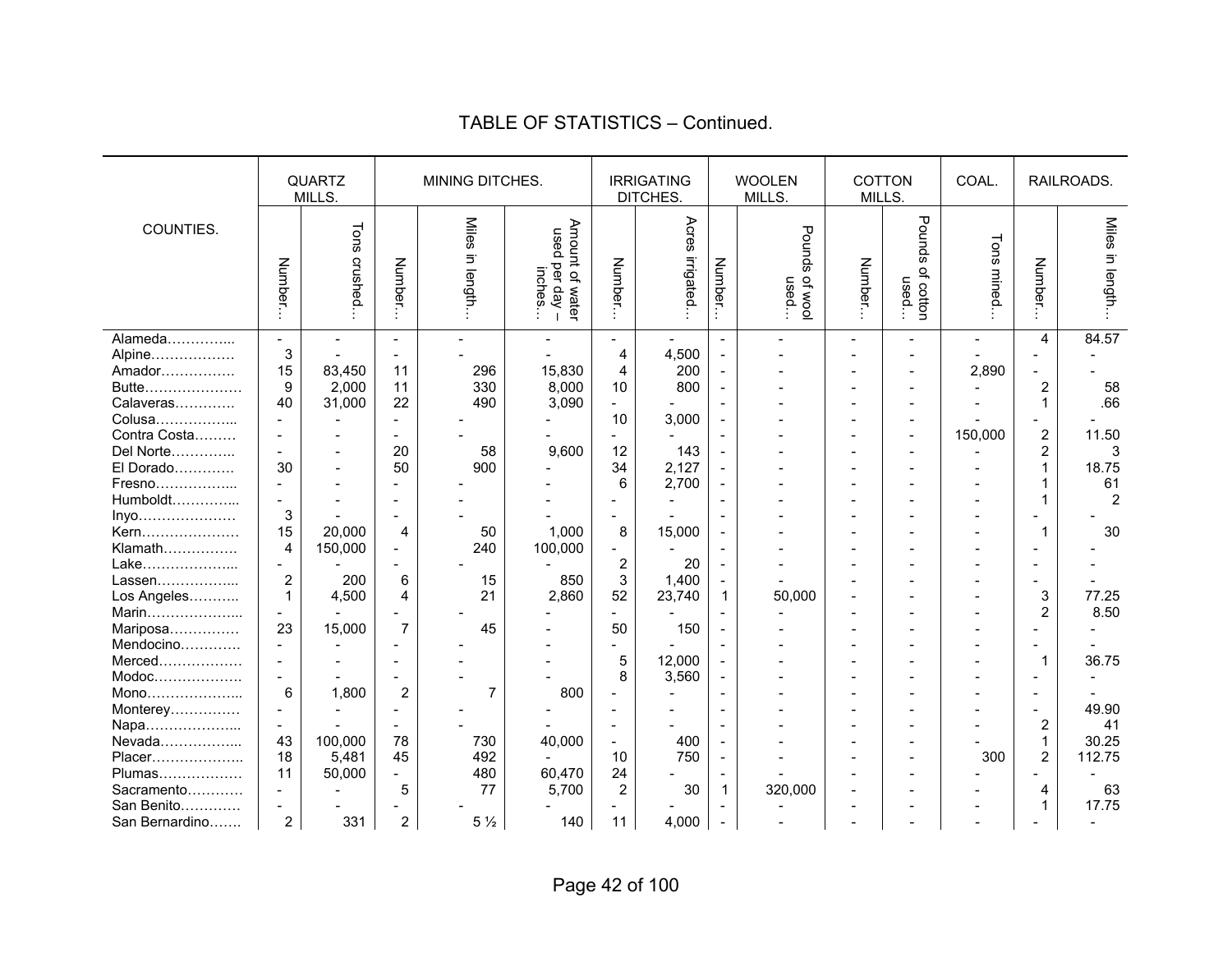| San Diego       |                | 14,000  |                |       |         |                |         |                          |           |  |         |                | 10       |
|-----------------|----------------|---------|----------------|-------|---------|----------------|---------|--------------------------|-----------|--|---------|----------------|----------|
| San Francisco   |                |         |                |       |         |                |         | $\overline{2}$           | 4,500,000 |  |         |                | 12       |
| San Joaquin     |                |         |                |       |         | 2              | 5,000   |                          | 150,000   |  |         | 4              | 92.44    |
| San Luis Obispo |                |         |                |       |         |                |         |                          |           |  |         |                |          |
| San Mateo       |                |         |                |       |         |                |         |                          |           |  |         |                | 25.50    |
| Santa Barbara   |                |         |                |       |         |                |         |                          |           |  |         |                |          |
| Santa Clara     |                |         |                |       |         |                |         | $\overline{2}$           | 161,976   |  |         | 4              | 72.25    |
| Santa Cruz      |                |         |                |       |         | $\overline{2}$ | 350     |                          |           |  |         |                | 2.25     |
| Shasta          |                | 200     | 78             | 325   | 12,600  | 70             | 2,000   | $\overline{\phantom{0}}$ |           |  |         |                | 18.80    |
| Sierra          | 23             |         | 52             | 218   | 3,000   | 21             | 500     |                          |           |  |         |                | 2.50     |
| Siskiyou        | 3              | 3,000   | 18             | 220   | 10,500  | 98             | 21,580  | $\blacksquare$           |           |  |         |                |          |
| Solano          |                |         |                |       |         |                |         |                          |           |  |         | $\overline{2}$ | 45.50    |
| Sonoma          |                |         |                |       |         |                |         |                          |           |  |         |                | 56       |
| Stanislaus      |                |         | $\overline{2}$ | 14    | 500     |                | 260     |                          |           |  |         |                | 33       |
| Sutter          |                |         |                |       |         |                | 360     |                          |           |  |         |                | 34       |
| Tehama          |                |         |                |       |         | 40             | 1,000   |                          |           |  |         |                | 40.50    |
| Trinity         |                |         | 236            | 440   |         |                |         |                          |           |  |         |                |          |
| Tulare…………………   | $\overline{2}$ | 1,000   |                |       |         | 25             | 12,000  |                          |           |  |         |                |          |
| Tuolumne        | 20             | 9,000   | 4              | 100   | 2,400   | 100            | 6,000   |                          |           |  |         |                |          |
| Ventura         |                |         |                |       |         |                |         |                          |           |  |         |                |          |
| Yolo            |                |         |                |       |         |                | 15,000  |                          |           |  |         |                | 32       |
| Yuba            | 3              |         | 20             | 75    | 4,500   | 10             | 1,000   |                          | 320,000   |  |         | $\overline{2}$ | 28.37    |
|                 |                |         |                |       |         |                |         |                          |           |  |         |                |          |
| Totals…………      | 284            | 490,962 | 682            | 5,628 | 281,840 | 630            | 139,570 | 8                        | 5,501,976 |  | 153,190 | 54             | 1,213.74 |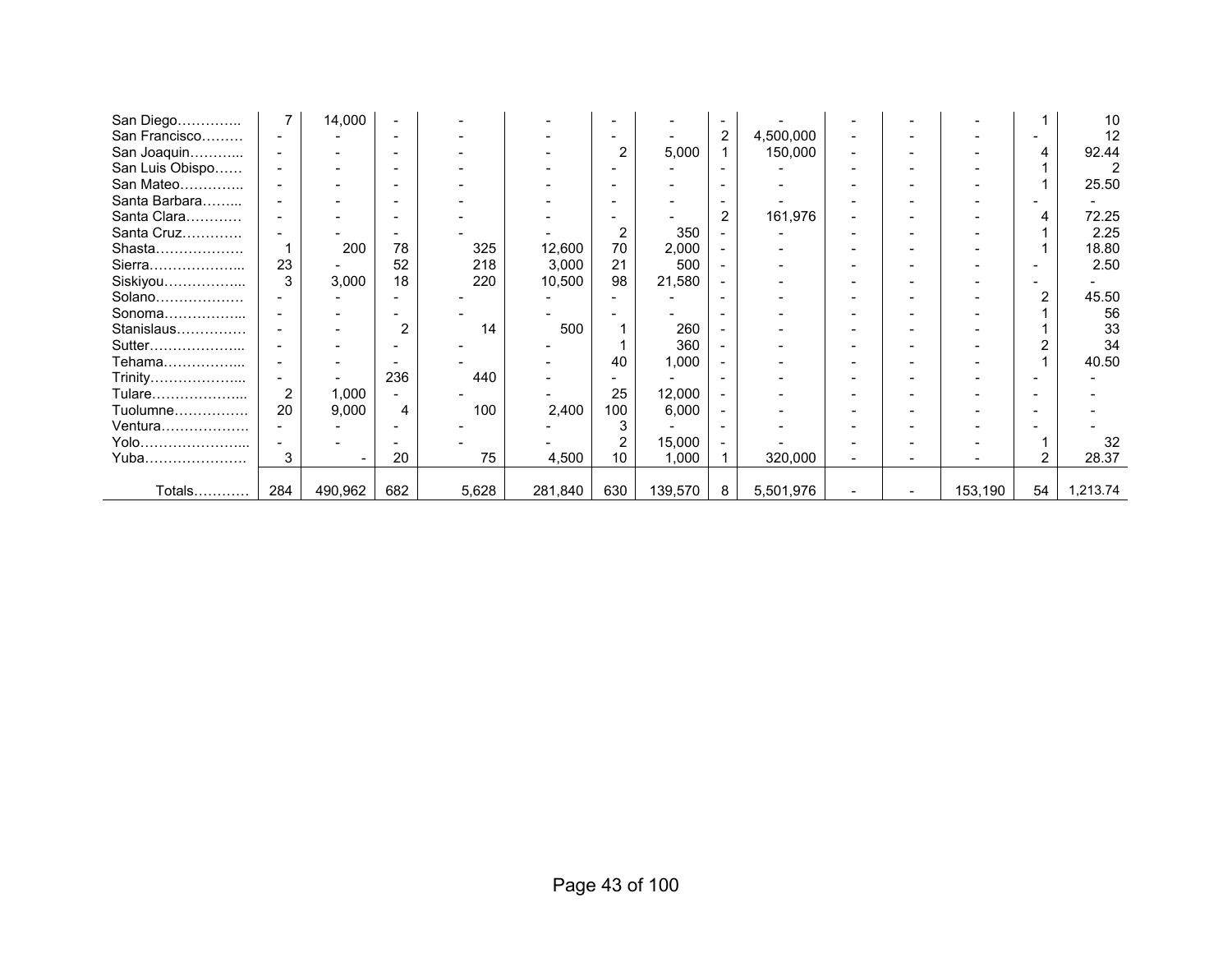|                |              | ASSESSED VALUE OF PROPERTY. |                      |                 |                               |                   |                    |
|----------------|--------------|-----------------------------|----------------------|-----------------|-------------------------------|-------------------|--------------------|
| COUNTIES.      | Real estate  | Improvements                | property<br>Personal | Total valuation | Estimated total<br>population | Registered voters | Poll tax collected |
| Alameda        | \$23,664,946 | \$5,324,779                 | \$6,081,142          | \$35,070,867    | 36,500                        | 6,066             | \$9,734            |
| Alpine         | 165,905      | 83,313                      | 599,248              | 848,466         | 1,000                         | 300               | 1,260              |
| Amador         | 881,470      | 842,670                     | 830,415              | 2,554,555       | 10,500                        | 3,244             | 3,650              |
| Butte          | 5,100,200    | 1,224,183                   | 2,738,236            | 9,062,619       | 15,000                        | 4,621             | 8,808              |
| Calaveras      | 386,725      | 442,198                     | 827,408              | 1,656,331       | 8,500                         | 2,630             | 1,294              |
| Colusa         | 5,586,157    | 741,557                     | 2,812,136            | 9,139,850       | 15,000                        | 2,600             | 2,400              |
| Contra Costa   | 4,870,238    | 767,097                     | 2,028,620            | 7,665,955       | 10,300                        | 2,720             | 5,110              |
| Del Norte      | 208,470      | 175,025                     | 314,070              | 697,565         | 3,000                         | 500               | 620                |
| El Dorado      | 552,087      | 777,838                     | 1,164,697            | 2,494,622       | 10,000                        | 3,933             | 2,303              |
| Fresno         | 4,639,634    | 361,827                     | 2,555,965            | 7,557,426       | 10,500                        | 1,137             | 1,405              |
| Humboldt       | 1,706,004    | 765,255                     | 1,935,784            | 4,407,043       | 12,420                        | 2,484             | 1,513              |
| $Inv0$         | 487,178      | 189,930                     | 794,107              | 1,471,215       | 3,200                         | 797               | 800                |
| Kern           | 1,706,921    | 281,684                     | 1,614,711            | 3,603,316       | 6,000                         | 1,000             | 463                |
| Klamath        | 273,290      | 101,455                     | 217,779              | 592,526         | 2,500                         | 456               | 1,669              |
| Lake           | 937,091      | 406,334                     | 575,685              | 1,919,110       |                               |                   |                    |
| Lassen         | 258,025      | 201,576                     | 705,673              | 1,165,274       | 2,200                         | 686               | 493                |
| Los Angeles    | 5,806,647    | 2,190,130                   | 4,083,589            | 12,080,366      | 21,500                        | 6,300             | 3,570              |
| Marin          | 4,893,950    | 1,006,035                   | 1,508,453            | 7,408,438       |                               |                   | 3,214              |
| Mariposa       | 407,214      | 446,365                     | 511,672              | 1,365,251       | 4,000                         | 972               | 1,449              |
| Mendocino      | 2,042,059    | 931,546                     | 2,450,407            | 5,424,012       | 9,500                         | 2,876             | 2,369              |
| Merced         | 4,533,457    | 423,670                     | 1,940,776            | 6,897,903       | 6,000                         | 1,663             | 1,934              |
| Modoc          | 224,896      | 31,760                      | 747,089              | 1,003,745       | 2,400                         | 689               |                    |
| $Mono$         | 80,100       | 111,145                     | 354,647              | 545,892         | 600                           | 269               | 290                |
| Monterey       | 5,705,362    | 1,394,820                   | 2,450,433            | 9,550,615       | 8,700                         | 2,650             | 2,308              |
| Napa           | 4,565,115    | 1,431,740                   | 2,031,969            | 8,028,824       | 13,950                        | 3,100             | 4,559              |
| Nevada         | 4,173,523    | 1,573,897                   | 2,936,658            | 8,684,078       | 19,500                        | 6,000             | 4,724              |
| Placer         | 3,340,238    | 775,182                     | 2,666,546            | 6,781,966       | 18,325                        | 3,522             | 4,033              |
| Plumas         | 626,964      | 273,275                     | 513,882              | 1,414,121       | 5,000                         | 1,087             | 1,310              |
| Sacramento     | 7,902,281    | 5,170,760                   | 10,635,949           | 23,708,990      | 36,000                        | 7,000             | 12,146             |
| San Benito     | 2,908,848    | 388,803                     | 1,259,856            | 4,557,507       | 5,000                         | 1,300             | 1,975              |
| San Bernardino | 833,413      | 255,812                     | 580,366              | 1,669,591       | 7,400                         | 1,760             | 700                |
| San Diego      | 1,887,025    | 308,213                     | 874,145              | 3,069,383       | 10,000                        | 2,300             | 700                |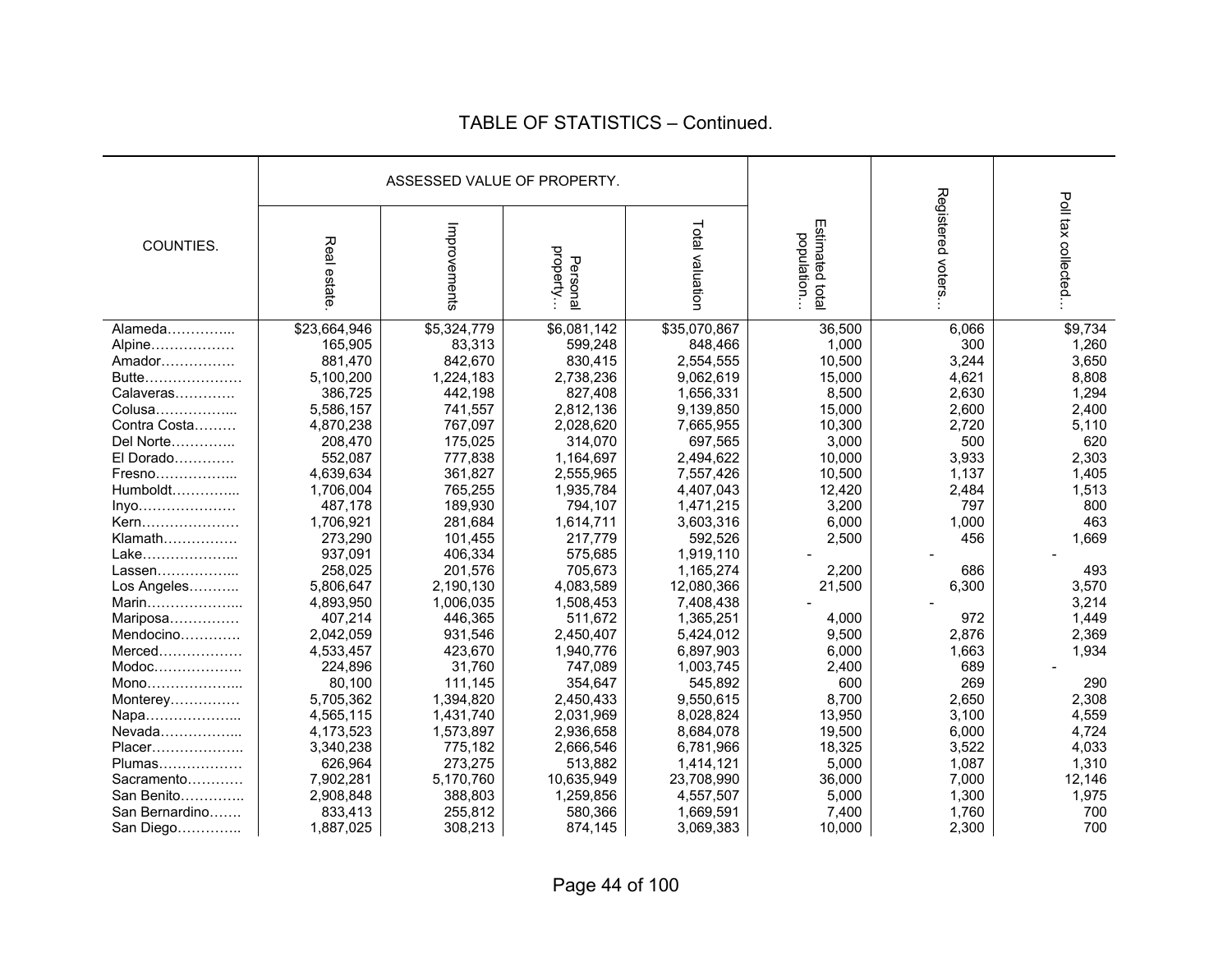| San Francisco   | 122,338,369   | 39,943,685   | 105,590,592   | 267,872,646   | 195,000 | 44,149  | 43,402    |
|-----------------|---------------|--------------|---------------|---------------|---------|---------|-----------|
| San Joaquin     | 11,819,609    | 2,764,399    | 5,842,113     | 20,426,121    | 25,000  | 5,450   | 6,973     |
| San Luis Obispo | 3,037,716     | 140,535      | 1,462,625     | 4,640,876     | 8,000   | 1,800   | 1,600     |
| San Mateo       | 6,699,255     | 1,043,200    | 894,072       | 8,636,527     | 11,215  | 2,243   | 3,754     |
| Santa Barbara   | 3,452,433     | 768.469      | 1,789,407     | 6,010,309     | 11,000  | 2,345   | 3,000     |
| Santa Clara     | 19,423,605    | 4,505,990    | 7,775,971     | 31,705,566    | 30,000  | 8,795   | 17,289    |
| Santa Cruz      | 4,038,621     | 1,181,685    | 2,030,344     | 7,250,650     | 9,300   | 2,078   | 3,087     |
| Shasta          | 530,319       | 365,204      | 980,323       | 1,875,846     | 1,730   | 1,187   | 3,376     |
| Sierra          | 1,004,315     | 518,814      | 772,188       | 2,295,317     | 5,100   | 2,202   | 1,403     |
| Siskiyou        | 740.456       | 613,465      | 1,632,411     | 2,986,332     | 8,000   | 2,767   | 1,906     |
| $Solano$        | 6,111,156     | 1,769,335    | 2,527,413     | 10,407,904    | 19,000  | 5,000   | 4,000     |
| Sonoma          | 9,184,829     | 2,798,257    | 4,817,739     | 16,800,825    | 22,500  | 4,160   | 7,000     |
| Stanislaus      | 4,571,834     | 897,632      | 1,957,300     | 7,426,766     | 8,000   | 2,174   | 1,345     |
| Sutter          | 2,960,974     | 484,693      | 1,208,541     | 4,654,208     | 7,127   | 1,500   | 2,354     |
| Tehama………………    | 1,212,488     | 799,200      | 1,866,937     | 3,878,625     | 5,000   | 1,485   | 584       |
| Trinity         | 287,298       | 158,992      | 557,379       | 1,003,669     | 3,400   | 855     | 1,436     |
| Tulare…………………   | 1,382,387     | 816,852      | 2,096,992     | 4,296,231     | 9,500   | 1,800   | 2,330     |
| Tuolumne        | 459,445       | 366,620      | 621,610       | 1,447,675     | 7,000   | 1.900   | 1,800     |
| Ventura         | 1,204,790     | 208,500      | 1,497,775     | 2,911,065     | 3,600   | 783     | 536       |
| Yolo            | 5,104,026     | 500,535      | 1,704,618     | 7,309,179     | 12,000  | 3,254   | 2,034     |
| Yuba            | 1,829,755     | 1,571,635    | 1,924,790     | 5,326,180     | 11,000  | 3,100   | 2,440     |
|                 |               |              |               |               |         |         |           |
| Totals…………      | \$308,749,113 | \$91,617,571 | \$210.893.253 | \$611,256,939 | 726,967 | 173,689 | \$198,452 |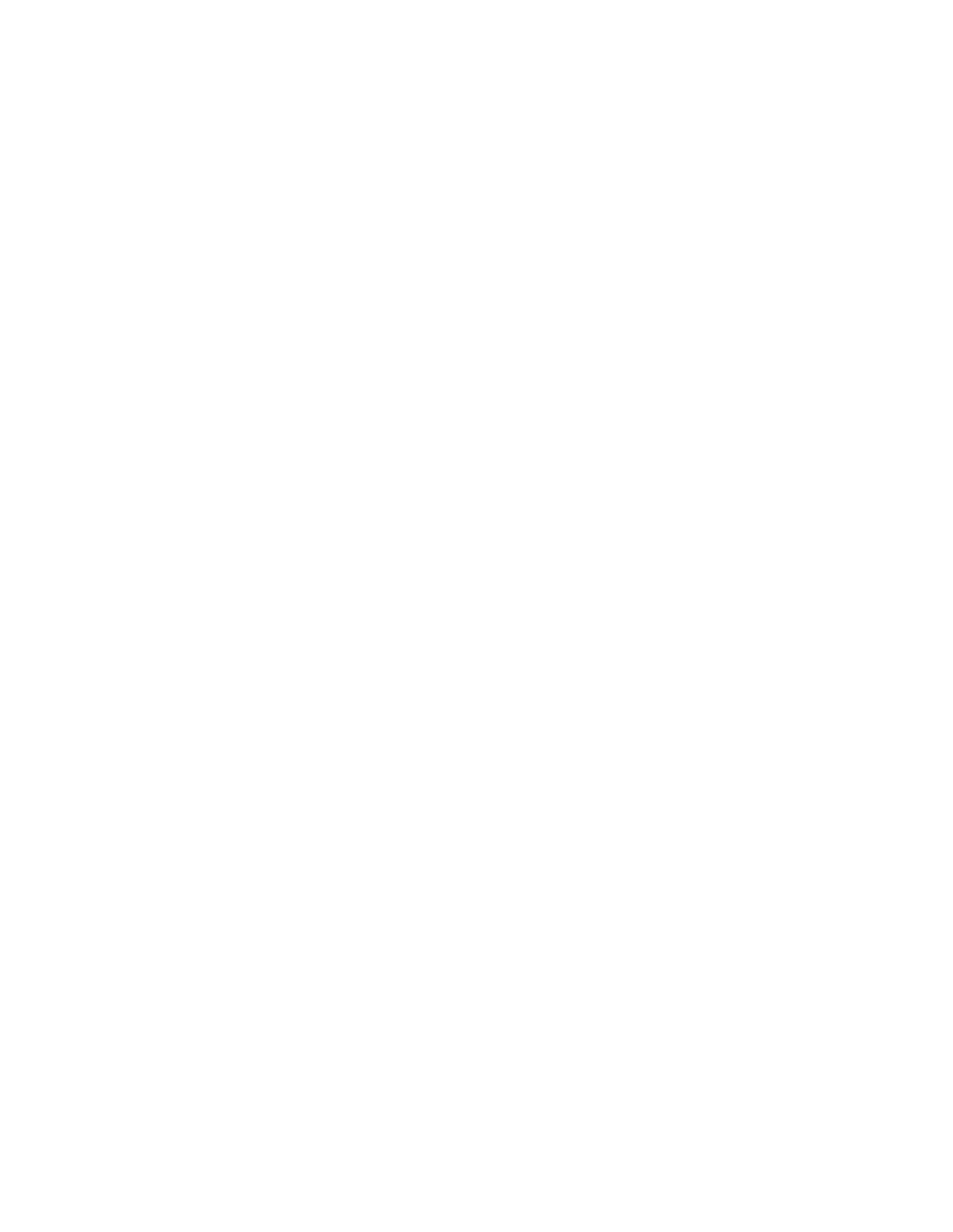**STATISTICAL TABLES FOR 1874.**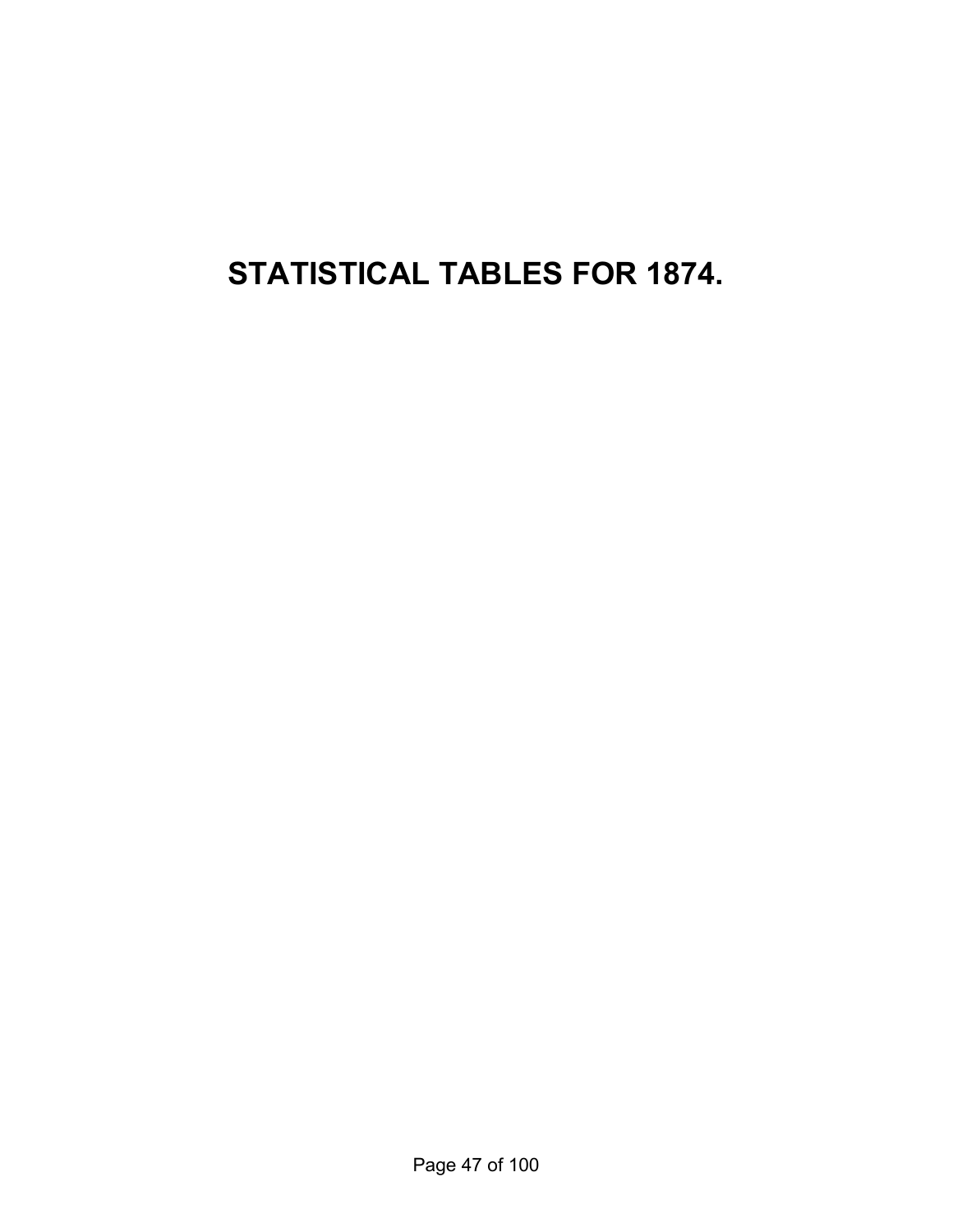### TABLE OF STATISTICS.

#### *Industrial and other statistical information for the year* 1874*, as reported to the Surveyor General by the several County Assessors, embracing the entire State.*

| COUNTIES.    | Acres            | Acres of land critivated. | WHEAT.  |           |        | <b>BARLEY.</b> | Acres<br>of land       | Acres<br>ዹ                                  | Acres                     |
|--------------|------------------|---------------------------|---------|-----------|--------|----------------|------------------------|---------------------------------------------|---------------------------|
|              | of land inclosed |                           | Acres   | Bushels   | Acres  | Bushels        | cultivated in<br>1875. | wheat sown<br><b>1875</b><br>$\overline{5}$ | of barley sown in<br>1875 |
| Alameda      | 75,124           | 91,062                    | 44,381  | 688,940   | 24,603 | 515,282        |                        | 45,924                                      | 23,924                    |
| Alpine       | 4,000            | 2,700                     | 17      | 300       | 40     | 1,000          |                        | 10                                          | 26                        |
| Amador       | 66,140           | 18,724                    | 620     | 17,878    | 2,437  | 56,000         |                        | 650                                         | 2,000                     |
| Butte        | 313,275          | 190,200                   | 150,543 | 3,170,500 | 20,700 | 442,300        |                        | 149,600                                     | 16,727                    |
| Calaveras    | 49,565           | 15,700                    | 300     | 3,917     | 2,900  | 30,889         |                        | 3,400                                       | 5,360                     |
| Colusa       | 320,450          | 300,000                   | 200,000 | 3,000,000 | 15,000 | 300,000        |                        | 280,000                                     | 15,000                    |
| Contra Costa | 175,000          | 81,700                    | 59,550  | 1,500,800 | 17,150 | 55,430         |                        |                                             |                           |
| Del Norte    | 12,087           | 2,189                     | 203     | 5,600     | 271    | 9,555          |                        | 177                                         | 288                       |
| El Dorado    | 70,000           | 14,400                    | 1,000   | 6,340     | 360    | 2,300          |                        | 800                                         | 350                       |
| Fresno       | 38,670           | 27,964                    | 17,440  | 154,145   | 8,025  | 81,563         |                        | 23,442                                      | 9,855                     |
| Humboldt     | 80,500           | 17,450                    | 1,740   | 52,200    | 800    | 24,000         |                        | 1,600                                       | 900                       |
| Inyo         | 9,450            | 9,725                     | 1,775   | 31,785    | 1.350  | 25,430         |                        | 1,023                                       | 863                       |
| Kern         | 65,000           | 24,000                    | 5,000   | 100,000   | 6,000  | 130,000        |                        | 8,000                                       | 10,000                    |
| Lake         | 48,880           | 11,650                    | 3,668   | 89,481    | 2,269  | 67,814         |                        | 6,774                                       | 4,262                     |
| Lassen       | 39,876           | 4,613                     | 1,347   | 22,848    | 1,859  | 36,536         |                        | 1,762                                       | 1,755                     |
| Los Angeles  | 46,300           | 59,200                    | 690     | 13,900    | 13,400 | 388,600        |                        | 710                                         | 14,500                    |
| Marin        | 293,467          | 10,997                    | 1,907   | 36,233    | 963    | 30,234         |                        |                                             |                           |
| Mariposa     | 35,000           | 9,700                     | 650     |           |        |                |                        | 700                                         | 3,000                     |
| Mendocino    | 153,250          | 41,200                    | 10.300  | 175,000   | 6,500  | 141,000        |                        | 9,540                                       | 7,000                     |
| Merced       | 252,210          | 206,540                   | 169,140 | 910,480   | 25,590 | 334,610        |                        |                                             |                           |
| Mono         | 12,460           | 840                       | 280     | 4,600     | 200    | 4,800          |                        | 200                                         | 300                       |
| Monterey     | 291,650          | 127,320                   | 98,500  | 2,430,600 | 19,950 | 508,500        |                        | 108,340                                     | 16,200                    |
| Napa         | 110,985          | 45,120                    | 31,110  | 492,900   | 4,780  | 143,000        |                        | 35,200                                      | 4,500                     |
| Nevada       | 70,000           | 15,600                    |         |           |        |                |                        |                                             |                           |

\*\* One district not reported.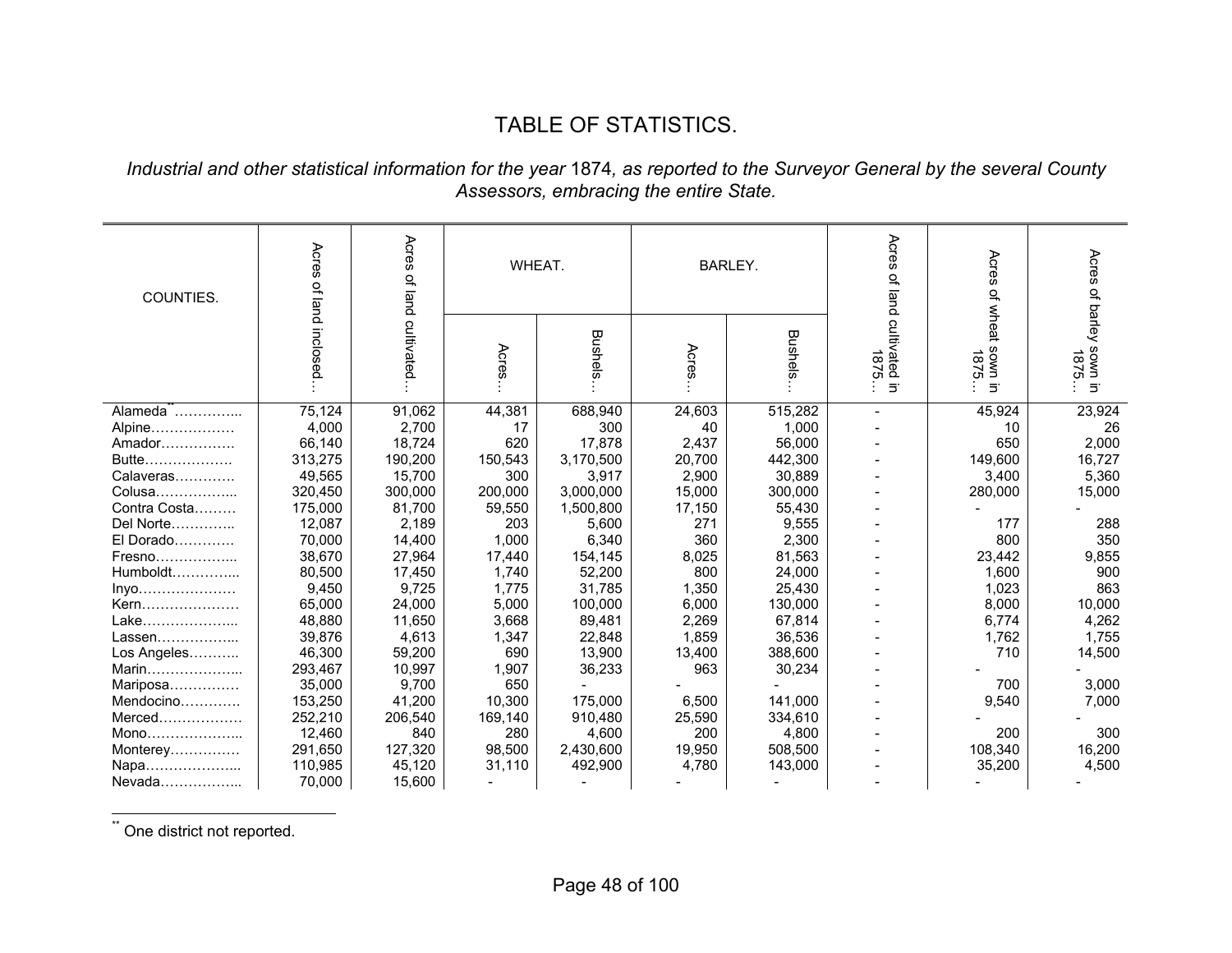| $PlacerT$       | 226       | 3,351     | 1,477     | 1,750      | 580     | 1,600     | 1,417     | 550     |
|-----------------|-----------|-----------|-----------|------------|---------|-----------|-----------|---------|
| Plumas          | 56,739    | 6,102     | 901       | 12,453     | 405     | 8,024     |           |         |
| Sacramento      | 283,500   | 57,030    | 11,175    | 219,093    | 17,444  | 303,540   | 20,344    | 42,013  |
| San Benito      | 179,906   | 37,531    | 27,051    | 500,000    | 8,740   | 252,200   | 31,822    | 10,132  |
| San Bernardino  | 2,300     | 11,000    | 3,000     | 43,000     | 4,500   | 186,900   | 3,500     | 6,000   |
| San Diego       | 10,892    | 11,434    | 4,486     | 84,648     | 4,213   | 92,165    | 5,780     | 7,000   |
| San Francisco   |           |           |           |            |         |           |           |         |
| San Joaquin     | 280,000   | 267,250   | 220,000   | 3,050,000  | 40,000  | 625,000   | 200,000   | 38,000  |
| San Luis Obispo | 150,000   | 50,000    | 5,560     | 111,200    | 26,345  | 1,053,800 | 5,560     | 26,345  |
| San Mateo       | 100,095   | 54,000    | 6,740     | 119,645    | 4,260   | 115,000   | 5,670     | 6,380   |
| Santa Barbara   | 26,773    | 75,865    | 21,580    | 215,800    | 11,325  | 226,500   |           |         |
| Santa Clara     | 514,174   | 206,967   | 174,836   | 1,701,132  | 12,903  | 123,197   | 176,855   | 14,674  |
| Santa Cruz      | 70,556    | 20,953    | 7,910     | 212,370    | 4,620   | 170,990   | 8,000     | 5,400   |
| Shasta          | 60,200    | 31,500    | 7,560     | 90,720     | 8,825   | 150,025   | 7,600     | 8,525   |
| Sierra          | 25,560    | 3,502     | 595       | 9,220      | 1,206   | 36,069    | 520       | 1,156   |
| Siskiyou        | 132,280   | 35,000    | 8,000     | 122,250    | 2,000   | 50,000    | 8,000     | 2,000   |
| Solano          | 170,269   | 121,684   | 97,690    | 2,624,250  | 17,640  | 129,720   | 100,890   | 18,240  |
| Sonoma          | 701,240   | 85,621    | 28,502    | 560,040    | 7,132   | 142,641   | 30,163    | 10,270  |
| Stanislaus      | 46,300    | 422,400   | 375,328   | 3,002,624  | 46,000  | 460,000   | 348,000   | 39,200  |
| Sutter          | 275,115   | 200,115   | 102,775   | 1,284,688  | 25,132  | 515,416   | 78,560    | 30,320  |
| Tehama          | 113,765   | 111,365   | 65,088    | 781,056    | 7,232   | 144,640   |           |         |
| Trinity         | 12,620    | 8,756     | 870       | 13,890     | 50      | 700       | 1,009     | 41      |
| Tulare          | 81,480    | 54,727    | 19,265    | 231,180    | 29,746  | 446,190   | 18,950    | 29,856  |
| Tuolumne        | 97,000    | 97,000    | 6,875     | 68,750     | 1,500   | 15,000    | 8,593     | 2,000   |
| Yolo            | 151,233   | 189,157   | 145,723   | 2,060,135  | 25,289  | 503,780   | 148,260   | 24,260  |
| Yuba            | 138,000   | 51,000    | 13,000    | 220,000    | 8,000   | 180,000   | 13,200    | 8,150   |
|                 |           |           |           |            |         |           |           |         |
| Totals          | 6,213,556 | 3,541,900 | 2,156,149 | 30,248,341 | 490,274 | 9,261,940 | 1,900,549 | 467,622 |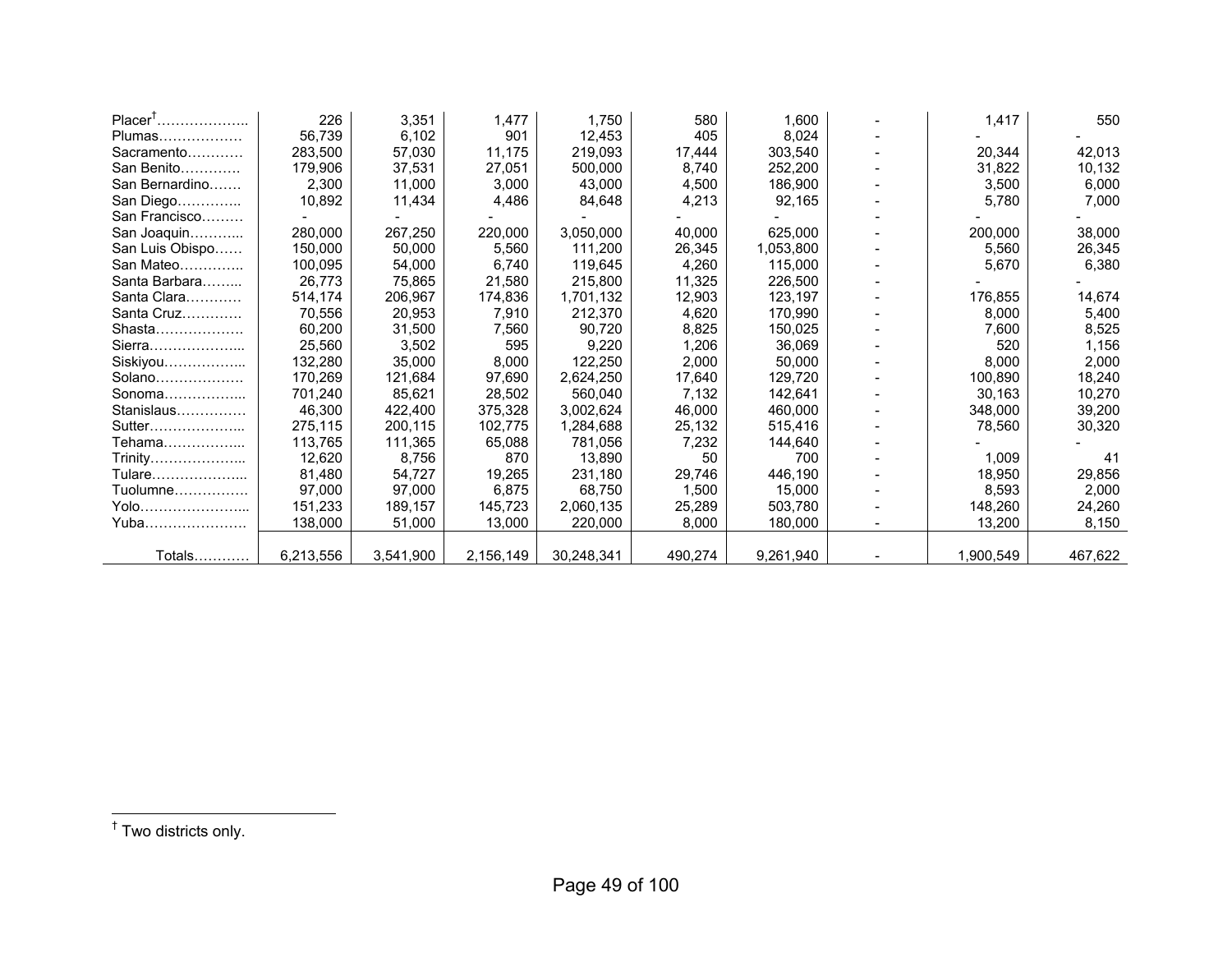|                     | OATS.  |         | RYE.  |                |        | CORN.          | <b>BUCKWHEAT.</b> |                |        | PEAS.    |
|---------------------|--------|---------|-------|----------------|--------|----------------|-------------------|----------------|--------|----------|
| COUNTIES.           | Acres  | Bushels | Acres | <b>Bushels</b> | Acres. | <b>Bushels</b> | Acres             | <b>Bushels</b> | Acres. | Bushels. |
| Alameda             | 1,568  | 22,070  | 26    | 515            | 317    | 5,720          |                   |                | 50     | 1,000    |
| Alpine              |        |         |       |                |        |                |                   |                |        |          |
| Amador              |        |         |       |                | 850    | 33,185         |                   |                |        |          |
| Butte               | 525    | 10,870  | 120   | 2,000          | 372    | 11,160         |                   |                |        |          |
| Calaveras           |        |         |       |                | 320    | 8,000          |                   |                |        |          |
| Colusa              | 10,000 | 200,000 | 200   | 4,500          | 1,000  | 20,000         |                   |                | 10     | 600      |
| Contra Costa        | 4,100  | 14,250  | 60    | 1,410          | 220    | 15,040         |                   |                | 8      | 200      |
| Del Norte           | 573    | 22,495  |       |                | 30     | 1,009          | 10                | 50             | 34     | 712      |
| El Dorado           | 200    | 800     |       |                |        |                |                   |                |        |          |
| Fresno              | 80     |         | 81    | 240            | 168    | 4,170          |                   |                |        |          |
| Humboldt            | 5,060  | 254,640 |       |                | 200    | 8,000          | 12                | 240            | 3,000  | 90,000   |
| Inyo                | 694    | 20,275  |       |                | 2,780  | 29,975         |                   |                | 10     | 100      |
| Kern                | 200    | 4,000   | 100   | 2,000          | 2,000  | 25,000         | 150               | 3,000          | 50     | 1,200    |
| Lake                | 192    | 7,265   |       |                | 431    | 12,565         |                   |                |        |          |
| Lassen              | 1,175  | 26,581  |       |                | 3      | 107            | 4                 | 42             | 2      | 83       |
| Los Angeles         |        | 2,500   | 470   | 11,200         | 13,900 | 628,900        | 65                | 1,460          | 105    | 2,650    |
| Marin               | 4,376  | 125,810 |       |                |        |                |                   |                |        |          |
| Mariposa            | 200    |         | 120   |                | 40     | 400            |                   |                |        |          |
| Mendocino           | 7,800  | 244,000 | 60    | 1,800          | 350    | 7,070          |                   |                | 10     | 400      |
| Merced              | 30     | 500     | 190   | 1,250          | 1,080  | 22,210         |                   |                |        |          |
| Mono                | 300    | 8,000   |       |                |        |                |                   |                |        |          |
| Monterey            | 1,150  | 15,600  |       |                | 875    | 26,250         | 50                | 1,250          | 86     | 1,850    |
| Napa                | 995    | 18,900  | 5     | 85             | 1,935  | 65,725         |                   |                | 5      | 100      |
| Nevada              |        |         |       |                |        |                |                   |                |        |          |
| Placer <sup>†</sup> |        |         |       |                |        |                |                   |                |        |          |
| Plumas              | 2,544  | 58,882  | 42    |                |        |                |                   |                |        |          |
| Sacramento          | 1,372  | 23,239  |       |                | 1,524  | 58,826         | 10                | 300            | 10     | 405      |
| San Benito.<br>.    | 150    | 4,500   | 156   | 4,680          | 300    | 1,200          |                   |                |        |          |
| San Bernardino      | 50     | 2,600   |       |                | 950    | 42,000         |                   |                |        |          |
| San Diego           | 126    | 1,520   |       |                | 464    | 16,339         |                   |                | 10     | 150      |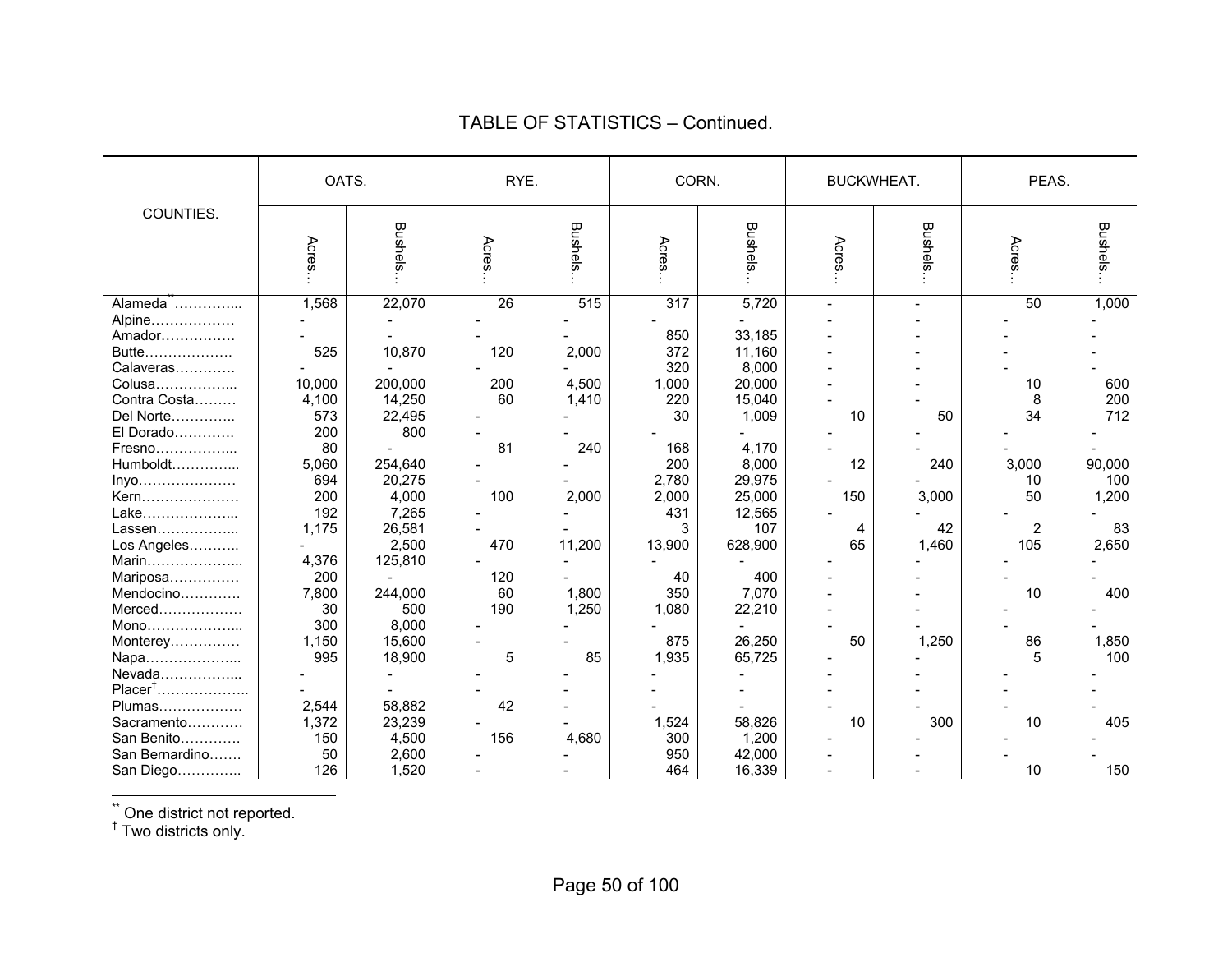| San Francisco   |        |          |       |        |        |          |     |        |       |         |
|-----------------|--------|----------|-------|--------|--------|----------|-----|--------|-------|---------|
| San Joaquin     | 150    | 3,500    | 1,653 | 25,200 | 275    | 7,500    |     |        | 6     | 225     |
| San Luis Obispo |        |          |       |        | 455    | 13,650   |     |        | 10    | 200     |
| San Mateo       | 5,020  | 160,900  |       |        | 35     | 700      |     |        | 105   | 3,000   |
| Santa Barbara   |        |          |       |        | 1,135  | 34,050   |     |        |       |         |
| Santa Clara     | 852    | 12,946   | 137   | 2,096  | 113    | 5,283    |     |        |       | 103     |
| Santa Cruz      | 2,625  | 7,222    | 30    | 680    | 1,286  | 23,191   | 18  | 556    |       |         |
| Shasta          | 75     | 2,625    |       |        | 100    | 2,000    |     |        |       |         |
| Sierra          | 1,202  | 36,060   |       |        |        |          |     |        |       |         |
| Siskiyou        | 5,000  | 175,000  | 35    | 700    | 125    | 5,000    | 40  | 1,200  | 30    | 600     |
| Solano          |        |          |       |        | 400    | 4,000    |     |        |       | 50      |
| Sonoma          | 4,120  | 123,600  | 250   | 7,500  | 3,120  | 187,200  |     |        |       |         |
| Stanislaus      |        |          | 500   | 5,000  | 200    | 4,000    |     |        |       |         |
| Sutter          | 208    | 4,160    |       |        | 1,200  | 48,000   | 200 | 7,000  |       |         |
| Tehama          | 1,000  | 30,000   |       |        | 500    | 12,500   |     |        |       |         |
| Trinity         |        |          |       |        | 40     | 425      |     |        |       |         |
| Tulare          | 1,125  | 33,750   | 150   | 3,750  | 600    | 12,000   |     |        |       |         |
| Tuolumne        | 150    | 1,500    | 75    | 1,125  | 89     | 1,780    |     |        | 18    | 500     |
| Yolo            |        |          |       |        | 250    | 6,872    |     |        | 25    | 2,500   |
| Yuba……………………    | 230    | 2,600    |       |        | 950    | 38,000   |     |        |       |         |
|                 |        |          |       |        |        |          |     |        |       |         |
| Totals          | 65,217 | ,683,150 | 4,400 | 75,731 | 40,992 | ,449,002 | 559 | 15,098 | 3,596 | 106,628 |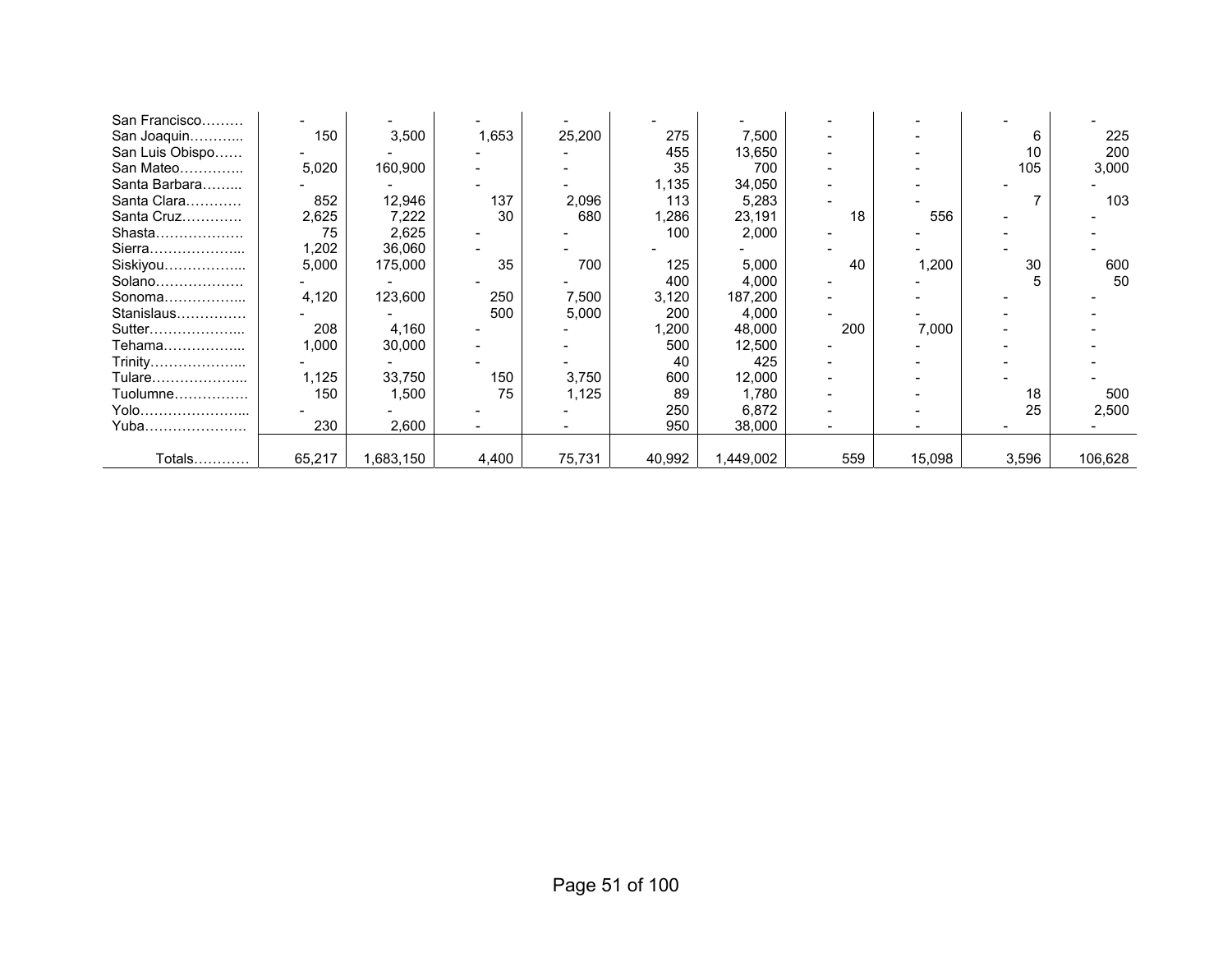|                     | PEANUTS. |        | <b>BEANS.</b> |         | <b>CASTOR BEANS.</b> |         | POTATOES. |        | <b>SWEET POTATOES.</b> |       |
|---------------------|----------|--------|---------------|---------|----------------------|---------|-----------|--------|------------------------|-------|
| COUNTIES.           | Acres    | Pounds | Acres         | Bushels | Acres                | Bushels | Acres     | Tons   | Acres                  | Tons. |
|                     |          |        | 104           | 5,080   |                      |         | 1,333     | 2,362  |                        |       |
| Alpine              |          |        |               |         |                      |         | 15        | 45     |                        |       |
| Amador              |          |        | 10            | 340     |                      |         | 125       | 470    | 5                      | 21    |
| Butte               | 15       | 30,000 | 13            | 270     |                      |         | 18        | 35     | 15                     | 22    |
| Calaveras           |          |        | 11            | 56      |                      |         | 250       | 620    |                        |       |
| Colusa              | 5        | 8,000  | 15            | 500     |                      |         | 100       | 200    | 30                     | 65    |
| Contra Costa        |          |        | 70            | 2,200   |                      |         | 110       | 820    |                        |       |
| Del Norte           |          |        | 4             | 107     |                      |         | 126       | 382    |                        |       |
| El Dorado           |          |        |               |         |                      |         | 100       | 165    |                        |       |
| Fresno              |          |        | 3             | 30      |                      |         | 16        | 24     | 9                      | 15    |
| Humboldt            |          |        | 4             | 60      |                      |         | 3,500     | 20,336 |                        |       |
| Inyo                |          |        | 18            | 540     |                      |         | 110       | 327    |                        |       |
| Kern                | 5        | 8,000  | 60            | 1,800   |                      |         | 300       | 400    | 200                    | 300   |
| Lake                |          |        |               |         |                      |         | 57        | 99     |                        |       |
| Lassen              |          |        | 3             | 54      |                      |         | 55        | 248    |                        |       |
| Los Angeles         | 90       | 79,200 | 1,240         | 24,500  | 120                  | 119,400 | 1,740     | 8,200  | 174                    | 1,000 |
| Marin               |          |        |               |         |                      |         | 1,037     | 1,815  |                        |       |
| Mariposa            |          |        | 15            | 100     |                      |         | 60        | 112    |                        |       |
| Mendocino           |          |        |               |         |                      |         | 1,000     | 5,600  |                        |       |
| Merced              |          |        | 115           | 1,456   |                      |         | 40        | 110    | 20                     | 160   |
| Mono                |          |        |               |         |                      |         | 30        | 30     |                        |       |
| Monterey            |          |        | 730           | 18,600  |                      |         | 2,200     | 8,860  |                        |       |
| Napa                |          |        |               | 130     |                      |         | 28        | 85     |                        |       |
| Nevada              |          |        |               |         |                      |         | 260       | 850    |                        |       |
| Placer <sup>†</sup> |          |        |               |         |                      |         | 75        | 30     |                        |       |
| Plumas              |          |        |               |         |                      |         | 188       | 419    |                        |       |
| Sacramento          | 20       | 11,000 | 750           | 27,210  |                      |         | 622       | 2,969  | 380                    | 1,647 |
| San Benito          |          |        |               |         |                      |         |           |        |                        |       |
| San Bernardino      |          |        | 10            | 500     |                      |         | 120       | 800    | 15                     | 120   |
| San Diego           |          |        | 27            | 996     | 10                   | 4,000   | 49        | 97     | 9                      | 25    |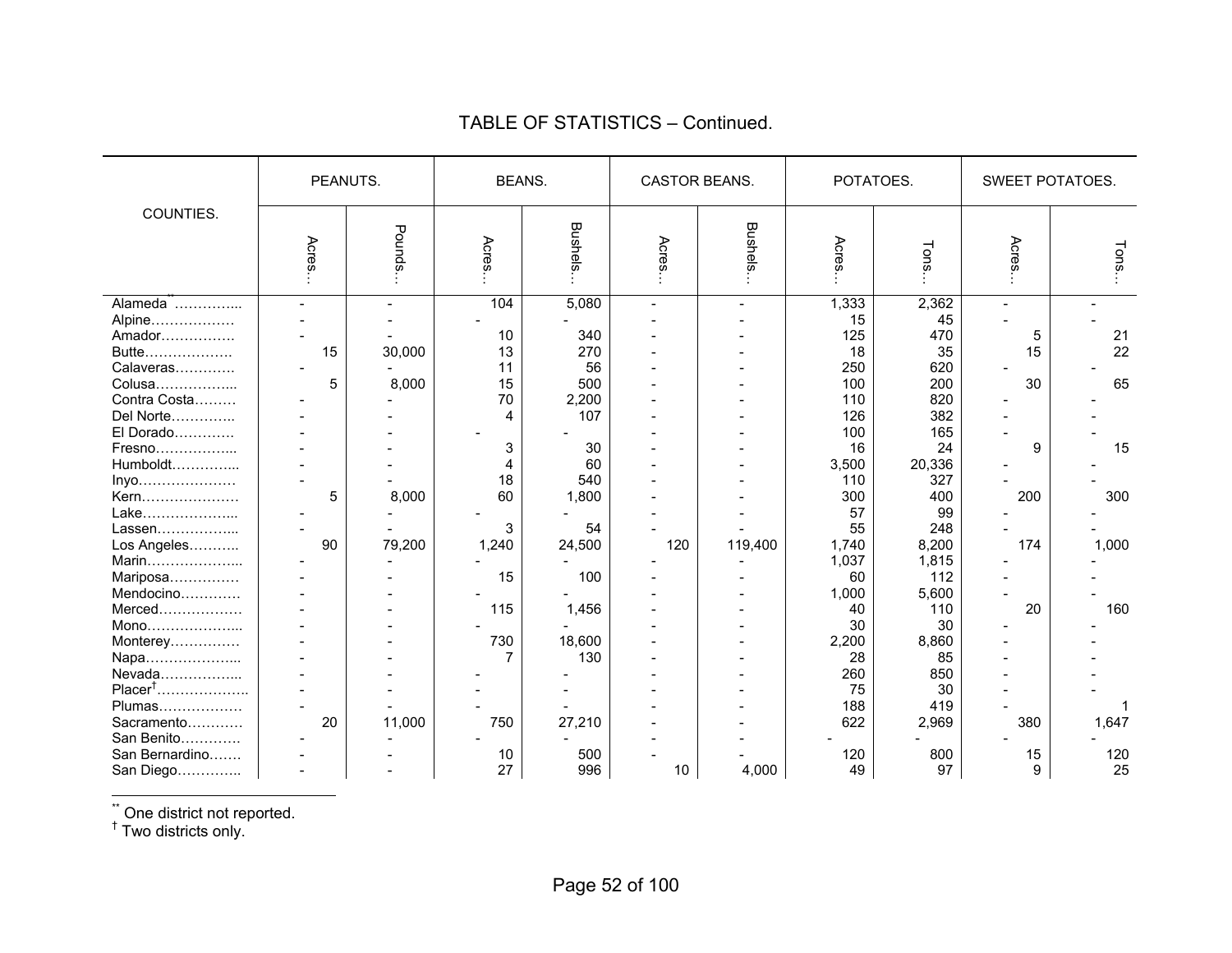| San Francisco   |     |         |       |         |     |         |        |         |       |       |
|-----------------|-----|---------|-------|---------|-----|---------|--------|---------|-------|-------|
| San Joaquin     |     |         | 75    | 2,750   |     |         | 200    | 660     | 3     |       |
| San Luis Obispo |     |         | 200   | 6,000   |     |         | 700    | 2,100   |       |       |
| San Mateo       |     |         | 300   | 6,000   |     |         | 4,050  | 42,500  |       |       |
| Santa Barbara   |     |         | 849   | 18,980  |     |         | 453    | 926     |       |       |
| Santa Clara     |     |         |       |         |     |         | 187    | 3,493   |       | 106   |
| Santa Cruz      |     |         | 700   | 8,750   |     |         | 620    | 2,160   |       |       |
| Shasta          |     |         | 125   | 1,075   |     |         | 210    | 400     |       |       |
| Sierra          |     |         |       |         |     |         | 60     | 175     |       |       |
| Siskiyou        |     |         | 50    | 750     |     |         | 350    | 525     | ◠     |       |
| Solano          |     |         |       | 50      |     |         | 20     | 10      |       |       |
| Sonoma          |     |         |       |         |     |         | 3,120  | 13,150  | 16    | 32    |
| Stanislaus      |     |         |       |         |     |         | 10     | 30      |       |       |
| Sutter          |     |         | 283   | 9,442   |     |         | 217    | 751     | 224   | 896   |
| Tehama          |     |         | 15    | 750     |     |         | 18     | 51      | 19    | 43    |
| Trinity         |     |         | 10    | 375     |     |         | 130    | 320     |       |       |
| Tulare          |     |         | 80    | 2,000   |     |         | 525    | 115     | 25    | 60    |
| Tuolumne        |     |         | 500   | 10,000  |     |         | 500    | 6,000   |       |       |
| Yolo            | 20  | 25,000  | 420   | 16,800  |     |         | 265    | 795     | 100   | 300   |
| Yuba            |     |         | 25    | 1,000   |     |         | 140    | 650     | 25    | 170   |
|                 |     |         |       |         |     |         |        |         |       |       |
| Totals…………      | 155 | 161,200 | 6,846 | 169,155 | 130 | 123,400 | 25,449 | 131,321 | 1,281 | 4,998 |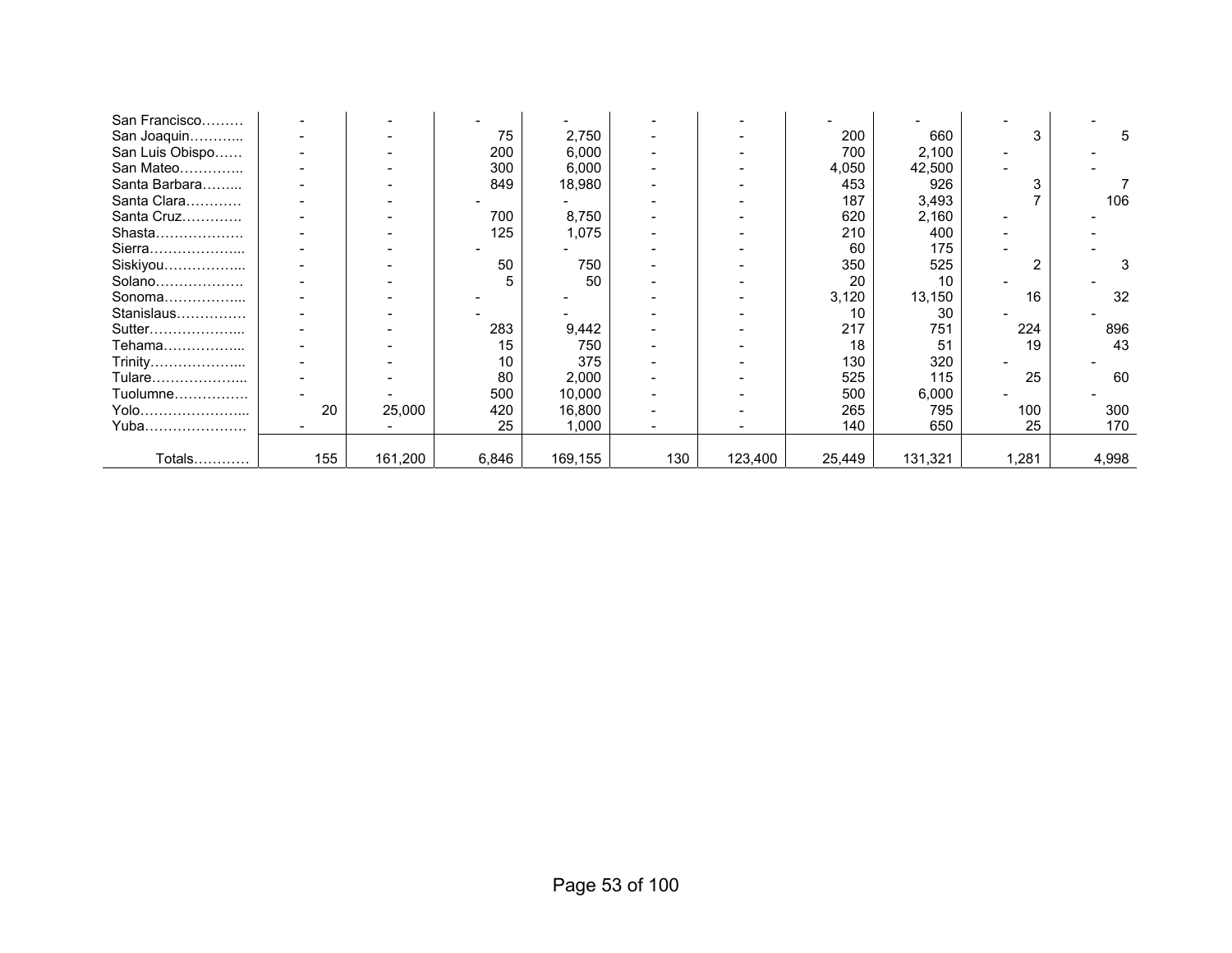|                     | ONIONS. |                | HAY.   |        |        | FLAX.   |       | HOPS.   |       | TOBACCO. | BEETS. |
|---------------------|---------|----------------|--------|--------|--------|---------|-------|---------|-------|----------|--------|
| COUNTIES.           | Acres   | <b>Bushels</b> | Acres. | Tons   | Acres  | Pounds  | Acres | Pounds  | Acres | Pounds   | Tons   |
|                     | 50      | 5,000          | 18,253 | 35,135 | $\sim$ |         | 96    | 82,000  |       |          |        |
| Alpine              |         |                | 200    | 400    |        |         |       |         |       |          |        |
| Amador              | 7       | 600            | 7,320  | 8,500  |        |         | 45    | 42,000  |       |          |        |
| Butte               | 5       | 360            | 17,274 | 17,203 |        |         |       |         |       |          |        |
| Calaveras           | 90      | 3,300          | 6,700  | 5,800  |        |         |       |         |       |          |        |
| Colusa              | 10      | 500            | 10,000 | 12,000 |        |         |       |         |       |          |        |
| Contra Costa        | 11      | 2,000          | 24,100 | 30,250 |        |         |       |         |       |          | 1,140  |
| Del Norte           | 6       | 60             | 915    | 1,889  |        |         |       |         |       |          | 10     |
| El Dorado           |         |                | 7,500  | 8,000  |        |         |       |         |       |          |        |
| Fresno              |         |                | 4,353  | 5,511  |        |         |       |         | 5     | 6,050    |        |
| Humboldt            | 2       | 150            | 3,460  | 10,380 |        |         |       |         |       |          |        |
| Inyo                | 29      | 460            | 3,265  | 4,115  |        |         |       |         |       |          |        |
| Kern                | 25      | 600            | 9,000  | 10,000 |        |         |       |         | 25    | 4,000    |        |
| Lake                |         |                | 7,822  | 9,977  |        |         | 27    | 19,100  | 27    | 54,000   | 40     |
| Lassen              | 2       | 190            | 11,918 | 20,094 |        |         |       |         |       |          | 12     |
| Los Angeles         | 97      | 26,200         | 3,700  | 9,200  |        |         | 15    | 24,900  | 150   | 180,000  |        |
| Marin               |         |                | 2,714  | 4,071  |        |         |       |         |       |          |        |
| Mariposa            | 10      | 400            | 5,400  | 4,000  |        |         |       |         |       |          |        |
| Mendocino           |         |                | 15,020 | 20,000 |        |         | 160   | 192,000 |       |          |        |
| Merced              | 5       | 490            | 8,950  | 5,925  |        |         | 30    | 14,500  |       |          |        |
| Mono                |         |                | 5,260  | 5,800  |        |         |       |         |       |          |        |
| Monterey            |         |                | 9,250  | 18,500 |        |         | 25    |         |       |          |        |
| Napa                | 5       | 320            | 12,510 | 15,115 |        |         | 45    | 78,500  |       |          | 100    |
| Nevada              |         |                | 3,450  | 3,100  |        |         |       |         |       |          |        |
| Placer <sup>†</sup> |         |                | 2,060  | 2,997  |        |         |       |         |       |          |        |
| Plumas              |         | 200            | 24,131 | 18,124 |        |         |       |         |       |          | 10     |
| Sacramento          | 45      | 9,676          | 27,703 | 24,802 |        |         | 245   | 367,500 |       |          | 3,020  |
| San Benito          |         |                | 4,674  | 6,332  | 761    | 995,000 |       |         | 190   | 190,000  |        |
| San Bernardino      | 6       | 1,600          | 1,000  | 2,500  |        |         |       |         |       |          |        |
| San Diego           | 20      | 500            | 2,069  | 5,000  |        |         |       |         | 15    | 1,900    |        |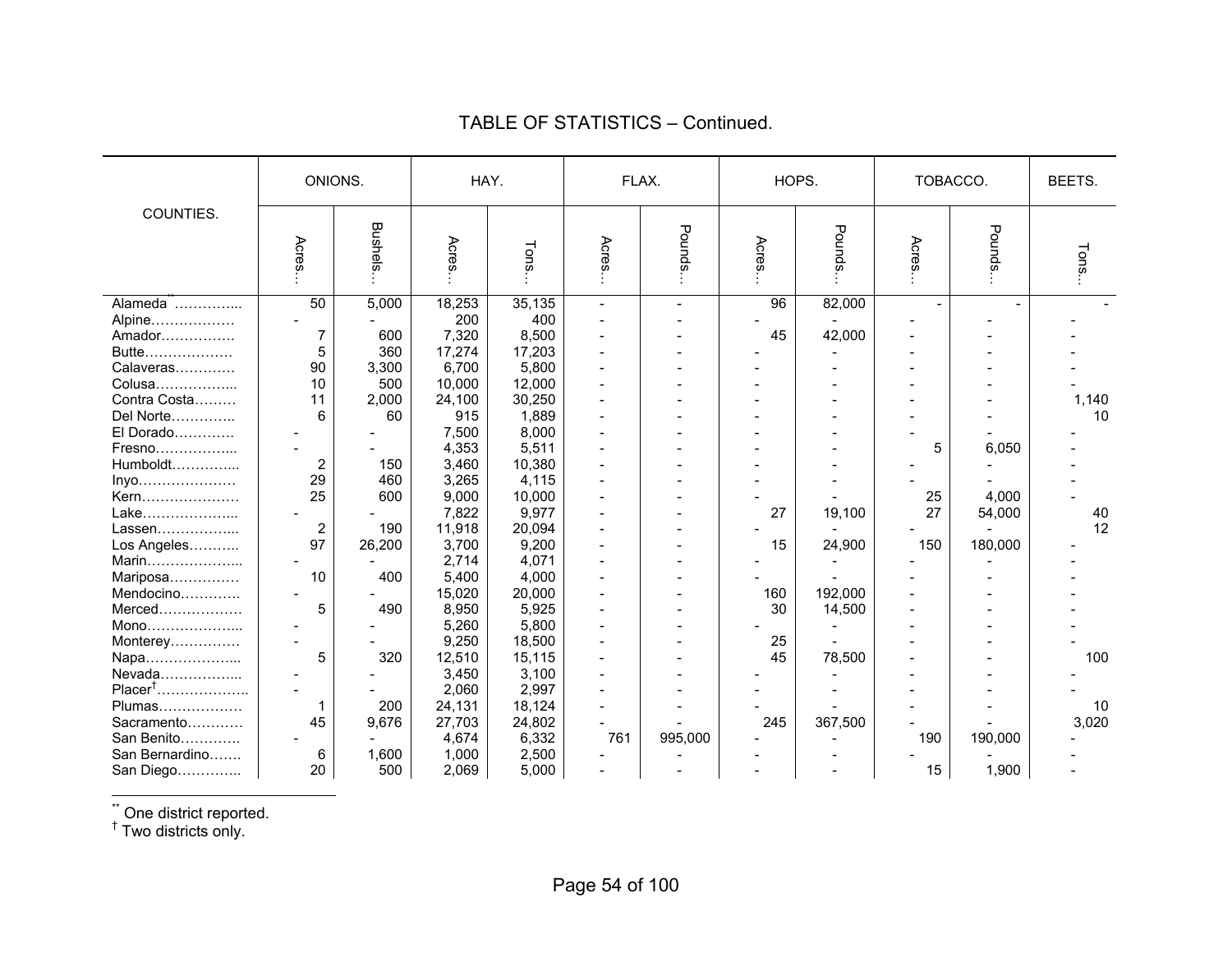| San Francisco   |     |         |         |         |                          |           |       |           |     |           |        |
|-----------------|-----|---------|---------|---------|--------------------------|-----------|-------|-----------|-----|-----------|--------|
| San Joaquin     | 25  | 3,500   | 24,350  | 23,000  |                          |           | 16    | 16,000    |     |           |        |
| San Luis Obispo | 10  | 600     | 61,500  | 123,000 |                          |           |       |           |     |           | 400    |
| San Mateo       | 50  | 10,060  | 8,000   | 7,500   | 125                      | 180,000   |       |           |     |           |        |
| Santa Barbara   |     |         | 1,548   | 2,322   | 200                      | 120,000   |       |           |     |           |        |
| Santa Clara     | 42  | 5,576   | 29,269  | 57,921  |                          |           | 312   | 431,277   | 528 | 802,793   |        |
| Santa Cruz      |     |         | 2,300   | 2,910   | 644                      | 944,800   | 14    | 12,000    |     |           | 8,600  |
| Shasta          |     |         | 14,405  | 7,203   |                          |           |       |           |     |           |        |
| Sierra          |     |         | 9,005   | 10,411  |                          |           |       |           |     |           |        |
| Siskiyou        | 25  | 1,500   | 10,000  | 15,000  |                          |           |       |           |     |           | 10     |
| Solano          |     |         | 31,702  | 34,470  |                          |           |       |           |     |           | 100    |
| Sonoma          |     |         | 16,120  | 17,101  |                          |           | 40    | 26,117    |     |           | 160    |
| Stanislaus      |     |         | 300     | 450     |                          |           |       |           |     |           |        |
| Sutter          | 26  | 1,378   | 50,250  | 37,686  | $\overline{\phantom{0}}$ |           | 15    | 9,000     |     |           |        |
| Tehama          |     |         | 31,445  | 32,790  |                          |           |       |           |     |           |        |
| Trinity…………………  |     |         | 4,300   | 4,950   |                          |           |       |           |     |           |        |
| Tulare          |     |         | 850     | 630     |                          |           |       |           |     |           |        |
| Tuolumne        | 200 | 35,000  | 1,700   | 19,000  |                          |           |       |           | 27  | 4,991     |        |
| Yolo            | 55  | 165     | 12,960  | 18,230  |                          |           | 40    | 32,000    |     |           | 2,700  |
| Yuba            |     |         | 16,730  | 12,920  |                          |           |       |           |     |           |        |
|                 |     |         |         |         |                          |           |       |           |     |           |        |
| Totals          | 859 | 110,385 | 586,705 | 752,214 | 1,730                    | 2,239,800 | 1,125 | 1,346,894 | 967 | 1,243,734 | 16,302 |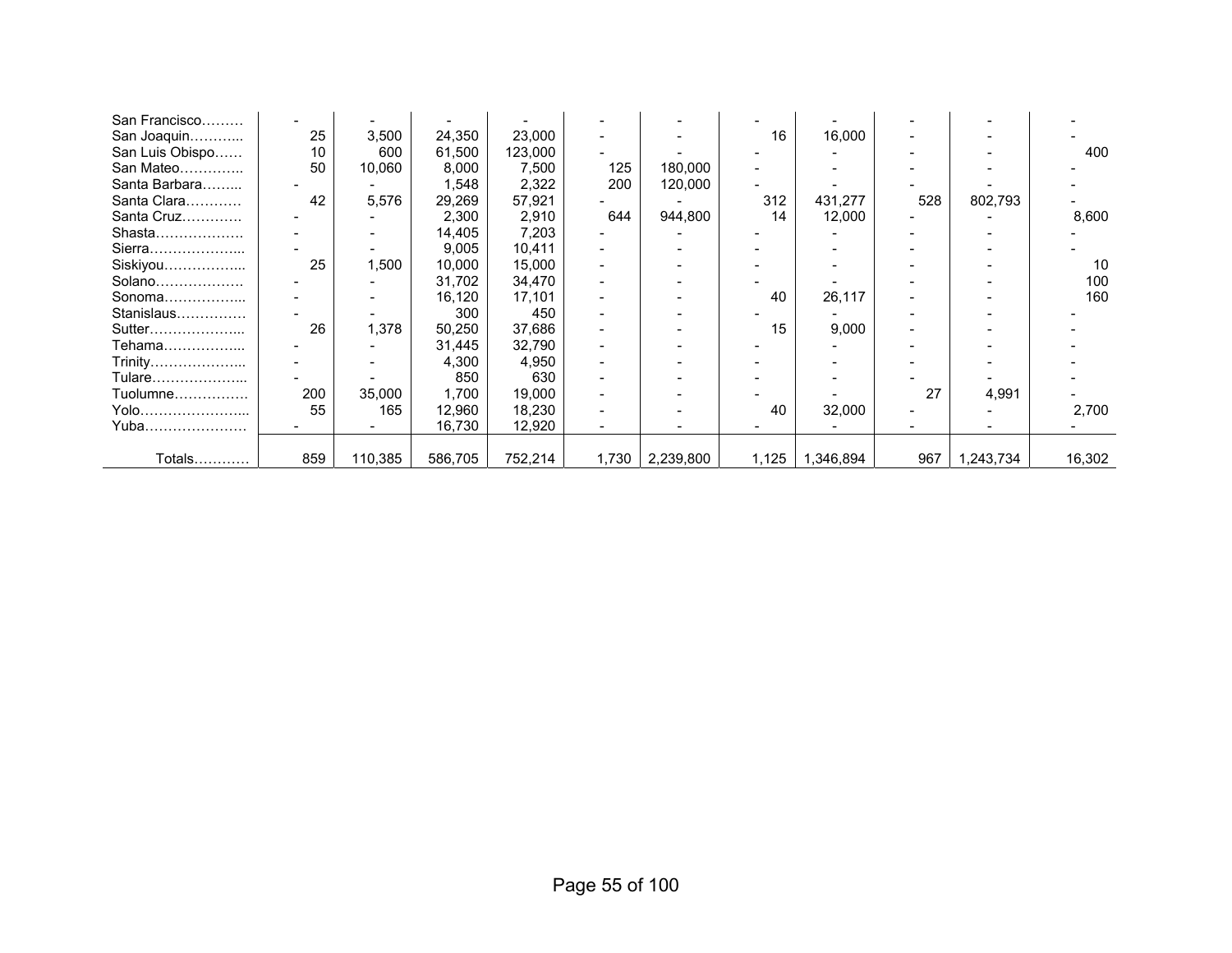|                      | COTTON. |         |                    |                  |                    |                                     |                     |
|----------------------|---------|---------|--------------------|------------------|--------------------|-------------------------------------|---------------------|
| COUNTIES.            | Acres   | Pounds  | Pounds<br>of butte | Pounds of cheese | Pounds<br>of wool. | Number of hives<br>bees<br>$\Omega$ | Pounds<br>of honey. |
| Alameda <sup>"</sup> |         |         | 29,340             |                  | 511,175            |                                     |                     |
| Alpine               |         |         |                    |                  |                    | 40                                  |                     |
| Amador               |         |         | 10,000             |                  | 97,420             | 65                                  | 800                 |
| Butte                |         |         | 14,000             | 3,400            | 371,484            | 421                                 | 2,700               |
| Calaveras            |         |         | 25,655             | 650              | 237,660            | 400                                 | 1,600               |
| Colusa               |         |         | 10,000             | 500              | 1,800,000          | 500                                 | 20,000              |
| Contra Costa         |         |         | 110,500            | 25,000           | 50,850             | 80                                  | 2,200               |
| Del Norte            |         |         | 103,900            |                  | 1,000              | 75                                  | 715                 |
| El Dorado            |         |         | 125,500            | 8,500            | 30,000             |                                     |                     |
| Fresno               | 136     | 33,920  |                    |                  | 2,167,383          | 125                                 |                     |
| Humboldt             |         |         | 80,000             | 5,000            | 683,480            | 239                                 | 2,500               |
| Inyo                 |         |         | 5,110              |                  | 1,000              | 184                                 | 1,810               |
| Kern                 |         |         | 10,000             | 3,000            | 1,400,000          | 84                                  | 3,000               |
| Lake                 |         |         | 14,300             | 24,000           | 160,362            | 208                                 | 3,050               |
| Lassen               |         |         | 68,295             | 800              | 74,169             | 26                                  | 750                 |
| Los Angeles          |         |         | 39,000             | 8,200            | 2,036,000          | 4,570                               | 274,000             |
| Marin                |         |         | 2,800,424          | 336,000          |                    |                                     |                     |
| Mariposa             |         |         | 9,000              |                  | 300,000            |                                     |                     |
| Mendocino            |         |         | 25,600             |                  | 450,000            |                                     |                     |
| Merced               | 450     | 118,000 | 59,620             | 103,500          | 1,720,300          | 350                                 | 1,600               |
| Mono                 |         |         | 2,250              |                  | 3,500              |                                     |                     |
| Monterey             |         |         | 24,000             | 10.000           |                    |                                     |                     |
| Napa                 |         |         | 130,500            | 14,300           | 115,200            | 230                                 | 4,500               |
| Nevada               |         |         |                    |                  |                    |                                     |                     |
| $Placer^{\dagger}$   |         |         | 3,900              |                  |                    | 324                                 | 3,800               |
| Plumas               |         |         | 243,700            | 15,000           | 21,168             | 168                                 | 2,028               |
| Sacramento           |         |         | 327,250            | 58,000           | 281,715            | 296                                 | 2,151               |
| San Benito           |         |         | 116,700            | 285,000          | 354,231            |                                     |                     |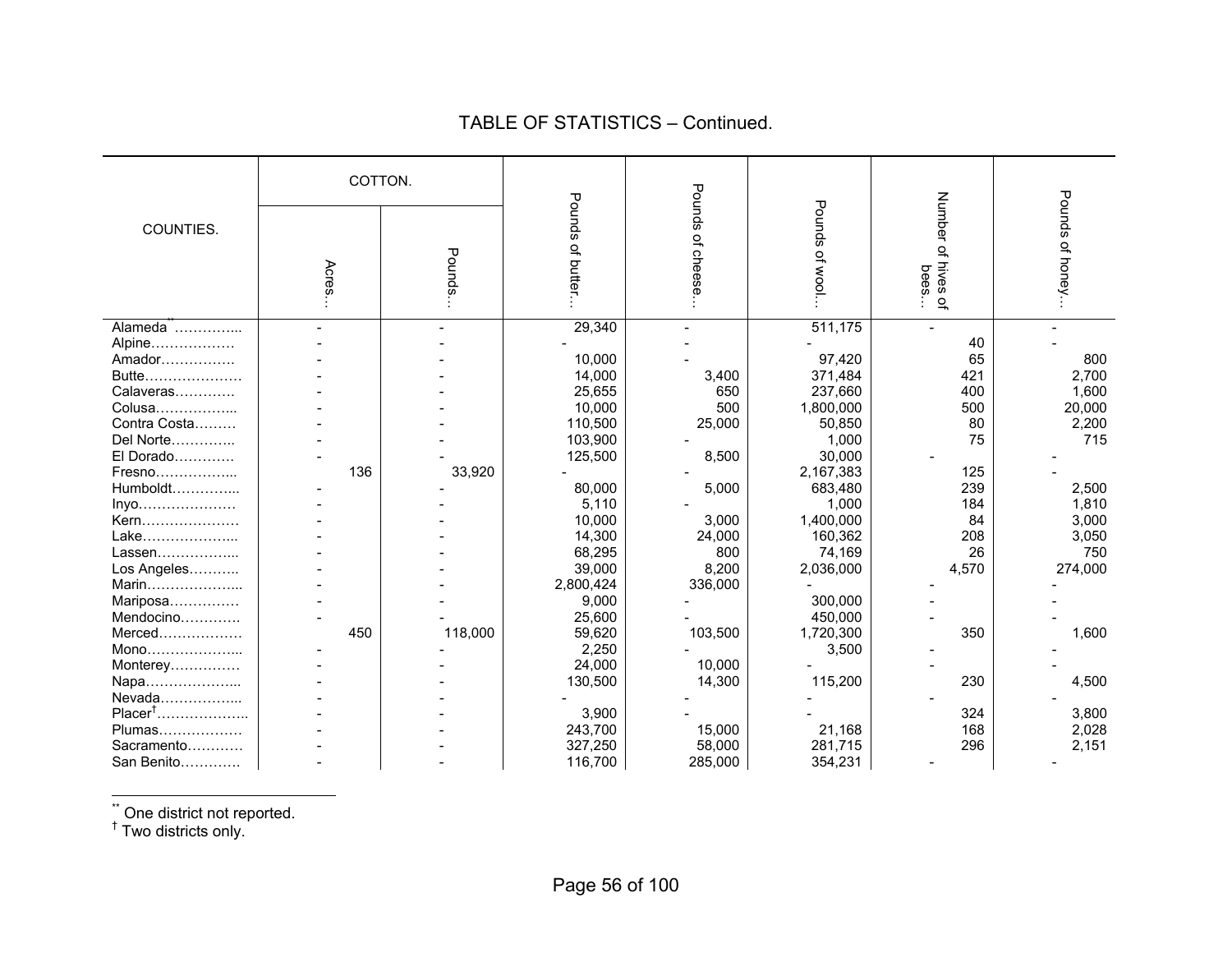| San Bernardino  |     |         | 25,000    | 24,000    | 10,759     | 1,780  | 80,000  |
|-----------------|-----|---------|-----------|-----------|------------|--------|---------|
| San Diego       |     |         | 12,750    | 2,000     | 750,000    | 8,761  | 422,632 |
| San Francisco   |     |         |           |           |            |        |         |
| San Joaquin     |     |         | 200,000   | 8,500     | 435,215    | 1,800  | 4,000   |
| San Luis Obispo |     |         | 315,125   | 511,023   | 1,561,422  |        |         |
| San Mateo       |     |         | 879,200   | 1,240,090 |            |        |         |
| Santa Barbara   |     |         | 10,000    | 43,800    | 1,407,060  | 1,980  | 2,700   |
| Santa Clara     |     |         | 83,769    | 514,007   | 112,027    | 139    | 1,502   |
| Santa Cruz      |     |         | 112,680   | 27,640    |            |        |         |
| Shasta          |     |         | 9,375     |           | 189,580    | 258    | 1,974   |
| Sierra          |     |         | 91,350    |           | 21,460     | 138    | 2,230   |
| Siskiyou        |     |         | 42,000    | 32,000    |            | 829    | 500     |
| Solano          |     |         | 77,300    |           | 316,800    | 200    | 2,000   |
| Sonoma          |     |         | 331,112   | 91,180    | 71,367     |        |         |
| Stanislaus      |     |         | 7,500     |           |            | 428    | 12,840  |
| Sutter          |     |         | 80,125    |           | 120,316    | 300    | 1,000   |
| Tehama          |     |         | 25,000    |           | 1,620,345  | 1,000  | 3,000   |
| Trinity         |     |         | 17,500    | 800       |            | 50     | 750     |
| Tulare          |     |         | 1,890     |           | 1,427,292  | 763    | 25,470  |
| $Tuolumne$      |     |         | 9,000     | 8,000     | 15,000     | 270    | 4,000   |
| Ventura         |     |         |           |           |            |        |         |
| Yolo            |     |         | 186,920   | 8,762     | 326,842    | 186    | 5,260   |
| Yuba            |     |         | 20,000    |           | 86,900     |        |         |
|                 |     |         |           |           |            |        |         |
| Totals…………      | 586 | 151,920 | 6,926,140 | 3,412,642 | 21,340,482 | 27,267 | 897,060 |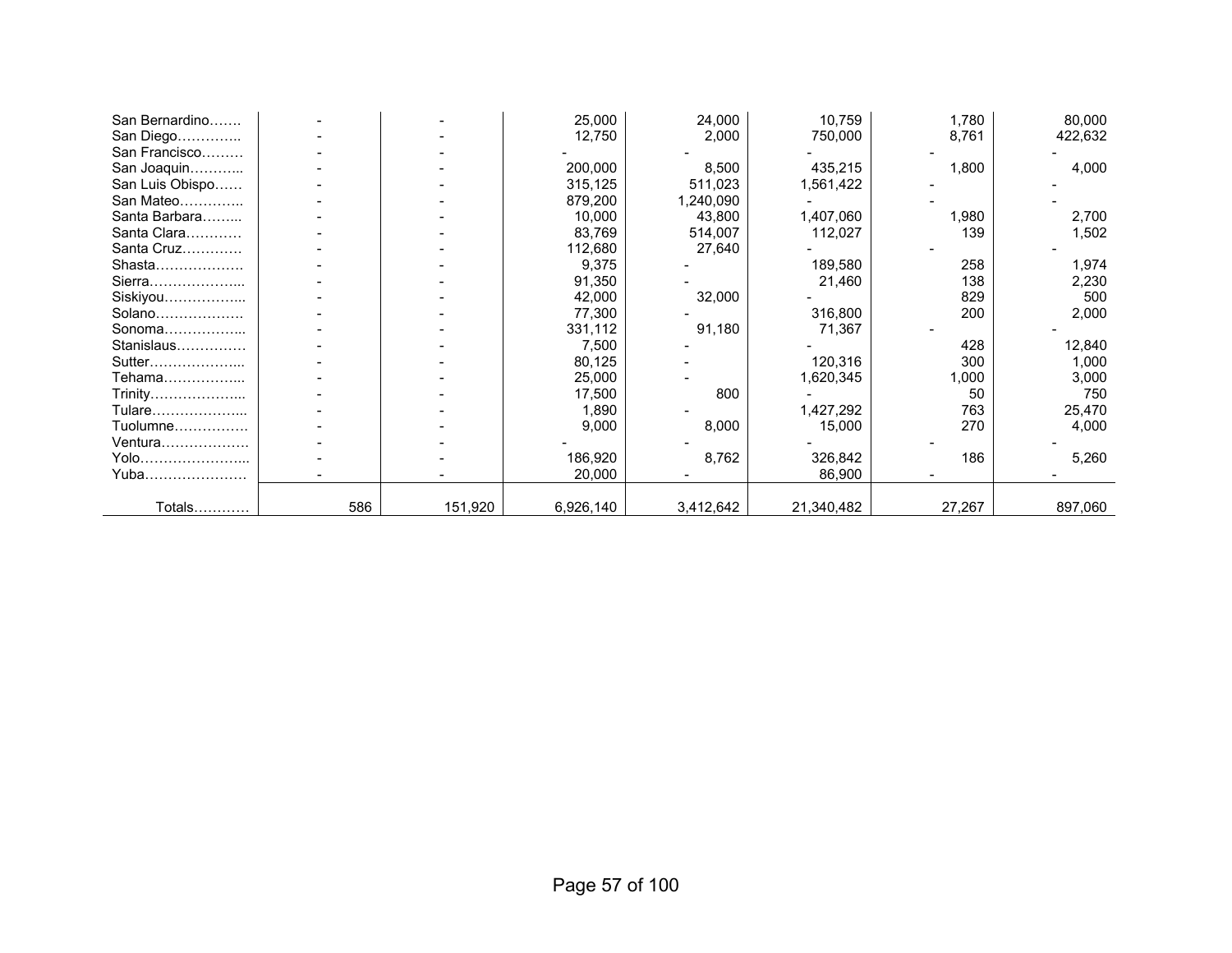| COUNTIES.          | Number of apple<br>trees | Number<br>of peach<br>trees | Number<br>trees<br>of pear | Number<br>und jo.<br>trees | Number<br>of cherry<br>trees | Number of nectarine<br>trees | Number of quince<br>trees | Number<br>$\Omega$<br>trees<br>apricot | Number of fig trees | Number<br>of lemon<br>trees. | Number<br>$\Omega$<br>trees<br>orange | Number of olive<br>trees. |
|--------------------|--------------------------|-----------------------------|----------------------------|----------------------------|------------------------------|------------------------------|---------------------------|----------------------------------------|---------------------|------------------------------|---------------------------------------|---------------------------|
| Alameda"           | 35,072                   | 5,575                       | 11,263                     | 17,730                     | 26,450                       | 1,003                        | 2,027                     | 2,741                                  | 753                 | 142                          | 485                                   | 1,136                     |
| Alpine             | 100                      | 50                          | 17                         |                            |                              |                              |                           |                                        |                     |                              |                                       |                           |
| Amador             | 35,140                   | 18,170                      | 10,630                     | 3,160                      | 1,190                        | 830                          | 955                       | 2,240                                  | 1,100               | 45                           | 180                                   | 17                        |
| Butte              | 40,060                   | 42,765                      | 6,175                      | 7,281                      | 4,007                        | 1,121                        | 861                       | 2,373                                  | 3,560               | 94                           | 362                                   | 41                        |
| Calaveras          | 27,280                   | 11,200                      | 3,824                      | 2,230                      | 450                          | 360                          | 780                       | 430                                    | 1,700               | 16                           | 94                                    | 12                        |
| Colusa             | 50,275                   | 75,000                      | 15,250                     | 11,300                     | 5,300                        | 3,650                        | 2,175                     | 4,150                                  | 4,250               | 48                           | 25                                    |                           |
| Contra Costa       | 35,200                   | 13,825                      | 9,050                      | 5,280                      | 3,380                        | 550                          | 1,490                     | 1,020                                  | 910                 | 30                           | 110                                   | 80                        |
| Del Norte          | 8,415                    | 391                         | 311                        | 512                        | 284                          | 12                           | 35                        | 23                                     |                     |                              |                                       |                           |
| El Dorado          | 75,000                   | 24,000                      | 14,500                     | 15,000                     | 1,700                        | 550                          | 500                       | 320                                    | 510                 |                              |                                       |                           |
| Fresno             | 2,751                    | 4,969                       | 671                        | 451                        | 131                          | 82                           | 63                        | 431                                    | 685                 | 148                          | 146                                   |                           |
| Humboldt           | 65,840                   | 2,500                       | 2,000                      | 3,040                      | 1,640                        |                              | 150                       | 175                                    | 40                  |                              |                                       |                           |
| $lnyo$             | 1,575                    | 4,110                       | 283                        | 400                        | 175                          | 75                           | 178                       | 124                                    | 14                  |                              |                                       |                           |
| Kern               | 8,000                    | 5,000                       | 2,500                      | 6,000                      | 800                          | 900                          | 600                       | 1,200                                  | 900                 | 200                          | 125                                   | 80                        |
| Lake               | 11,510                   | 4,752                       | 12,000                     | 2,175                      | 277                          | 133                          | 67                        | 182                                    | 68                  |                              |                                       |                           |
| Lassen             | 8,724                    | 2,816                       | 628                        | 543                        | 207                          | 42                           | 80                        | 198                                    |                     |                              |                                       |                           |
| Los Angeles        | 7,700                    | 13,900                      | 5,400                      | 290                        | 150                          | 570                          | 1,350                     | 2,500                                  | 3,000               | 6,100                        | 35,200                                | 2,100                     |
| Marin              | 32,263                   | 211                         | 973                        | 768                        | 243                          | 27                           | 186                       | 47                                     | 55                  |                              |                                       |                           |
| Mariposa           | 6,000                    | 4,500                       | 700                        | 500                        | 200                          | 150                          | 100                       | 350                                    | 400                 |                              |                                       |                           |
| Mendocino          | 22,750                   | 12,000                      | 1,000                      | 500                        | 300                          | 160                          | 100                       | 200                                    | 75                  |                              |                                       |                           |
| Merced             | 7,560                    | 7,790                       | 2,014                      | 2,293                      | 568                          | 231                          | 282                       | 1,020                                  | 1,015               | 39                           | 96                                    | 130                       |
| Mono               | 60                       | 6                           | 6                          | 6                          | 6                            |                              |                           |                                        |                     |                              |                                       |                           |
| Monterey           | 3,950                    | 2,480                       | 1,520                      | 1,645                      | 380                          | 108                          | 55                        | 465                                    | 76                  |                              | 108                                   | 140                       |
| Napa               | 63,040                   | 24,000                      | 21,400                     | 8,125                      | 14,290                       | 8,820                        | 1,670                     | 2,025                                  | 1,025               | 60                           | 100                                   | 675                       |
| Nevada             | 58,650                   | 21,130                      | 9,300                      | 5,730                      | 5,075                        | 863                          | 1,380                     | 325                                    | 960                 |                              | 24                                    |                           |
| $Placer^{\dagger}$ | 25,902                   | 8,627                       | 3,720                      | 2,317                      | 2,267                        | 348                          | 388                       | 252                                    | 532                 | 10                           | 9                                     | 51                        |
| Plumas             | 11,482                   | 664                         | 395                        | 248                        | 106                          | 26                           | 36                        | 6                                      | 4                   |                              |                                       |                           |
| Sacramento         | 99,704                   | 123,604                     | 39,107                     | 42,618                     | 8,280                        | 2,613                        | 3,315                     | 13,035                                 | 5,481               | 659                          | 899                                   | 144                       |
| San Benito         | 8,974                    | 12,798                      | 1,844                      | 1,662                      | 4,942                        | 459                          | 240                       | 1,794                                  | 216                 |                              | 1,200                                 | 27                        |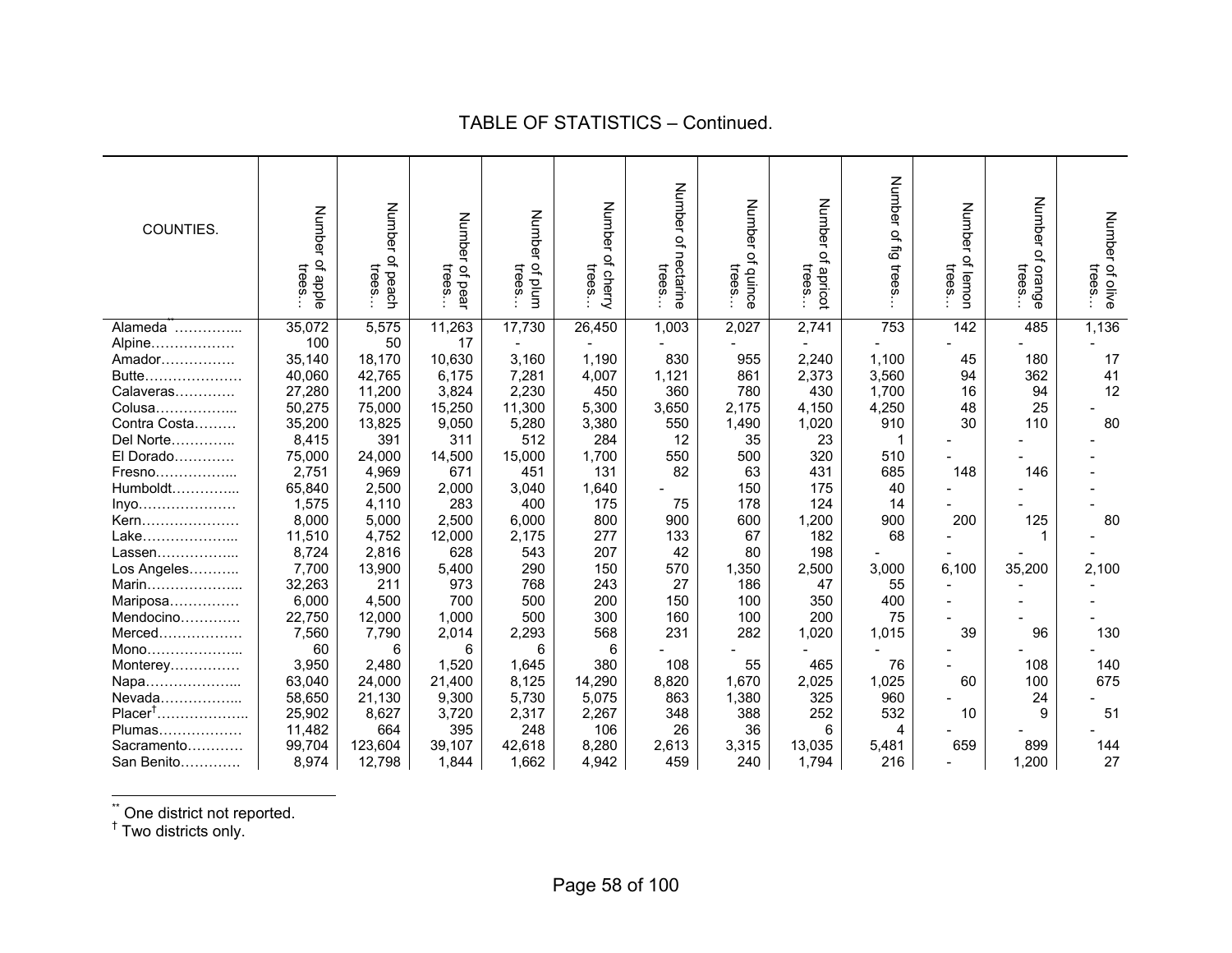| San Bernardino  | 13,200    | 16,000  | 1,700   | 2,000   |         | 300    | 300    | 2,000   | .400 ا | 2,000  | 30,000 | 300    |
|-----------------|-----------|---------|---------|---------|---------|--------|--------|---------|--------|--------|--------|--------|
| San Diego       | 3,575     | 6,840   | 1,375   | 1,629   | 456     | 440    | 580    | 1,256   | 3,199  | 1,402  | 8,997  | 2,780  |
| San Francisco   |           |         |         |         |         |        |        |         |        |        |        |        |
| San Joaquin     | 42,500    | 17,000  | 12,000  | 7,000   | 1,500   | 1,000  | 1,500  | 2,500   | 2,500  | 45     | 50     | 50     |
| San Luis Obispo | 5,320     | 8,211   | 4,843   | 2,120   | 1,160   | 711    | 483    | 701     | 684    | 95     | 86     | 2,150  |
| San Mateo       | 19,350    | 4,500   | 3,950   | 1,570   | 2,700   | 1,000  | 500    | 475     | 280    | 178    | 40     | 150    |
| Santa Barbara   | 9,540     | 15,056  | 4,985   | 917     | 384     | 573    | 592    | 4,090   | ,992   |        | 4,982  | 3,150  |
| Santa Clara     | 111,127   | 47,082  | 35,095  | 30,912  | 17,985  | 1,541  | 2,209  | 3,754   | 1,417  | 1,041  | 3,047  | 1,089  |
| Santa Cruz      | 31,800    | 5,000   | 3,340   | 4,870   | 1,800   | 78     | 246    | 628     | 700    | 4      | 12     |        |
| Shasta          | 84,600    | 65,240  | 8,700   | 4,520   | 786     | 497    | 410    | 520     | 730    |        | 18     |        |
| Sierra          | 6,980     | 2,526   | 742     | 470     | 404     | 90     | 67     | 46      |        |        |        |        |
| Siskiyou        | 50,000    | 10,000  | 2,000   | 1,000   | 600     | 150    | 100    | 75      |        |        |        |        |
| Solano          | 25,441    | 22,594  | 6,580   | 3,372   | .556    | 152    | 574    | 11,020  | 342    | 20     | 415    | 6      |
| Sonoma          | 186,260   | 56,327  | 23,702  | 25,117  | 12,221  | 10,000 | 3,628  | 1,921   | 1,786  | 792    | 720    | 270    |
| Stanislaus      | 5,600     | 7,800   | 1,670   | 950     | 400     |        | 75     | 780     | 870    |        | 20     |        |
| Sutter          | 26,000    | 35,220  | 7,115   | 6,325   | 9,927   | 1,440  | 995    | 9,310   | 2,003  | 127    | 160    | 12     |
| Tehama          | 5,655     | 8,402   | 2,860   | 1,849   | 640     | 584    | 77     | 3,048   | 2,084  | 69     | 55     |        |
| Trinity         | 16,929    | 7,165   | 2,460   | 1,956   | 355     | 119    | 85     | 30      |        |        |        |        |
| Tulare          | 23,200    | 24,406  | 5,600   | 2,570   | 945     | 590    | 435    | 3,180   | 2,635  | 160    | 225    | 27     |
| Tuolumne        | 70.000    | 90,000  | 18.000  | 14,000  | 8,500   | 5,650  | 18,472 | 22,780  | 17,000 |        | 274    |        |
| Yolo            | 42,867    | 29,892  | 8,988   | 5,978   | 4,682   | 2,682  | 1,872  | 5,896   | 18,763 | 45     | 271    | 41     |
| Yuba            | 36,500    | 18,500  | 6,800   | 4,600   | 1,000   | 1,000  | 1,500  | 3,500   | 1,800  | 55     | 550    | 30     |
|                 |           |         |         |         |         |        |        |         |        |        |        |        |
| Totals          | 1,569,441 | 944,592 | 338,981 | 265,929 | 150,799 | 52,282 | 53,763 | 115,136 | 87,516 | 13,661 | 89,086 | 14,688 |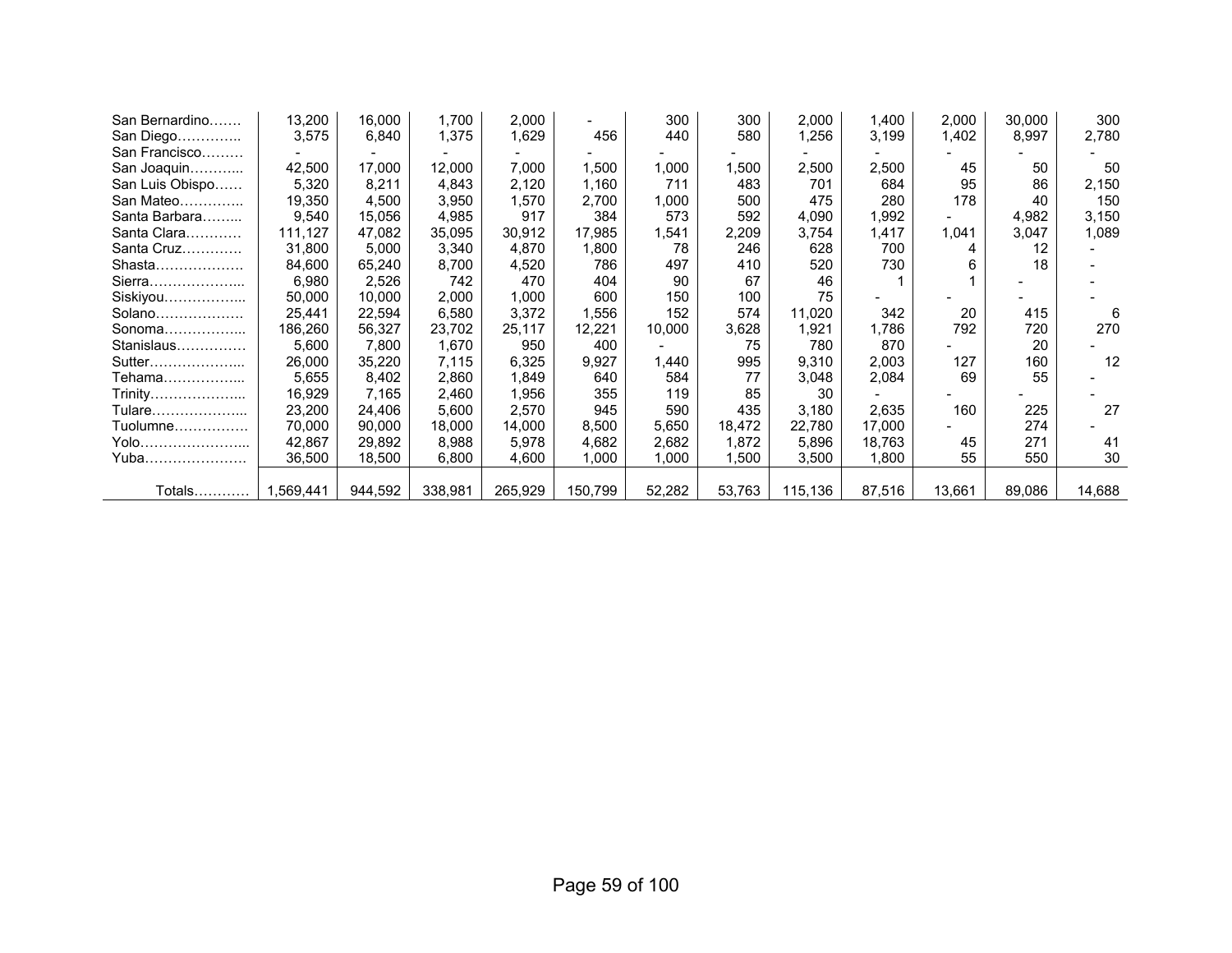| COUNTIES.           | Number<br>of prune<br>trees. | Number of<br>mulberry<br>trees | Number of<br>puouu<br>trees | Number<br>of walnut<br>trees | Number<br>of grape<br>vines | Gallons<br>of wine | Gallons<br>of brandy. | distilleries<br><b>Number</b><br>ቧ | Gallons. | breweries<br>Number<br>ዹ | Gallons. |
|---------------------|------------------------------|--------------------------------|-----------------------------|------------------------------|-----------------------------|--------------------|-----------------------|------------------------------------|----------|--------------------------|----------|
| Alameda             | 5,141                        | 4,165                          | 49,171                      | 5,758                        | 190,852                     | $\overline{a}$     |                       |                                    | $\sim$   | 6                        | 97,000   |
| Alpine              |                              |                                |                             |                              |                             |                    |                       |                                    |          |                          | 1,000    |
| Amador              | 160                          | 9,270                          | 1,050                       | 625                          | 1,680,300                   | 38,500             | 600                   |                                    |          | 4                        | 58,650   |
| Butte               | 150                          | 5,318                          | 5,694                       | 8,976                        | 550,429                     | 39,630             |                       |                                    |          | 3                        |          |
| Calaveras           | 80                           | 150                            | 190                         | 154                          | 525,800                     | 93,000             | 3,419                 | 18                                 | 1,080    | 6                        | 27,280   |
| Colusa              | 18                           | 2,000                          | 6,780                       | 500                          | 245,000                     |                    |                       |                                    |          |                          |          |
| Contra Costa        | 220                          | 3,100                          | 870                         | 3,800                        | 520,400                     | 85,000             |                       |                                    |          |                          |          |
| Del Norte           |                              |                                | $\overline{2}$              |                              | 564                         | 25                 |                       |                                    |          |                          | 4,000    |
| El Dorado           |                              |                                | 250                         | 165                          | 1,500,000                   | 170,840            | 5,600                 | 20                                 |          | 3                        |          |
| Fresno              | 19                           | 51                             | 3,767                       | 154                          | 25,958                      |                    |                       |                                    |          |                          |          |
| Humboldt            |                              | 30                             | 40                          | 100                          | 5,000                       |                    |                       |                                    |          | 2                        | 20,000   |
| Inyo                |                              | 45                             | 3                           | 175                          | 16,175                      |                    |                       |                                    |          | 4                        | 15,000   |
| Kern                | 60                           | 250                            | 100                         | 2,500                        | 58,000                      |                    |                       |                                    |          | $\overline{2}$           | 15,000   |
| Lake                | 24                           | 5,027                          | 257                         | 200                          | 47,895                      |                    |                       |                                    |          |                          | 5,000    |
| Lassen              |                              |                                | 22                          | 138                          | 3,714                       |                    |                       |                                    |          |                          |          |
| Los Angeles         | 140                          | 75,000                         | 1,000                       | 5,750                        | 4,370,000                   | 1,164,800          | 92,000                | 26                                 | 92,000   | 5                        | 90,000   |
| Marin               |                              |                                | 23                          | 217                          | 13,415                      | 3,326              |                       |                                    |          |                          |          |
| Mariposa            |                              | 100                            | 30                          | 75                           | 500,000                     | 15,000             | 2,700                 |                                    |          | 2                        | 10,000   |
| Mendocino           | 25                           | 75                             | 200                         | 500                          | 8,000                       |                    |                       |                                    |          | 4                        | 23,000   |
| Merced              | 76                           | 841                            | 883                         | 370                          | 178,720                     | 8,370              | 1,050                 | $\overline{2}$                     |          |                          |          |
| Mono                |                              |                                |                             |                              |                             |                    |                       |                                    |          |                          |          |
| Monterey            |                              |                                | 65                          | 165                          | 16,000                      |                    |                       |                                    |          | 5                        |          |
| Napa                | 520                          | 35,000                         | 4,320                       | 1,255                        | 3,119,595                   | 716,070            | 12,500                | $\overline{7}$                     | 12,500   | $\overline{2}$           | 33,900   |
| Nevada              | 210                          | 52,000                         | 250                         | 973                          | 335,000                     | 15,000             |                       |                                    |          | 15                       | 125,140  |
| Placer <sup>†</sup> | 188                          | 1,648                          | 313                         | 377                          | 232,550                     | 12,005             | 70                    | 3                                  |          | 5                        | 88,296   |
| Plumas              |                              |                                |                             | 2                            | 931                         |                    |                       |                                    | 591      |                          | 2,461    |
| Sacramento          | 4,312                        | 101,647                        | 5,543                       | 29,326                       | 2,051,590                   | 159,875            | 4,150                 | 18                                 | 4,150    | 8                        | 310,450  |
| San Benito          | 239                          | 1,918                          | 65,000                      | 359                          | 178,290                     | 12,000             |                       |                                    |          | 2                        | 24,000   |
| San Bernardino      | 300                          |                                | 500                         | 11,200                       | 7,000,000                   | 100,000            | 5,000                 | 5                                  | 4,500    |                          | 10,000   |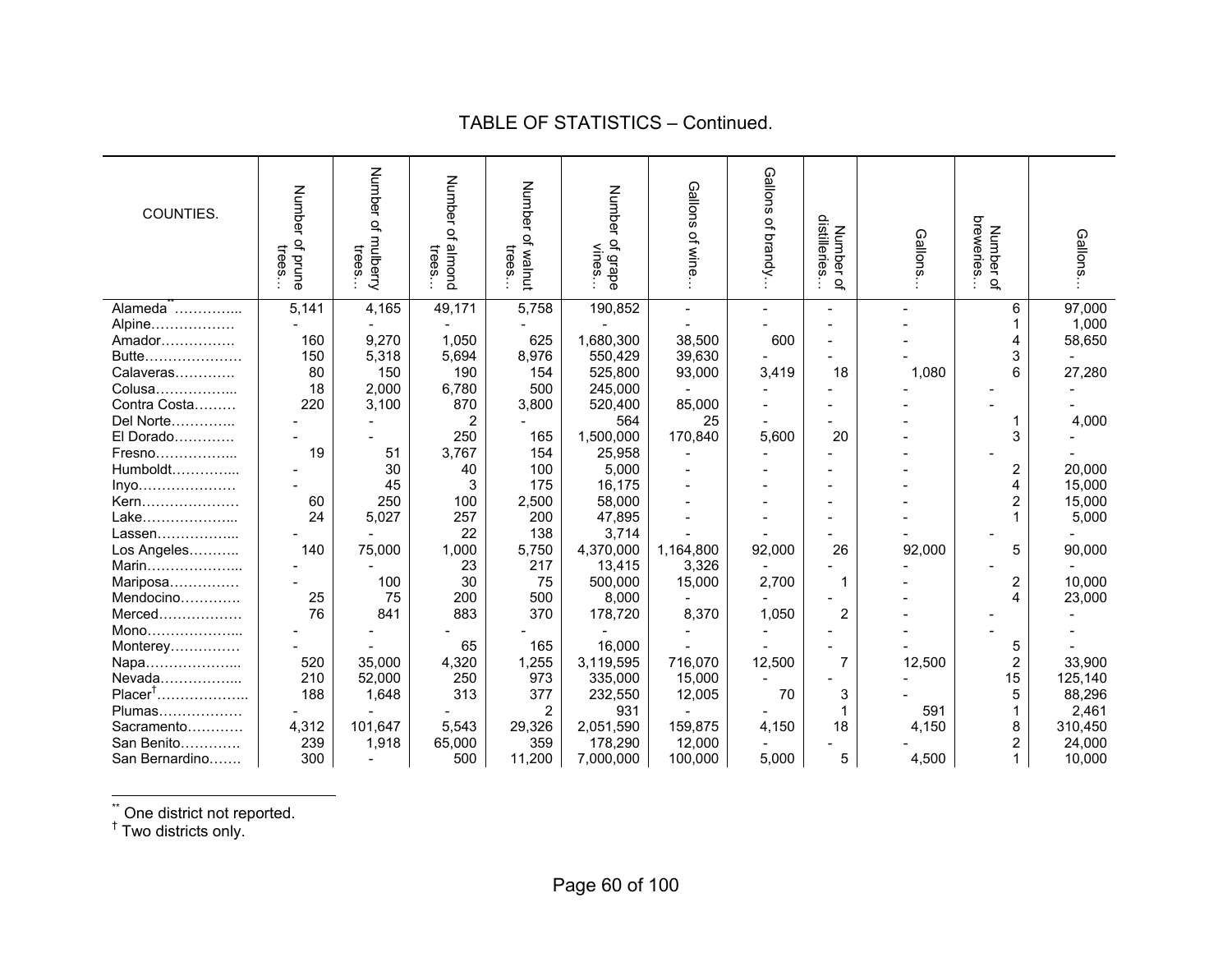| San Diego       | 560    | 295     | 2,979   | 1,386   | 125,600      | 2,965     |         |                |           | 2   | 7,000      |
|-----------------|--------|---------|---------|---------|--------------|-----------|---------|----------------|-----------|-----|------------|
| San Francisco   |        |         |         |         |              |           |         | 6              | 1,594,962 | 40  | 10,680,000 |
| San Joaquin     | 300    | 1,500   | 750     | 1,500   | ,025,000     | 90,000    | 4,756   |                | 4,756     |     | 7,000      |
| San Luis Obispo | 315    | 105     | 525     | 475     | 64,350       |           |         |                |           |     | 50,000     |
| San Mateo       | 910    | 22,000  | 16,000  | 500     | 200.000      | 4,580     |         |                |           |     | 70,500     |
| Santa Barbara   | 380    | 1,083   | 127,982 | 42,874  | 569,327      | 15,225    | 1,870   |                |           |     | 4,750      |
| Santa Clara     | 6,495  | 1,498   | 2,909   | 2,703   | 1,237,379    | 137,847   | 73,537  | 5              | 27,946    | 5   | 2,500,000  |
| Santa Cruz      | 50     |         | 120     | 380     | 263,075      | 72,000    | 1,300   |                | 1,300     |     | 100,990    |
| Shasta          |        | 125     | 150     | 325     | 480,030      | 26,375    | 265     |                | 265       |     | 12,000     |
| Sierra          |        |         | 18      | 37      | 671          | 150       |         |                |           |     |            |
| Siskiyou        | ۰      | 9,500   |         | 350     | 45,000       | 500       |         | 2              |           |     | 29,340     |
| Solano          |        | 25      | 992     | 300     | 156,020      | 54,800    | 1,000   |                |           |     | 50,000     |
| Sonoma          | 2,346  | 5,200   | 4,928   | 4,150   | 3,982,429    | 446,200   | 2,320   | $\overline{2}$ | 4,000     |     | 63,427     |
| Stanislaus      |        |         | 150     |         | 260,000      | 20,500    | 2,000   |                |           |     | 8,000      |
| Sutter          | 256    | 6,813   | 2,537   | 3,930   | 610,370      | 75,000    |         |                |           |     | 2,000      |
| Tehama………………    | 16     | 510     | 618     | 540     | 40,210       | 10,000    | 5,000   |                | 5,000     |     | 15,750     |
| Trinity         |        |         | 8       | 16      | 22,965       | 500       |         |                | 130       |     | 15,000     |
| Tulare          | 135    | 1,530   | 465     | 790     | 264,570      | 2,900     | 650     |                |           |     | 16,520     |
| Tuolumne        | 73     | 1,500   | 100     | 423     | ,500,000     | 70,000    | 500     | 18             |           |     | 40,000     |
| Ventura         |        |         |         |         |              |           |         |                |           |     |            |
| Yolo            | 296    |         | 4,293   | 3,680   | 496.231      | 201,786   | 1,876   |                |           |     |            |
| Yuba            | 200    | 300     | 9,500   | 500     | 460,000      | 28,000    | 1,600   | 8              |           |     | 400        |
|                 |        |         |         |         |              |           |         |                |           |     |            |
| Totals          | 24,222 | 349,983 | 321,347 | 138,673 | 35, 182, 505 | 3,892,775 | 223,763 | 159            | 1,753,150 | 170 | 14,633,354 |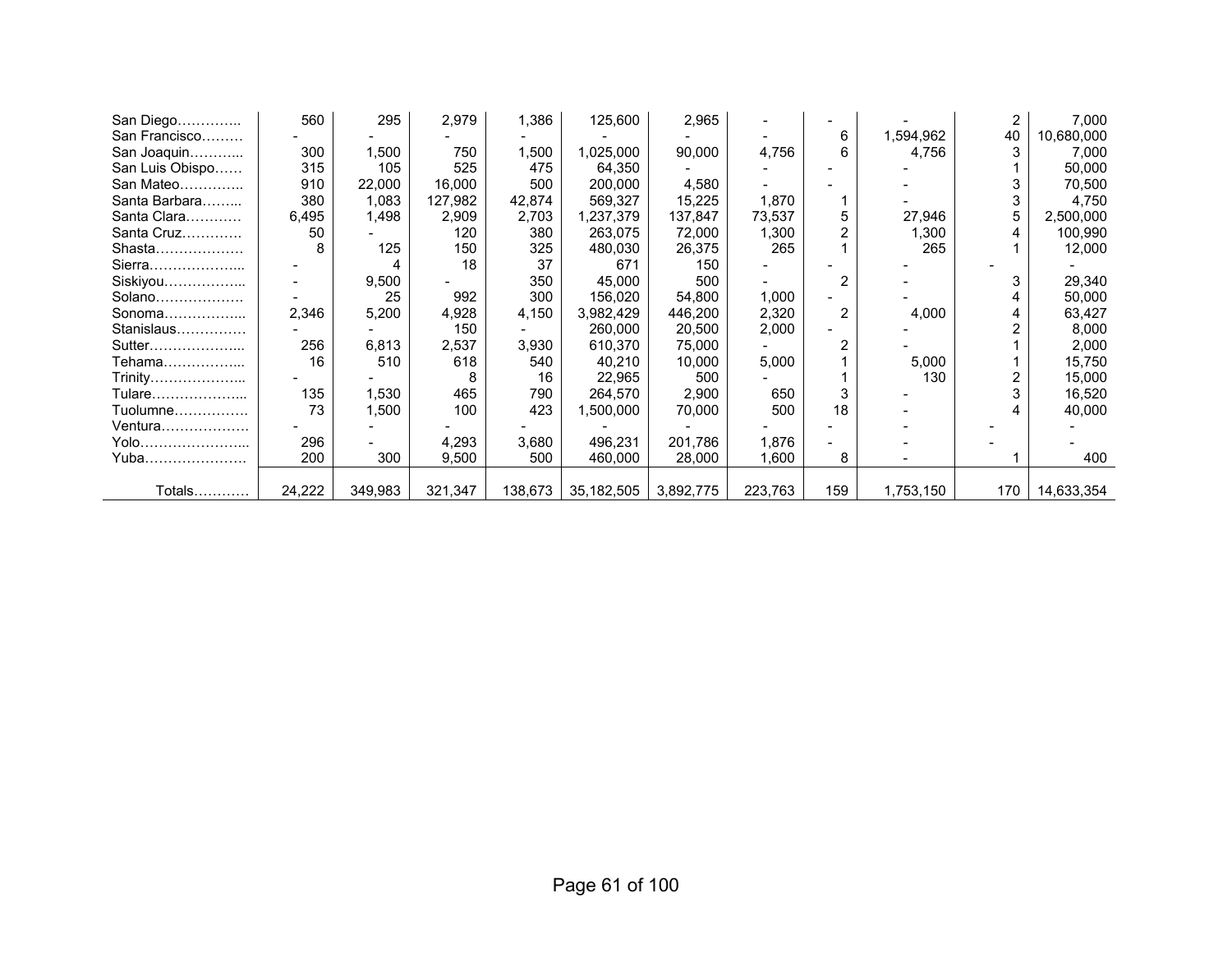| COUNTIES.           | Number of<br>horses | Number of mules | Number<br>of asses | Number of cows | Number of calves | Number of beef<br>cattle | Number of oxen | Number of neat<br>cattle | Number<br>$\vec{\sigma}$<br>sheep. | Angora<br>Cashmere and<br>Number<br>spoop<br>$\Omega$ | Number of hogs |
|---------------------|---------------------|-----------------|--------------------|----------------|------------------|--------------------------|----------------|--------------------------|------------------------------------|-------------------------------------------------------|----------------|
| Alameda             | 7,217               | 543             | 9                  | 5,377          | 2,783            | 2,495                    | 73             | 10,728                   | 57,988                             | 1,925                                                 | 2,588          |
| Alpine              | 214                 | 6               |                    | 269            | 222              | 1,065                    | 18             | 1.065                    | 1,150                              |                                                       | 102            |
| Amador              | 3,180               | 230             | 5                  | 2,498          | 1,145            | 2,745                    | 84             | 6,472                    | 19,017                             |                                                       | 3,618          |
| Butte               | 7,174               | 830             | 22                 | 3,383          | 4,062            | 7,094                    | 406            | 14,945                   | 82,552                             |                                                       | 10,160         |
| Calaveras           | 3,198               | 177             | 34                 | 4,842          | 2,199            | 1,712                    | 97             | 8,850                    | 47,532                             | 3,565                                                 | 3,054          |
| Colusa              | 9,000               | 2,300           | 30                 | 5,200          | 800              | 5,000                    | 50             | 11,050                   | 200,250                            | 80                                                    | 20,000         |
| Contra Costa        | 4,944               | 522             | 10                 | 4,772          | 6,474            | 6,294                    | 8              | 17,548                   | 25,010                             | 451                                                   | 3,300          |
| Del Norte           | 541                 | 114             | $\overline{c}$     | 1,085          | 693              | 210                      | 72             | 2,060                    | 987                                |                                                       | 844            |
| El Dorado           | 3,000               | 98              | 9                  | 3,000          | 760              | 3,162                    | 221            | 7,143                    | 10,000                             |                                                       | 1,100          |
| Fresno              | 6,307               | 503             | 27                 | 39,092         | 2,111            | 3,587                    | 190            | 44,980                   | 664,506                            |                                                       | 13,928         |
| Humboldt            | 6,159               | 1,181           | 20                 | 14,339         | 8,958            | 3,075                    | 589            | 26,958                   | 85,435                             | 127                                                   | 7,352          |
| $lnyo$              | 3,690               | 576             | 111                | 10,905         | 1,458            | 202                      | 153            | 12,718                   | 2,945                              |                                                       | 1,206          |
| Kern                | 4,403               | 658             | 35                 | 1,336          | 241              | 14,912                   | 215            | 96,151                   | 440,027                            | 618                                                   | 3,370          |
| Lake                | 1,932               | 218             | $\mathbf 1$        | 2,501          | 2,335            | 783                      | 77             | 5,696                    | 23,436                             | 7                                                     | 5,335          |
| Lassen              | 3,754               | 161             | 3                  | 11,843         | 6,082            | 4,525                    | 131            | 22,581                   | 26,733                             | 24                                                    | 536            |
| Los Angeles         | 12,000              | 1,400           | 95                 | 4,700          | 2,400            | 9,800                    | 180            | 17,080                   | 509,000                            | 120                                                   | 6,100          |
| Marin               | 2,416               | 112             |                    | 20,898         | 2,553            | 302                      | 119            | 28,808                   | 1,054                              |                                                       | 1,646          |
| Mariposa            | 1,591               | 259             | 73                 | 1,676          | 1,125            | 326                      | 57             | 5,991                    | 66,510                             | 500                                                   | 3,738          |
| Mendocino           | 6,434               | 638             | 10                 | 4,719          | 7,87             | 6,207                    | 378            | 19,183                   | 223,275                            | 450                                                   | 14,050         |
| Merced              | 3,558               | 964             | 11                 | 6,413          | 4,416            | 1,271                    | 8              | 12.108                   | 337,172                            | 919                                                   | 4,149          |
| Mono                | 1,977               | 120             | 8                  | 5,630          | 2,846            | 240                      | 241            | 13,698                   | 7,113                              | 415                                                   | 228            |
| Monterey            | 9,147               | 178             |                    | 5,678          | 3,650            | 18,348                   | 1,600          | 29,324                   | 157,219                            | 20,000                                                | 4,620          |
| Napa                | 4,416               | 665             | 15                 | 3,987          | 2,040            | 2,557                    | 28             | 9,612                    | 29,111                             | $\overline{a}$                                        | 5,666          |
| Nevada              | 2,680               | 110             | 6                  | 2,200          | 1,160            | 2,745                    | 318            | 6,423                    | 2,441                              |                                                       | 1,761          |
| Placer <sup>†</sup> | 1,153               | 152             | 10                 | 1,454          | 164              | 157                      | 295            | 2,070                    | 610                                | 2,674                                                 | 762            |
| Plumas              | 1,771               | 115             | 9                  | 2,179          | 2,559            | 379                      | 200            | 9,567                    | 5,779                              | 652                                                   | 734            |
| Sacramento          | 9,312               | 356             | 3                  | 8,859          | 5,124            | 348                      | 136            | 14,467                   | 166,392                            | 887                                                   | 7,900          |
| San Benito          | 2,930               | 114             | 4                  | 3,063          | 2,100            |                          |                | 15,663                   | 118,231                            | 683                                                   | 3,902          |
| San Bernardino      | 3,022               | 413             | 21                 | 1.502          | 501              | 252                      | 151            | 11.164                   | 68,055                             | 528                                                   | 923            |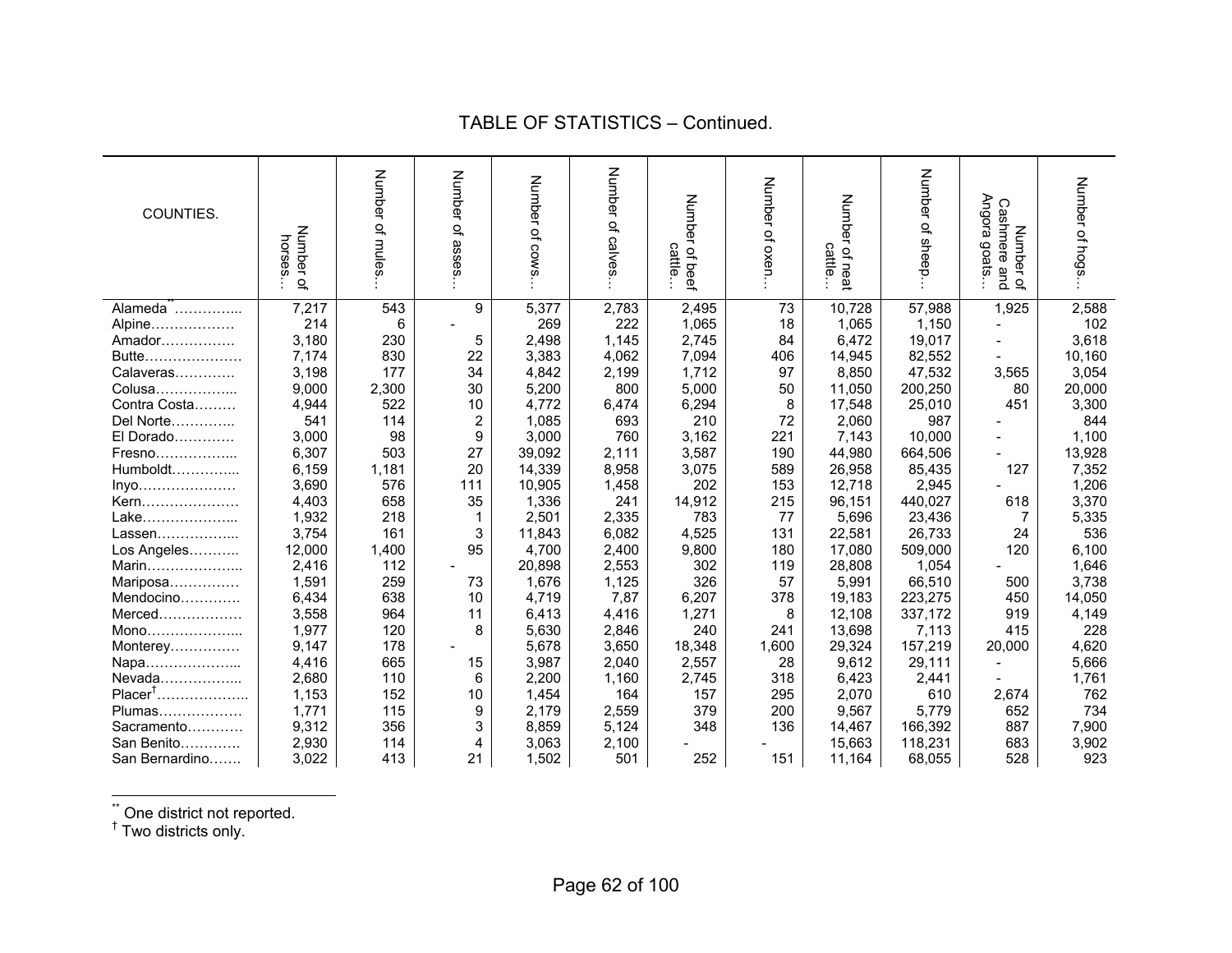| San Diego       | 5,067   | 454    | 37  | 3,613   | 3,026   | 13,023  | 189   | 19,851  | 231,574   |                          | 914     |
|-----------------|---------|--------|-----|---------|---------|---------|-------|---------|-----------|--------------------------|---------|
| San Francisco   |         |        |     |         |         |         |       |         |           |                          |         |
| San Joaquin     | 12,000  | 1,025  | 49  | 4,350   | 4,306   |         | 61    | 23,168  | 91,614    |                          | 1,500   |
| San Luis Obispo | 5,090   | 280    | 13  | 18,937  | 17,585  | 3,070   | 21    | 39,613  | 210,237   | $\overline{\phantom{a}}$ | 6,520   |
| San Mateo       | 3,097   | 314    |     | 5,905   | 830     | 168     | 163   | 7,066   | 326       | $\overline{\phantom{a}}$ | 2,444   |
| Santa Barbara   | 4,625   | 325    | 27  | 2,950   | 3,560   | 16,875  | 75    | 23,460  | 352,160   | $\overline{\phantom{a}}$ | 1,156   |
| Santa Clara     | 11,213  | 483    | 24  | 12,587  | 5,312   | 14,393  | 49    | 46,819  | 51,644    | 1,634                    | 7,782   |
| Santa Cruz      | 3,089   | 152    | 10  | 3,798   | 987     | 2,756   | 479   | 8,020   | 1,099     | 209                      | 2,246   |
| Shasta          | 3,157   | 209    | 8   | 4,560   | 4,924   | 311     | 156   | 9,951   | 47,395    |                          | 7,017   |
| Sierra          | 1,048   | 88     | 10  | 1,328   | 1,055   | 2,020   | 146   | 12,690  | 4,295     | 192                      | 225     |
| Siskiyou        | 5,712   | 524    | 28  | 2,772   | 3,385   | 2,316   | 118   | 24,318  | 26,866    |                          | 4,584   |
| Solano          | 2,991   | 765    | 6   | 4,375   | 4,020   | 3,856   | 44    | 12,295  | 55,868    | 6                        | 10,196  |
| Sonoma          | 9,170   | 637    | 3   | 15,387  | 4,166   | 7,522   | 271   | 27,346  | 108,809   | 919                      | 13,040  |
| Stanislaus      | 7,686   | 1,423  | 14  | 1,675   | 1,359   | 6,494   | 16    | 9,544   | 135,188   | 779                      | 5,959   |
| Sutter          | 4,022   | 517    | 4   | 2,069   | 1,359   | 5,213   | 69    | 8.710   | 30.526    |                          | 8,037   |
| Tehama………………    | 3,849   | 347    | 4   |         |         |         | 500   | 9,951   | 325,225   | 1,300                    | 6,324   |
| Trinity         | 959     | 271    | 9   | 450     | 247     | 4,540   | 97    | 5,334   | 21,963    | 621                      | 587     |
| Tulare          | 9,867   | 412    | 56  | 11,489  | 8,739   | 6,343   | 60    | 26,631  | 298,306   | 1,270                    | 12,280  |
| Tuolumne        | 1,909   | 156    | 35  | 2,056   |         |         | 53    | 5,678   | 13,100    | 2,871                    | 2,621   |
| Ventura         |         |        |     |         |         |         |       |         |           |                          |         |
| Yolo            | 5,527   | 1,121  |     | 3,562   | 1,863   | 3,107   |       | 8,532   | 78,986    |                          | 13,135  |
| Yuba            | 3,424   | 331    |     | 3,675   | 2,400   | 3,088   | 141   | 31,605  |           |                          | 3,580   |
|                 |         |        |     |         |         |         |       |         |           |                          |         |
| Totals          | 230,622 | 23,557 | 837 | 288,938 | 147,963 | 195,378 | 8,804 | 844,685 | 5,464,711 | 44,426                   | 242,819 |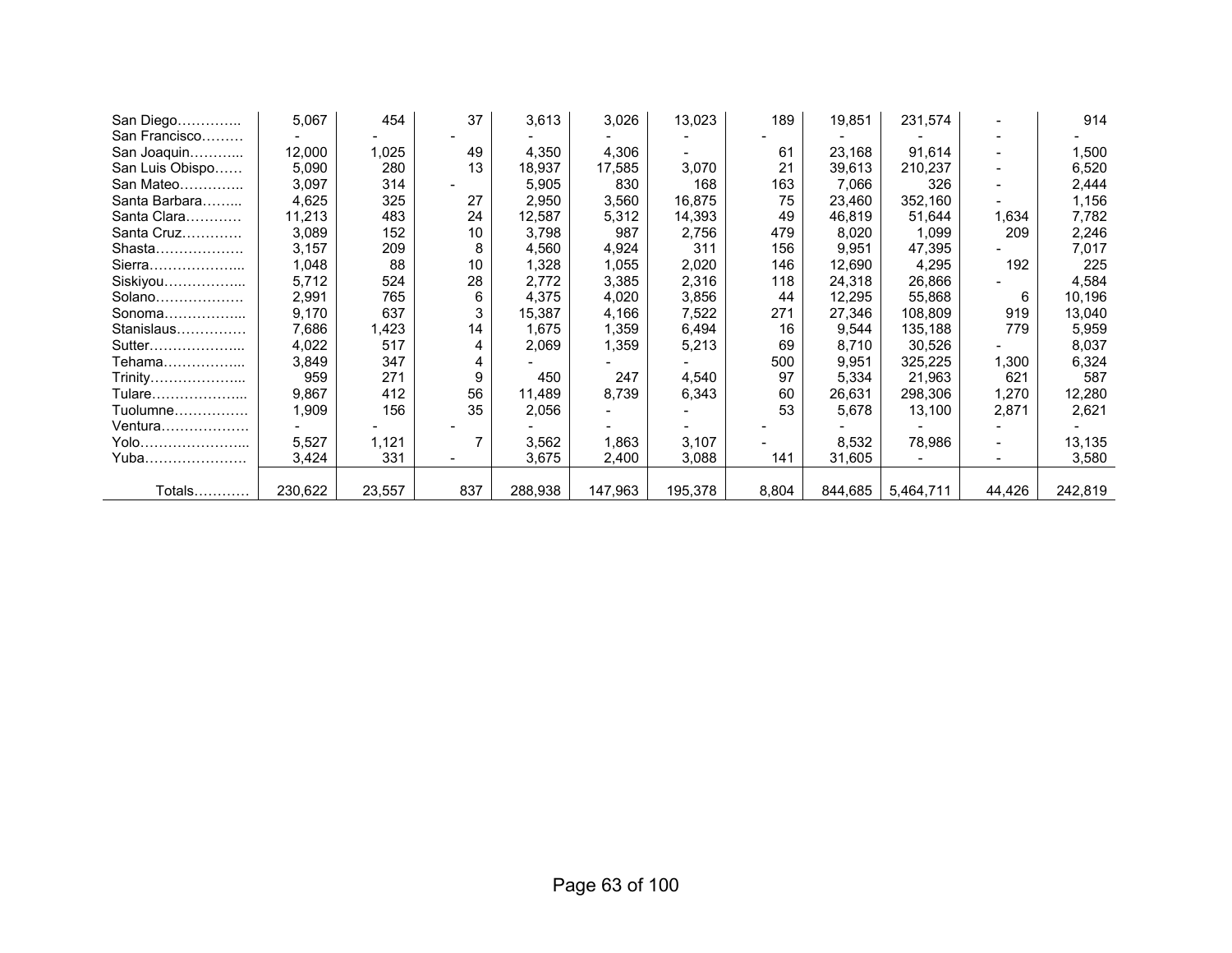|                |                 | <b>GRIST MILLS.</b> |                         |                         |                               |                                    | SAW MILLS.      |                         |                          | $\mathop{\mathsf{S}}\nolimits$ |
|----------------|-----------------|---------------------|-------------------------|-------------------------|-------------------------------|------------------------------------|-----------------|-------------------------|--------------------------|--------------------------------|
| COUNTIES.      | power.<br>Steam | stone<br>Run of     | power<br><b>Water</b>   | stone<br>Run of         | Barrels<br>made<br>i of flour | <b>Bushels</b><br>ground<br>of com | power.<br>Steam | power<br><b>Water</b>   | Feet of lumber<br>sawed. | of shingles<br>made            |
| Alameda        | 5               | 11                  |                         |                         | 30,000                        | 6,400                              |                 | $\overline{a}$          |                          |                                |
| Alpine         |                 |                     |                         |                         |                               |                                    |                 |                         |                          | 100,000                        |
| Amador         | $\overline{2}$  | 5                   |                         |                         | 4,300                         | 15,000                             | 4               |                         | 3,800,000                | 514,000                        |
| Butte          | $\overline{2}$  | 7                   | 3                       | 8                       | 113,000                       | 5,000                              | 15              | 4                       | 48,700,000               | 1,600,000                      |
| Calaveras      |                 |                     |                         |                         |                               |                                    | 4               |                         | 2,400,000                | 5,000,000                      |
| Colusa         | 3               | 7                   |                         |                         | 30,000                        | 2,500                              | $\overline{c}$  |                         | 3,000,000                | 400,000                        |
| Contra Costa   | 3               | 8                   |                         |                         |                               |                                    |                 |                         |                          |                                |
| Del Norte      |                 |                     |                         | 2                       | 1,000                         | 100                                | 3               | 4                       | 7,430,000                | 100,000                        |
| El Dorado      |                 |                     |                         | 1                       | 850                           |                                    | 11              | $\overline{2}$          | 1,600,000                |                                |
| Fresno         |                 |                     |                         | 3                       | 3,000                         | 5,000                              | 3               |                         | 1,500,000                |                                |
| Humboldt       |                 |                     | $\overline{2}$          | $\overline{c}$          | 4,900                         | 900                                | 13              | 2                       | 50,000,000               | 9,000,000                      |
| Inyo           |                 |                     | $\overline{2}$          | 4                       | 4,405                         | 17,792                             |                 | $\overline{\mathbf{4}}$ | 1,000,000                | 550,000                        |
| Kern           |                 | 2                   |                         | $\overline{\mathbf{c}}$ | 9,000                         | 3,000                              | 7               |                         | 5,000,000                | 100,000                        |
| Lake           | $\overline{2}$  | 3                   |                         | $\overline{2}$          | 3,600                         | 400                                | 6               | $\mathbf 1$             | 2,850,000                | 100,000                        |
| Lassen         |                 |                     |                         | 3                       | 3,580                         | 75                                 | $\overline{c}$  | 3                       | 3,200,000                | 98,000                         |
| Los Angeles    |                 |                     | 5                       | 9                       | 2,200                         | 49,100                             | $\overline{2}$  |                         | 20,000                   |                                |
| Marin          |                 |                     |                         |                         |                               |                                    |                 |                         |                          |                                |
| Mariposa       |                 |                     |                         |                         |                               |                                    | 2               | $\boldsymbol{2}$        | 1,500,000                | 100,000                        |
| Mendocino      | 5               | 5                   | $\overline{\mathbf{c}}$ | 2                       |                               |                                    | 17              |                         | 64,000,000               | 10,000,000                     |
| Merced         |                 |                     | $\overline{2}$          | 5                       | 6,000                         | 19,000                             |                 |                         |                          |                                |
| Mono           |                 |                     |                         | $\overline{2}$          | 800                           | 500                                | $\overline{2}$  | 3                       | 1,000,000                | 100,000                        |
| Monterey       | 5               | 6                   |                         |                         |                               |                                    |                 |                         |                          |                                |
| Napa           | $\overline{2}$  | 6                   | 3                       | 5                       | 11,900                        | 9,200                              |                 |                         |                          |                                |
| Nevada         |                 |                     |                         |                         |                               |                                    | 20              | 10                      | 60,000,000               | 20,000,000                     |
| Placer         |                 |                     |                         |                         |                               |                                    | 20              | 8                       | 24,600,000               | 503,000                        |
| $Plumas†$      |                 |                     | 2                       | 2                       | 1,000                         |                                    | 4               | 4                       | 2,300,000                |                                |
| Sacramento     | 4               | 19                  |                         | 1                       | 212,820                       | 30,100                             |                 |                         |                          |                                |
| San Benito     | $\overline{2}$  | 5                   |                         |                         | 45,000                        | 300                                |                 |                         |                          |                                |
| San Bernardino |                 |                     |                         | 8                       | 8,750                         | 9,800                              | 5               |                         | 3,000,000                | 300,000                        |
| San Diego      | 1               | 3                   |                         |                         | 12,826                        | 2,000                              | $\overline{2}$  | 1                       | 450,000                  | 50,000                         |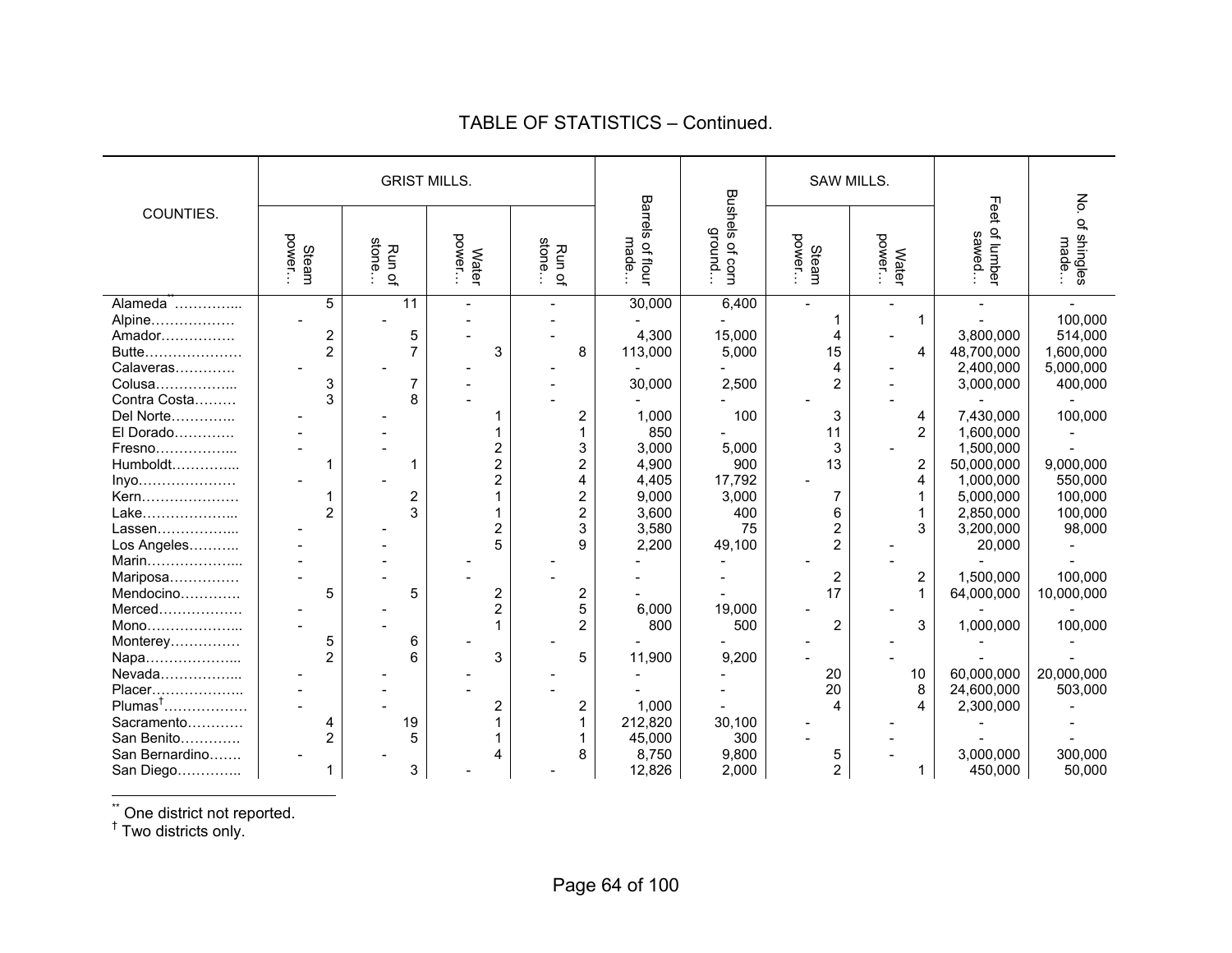| San Francisco   | 8  | 50  |    |     | 446,000   |         |     |     |             |            |
|-----------------|----|-----|----|-----|-----------|---------|-----|-----|-------------|------------|
| San Joaquin     |    | 17  |    |     | 90,000    | 7,000   |     |     |             |            |
| San Luis Obispo |    |     |    |     | 7,000     | 2,000   |     |     | 144,000     |            |
| San Mateo       |    |     |    |     | 5,600     |         | 12  |     | 5,600,000   | 35,670,000 |
| Santa Barbara   |    |     |    |     | 1,600     | 1,880   |     |     |             |            |
| Santa Clara     |    | 22  |    |     | 64,875    | 3,096   | 3   |     | 20,015,190  |            |
| Santa Cruz      |    |     |    |     | 22,180    | 34,100  | 15  |     | 21,000,000  | 7,000,000  |
| Shasta          |    |     |    |     | 6,500     | 1,150   |     | 10  | 9,500,000   | 750,000    |
| Sierra          |    |     |    |     |           |         | 11  | 8   | 7,000,000   | 200,000    |
| Siskiyou        |    |     |    |     | 24,450    | 4,000   | 2   | 10  | 4,000,000   | 1,000,000  |
| Solano          |    | 16  |    |     | 511,000   |         |     |     |             |            |
| Sonoma          |    | 10  |    |     | 26,000    | 3,102   | 14  |     | 52,760,480  | 3,210,116  |
| Stanislaus      |    |     |    |     | 15,000    | 3,000   |     |     |             |            |
| Sutter          |    |     |    |     |           |         |     |     |             |            |
| Tehama          |    |     |    |     | 35,000    | 1,500   |     |     | 22,901,820  | 650,000    |
| Trinity         |    |     |    |     |           |         |     | 8   | 1,500,000   |            |
| Tulare…………………   |    | 6   |    |     | 16,800    | 1,280   |     |     | 6,800,000   | 400,000    |
| Tuolumne        |    |     |    |     |           |         |     |     | 5,000,000   | 1,500,000  |
| Yolo            |    |     |    |     | 52,867    | 968     |     |     |             |            |
| Yuba            |    | 15  |    |     | 182,000   | 20,000  | 3   |     | 2,800,000   |            |
|                 |    |     |    |     |           |         |     |     |             |            |
| Totals          | 83 | 225 | 61 | 116 | 2,015,803 | 259,237 | 220 | 103 | 446,371,490 | 98,995,116 |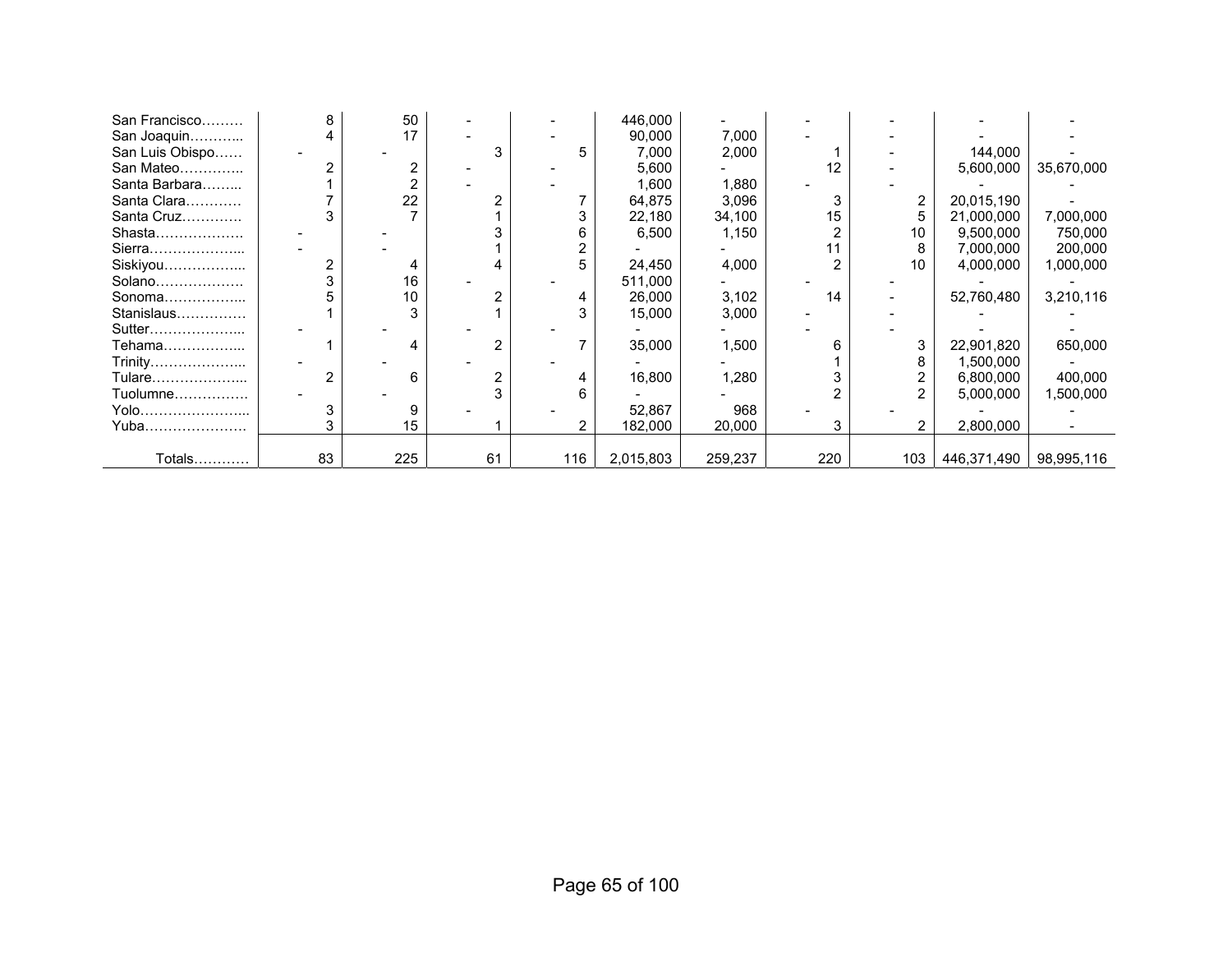|                                                              |                                                         | QUARTZ<br>MILLS.                  |                                     | MINING DITCHES.                    |                                                |                                     | <b>IRRIGATING</b><br>DITCHES.                     |                                                      | <b>WOOLEN</b><br>MILLS.  |        | <b>COTTON</b><br>MILLS.        | COAL.         |                                                                                      | RAILROADS.                   |
|--------------------------------------------------------------|---------------------------------------------------------|-----------------------------------|-------------------------------------|------------------------------------|------------------------------------------------|-------------------------------------|---------------------------------------------------|------------------------------------------------------|--------------------------|--------|--------------------------------|---------------|--------------------------------------------------------------------------------------|------------------------------|
| COUNTIES.                                                    | <b>Number</b>                                           | crushed<br>Tons                   | Number                              | length<br><b>Miles</b><br>$\equiv$ | Amount of<br>water used<br>per day –<br>inches | <b>Number</b>                       | irrigated<br>Acres                                | Number                                               | pow<br>Jo spunod<br>used | Number | Pounds of<br>Pounds of<br>used | mined<br>Tons | Number.                                                                              | Miles in<br>Iength           |
| Alpine<br>Amador<br>Butte<br>Calaveras<br>Colusa             | $\blacksquare$<br>3<br>17<br>10<br>40<br>$\overline{a}$ | 85,780<br>4,000<br>30,500         | 11<br>11<br>23                      | 340<br>330<br>510                  | 15,830<br>8,000<br>3,160                       | 3<br>$\overline{4}$<br>20           | 4,000<br>200<br>2,000<br>$\overline{\phantom{0}}$ |                                                      |                          |        |                                | 1,000         | $\blacksquare$<br>$\blacksquare$<br>$\blacksquare$<br>$\overline{2}$<br>$\mathbf{1}$ | 62.43<br>58<br>.66           |
| Contra Costa<br>Del Norte<br>El Dorado<br>Fresno<br>Humboldt | $\blacksquare$<br>27<br>$\mathbf 1$<br>$\overline{a}$   |                                   | 8<br>50<br>4                        | 29<br>900<br>4                     | 4,650                                          | 4<br>30<br>$\overline{2}$           | 700                                               | $\overline{\phantom{a}}$<br>$\sim$<br>$\blacksquare$ |                          |        | $\blacksquare$                 | 150,000       | $\sqrt{2}$<br>2<br>1<br>$\mathbf{1}$<br>$\overline{\phantom{a}}$                     | 11.50<br>3<br>18.75<br>61.06 |
| Inyo<br>Kern<br>Lake                                         | 3<br>12                                                 | 25,000                            | $\overline{\mathbf{c}}$             | 10                                 | 60                                             | 6<br>÷                              | 20,000                                            | $\blacksquare$<br>$\blacksquare$                     |                          |        |                                |               | $\blacksquare$<br>1<br>$\overline{\phantom{a}}$                                      | 57                           |
| Lassen<br>Los Angeles<br>Marin                               | $\mathbf 1$                                             | 5,700                             | 6<br>4                              | 16<br>21                           | 875<br>2,860                                   | 4<br>54                             | 2,000<br>25,800                                   | $\mathbf{1}$                                         | 47,000                   |        |                                |               | $\overline{\phantom{a}}$<br>4<br>1                                                   | 93<br>55                     |
| Mariposa<br>Mendocino<br>Merced<br>Mono                      | 20<br>$\overline{\phantom{a}}$<br>$\sim$<br>6           | 3,000                             | $\overline{7}$<br>$\overline{2}$    | 45<br>$\overline{7}$               | 800                                            | 50<br>$\overline{\phantom{0}}$<br>5 | 100<br>16,000                                     |                                                      |                          |        |                                |               | $\overline{\phantom{0}}$<br>$\overline{\phantom{a}}$<br>$\mathbf{1}$                 | 36.75                        |
| Monterey<br>Napa<br>Nevada                                   | $\sim$<br>$\mathbf 1$<br>46                             | 3,000<br>80,000                   | 75                                  | 625                                | 40,000                                         | $\overline{a}$                      |                                                   | $\sim$<br>$\sim$                                     |                          |        |                                |               | $\blacksquare$<br>$\overline{2}$<br>$\overline{2}$<br>$\overline{a}$                 | 69<br>41<br>30.25            |
| Placer <sup>†</sup><br>Plumas<br>Sacramento                  | 5<br>8                                                  | 1,000<br>50,000                   | 56<br>$\overline{\phantom{0}}$<br>5 | 455<br>450<br>77                   | 4,250<br>4,720                                 | $\overline{\phantom{a}}$<br>÷<br>4  | 299                                               | $\overline{a}$<br>$\blacksquare$<br>1                |                          |        |                                |               | $\sim$<br>$\blacksquare$<br>4                                                        | 76<br>63                     |
| San Benito<br>San Bernardino<br>San Diego                    | 3<br>8                                                  | $\overline{\phantom{a}}$<br>7,500 | 3                                   | 12                                 | 200                                            | $\overline{a}$<br>12                | 5,000                                             | $\overline{\phantom{0}}$                             |                          |        |                                |               | $\mathbf{1}$                                                                         | 17.75<br>20                  |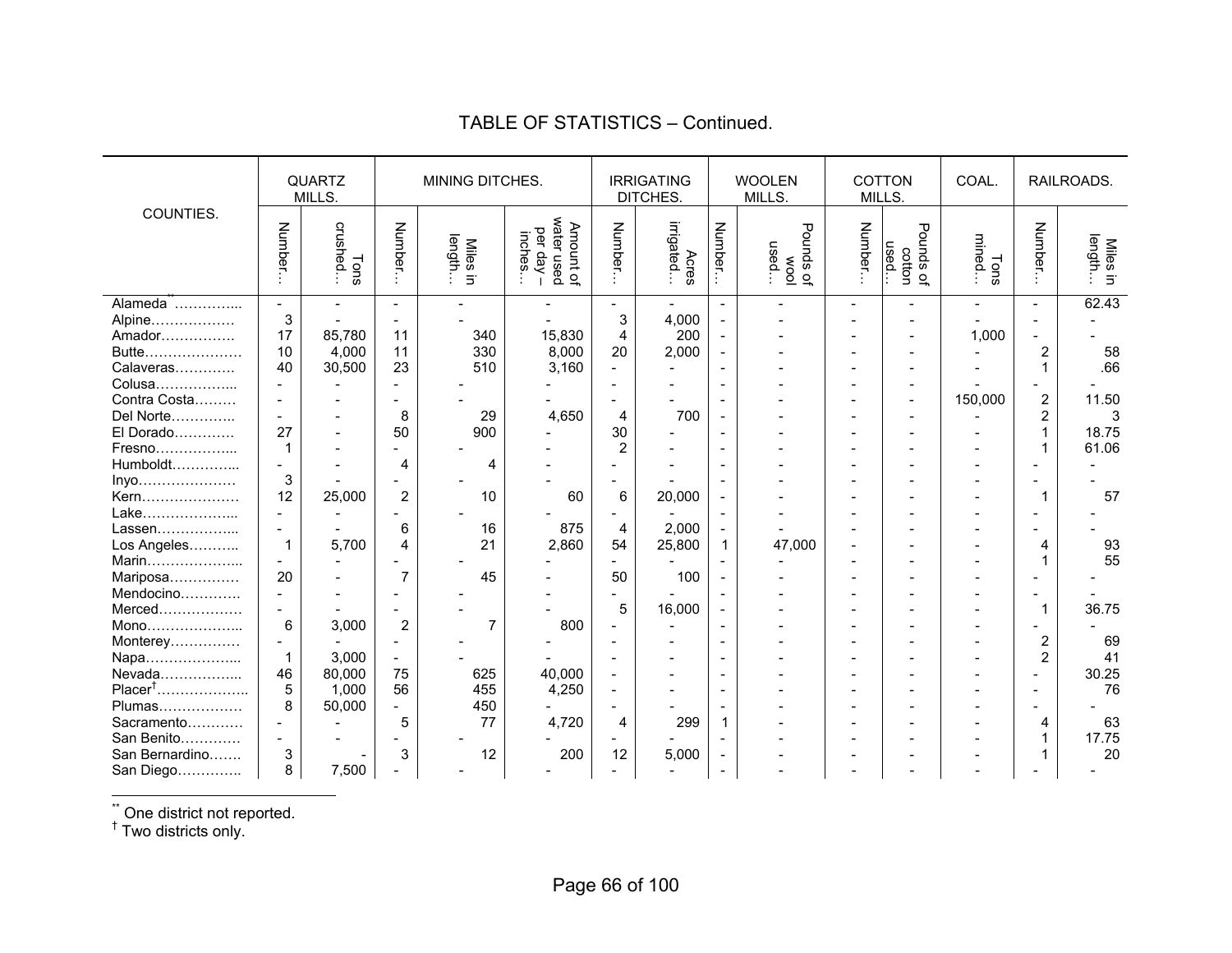| San Francisco   |                |         |                          |       |         |                |         | 2                        | 3,150,000 |  |         |                |          |
|-----------------|----------------|---------|--------------------------|-------|---------|----------------|---------|--------------------------|-----------|--|---------|----------------|----------|
| San Joaquin     |                |         | $\overline{\phantom{a}}$ |       |         | $\overline{2}$ | 5,000   |                          | 200,000   |  |         |                | 92.26    |
| San Luis Obispo |                |         | $\overline{\phantom{0}}$ |       |         |                |         | $\overline{\phantom{0}}$ |           |  |         |                |          |
| San Mateo       |                |         |                          |       |         |                |         |                          |           |  |         |                | 25       |
| Santa Barbara   |                |         |                          |       |         |                |         | $\overline{\phantom{0}}$ |           |  |         |                |          |
| Santa Clara     |                |         |                          |       |         |                |         | 2                        | 163,995   |  |         |                | 72.25    |
| Santa Cruz      |                |         |                          |       |         | 2              | 350     |                          |           |  |         |                | 12.50    |
| Shasta          |                |         | 78                       | 345   | 12,600  | 70             | 2,000   |                          |           |  |         |                | 18.80    |
| Sierra          | 23             |         | 53                       | 223   | 3,200   | 21             | 500     |                          |           |  |         |                | 2.15     |
| Siskiyou        | 6              | 25,850  | 18                       | 220   | 90,000  | 75             | 20,000  |                          |           |  |         |                |          |
| Solano          |                |         |                          |       |         |                |         | $\overline{\phantom{0}}$ |           |  |         |                | 45       |
| Sonoma          |                |         |                          |       |         |                |         |                          |           |  |         |                | 56       |
| Stanislaus      |                |         | 2                        | 10    | 500     | 1              | 37      |                          |           |  |         |                | 33       |
| Sutter          |                |         |                          |       |         |                |         |                          |           |  |         |                | 34       |
| Tehama          |                |         |                          |       |         | 5              | 200     |                          |           |  |         |                | 40.50    |
| Trinity         |                |         | 229                      | 380   |         |                |         |                          |           |  |         |                |          |
| Tulare          | $\overline{2}$ | 800     |                          |       |         | 30             | 13,000  |                          |           |  |         |                | 60       |
| Tuolumne        | 20             | 5,000   | 4                        | 100   | 2,300   | 100            | 60,000  |                          |           |  |         |                |          |
| Yolo            |                |         |                          |       |         | 3              | 23,000  |                          |           |  |         |                | 32       |
| Yuba            |                |         | 22                       | 70    | 5,000   | 12             | 1,000   |                          | 315,000   |  |         |                | 28.87    |
|                 |                |         |                          |       |         |                |         |                          |           |  |         |                |          |
| Totals          | 290            | 327,130 | 673                      | 5,179 | 199,005 | 519            | 201,185 | 8                        | 3,875,995 |  | 151,000 | $\blacksquare$ | 1,326.28 |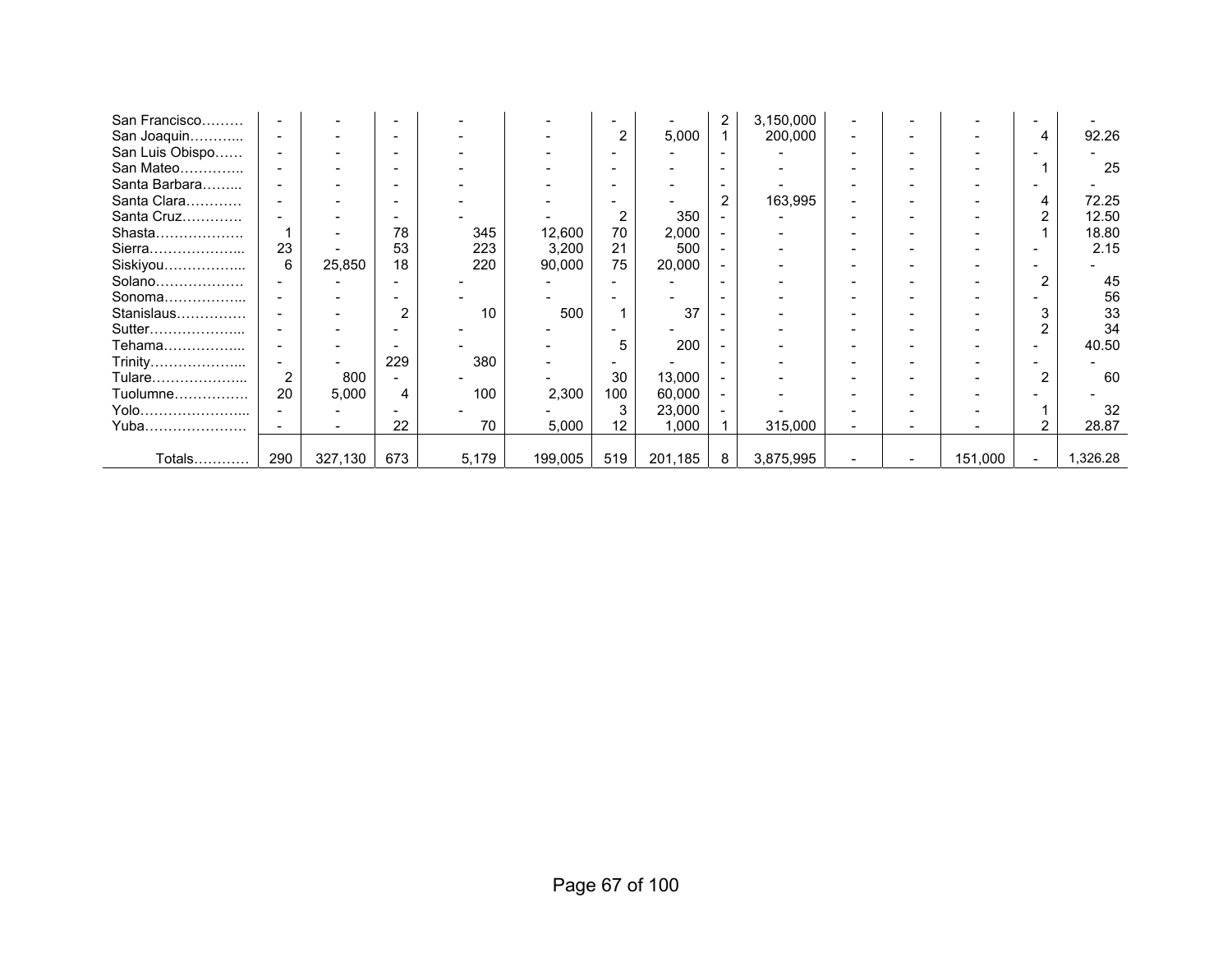|                      |              | ASSESSED VALUE OF PROPERTY. |                      |                     |                                |                   |                     |
|----------------------|--------------|-----------------------------|----------------------|---------------------|--------------------------------|-------------------|---------------------|
| COUNTIES.            |              |                             |                      |                     |                                |                   |                     |
|                      | Real estate  | Improvements                | property<br>Personal | valuation.<br>Total | Estimated total<br>population. | Registered voters | Poll tax collected  |
| Alameda <sup>"</sup> | \$26,865,492 | \$5,292,700                 | \$2,764,589          | \$34,922,781        | 33,340                         | 10,175            | $\overline{$}7,510$ |
| Alpine               | 213,932      | 20,000                      | 265,072              | 499,004             | 780                            | 313               | 606                 |
| Amador               | 973,798      | 770,960                     | 818,418              | 2,563,176           | 10,500                         | 3,550             | 3,600               |
| Butte                | 5,916,283    | 1,358,172                   | 2,795,381            | 10,069,836          | 20,000                         | 4,713             | 10,869              |
| Calaveras            | 447,062      | 452,835                     | 813,411              | 1,713,308           | 7,500                          | 2,630             | 1,494               |
| Colusa               | 6,720,282    | 580,964                     | 2,939,937            | 10,241,183          | 18,000                         | 3,000             | 4,800               |
| Contra Costa         | 4,714,203    | 776,640                     | 1,853,785            | 7,344,628           | 10,300                         | 2,784             | 4,924               |
| Del Norte            | 202,830      | 183,135                     | 299,780              | 685,745             | 3,000                          | 415               | 639                 |
| El Dorado            | 753,558      | 540,146                     | 1,104,989            | 2,398,693           | 10,000                         | 3,900             | 2,441               |
| Fresno               | 4,172,370    | 702,427                     | 2,534,278            | 7,409,075           | 8,000                          | 1,221             | 1,517               |
| $Humboldt$           | 1,881,043    | 861,350                     | 2,132,247            | 4,874,640           | 13,000                         | 2,860             | 1,920               |
| Inyo                 | 412,805      | 338,965                     | 765,650              | 1,517,420           | 3,500                          | 1,000             | 719                 |
| Kern                 | 2,121,057    | 328,507                     | 2,580,336            | 5,029,900           | 7,000                          | 1,200             | 800                 |
| Lake                 | 1,018,531    | 465,011                     | 644,794              | 2,128,336           | 4,000                          | 1,000             | 818                 |
| Lassen               | 296,406      | 186,091                     | 704,132              | 1,186,629           |                                | 712               | 432                 |
| Los Angeles          | 7,748,044    | 2,577,705                   | 4,693,864            | 15,019,613          | 26,700                         | 8,200             | 5,100               |
| Marin                | 5,047,507    | 1,039,640                   | 1,539,100            | 7,626,247           |                                |                   |                     |
| Mariposa             | 532,695      | 316,070                     | 573,075              | 1,421,840           | 5,000                          | 900               | 1,531               |
| Mendocino            | 2,337,743    | 1,022,903                   | 2,828,503            | 6,189,149           | 10,000                         | 2,907             | 2,653               |
| Merced               | 3,882,134    | 497,065                     | 1,824,168            | 6,203,367           | 6,400                          | 1,695             | 2,330               |
| Mono                 | 76,912       | 104,275                     | 425,635              | 606,822             | 600                            | 290               | 300                 |
| Monterey             | 6,484,805    | 1,512,750                   | 2,700,683            | 10,698,238          | 11,000                         | 4,200             | 3,674               |
| Napa                 | 4,895,914    | 1,377,200                   | 1,533,850            | 7,806,964           | 14,500                         | 2,866             | 2,386               |
| Nevada               | 3,587,160    | 1,658,972                   | 2,623,112            | 7,869,144           | 22,500                         | 6,875             | 4,625               |
| Placer <sup>†</sup>  | 2,183,946    | 599,373                     | 1,888,440            | 4,671,759           | 13,000                         | 2,700             | 2,841               |
| Plumas               | 708,097      | 550,126                     | 600,063              | 1,858,286           | 4,800                          | 1,087             | 1,400               |
| Sacramento           | 8,150,200    | 5,150,835                   | 6,214,565            | 19,515,600          | 36,000                         | 7,000             | 14,867              |
| San Benito           | 3,558,545    | 462,610                     | 1,115,458            | 5,136,613           | 6,000                          | 1,100             | 1,800               |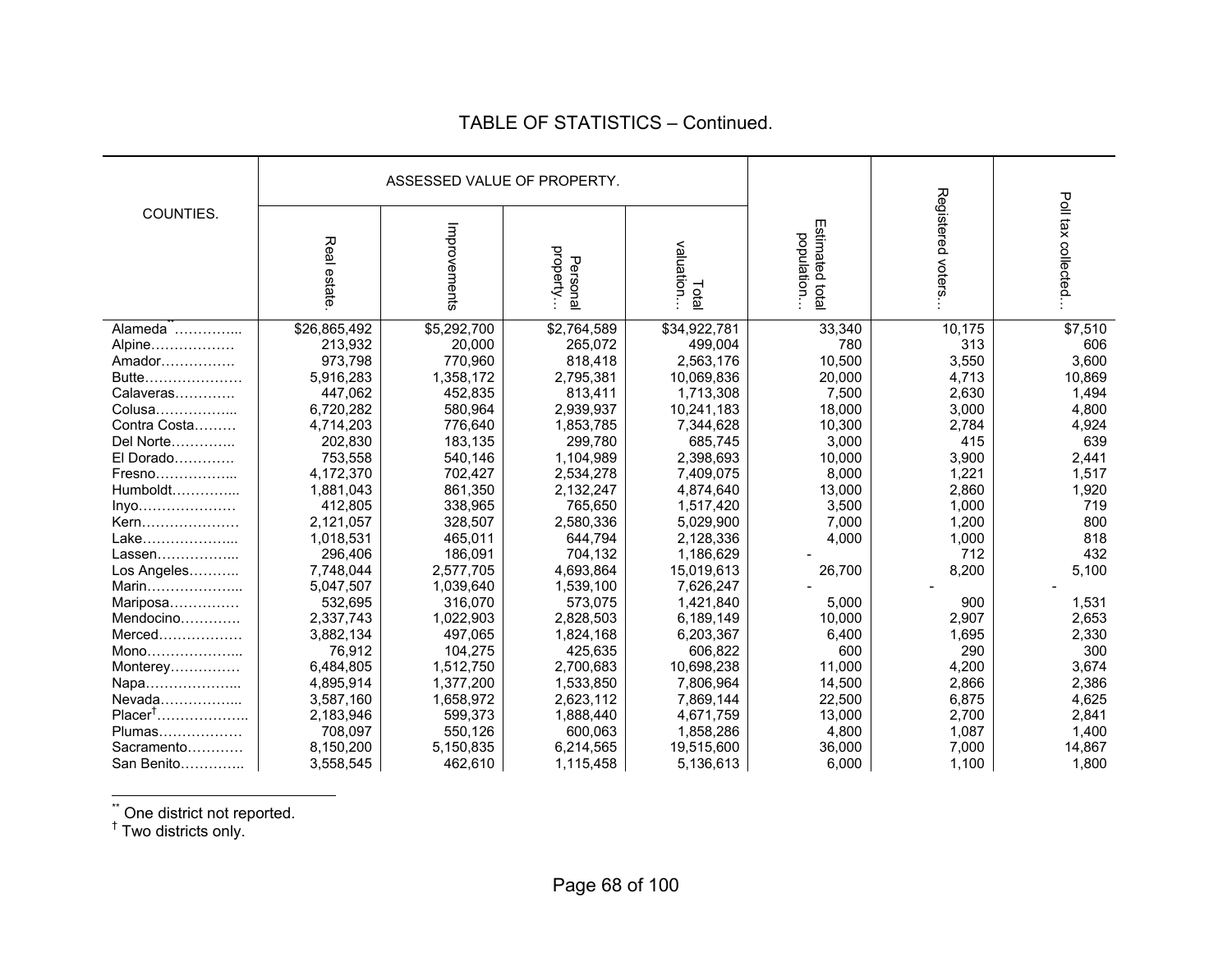| San Bernardino  | 1,236,033     | 151,455      | 823,297       | 2,210,785     | 11,000  | 2,300   | 750       |
|-----------------|---------------|--------------|---------------|---------------|---------|---------|-----------|
| San Diego       | 1,662,684     | 324,370      | 1,076,552     | 3,063,606     | 12,000  | 2,304   | 1,050     |
| San Francisco   | 126,350,255   | 42,558,165   | 148,657,785   | 317,566,205   | 250,000 | 33,600  | 92,492    |
| San Joaquin     | 12,043,174    | 2,749,621    | 5,903,501     | 20,696,296    | 25,000  | 5,993   | 8,136     |
| San Luis Obispo | 3,131,464     | 503,637      | 1,687,683     | 5,322,784     | 9,000   | 2,100   | 1,200     |
| San Mateo       | 4,646,650     | 808,185      | 843,120       | 6,297,955     | 11,450  | 2,250   | 3,956     |
| Santa Barbara   | 3,868,735     | 809,976      | 1,899,564     | 6,578,275     | 12,500  | 1,780   | 2,000     |
| Santa Clara     | 19,332,633    | 4,869,344    | 7,778,790     | 31,980,767    | 31,000  | 8,997   | 18,197    |
| Santa Cruz      | 4,127,535     | 1,287,059    | 2,052,782     | 7,467,376     | 13,000  | 3,010   | 5,644     |
| Shasta          | 582,616       | 333,384      | 964,822       | 1,880,822     | 6,550   | 1,675   | 3,410     |
| Sierra          | 297,587       | 161,290      | 667,526       | 1,096,403     | 5,000   | 2,200   | 2,153     |
| Siskiyou        | 786,505       | 571,560      | 161,165       | 1,519,230     | 6,000   | 2,500   | 1,723     |
| $Solano$        | 5,711,798     | 1,697,757    | 2,334,530     | 9,744,085     | 20,000  | 4,600   | 3,594     |
| Sonoma $\ldots$ | 7,792,729     | 2,714,036    | 4,504,942     | 15,011,707    |         |         | 8,776     |
| Stanislaus      | 4,868,893     | 700,105      | 1,978,001     | 7,546,999     | 8,200   | 2,300   | 1,546     |
| Sutter          | 2,820,431     | 511,317      | 1,160,372     | 4,492,120     | 7,300   | 1,500   | 2,700     |
| Tehama          | 1,408,939     | 906,961      | 1,429,498     | 3,745,398     | 5,500   | 1,901   | 2,438     |
| Trinity         | 258,901       | 166,947      | 514,441       | 940,289       | 3,300   | 902     | 1,517     |
| Tulare          | 2,163,991     | 823,161      | 2,066,531     | 5,053,683     | 11,000  | 3,523   | 2,682     |
| $Tuolumne$      | 388,157       | 412,598      | 573,036       | 1,373,791     | 7,500   | 2,400   | 3,463     |
| Yolo            | 5,791,751     | 1,075,798    | 2,458,744     | 9,326,293     | 12,860  | 4,000   | 82,460    |
| Yuba            | 2,030,125     | 1,320,455    | .562,790 ا    | 4,913,370     | 11,000  | 3,000   | 4,510     |
|                 |               |              |               |               |         |         |           |
| <b>Totals</b>   | \$317,204,940 | \$95,154,608 | \$242,676,687 | \$655,036,235 | 784,580 | 172,128 | \$340,993 |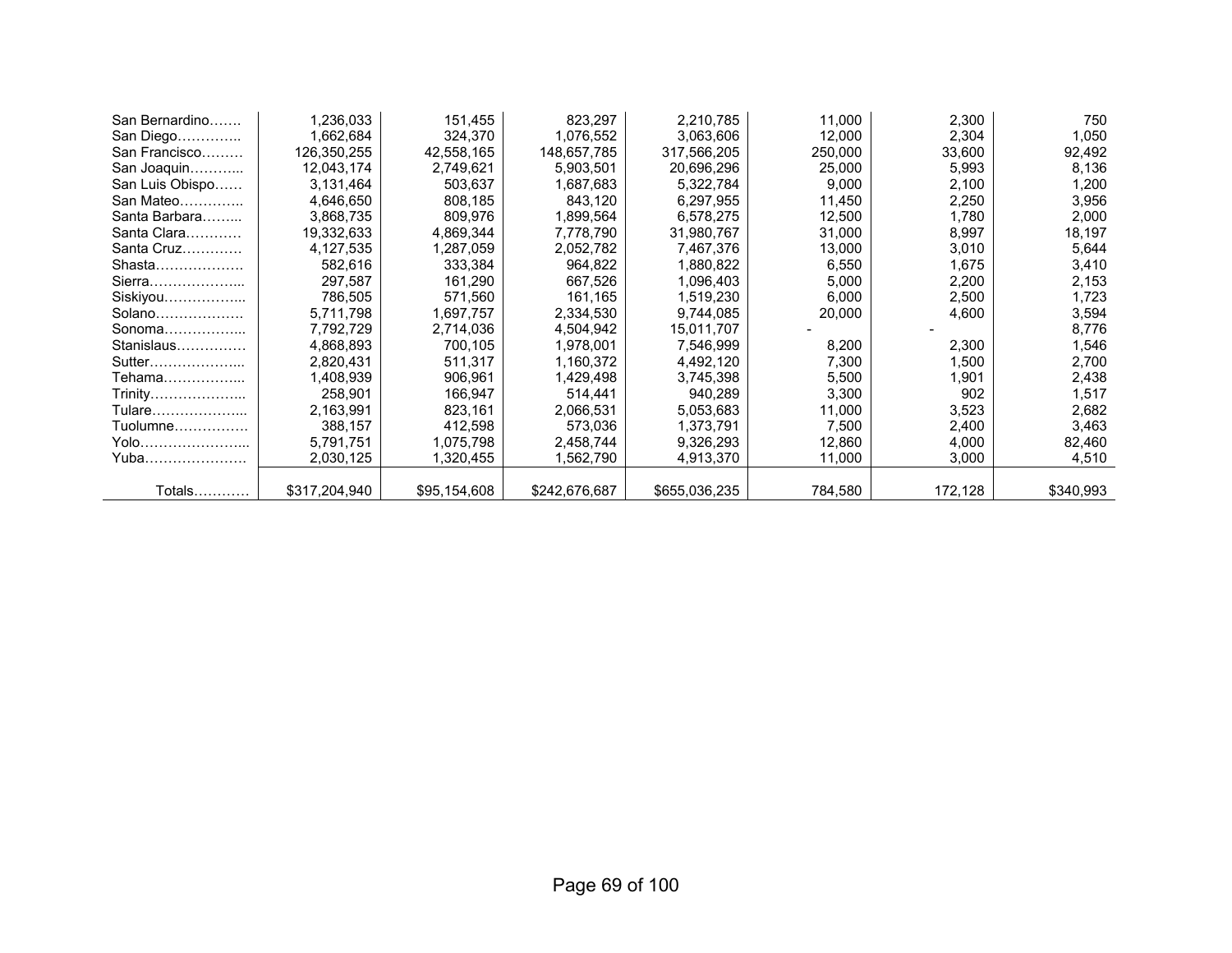# **REPORTS OF COUNTY ASSESSORS.**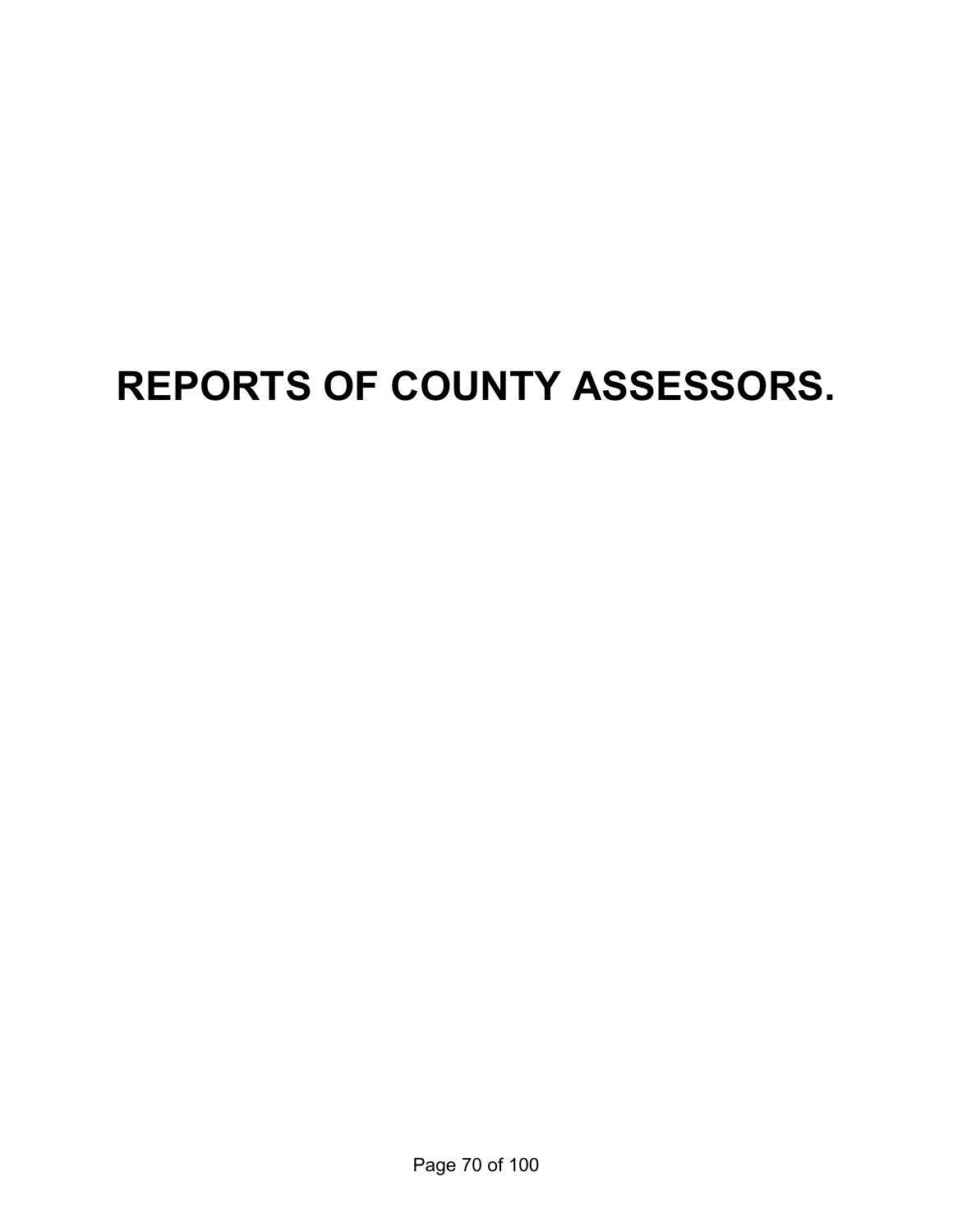## **REPORTS OF COUNTY ASSESSORS.**

 $\overline{a}$ 

NEVADA COUNTY.

JOHN T. MORGAN………………………………………County Assessor.

NEVADA CITY, September 7<sup>th</sup>, 1874.

Hon. ROB'T GARDNER, Esq., Surveyor General:

 In compliance with law, I present you my statistical report for the year eighteen hundred and seventy-four, with such other matters as you may deem worthy of notice.

 In the tabular statement many articles, such as corn, peas, beans, onions, butter, and honey, are marked as "none." It must not be inferred that those articles cannot be raised or produced in the county, for the contrary is the fact, but not in sufficient quantities to become articles of commerce.

 Nevada County has an area of nearly one million acres of land, the general character of which may be understood by saying that it is uneven, hilly, and mountainous; situated between parallels thirteen and nineteen north, and six and eighteen east, Mount Diablo base and meridian, having an equable, healthful, and invigorating climate, the thermometer seldom going below twenty-five degrees, except in the more elevated portions, or getting above ninety-five degrees, Fahrenheit.

 Although Nevada County is a mountain county, and mining the great predominating interest, there are other important interests gradually increasing every year.

 On the ridges and hillsides that divide the principal streams the soil is a red loam or clay, and where cultivated, will produce a good crop of wheat, oats, rye, and barley, without irrigation. Such crops are usually cut for hay, and in some instances yield a ton and a half and two tons to the acre. Where water is used for irrigation, three and four crops a year of clover or alfalfa can be cut, producing six to eight tons from an acre. The astonishing results produced by irrigation has had the effect of awakening a lively interest among our farmers, and where water can be procured, clover and alfalfa will be grown, becoming in time an important and valuable item in the products of the county.

 The fruit interest has not advanced much in the last two or three years, the production being so much in advance of consumption. There being no means of shipping the surplus off, fruit growers have paid but little attention to planting trees and vines. When this county shall have a railroad connecting it with the arteries of travel and commerce, we expect to find a remunerative market for our surplus apples, peaches, pears, plums, nectarines, grapes, and all varieties of small fruits, that will not be excelled in beauty and flavor by any other section.

 The manufacture of lumber, shakes, shingles, fence posts, and charcoal is another important industry of the county, and on the increase. We have about two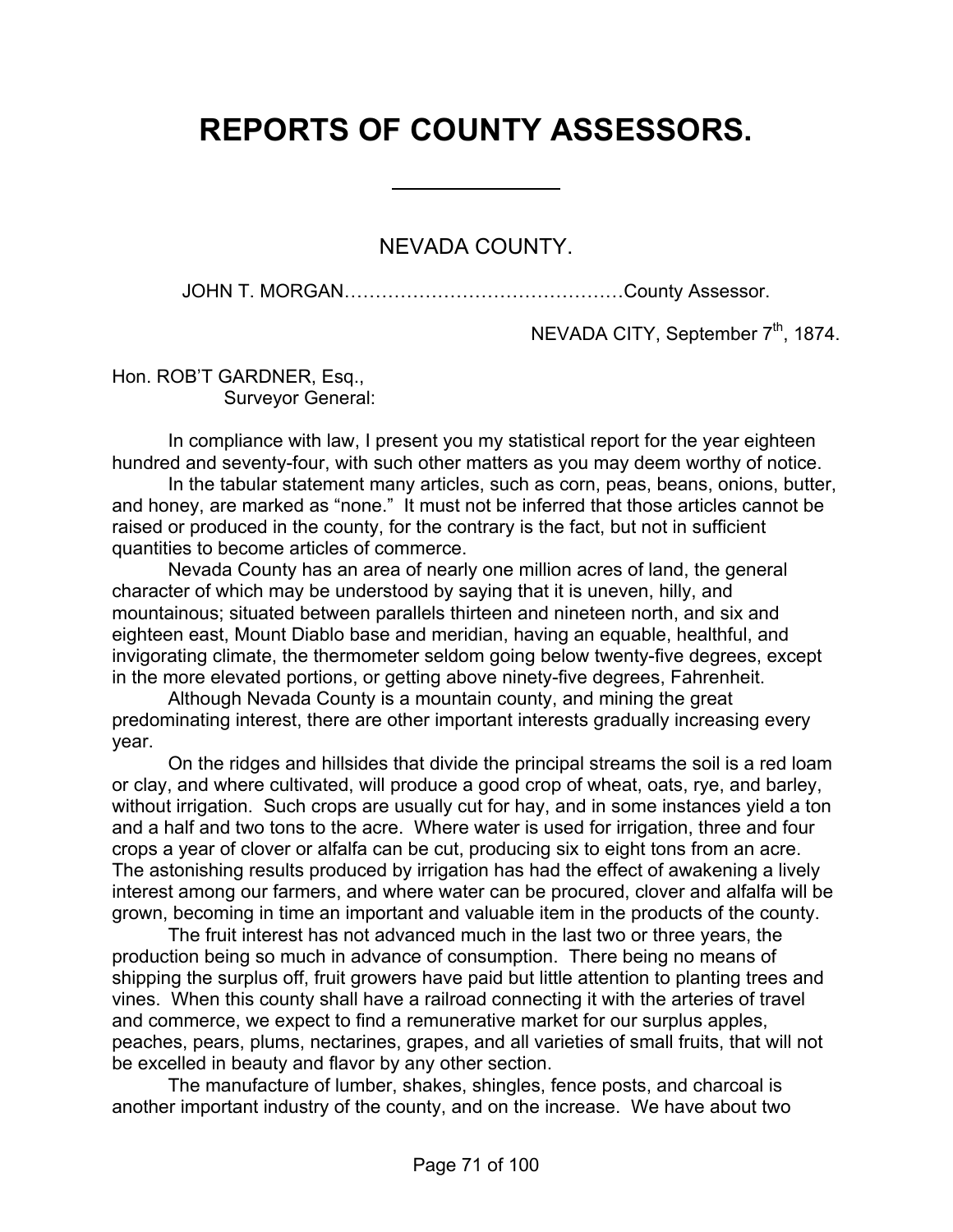hundred thousand acres of dense forest of pine, cedar, spruce, hemlock, and fir, the most of which hitherto has been considered inaccessible, except at heavy expense, in constructing roads around mountains and through deep cañons to reach it; but since the introduction and successful operation of the V flume as a means of transportation, mill sites are sought in the deepest cañons, saw mills erected, a V flume constructed to the railroad or some easy point of distribution, and lumber, shakes, shingles, fence posts, firewood, and charcoal are delivered at a comparatively trifling cost for transportation. I estimate that there will be near seventy-five million feet of lumber sawed in this county this year, giving employment to one thousand men.

 Of machine shops and foundries we have three, two in Grass Valley and one in Nevada City, at which boilers, engines, and all the machinery necessary for a first class quartz mill or saw mill can be manufactured, employing from thirty to forty men.

We have three sash, door, and blind factories, employing seventy-five men.

 Putting up ice is another interest in out county that is deserving of mention as a profitable industry. There will be about fifteen thousand tons shipped from the county this year to various points in the State and to the State of Nevada.

 Summer grazing in another item in the wealth of Nevada County. All that portion of the county along and bordering on the summit of the Sierra, for many miles on either side, abounds in very nutritious native grasses, affording a luxuriant, cool, and refreshing retreat for many thousand head of stock during the Summer months from the dried-up foothills and dusty plains of the valley. The migratory list in the hands of the County Treasurer, for this year, shows about sixty herds, aggregating over ten thousand head of stock driven from other counties.

 The mining interest of the county never looked better or gave more assurance of permanency than it does to-day. New ditches are being dug, old ones enlarged; large reservoirs are being built; one I will mention covers nine hundred acres, at an average depth of forty feet, and, although with all the improvements now going on which will nearly double the present supply there will not then be enough water to supply demand.

 There is in this county about sixty miles of old river channel, averaging in width about one mile, the depth of deposit being from one hundred to five hundred feet, and, with the exception of a few places, confined on either side by a high rim-rock. On this channel are located the hydraulic mines of Nevada County, and where millions of dollars are now being expended in driving tunnels through the rim-rock to reach the bottom of the channel, and through which, when completed, those immense deposits of gold-bearing sand and gravel are to be washed.

 As an example I will mention the tunnel at North Bloomfield, which will be completed in a few months. It is nine thousand feet in length, nine feet in height, and six feet wide. From three to four hundred men have been employed about two years, and will cost, when completed, one million dollars. And this is not the only enterprise of the kind; there are others that are being pushed ahead with all the force that can be employed, and many others that are being projected and in time will be prosecuted to completion.

 In quartz mining new discoveries and new developments are being made almost daily, whilst the yield from the older mines, for this year, will compare favorable with that of previous years; and I feel safe in saying that the yield of gold from this source will increase in the future.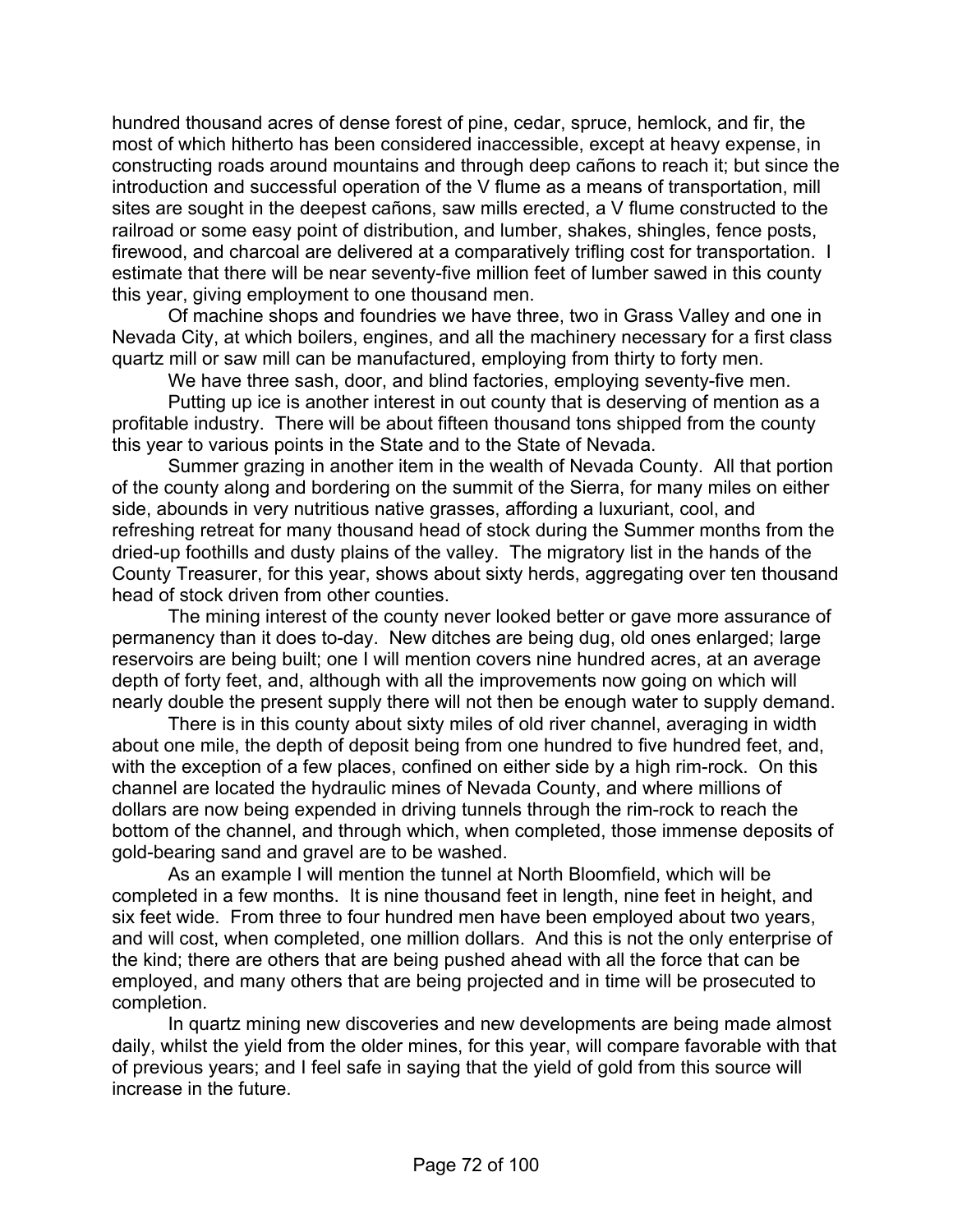Copper and iron ore is found in many portions of the county. One copper mine is being worked with satisfactory results.

Granite, slate, limestone, and marble exist in inexhaustible quantities.

 The improvement of real estate throughout the county is more active and of a more permanent character than for the last few years past. In Nevada City and Grass Valley several substantial and costly brick buildings are being erected, whilst many of the older ones are being overhauled and repaired.

 Taking it altogether, Nevada County is in a prosperous and thriving condition; and when the railroad, now projected, from Colfax, on the Central Pacific, to Grass Valley, and Nevada City, shall be completed, then will the natural resources now considered almost valueless, be appreciated and developed, greatly increasing the population and taxable property of the county.

Yours, most respectfully,

 JOHN T. MORGAN, County Assessor.

Per W. J. ORGAN, Deputy.

# SAN FRANCISCO COUNTY.

 $\frac{1}{2}$ 

LEVI ROSENER………………………………………County Assessor.

SAN FRANCISCO, -----, 1874.

Hon. ROBERT GARDNER,

Surveyor General of the State of California:

 SIR: Annexed I beg leave to transmit to you my annual report statistics of the manufacturing industries of the City and County of San Francisco for the year eighteen hundred and seventy-four.

 The same difficulties mentioned in my previous reports have been experienced in collecting data for this, as manufacturers and mechanics show great reluctance to give the necessary information.

SUMMARY OF STATISTICS.

| <b>Amalgamating Pan Manufactory.</b> |  |
|--------------------------------------|--|
|                                      |  |
|                                      |  |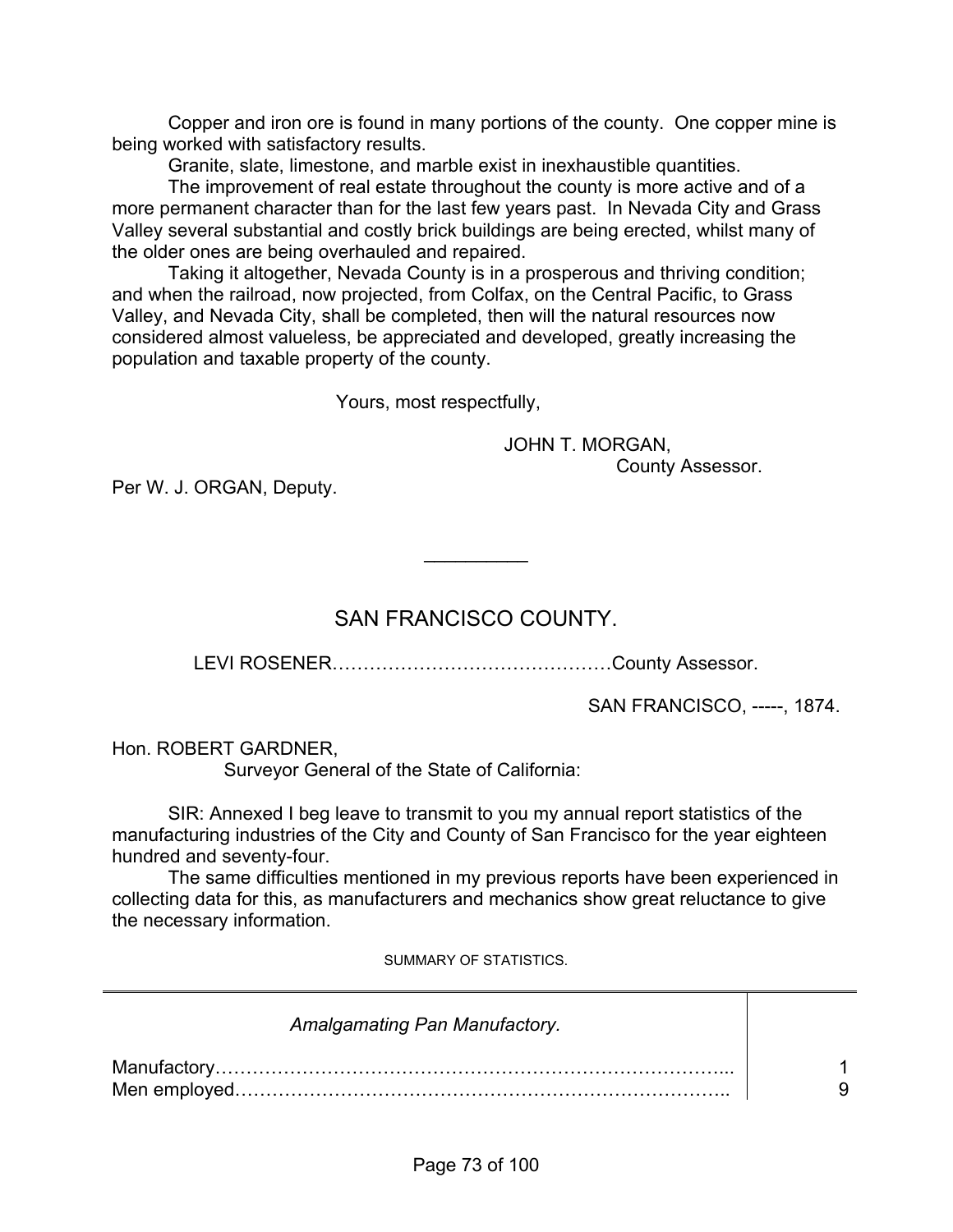|                                        | 50<br>3<br>\$18,000     |
|----------------------------------------|-------------------------|
|                                        |                         |
| <b>Artificial Stone Manufactories.</b> |                         |
|                                        | 4                       |
|                                        | 80                      |
|                                        | \$125,000               |
| Axle Grease Manufactories.             |                         |
|                                        | 5                       |
|                                        | 20                      |
|                                        | 1,800                   |
|                                        | 20,000                  |
|                                        | 2,500                   |
|                                        | \$95,000                |
| <b>Barrel Manufactories.</b>           |                         |
|                                        | 5                       |
|                                        | 200                     |
|                                        | 350,000                 |
|                                        | 40                      |
|                                        | 65,000                  |
|                                        | 45,000                  |
| <b>Bed Spring Manufactories.</b>       |                         |
|                                        | $\overline{2}$          |
|                                        | 5                       |
|                                        | 115                     |
|                                        | \$32,000                |
| <b>Bedstead Manufactories.</b>         |                         |
|                                        | 5                       |
|                                        | 110                     |
|                                        | 600,000<br>\$200,000    |
| <b>Bellows Manufactories.</b>          |                         |
|                                        | $\overline{2}$          |
|                                        | $\overline{\mathbf{4}}$ |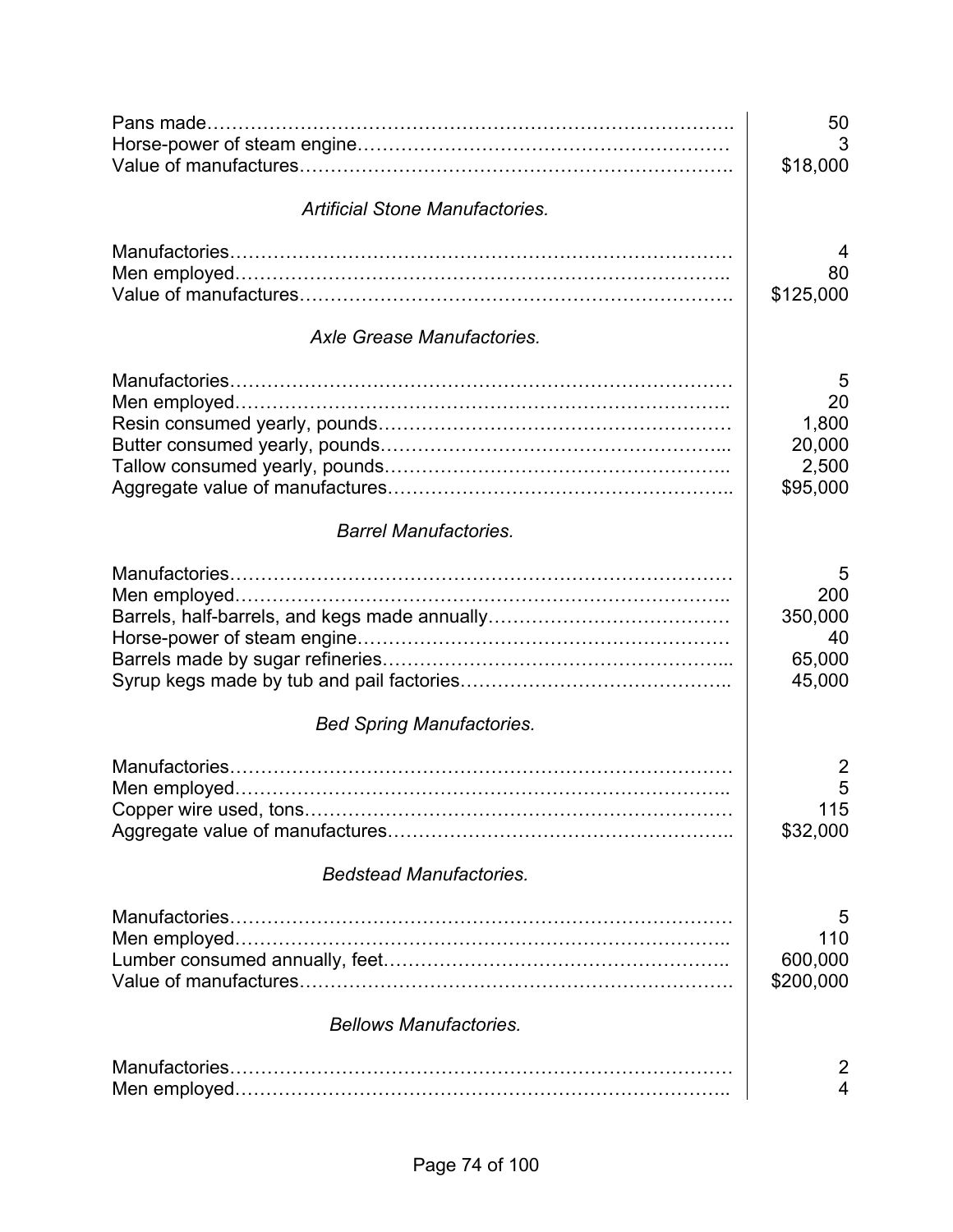|                                      | 800<br>\$15,000               |
|--------------------------------------|-------------------------------|
| <b>Bedding Manufactories.</b>        |                               |
|                                      | 6<br>60<br>\$72,000           |
| <b>Billiard Table Manufactories.</b> |                               |
|                                      | 6<br>76<br>483<br>\$220,000   |
| <b>Boot and Shoe Manufactories.</b>  |                               |
|                                      | 18<br>1,200<br>\$2,275,000    |
| Borax Works.                         |                               |
| Works.                               | 3<br>28<br>\$210,000          |
| <b>Box Manufactories.</b>            |                               |
|                                      | 10<br>260<br>220<br>\$950,000 |
| <b>Brass Foundries.</b>              |                               |
|                                      | 12<br>162<br>\$370,000        |
| Breweries.                           |                               |
| Breweries                            | 43<br>342<br>205,000          |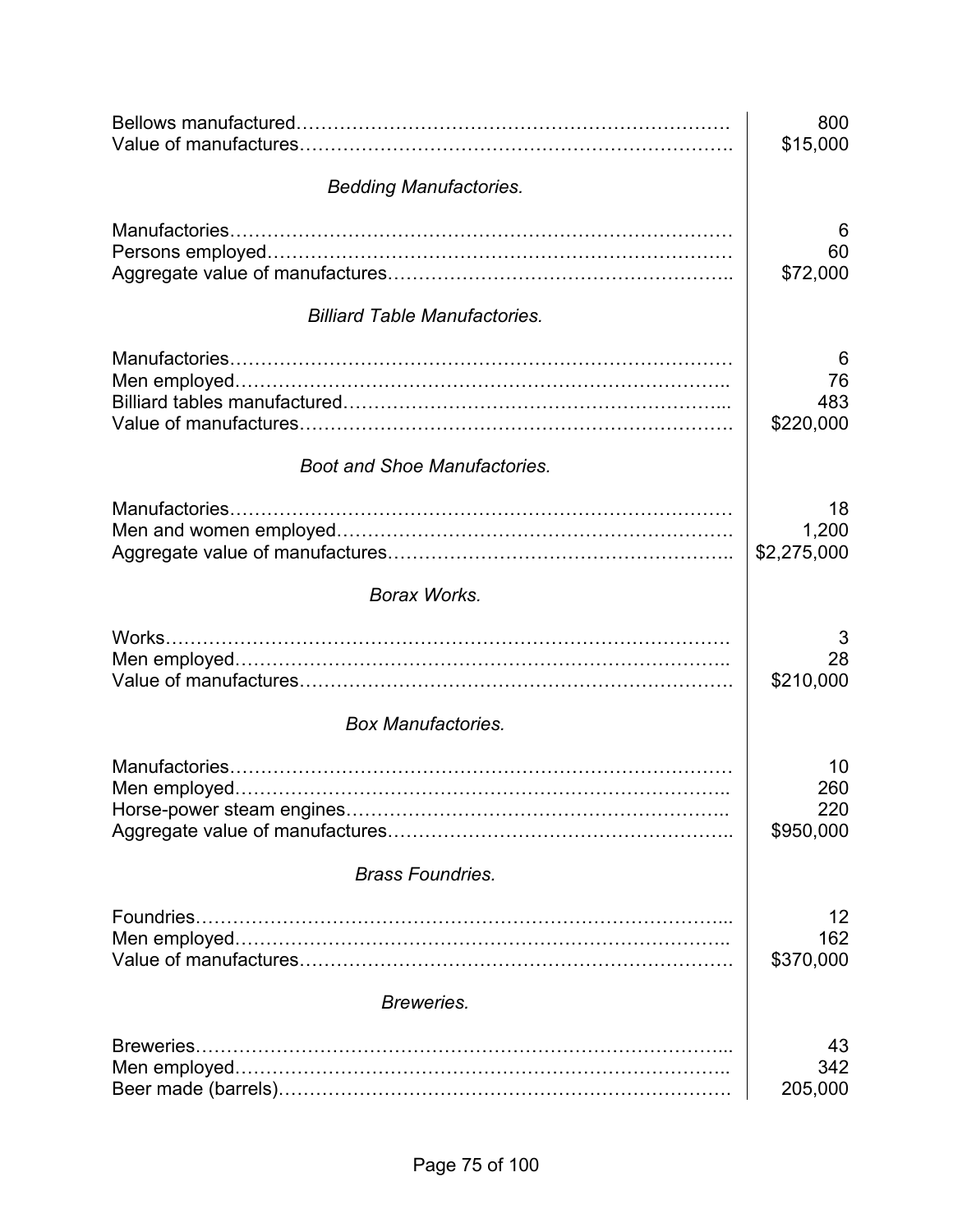|                                       | \$1,725,000                         |
|---------------------------------------|-------------------------------------|
| Broom and Broom Handle Manufactories. |                                     |
|                                       | 9<br>80<br>82,400<br>\$172,500      |
| <b>Brush Manufactories.</b>           |                                     |
|                                       | 28<br>\$48,000                      |
| Candle Manufactories.                 |                                     |
|                                       | 5<br>108<br>102,000<br>\$292,000    |
| <b>Clothing Manufactories.</b>        |                                     |
|                                       | 10<br>164<br>\$365,000              |
| Cigar Manufactories.                  |                                     |
|                                       | 115<br>3,480<br>94,650,000<br>\$40  |
| <b>Chemical Works.</b>                |                                     |
| Works.                                | 8<br>45<br>390<br>545<br>800<br>330 |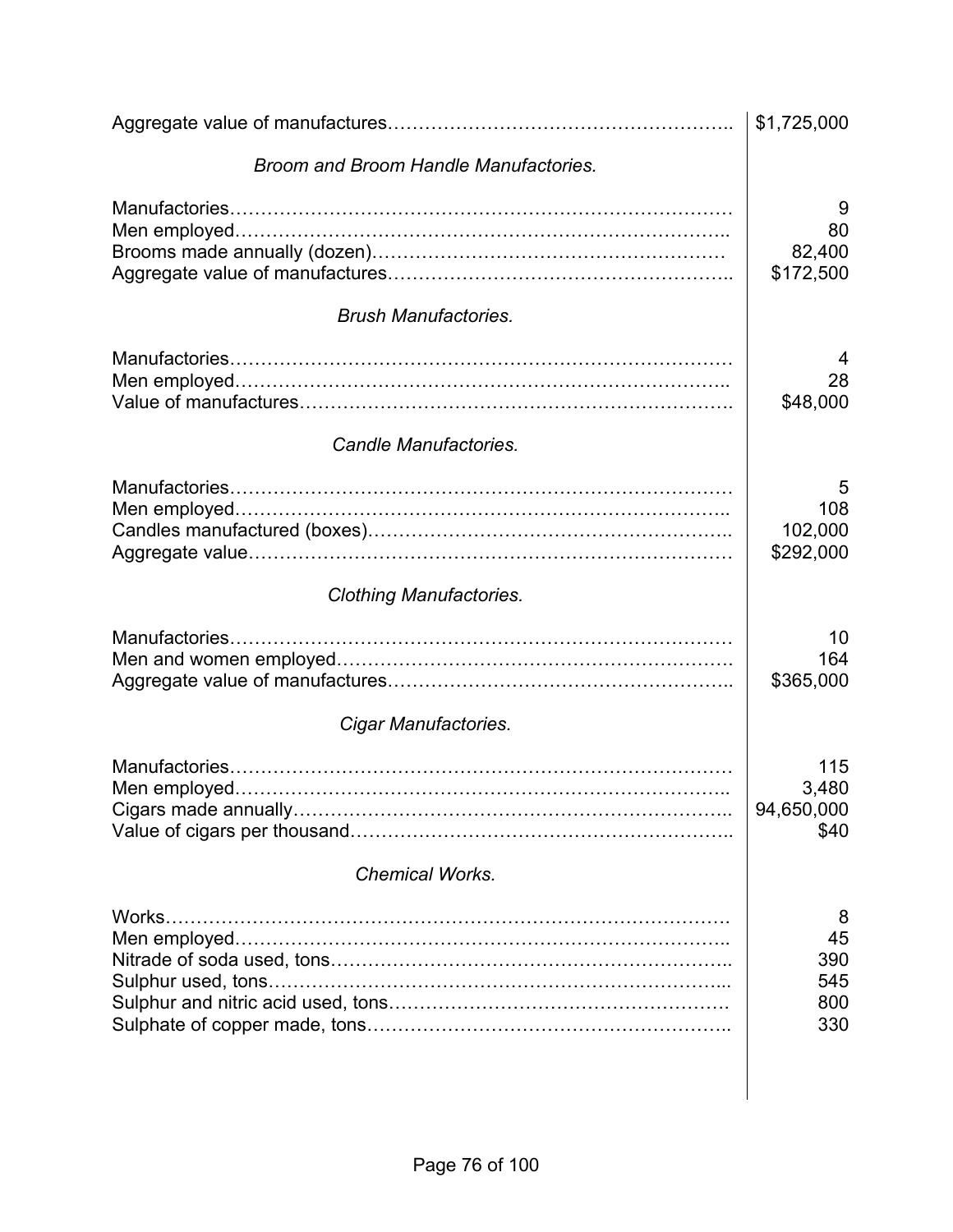| Carriage and Wagon Manufactories. |                                                               |
|-----------------------------------|---------------------------------------------------------------|
|                                   | 21<br>372<br>1,170<br>72<br>136<br>\$570,000                  |
| Coffee and Spice Mills.           |                                                               |
|                                   | 10<br>95<br>2,100,000<br>92,000<br>165,000<br>92<br>\$510,000 |
| Cordage and Rope Manufactories.   |                                                               |
|                                   | 3<br>115<br>2,850<br>215<br>\$860,000                         |
| Distilleries.                     |                                                               |
|                                   | 6<br>145<br>1,200,000<br>\$1,300,000                          |
| Dry Docks (floating.)             |                                                               |
| Docks.                            | 2<br>2,600<br>22                                              |
| Dry Dock (stone.)                 |                                                               |
| Dock.                             | 450<br>120<br>30                                              |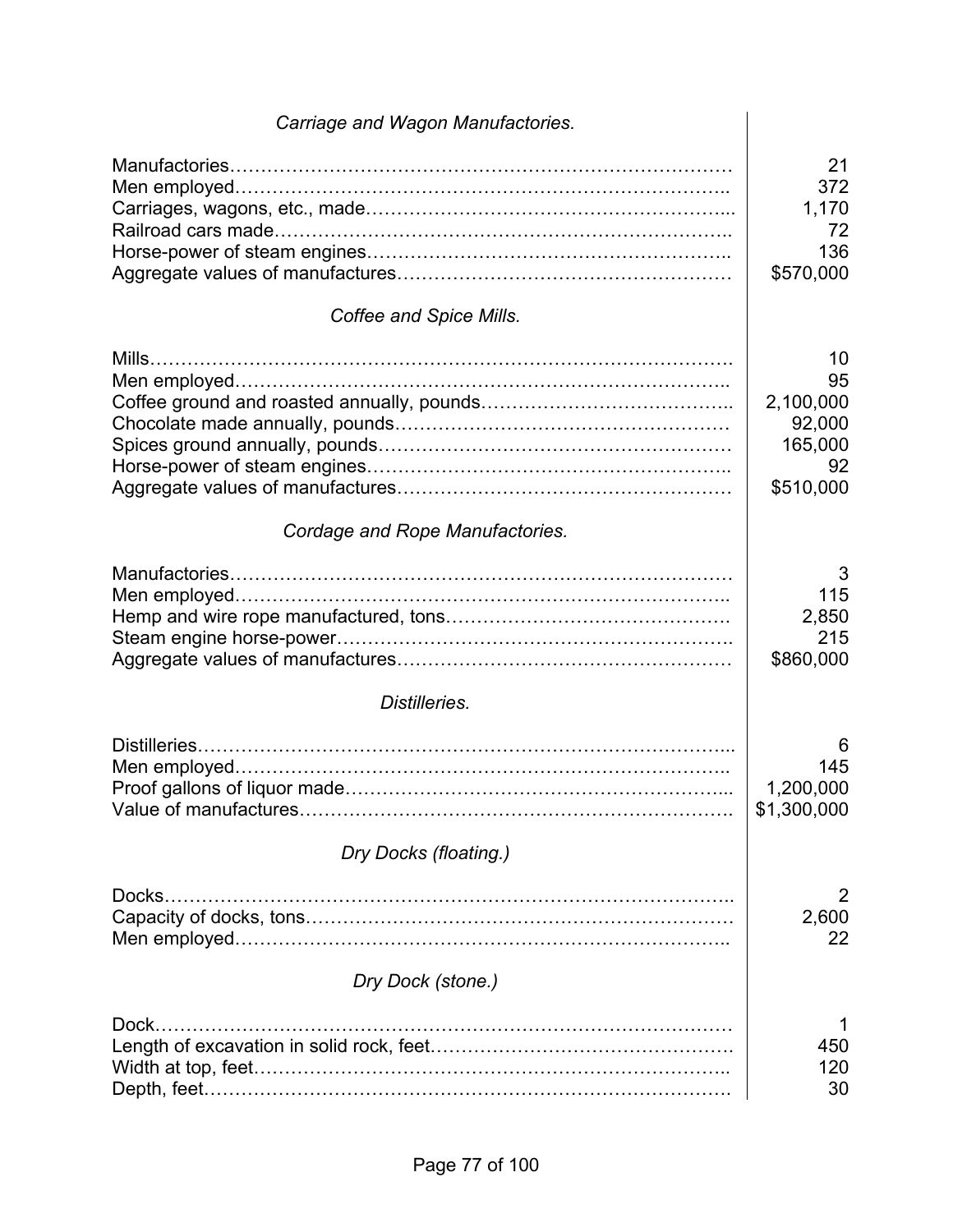| 90               |
|------------------|
| 425              |
| 22               |
| 325,368          |
| $\boldsymbol{4}$ |
| 25               |
| 16               |
| 3,800            |
| 40               |
| \$675,000        |

## *Flouring Mills.*

|                                 | 8           |
|---------------------------------|-------------|
|                                 | 147         |
|                                 | 665,000     |
|                                 | 700         |
|                                 | 210         |
|                                 | 600         |
|                                 | 75          |
|                                 | 7,250       |
|                                 | 90          |
|                                 | 52          |
|                                 | 675         |
| Foundries and Iron Works.       |             |
|                                 | 23          |
|                                 | 1,040       |
|                                 | 7,200       |
|                                 | 600         |
|                                 | 74          |
|                                 | 460         |
| <b>Furniture Manufactories.</b> |             |
|                                 | 24          |
|                                 | 445         |
|                                 | 9,250,000   |
|                                 | \$1,200,000 |
| <b>Fur Manufactories.</b>       |             |
|                                 | 5           |
|                                 | 46          |
|                                 | \$275,000   |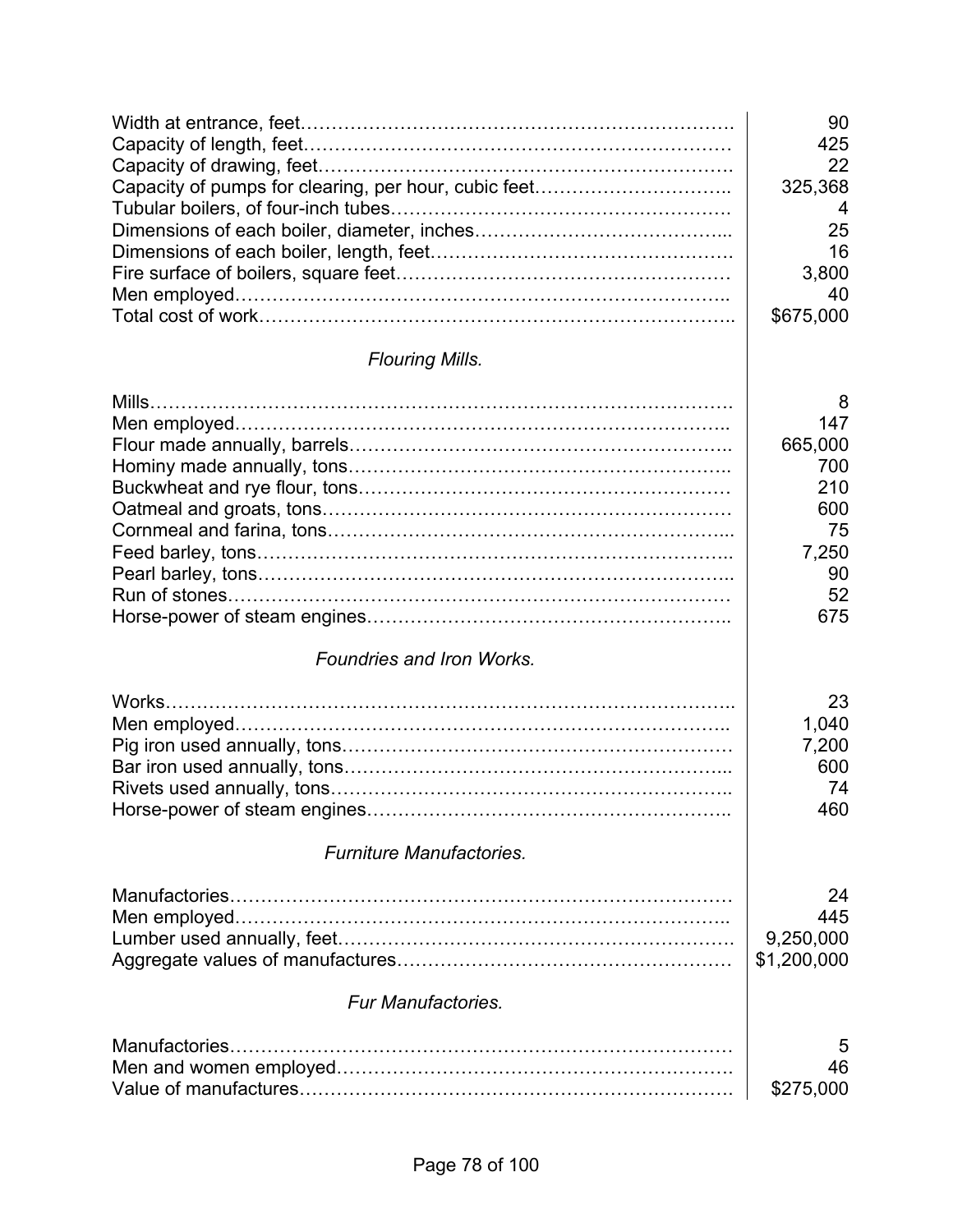| Glass Works.                    |                     |
|---------------------------------|---------------------|
|                                 |                     |
| Works.                          | 2<br>70             |
|                                 | $\overline{2}$      |
|                                 | 13                  |
|                                 | \$225,000           |
| <b>Glass Cutting Works.</b>     |                     |
| Works.                          | 2                   |
|                                 | 18                  |
|                                 | \$40,000            |
| <b>Gas Meter Manufactory.</b>   |                     |
|                                 |                     |
|                                 |                     |
|                                 | \$20,000            |
| Glove Manufactories.            |                     |
|                                 | 3<br>52<br>\$70,000 |
| Glue Manufactory.               |                     |
|                                 |                     |
|                                 | 15                  |
|                                 | 600                 |
|                                 | 4,500<br>28,000     |
| Hat and Cap Manufactories.      |                     |
|                                 | 19                  |
|                                 | 115                 |
|                                 | \$420,000           |
| Hose and Belting Manufactories. |                     |
|                                 | 2                   |
|                                 | 18                  |
|                                 | 20,000              |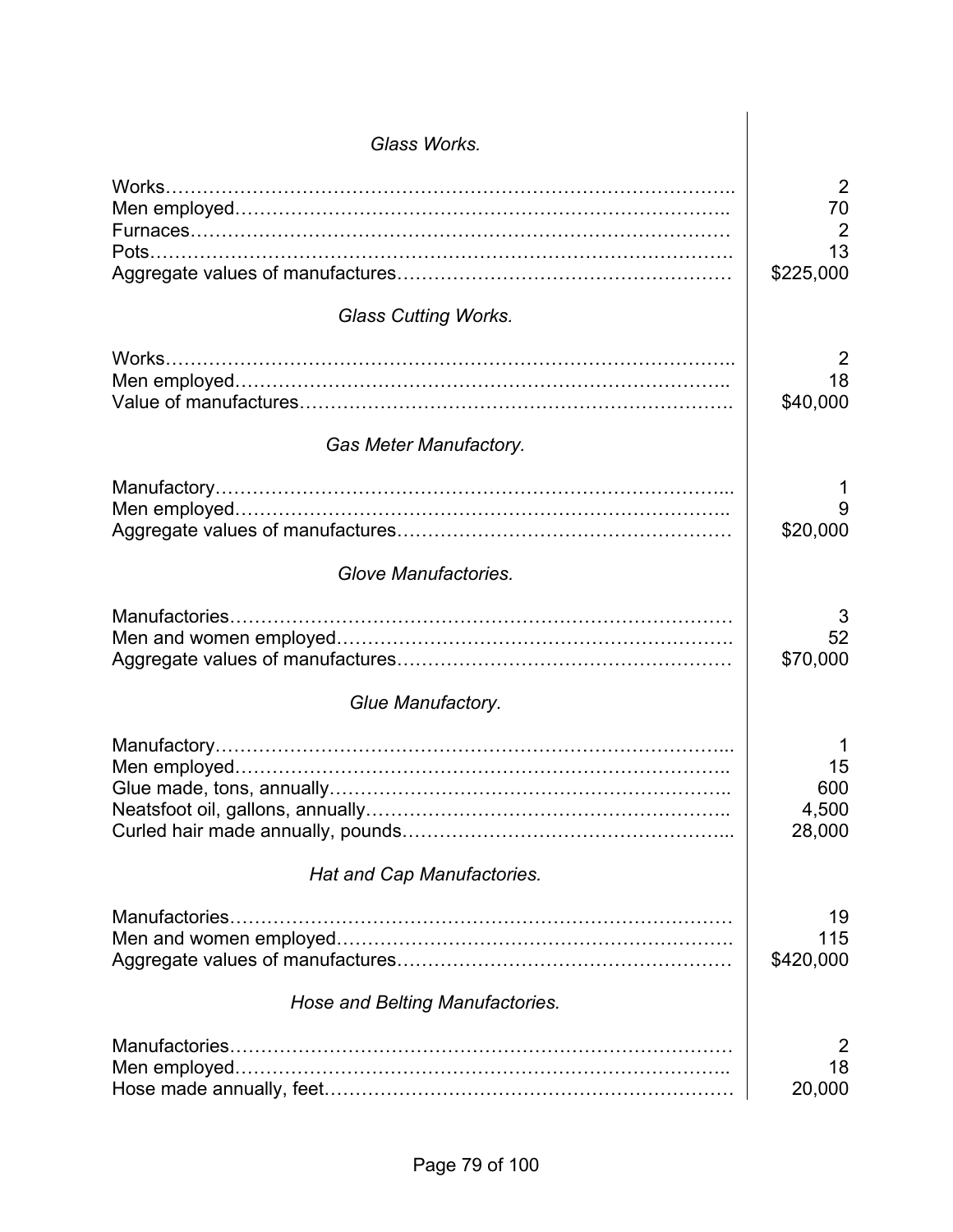|                                               | 200,000<br>\$75,000                              |
|-----------------------------------------------|--------------------------------------------------|
| Jewelry Manufactories.                        |                                                  |
|                                               | 41<br>372<br>\$1,225,000                         |
| <b>Lead and Shot Works.</b>                   |                                                  |
| Works                                         | 2<br>72<br>12,000<br>400<br>\$1,600,000          |
| Last Manufactories.                           |                                                  |
|                                               | $\overline{2}$<br>17<br>11<br>23,500<br>\$24,000 |
| <b>Macaroni and Vermicelli Manufactories.</b> |                                                  |
|                                               | 4<br>28<br>52,000<br>13,500<br>33<br>\$115,000   |
| <b>Match Factories.</b>                       |                                                  |
| Factories.                                    | 6<br>62<br>215,000                               |
| <b>Malt Houses.</b>                           |                                                  |
| Houses.                                       | 9<br>36<br>7,275                                 |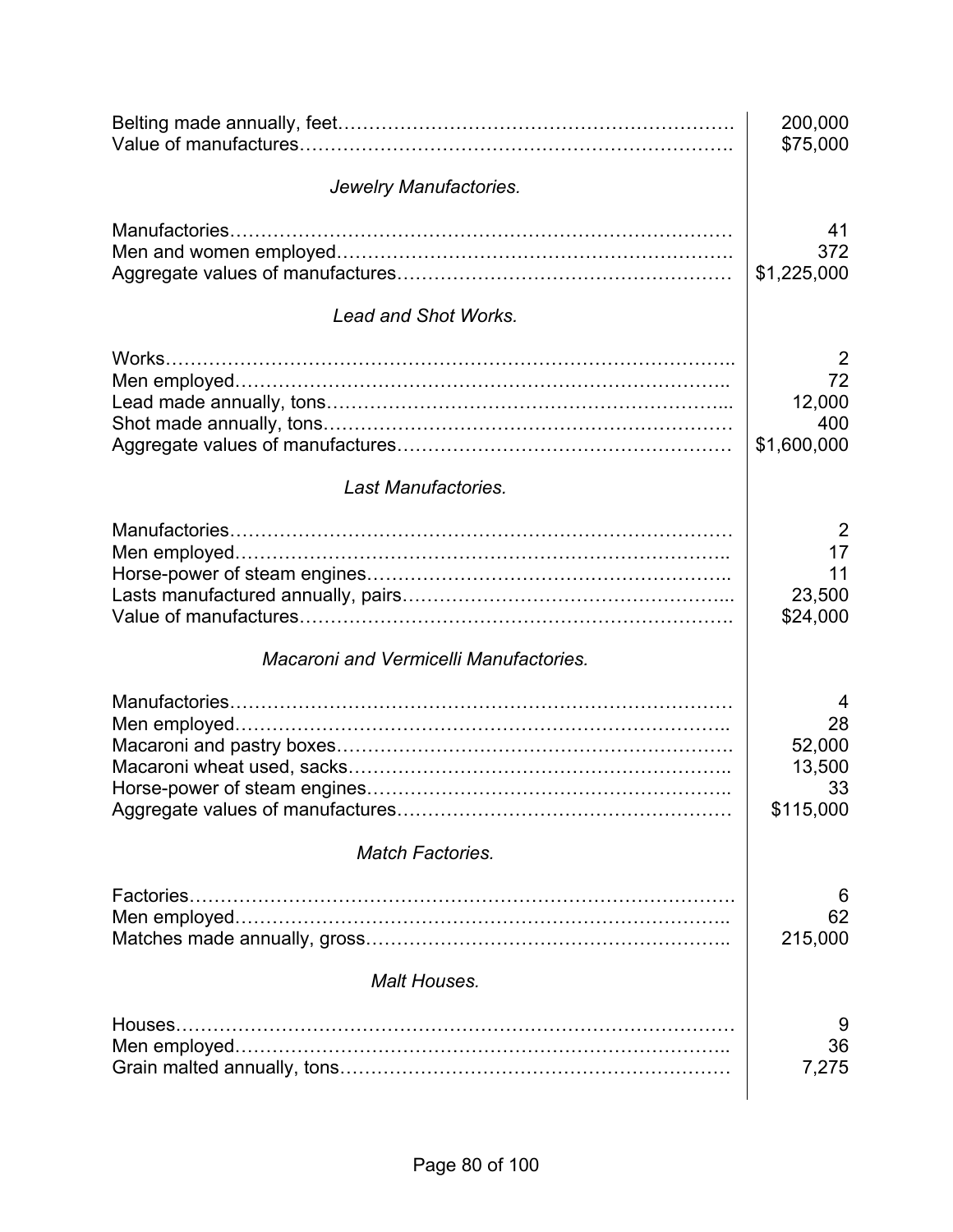| Oakum Manufactory.                                                                                                                                                                                                                                                                                                                                                                                                                                                                             |                                                    |
|------------------------------------------------------------------------------------------------------------------------------------------------------------------------------------------------------------------------------------------------------------------------------------------------------------------------------------------------------------------------------------------------------------------------------------------------------------------------------------------------|----------------------------------------------------|
|                                                                                                                                                                                                                                                                                                                                                                                                                                                                                                | 1<br>36<br>\$21,000                                |
| <b>Pickles and Fruit Preserving Works.</b>                                                                                                                                                                                                                                                                                                                                                                                                                                                     |                                                    |
|                                                                                                                                                                                                                                                                                                                                                                                                                                                                                                | 5<br>429<br>272,000<br>38,500                      |
| Powder Works.                                                                                                                                                                                                                                                                                                                                                                                                                                                                                  |                                                    |
| <b>Rolling Mills.</b>                                                                                                                                                                                                                                                                                                                                                                                                                                                                          | $\overline{2}$<br>56<br>14<br>575,000<br>\$425,000 |
|                                                                                                                                                                                                                                                                                                                                                                                                                                                                                                |                                                    |
|                                                                                                                                                                                                                                                                                                                                                                                                                                                                                                | 260<br>350<br>500<br>7,000<br>6,800                |
| Saw Manufactories.                                                                                                                                                                                                                                                                                                                                                                                                                                                                             |                                                    |
| $\label{eq:2.1} \textbf{Factories}.\textcolor{red}{\textbf{}}\textcolor{red}{\textbf{}}\textcolor{red}{\textbf{}}\textcolor{red}{\textbf{}}\textcolor{red}{\textbf{}}\textcolor{red}{\textbf{}}\textcolor{red}{\textbf{}}\textcolor{red}{\textbf{}}\textcolor{red}{\textbf{}}\textcolor{red}{\textbf{}}\textcolor{red}{\textbf{}}\textcolor{red}{\textbf{}}\textcolor{red}{\textbf{}}\textcolor{red}{\textbf{}}\textcolor{red}{\textbf{}}\textcolor{red}{\textbf{}}\textcolor{red}{\textbf{}}$ | 8<br>72<br>35<br>75<br>\$180,000                   |
| Sash, Blind, and Door Factories.                                                                                                                                                                                                                                                                                                                                                                                                                                                               |                                                    |
|                                                                                                                                                                                                                                                                                                                                                                                                                                                                                                | 8<br>345<br>370<br>7,200,000<br>\$450,000          |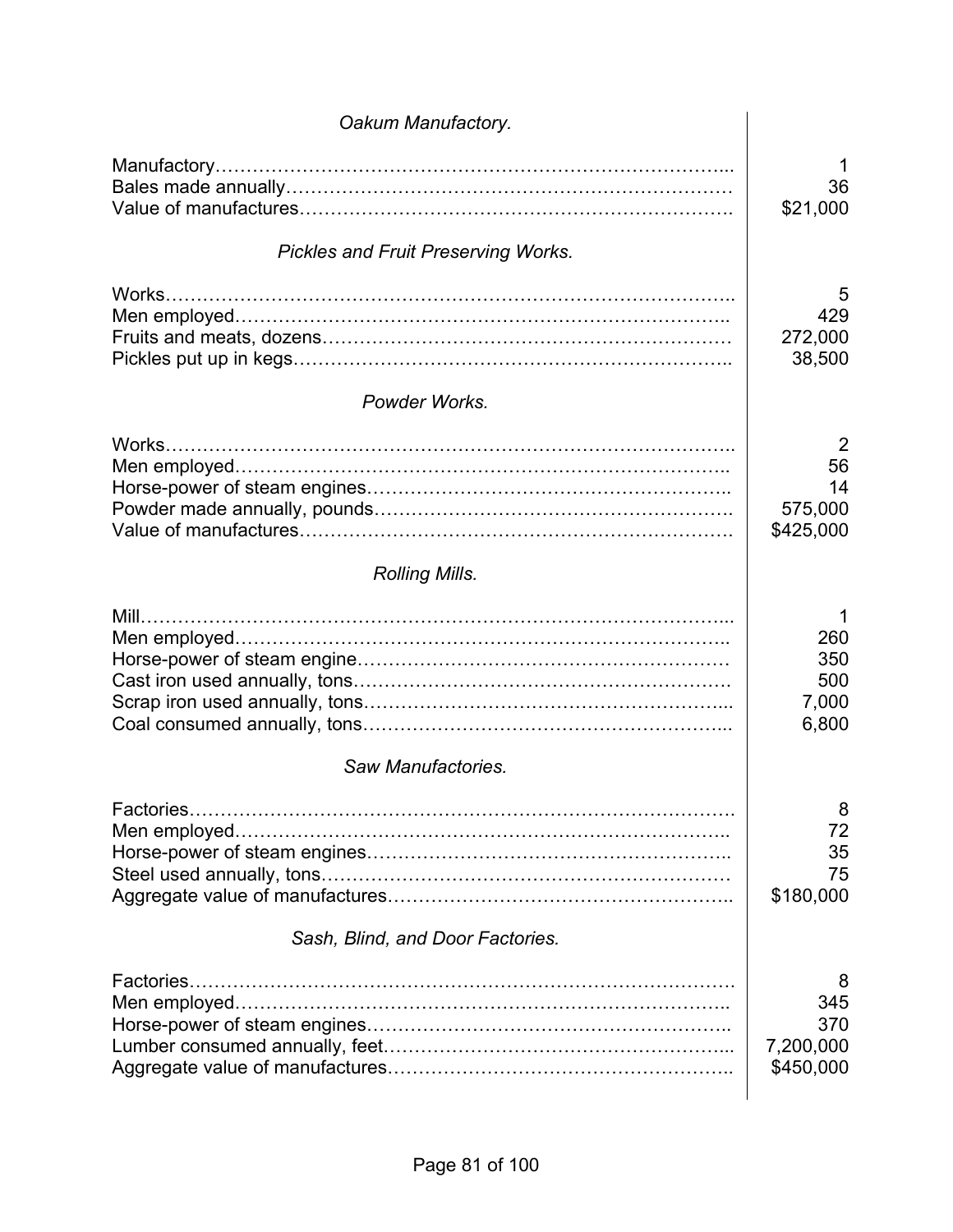| <b>Silk Manufactories.</b>         |                                                   |
|------------------------------------|---------------------------------------------------|
| Factories                          | 2<br>115<br>\$265,000                             |
| Silverware Manufactories.          |                                                   |
| Factories                          | 65<br>\$240,000                                   |
| <b>Shirt Manufactories.</b>        |                                                   |
| Factories                          | 145<br>\$120,000                                  |
| <b>Slipper Manufactories.</b>      |                                                   |
| Factories                          | 18<br>213<br>\$162,500                            |
| Soap Factories.                    |                                                   |
| Factories                          | 23<br>138<br>8,250,000<br>\$215,000               |
| Tanneries.                         |                                                   |
|                                    | 38<br>221<br>121<br>4,800<br>118,550<br>\$945,500 |
| Telegraph Instruments Manufactory. |                                                   |
|                                    | 16<br>\$145,000                                   |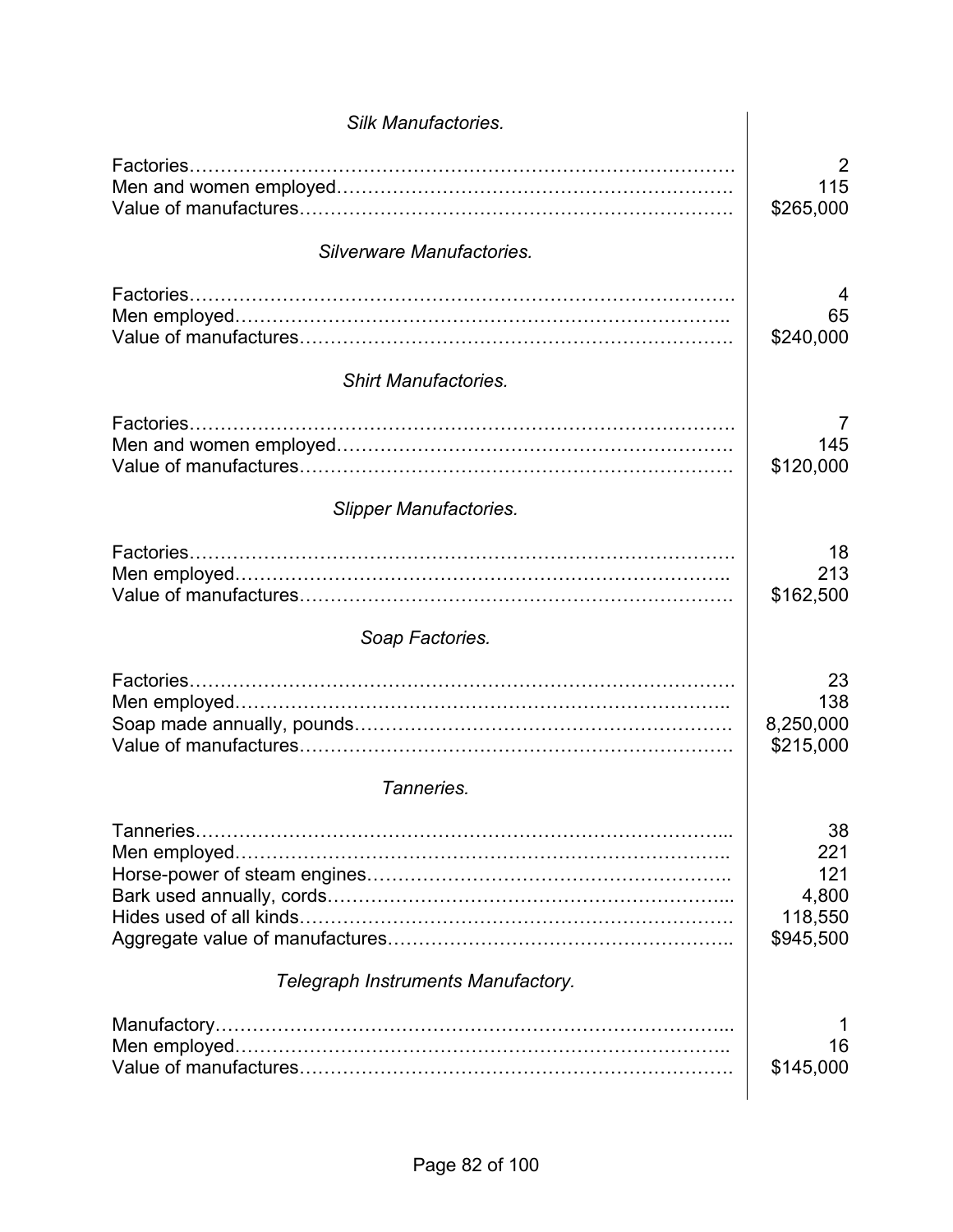| <b>Tool Manufactories.</b>                |                                          |
|-------------------------------------------|------------------------------------------|
| Factories                                 | 2<br>22<br>\$28,000                      |
| <b>Trunk and Valise Manufactories.</b>    |                                          |
|                                           | 5<br>105<br>\$210,000                    |
| <b>Type Foundries.</b>                    |                                          |
|                                           | 2<br>24<br>\$43,500                      |
| Vinegar Manufactories.                    |                                          |
| Manufactories.                            | 8<br>615,000<br>\$110,000                |
| <b>Windmill Manufactories.</b>            |                                          |
|                                           | 5<br>15<br>195                           |
| <b>Wood and Willowware Manufactories.</b> |                                          |
|                                           | $\overline{2}$<br>65<br>120<br>\$145,000 |
| <b>Wood Preserving Works.</b>             |                                          |
| Works.                                    | 24<br>28<br>\$80,000<br>\$45,000         |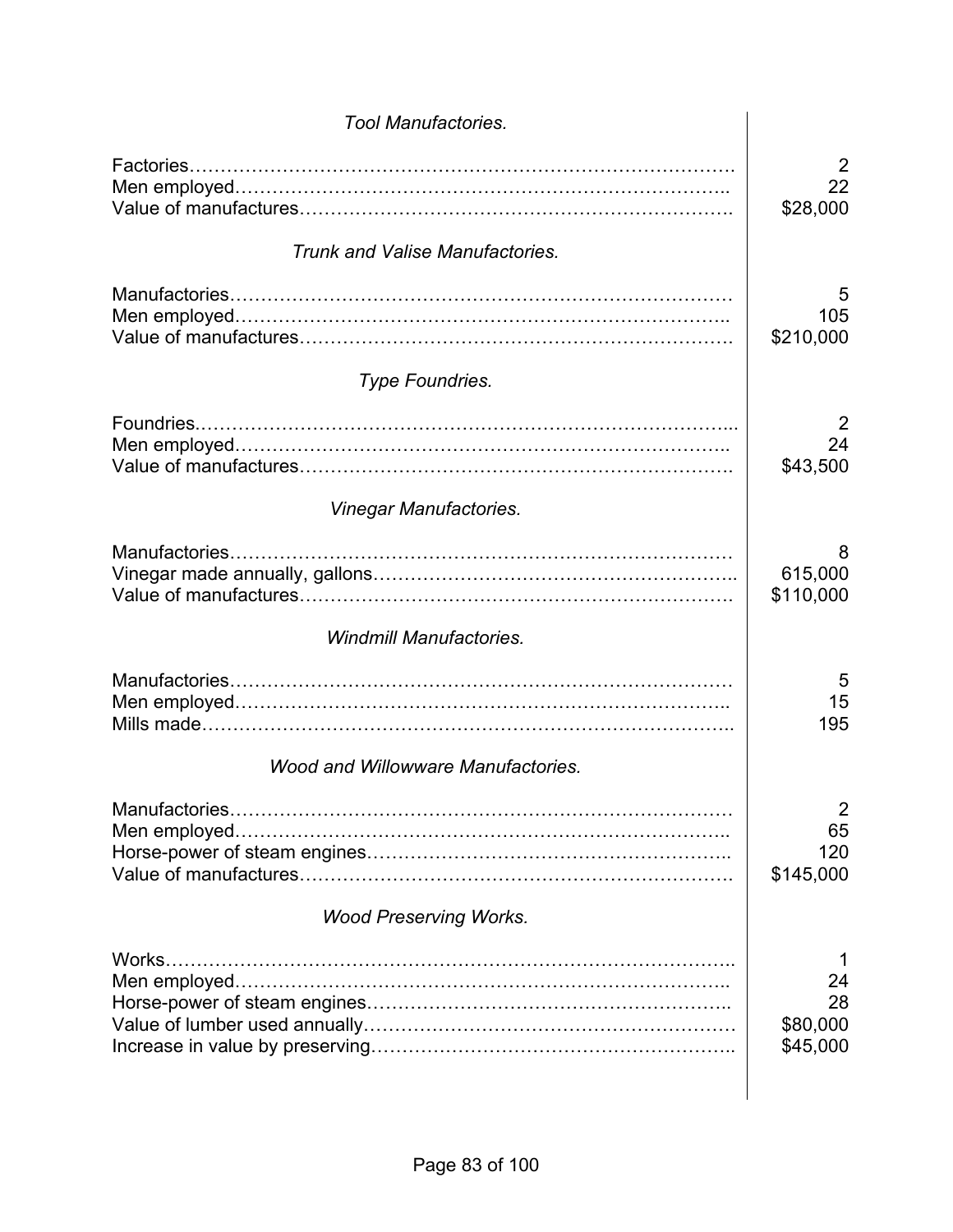| <b>Woolen Mills.</b>       |                                                     |
|----------------------------|-----------------------------------------------------|
|                            | 2<br>900                                            |
|                            | 100<br>45                                           |
|                            | 20<br>50                                            |
|                            | 20,000<br>200,000                                   |
|                            | 1,200<br>1,000<br>205,000<br>1,200,000<br>4,500,000 |
|                            |                                                     |
| <b>Yeast Powder Works.</b> |                                                     |
|                            | 3<br>45<br>2,525<br>16,000<br>11,500<br>\$38,500    |
| Railroads (steam).         |                                                     |
|                            | 12                                                  |

I hereby certify that the above statement is true and correct.

#### LEVI ROSENER, City and County Assessor.

T

SAN FRANCISCO, July 8<sup>th</sup>, A. D. 1874.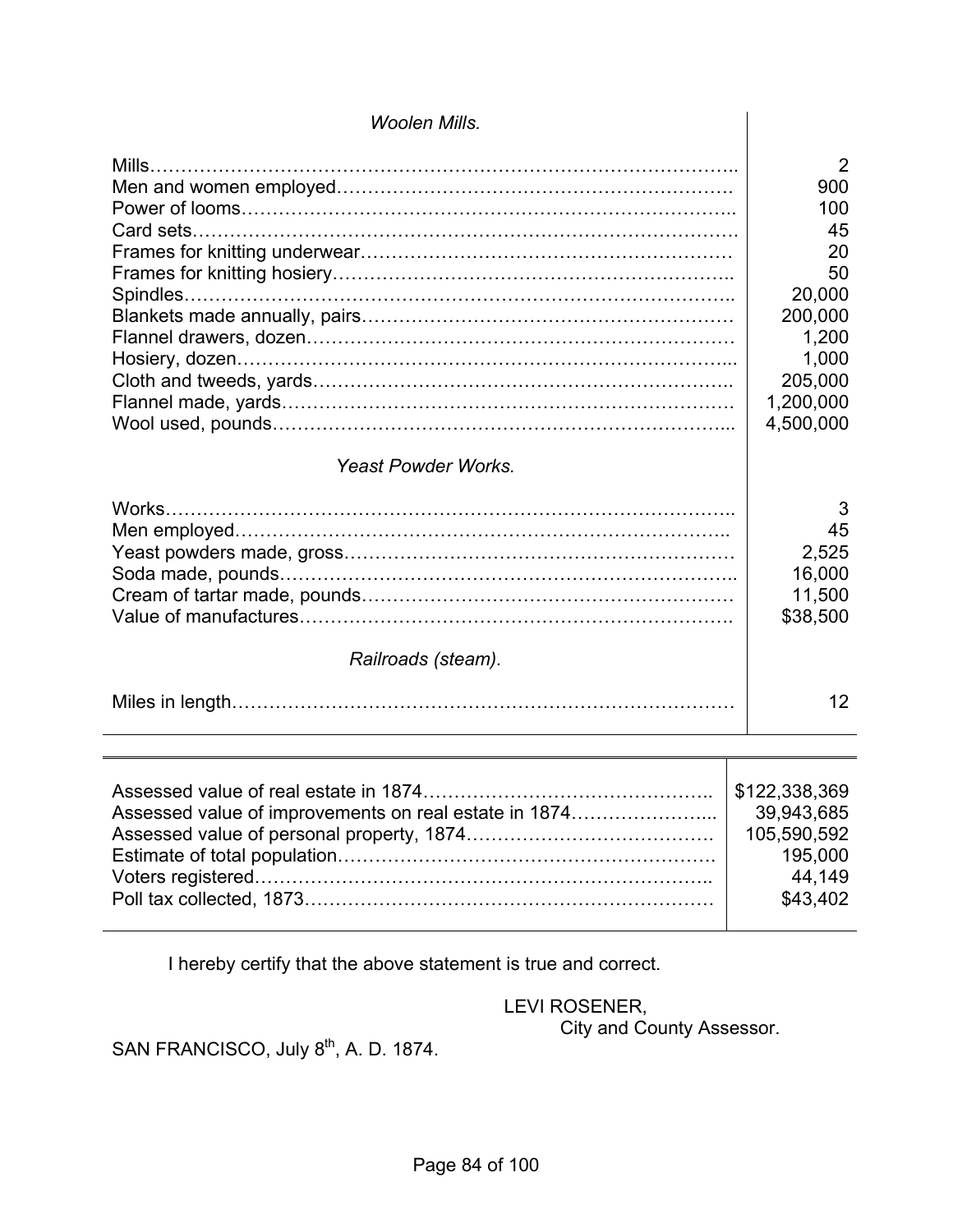## SISKIYOU COUNTY.

GEORGE DURAND………………………………………County Assessor.

YREKA, August 13<sup>th</sup>, 1874.

#### Hon. ROBERT GARDNER, Surveyor General:

 SIR: Herewith inclosed please find statistical report for the year eighteen hundred and seventy-three. It is full and complete in all respects, except as to the quantity of wool, and as I reported to the State Board of Equalization I report to you, that it is impossible to arrive at the quantity, as a very small proportion of the sheep are sheared in this county at the time the assessment is made. You will observe some few changes in the quantity of grain sown, etc.; not greater, however, than the exigencies of the season demand. I observe some typographical errors in my last report, which should have been corrected. For instance, one million of shingles are reported by the printed report, which should have been one hundred thousand; and some few minor errors which are of no consequence. I would, in this connection, call the attention of all interested in the matter of revenue, to an undeniable fact, that the period in which the assessment are to be made is not suitable for this portion of the State, and believe that the extension of time given me this year has added at least four hundred thousand dollars worth of property to the assessment roll.

Respectfully submitted.

Truly yours, etc.,

 GEORGE DURAND, County Assessor.

# MONTEREY COUNTY.

 $\frac{1}{2}$ 

W. V. McGARVEY………………………………………County Assessor.

SALINAS CITY, July  $6<sup>th</sup>$ , 1875.

ROBERT GARDNER, ESQ., Surveyor General:

 DEAR SIR: I herewith forward my statistical report for the year eighteen hundred and seventy-four-five. Since my last report, we have several valuable improvements to note in this county: the completion in fine condition of the Southern Pacific Railroad to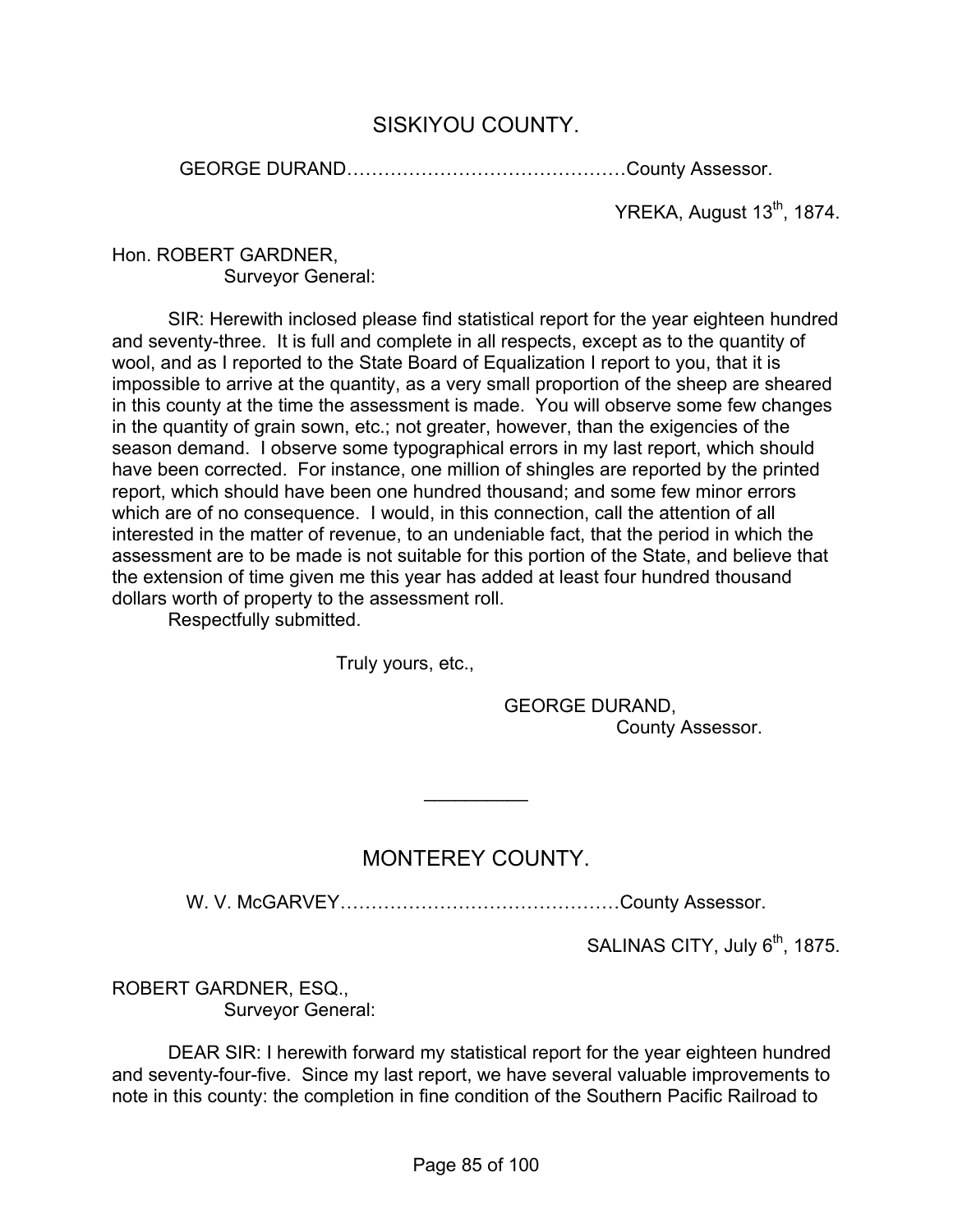Soledad, affording increased facilities for the people living in that section; also, the narrow gauge railroad from Salinas City to Monterey. The latter was built by the farmers of Salinas Valley and Monterey, for which they certainly deserve much praise for their energy. Also, near Monterey there have been extensive coal beds discovered, which experts say is of good quality, and very well defined ledges.

 Since the completion of the railroad to Monterey, so that people from San Francisco and other parts of the State can reach that place by rail, it has become quite a place of resort for pleasure seekers, which it well deserves, as Monterey is one of the finest watering places on the coast.

 The Parriso Spring, near the ex-mission of Soledad, now owned by Messrs. Reeve & Find, since the Southern Pacific Railroad reached that point, is receiving much attention, and from the excellent properties of the water, and the high recommendation they have received from those who have visited the springs, they will soon become not only a very popular resort for invalids, bur for pleasure seekers, as the climate is unsurpassed, and the surroundings very interesting; it being selected by the founders of the ex-mission of Soledad as the place for their vineyard and orchard.

 Our county is in a very prosperous condition, although the drought has seriously affected much of the southern portion of Salinas Valley; yet while we have such flattering prospects in the balance of the county, we claim to be doing pretty well. Pajaro Valley, and a good portion of Salinas Valley, is seldom affected by the drought. The yield of wheat for the present year falls much short of last, but the quality is very good. The people of this county have quit the raising of flax, as they have come to the conclusion, although flax being a very remunerative crop, it is very injurious to the soil.

You will notice that I report no wool, as sheep and wool are assessed together.

 The population of this county has increased considerably in the last year; the City of Monterey has added several hundred to her population, Salinas City now numbers near four thousand, and the county has generally filled up with a good and industrious class of people.

At this date we are in the midst of harvest.

Very respectfully yours,

 W. V. McGARVEY, County Assessor, Monterey County.

### NEVADA COUNTY.

 $\frac{1}{2}$ 

JOHN T. MORGAN………………………………………County Assessor.

NEVADA CITY, September 6<sup>th</sup>, 1875.

Hon. ROBERT GARDNER,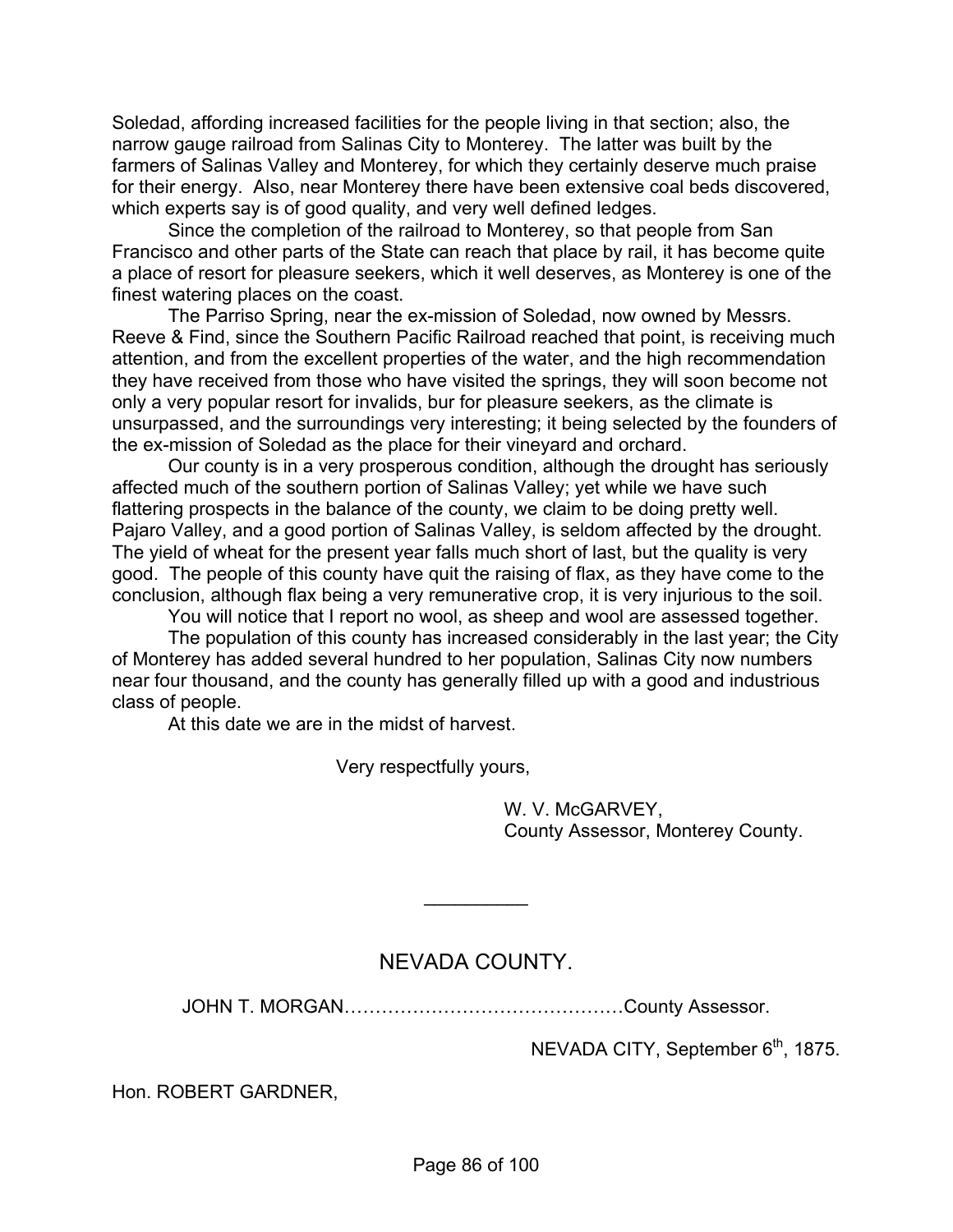Surveyor General:

 SIR: I herewith send statistical report for the fiscal years eighteen hundred and seventy-five and six, so far as required. You will perceive that the quartz interest in our county is somewhat on the decrease since last year, although it is looking up at present, and there is a prospect of a great revolution in quartz mines in the county.

 A company have in course of construction a large reduction works, between Nevada City and Grass Valley, by which they claim to be able to save ninety-five per cent of all minerals the quartz contains. If this prove to be true, Nevada County, in a few years, will be in a flourishing condition.

 Hydraulic mining, in this county, is on the increase. Large reservoirs are in course of construction, and in a few more years our hydraulic mines will be able to work the year round without interruption on account of water supplies.

 The lumber business is prosperous, and considerable more lumber was sawed this year than last. Our lumber dealers have a ready sale for lumber in the State of Nevada and the Territories east.

 You will perceive a decrease in the assessment roll of this county this year. We lost, on the value of one mine, five hundred thousand dollars; on another, fifty thousand dollars. Also, several moneyed men have left this county and settled in the lower counties of the State. Also, the value of live stock is considerably less than last year.

 The fruit crop of this county this year is a failure, to a great extent; the late frosts killed most of the peaches, quinces, apples, and pears, so the shipment from the county will be light this year.

 The population of our county is some larger this year than last, principally on account of our narrow gauge railroad, which is in the course of construction from Colfax to Nevada City. I am of the opinion that, as soon as the railroad is completed, all industries will improve in the county.

Very respectfully, your obedient servant,

 JOHN T. MORGAN, Assessor Nevada County.

## SAN FRANCISCO COUNTY.

 $\frac{1}{2}$ 

ALEXANDER BADLAM, Jr.………………………………………County Assessor.

SAN FRANCISCO, July 29<sup>th</sup>, 1875.

Hon. ROBERT GARDNER,

Surveyor General of the State of California: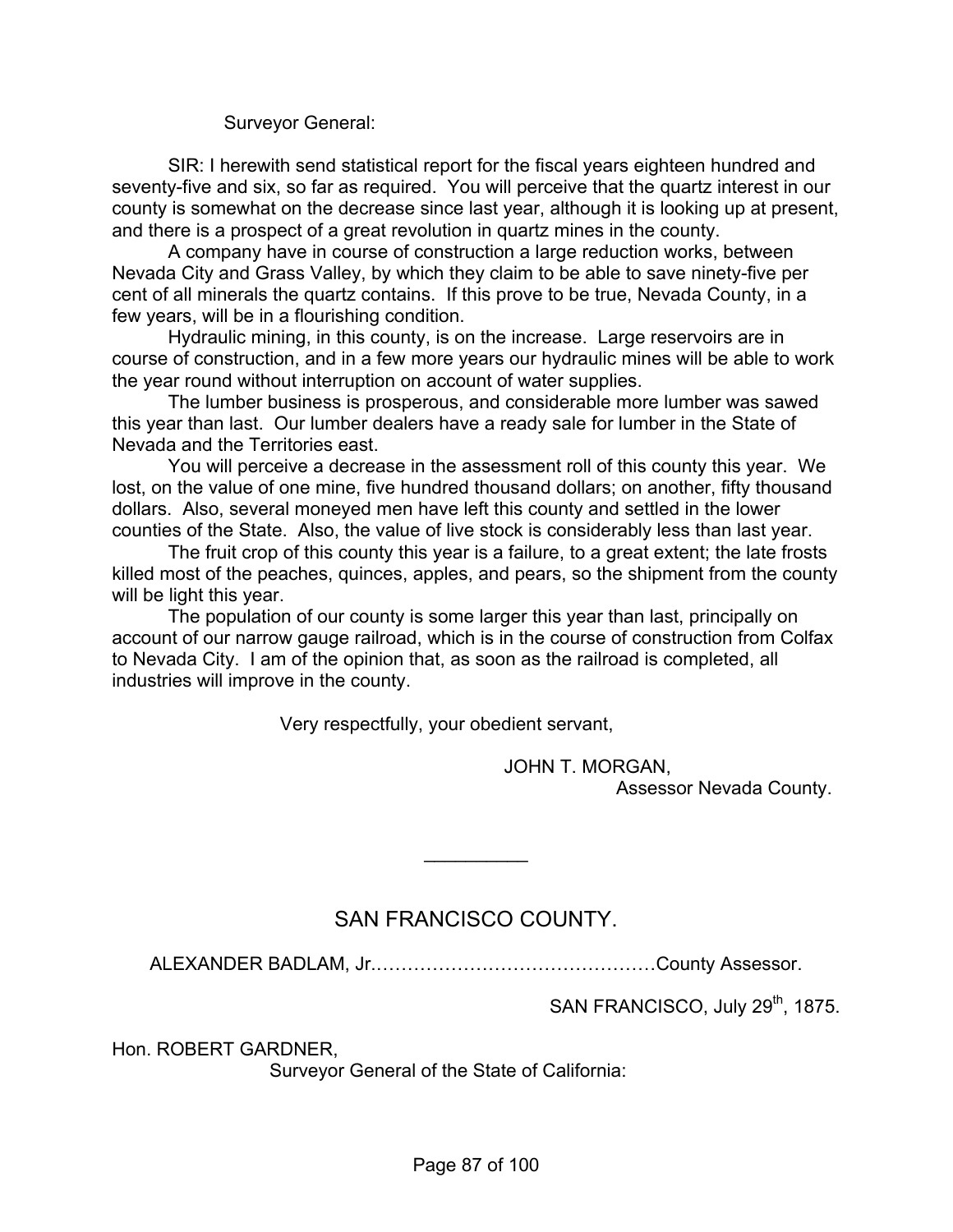DEAR SIR: In compliance with the law, I herewith beg leave to transmit to you a statistical report of the agricultural products of this county, together with a report of the mechanical and manufacturing industries, during the year eighteen hundred and seventy-four.

 There being but a small portion of the land in this county devoted to agricultural pursuits, the products thereof are necessarily very limited in quantity; but on the other hand, the results of the skill and enterprise of the mechanics and manufacturers show a satisfactory exhibit.

 Great difficulties have been experienced in the collection of the necessary data, owing to the reluctance of the respective parties to furnish the information desired. Notwithstanding this, however, the report is as complete and as correct as it could possible be expected.

Very respectfully, yours,

 ALEXANDER BADLAM, Jr. Assessor City and County of San Francisco.

#### SUMMARY OF STATISTICS.

| Amalgamating Pan Manufactory.          |                                                  |
|----------------------------------------|--------------------------------------------------|
|                                        | 12<br>150<br>6<br>\$30,000                       |
| <b>Artificial Stone Manufactories.</b> |                                                  |
|                                        | 3<br>51<br>\$137,000                             |
| Axle Grease Manufactories.             |                                                  |
|                                        | 3<br>20<br>2,550<br>17,000<br>10,400<br>\$91,000 |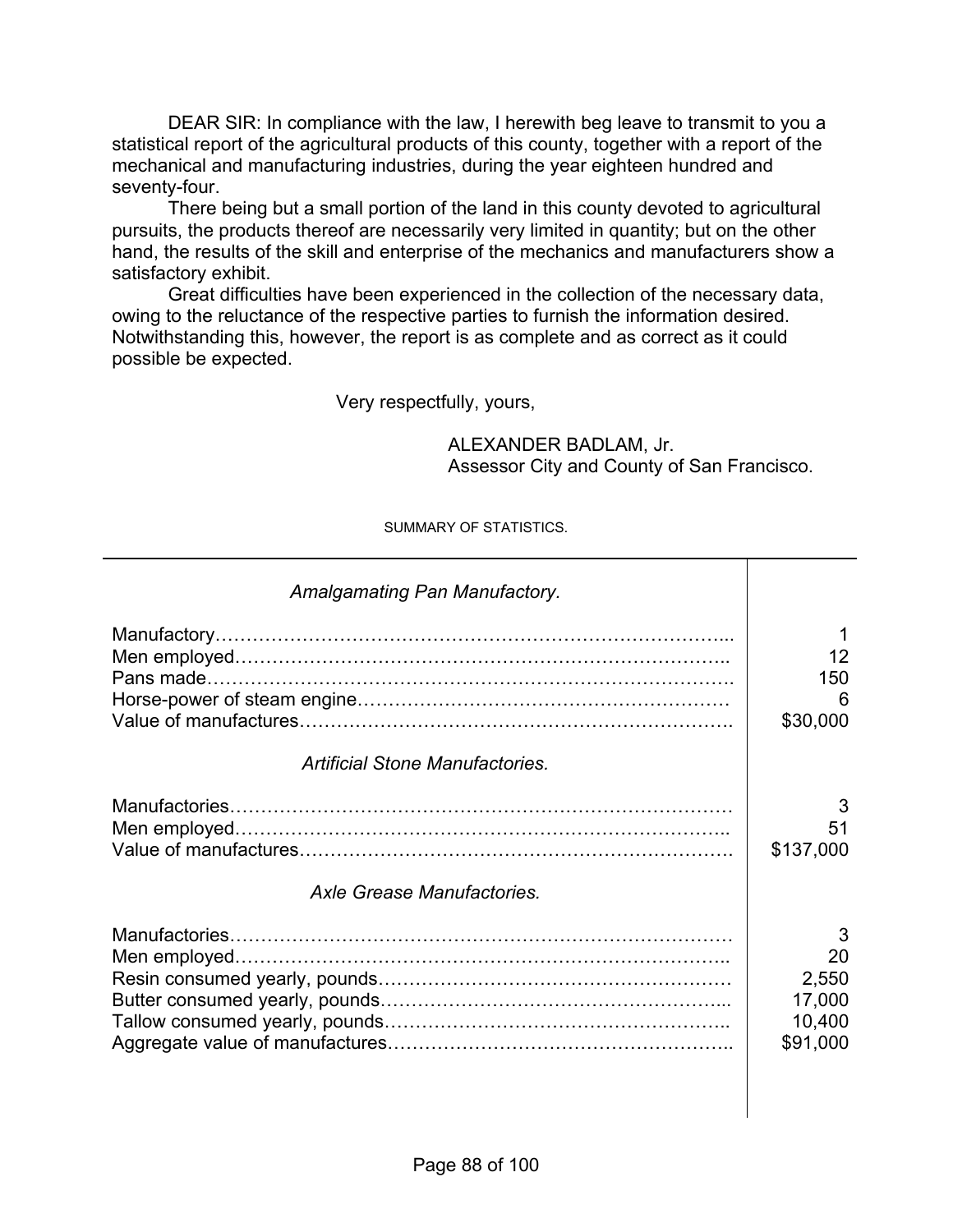| <b>Barrel Manufactories.</b>         |                                               |
|--------------------------------------|-----------------------------------------------|
|                                      | 5<br>215<br>247,250<br>48<br>75,000<br>65,000 |
| <b>Bed Spring Manufactories.</b>     |                                               |
|                                      | 5<br>22<br>520<br>\$141,000                   |
| <b>Bedstead Manufactories.</b>       |                                               |
|                                      | 5<br>725<br>4,700,000<br>\$925,000            |
| <b>Bellows Manufactories.</b>        |                                               |
|                                      | $\overline{2}$<br>11<br>1,500<br>\$27,000     |
| <b>Bedding Manufactories.</b>        |                                               |
|                                      | 6<br>64<br>\$92,500                           |
| <b>Billiard Table Manufactories.</b> |                                               |
|                                      | 5<br>95<br>410<br>\$156,000                   |
| <b>Boot and Shoe Manufactories.</b>  |                                               |
|                                      | 20                                            |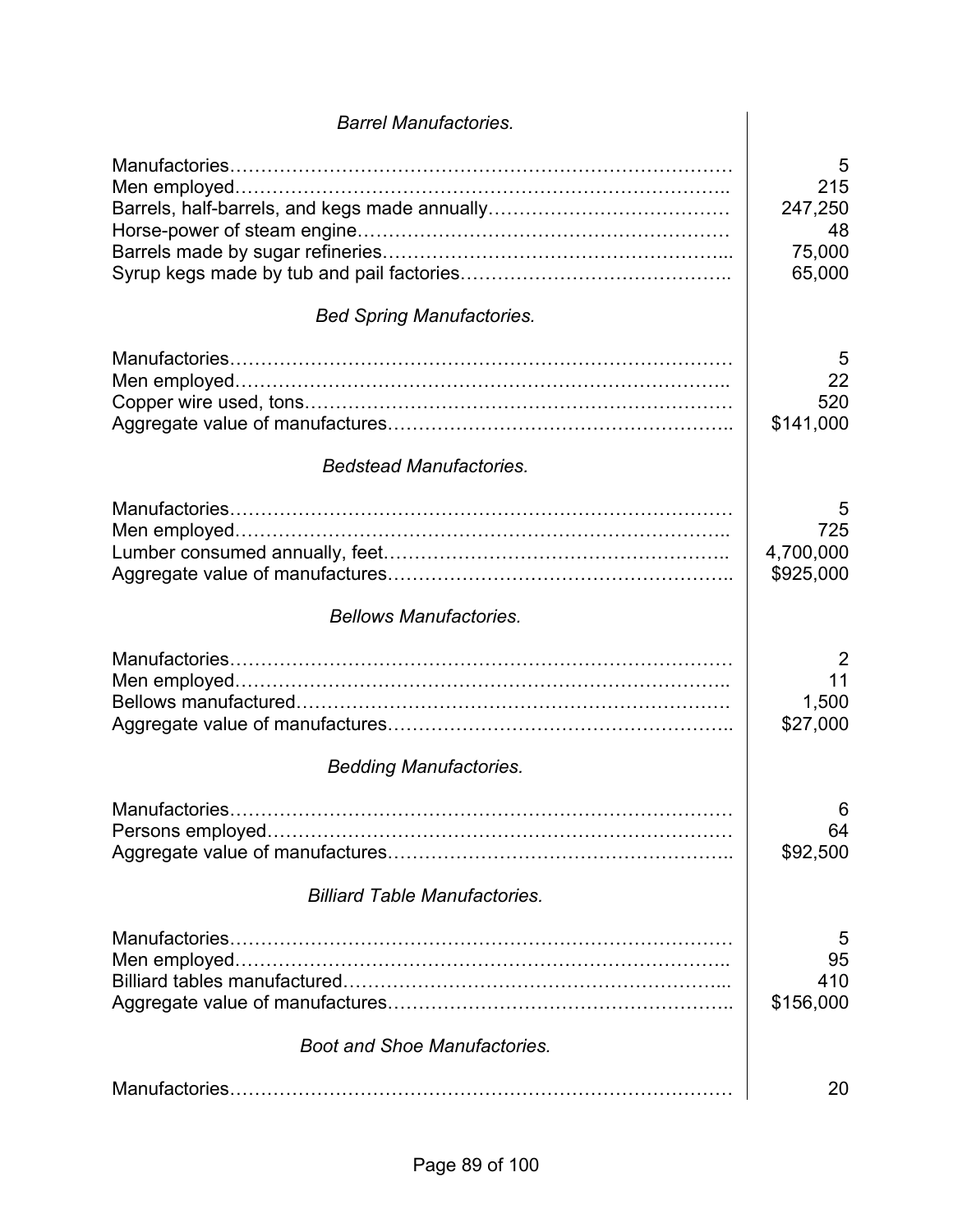|                                       | 2,000<br>\$2,793,000 |
|---------------------------------------|----------------------|
| <b>Borax Works.</b>                   |                      |
| Works.                                | 2                    |
|                                       | 110                  |
|                                       | \$620,000            |
| <b>Box Manufactories.</b>             |                      |
|                                       | 10                   |
|                                       | 372                  |
|                                       | 375                  |
|                                       | \$980,000            |
| <b>Brass Foundries.</b>               |                      |
|                                       | 11                   |
|                                       | 273                  |
|                                       | \$1,055,000          |
| Breweries.                            |                      |
| Works.                                | 40                   |
|                                       | 365                  |
|                                       | 267,000              |
|                                       | \$2,000,000          |
| Broom and Broom Handle Manufactories. |                      |
|                                       | 10                   |
| Men employed.                         | 174                  |
|                                       | 100,000              |
|                                       | \$200,000            |
| <b>Brush Manufactories.</b>           |                      |
|                                       | 3                    |
|                                       | 37                   |
|                                       | \$50,000             |
| <b>Candle Manufactories.</b>          |                      |
|                                       | 2                    |
|                                       | 110                  |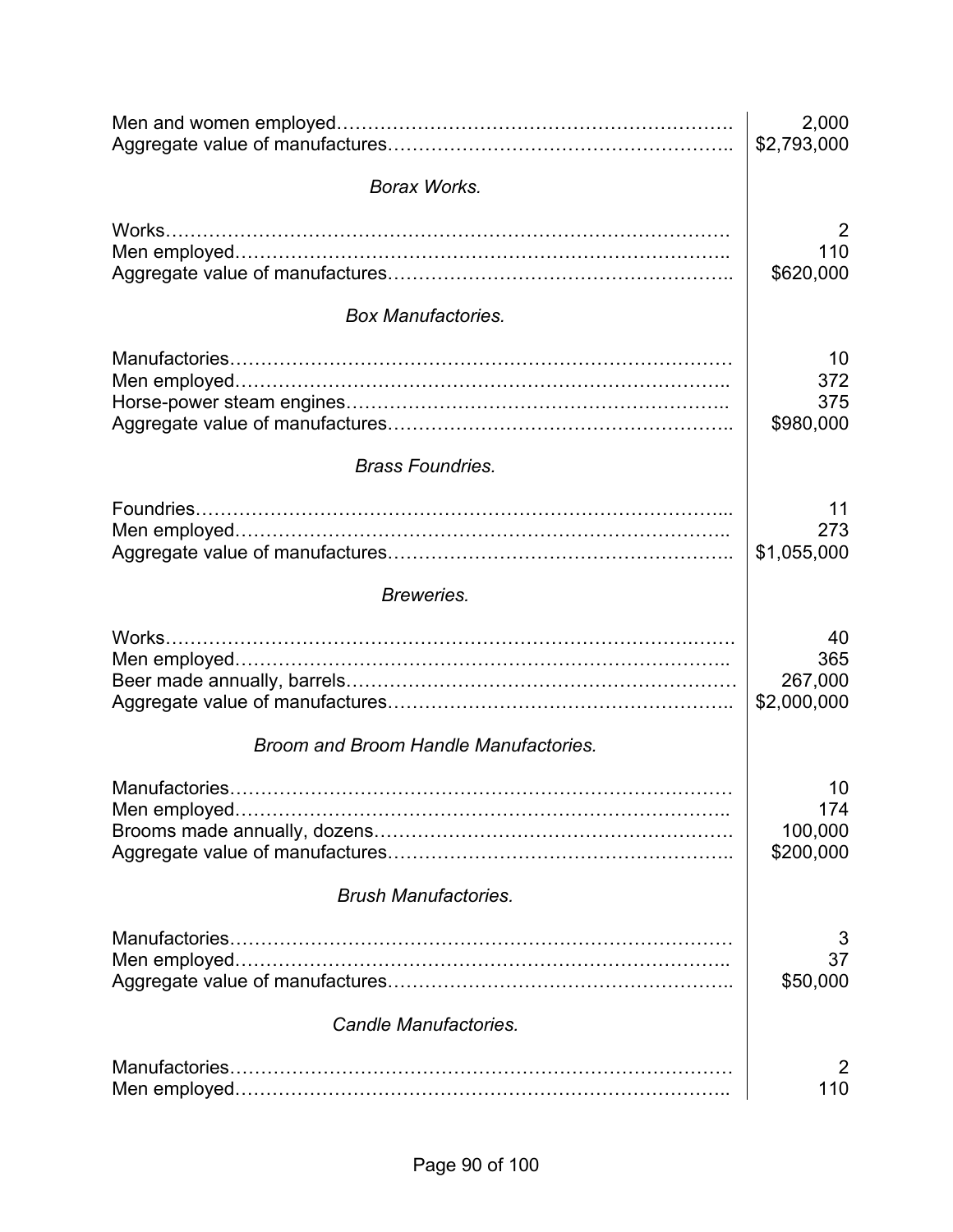|                                            | 150,000<br>\$425,000                                              |
|--------------------------------------------|-------------------------------------------------------------------|
| <b>Clothing Manufactories.</b>             |                                                                   |
| Manufactories                              | 8<br>422<br>\$730,000                                             |
| Cigar Manufactories.                       |                                                                   |
|                                            | 120<br>4,000<br>95,000,000<br>\$40                                |
| <b>Chemical Works.</b>                     |                                                                   |
| Works<br>Carriage and Wagon Manufactories. | 5<br>50<br>720<br>550<br>900<br>500<br>\$425,000                  |
| Coffee and Spice Mills.                    | 400<br>2,117<br>180<br>190<br>\$837,000                           |
|                                            | 10<br>104<br>2,930,000<br>300,000<br>784,000<br>70<br>\$1,102,000 |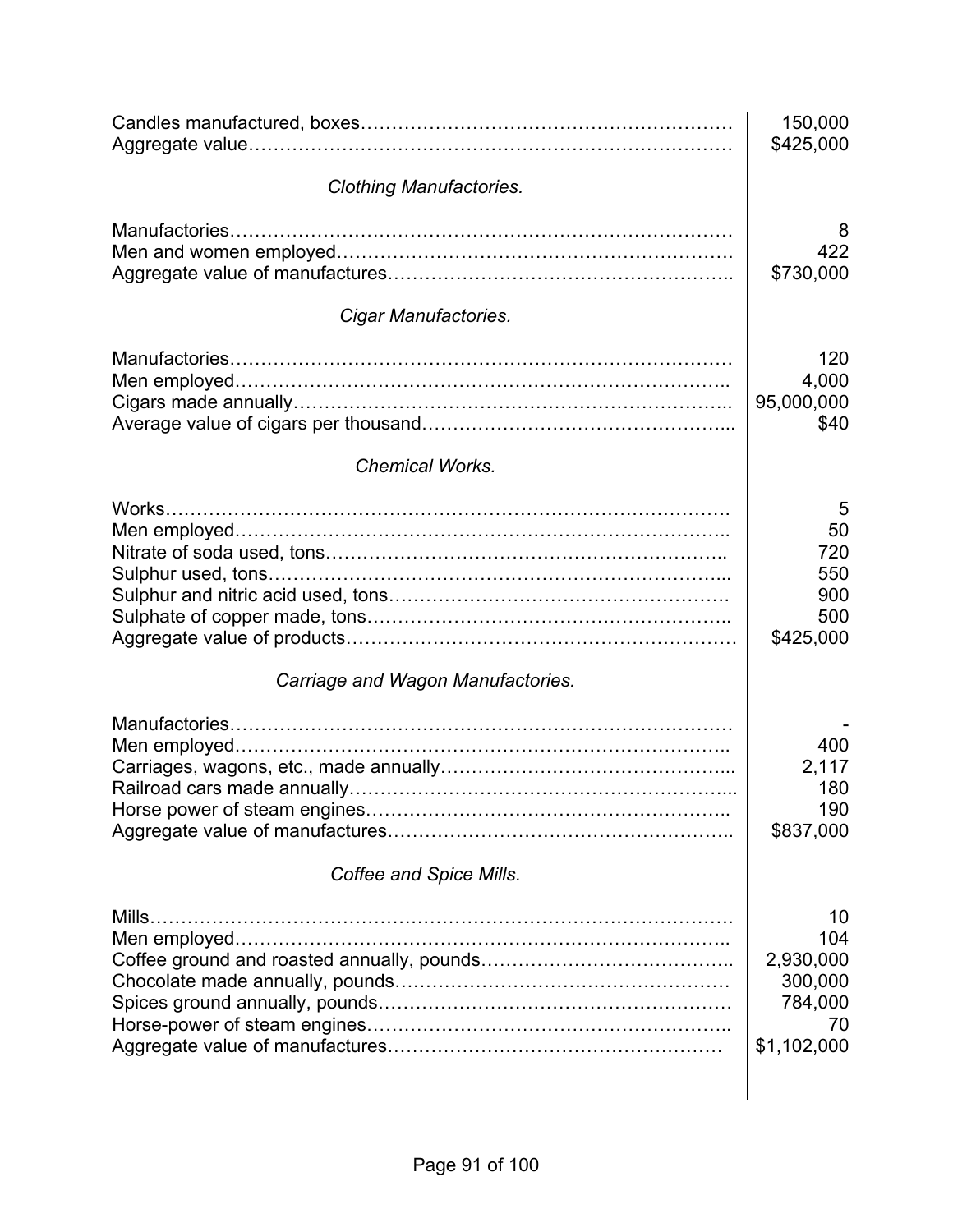| Cordage and Rope Manufactories.                      |                |
|------------------------------------------------------|----------------|
|                                                      | 3              |
|                                                      | 165            |
|                                                      | 5,500          |
|                                                      | 280            |
|                                                      | \$975,000      |
| Distilleries.                                        |                |
|                                                      | 6              |
|                                                      | 100            |
|                                                      | 1,594,962      |
|                                                      | \$1,647,000    |
| Dry Docks (floating.)                                |                |
|                                                      | $\overline{2}$ |
|                                                      | 15             |
|                                                      | 2,600          |
| Dry Dock (stone.)                                    |                |
|                                                      | 1              |
|                                                      | 450            |
|                                                      | 120            |
|                                                      | 30             |
|                                                      | 90             |
|                                                      | 425            |
|                                                      | 22             |
| Capacity of pumps for clearing, per hour, cubic feet | 325,368        |
|                                                      | 4              |
|                                                      | 25             |
|                                                      | 16             |
|                                                      | 3,800          |
|                                                      | 10             |
|                                                      | \$675,000      |
| <b>Flouring Mills.</b>                               |                |
|                                                      | 8              |
|                                                      | 138            |
|                                                      | 446,000        |
|                                                      | 580            |
|                                                      | 685            |
|                                                      | 1,350          |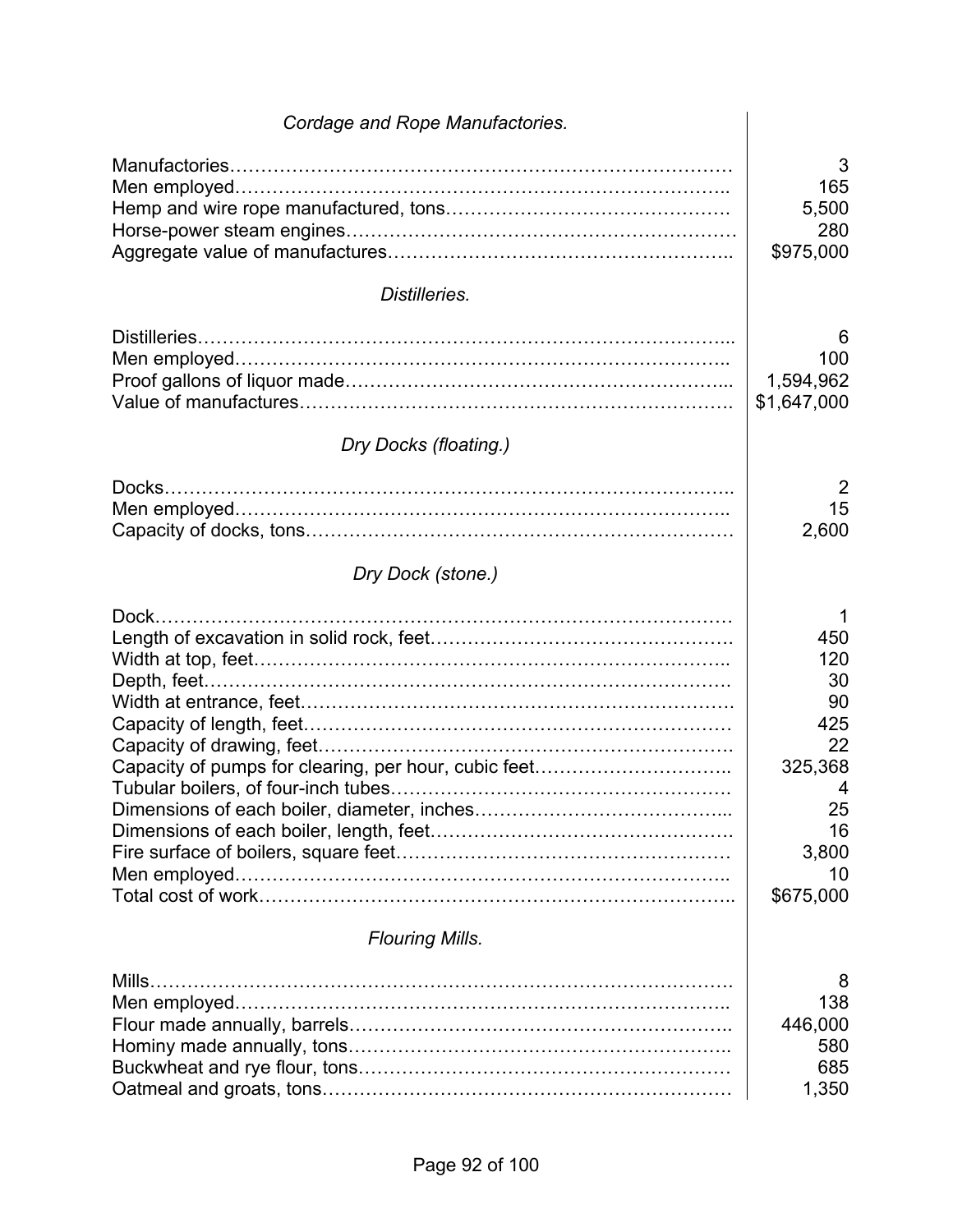|                                  | 2,530<br>4,500<br>500<br>200<br>100<br>50<br>1,172 |
|----------------------------------|----------------------------------------------------|
| <b>Foundries and Iron Works.</b> |                                                    |
| Works                            | 16<br>1,230<br>13,750<br>3,834<br>94<br>609        |
| <b>Fur Manufactories.</b>        |                                                    |
|                                  | 5<br>45<br>\$245,000                               |
| <b>Furniture Manufactories.</b>  |                                                    |
|                                  | 20<br>507<br>11,200,000<br>\$1,636,000             |
| Glass Works.                     |                                                    |
| Pots                             | $\overline{2}$<br>167<br>3<br>12<br>\$270,000      |
| <b>Glass Cutting Works.</b>      |                                                    |
| Works.                           | 2<br>11<br>\$32,000                                |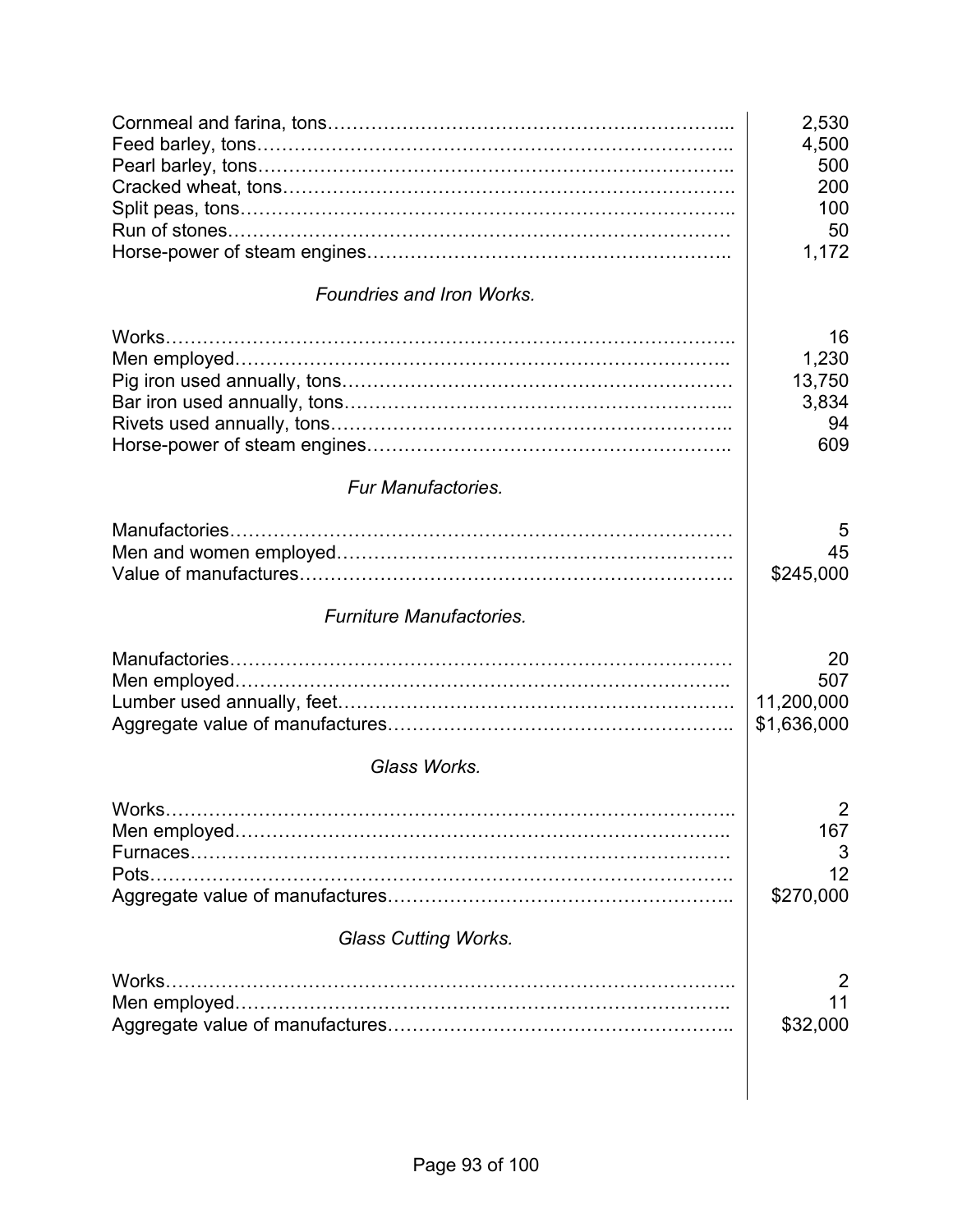| <b>Gas Meter Manufactory.</b>   |                                                |
|---------------------------------|------------------------------------------------|
|                                 | 4<br>\$15,000                                  |
| Glove Manufactories.            |                                                |
|                                 | 3<br>100<br>\$130,000                          |
| Glue Manufactory.               |                                                |
|                                 | 1<br>40<br>360<br>4,000<br>18,000<br>\$325,000 |
| Hat and Cap Manufactories.      |                                                |
|                                 | 15<br>125<br>\$328,000                         |
| Hose and Belting Manufactories. |                                                |
|                                 | 3<br>27<br>7,000<br>112,000<br>\$114,000       |
| Jewelry Manufactories.          |                                                |
| Manufactories                   | 30<br>323<br>\$827,000                         |
| <b>Lead and Shot Works.</b>     |                                                |
|                                 | 2<br>90<br>10,000                              |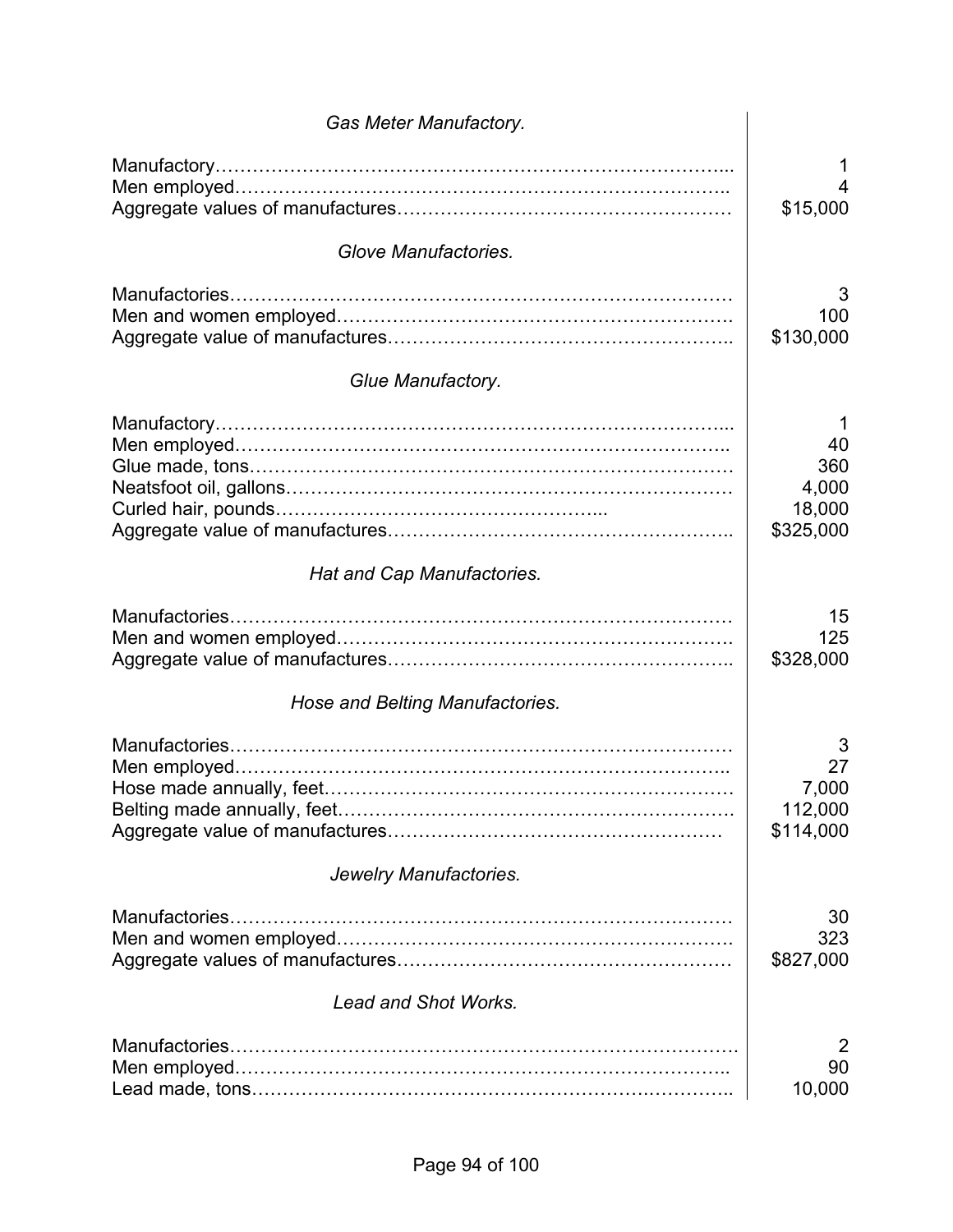|                                               | 500<br>\$1,000,000                            |
|-----------------------------------------------|-----------------------------------------------|
|                                               |                                               |
| <b>Last Manufactories.</b>                    |                                               |
|                                               | $\overline{2}$<br>14<br>10<br>25,000          |
|                                               | \$26,000                                      |
| <b>Macaroni and Vermicelli Manufactories.</b> |                                               |
|                                               | 3<br>30<br>87,000<br>9,500<br>52<br>\$120,000 |
| Marble Works.                                 |                                               |
| Works                                         | 21<br>242<br>\$860,000                        |
| <b>Match Factories.</b>                       |                                               |
|                                               | 6<br>87<br>250,000<br>\$260,000               |
| Malt Houses.                                  |                                               |
|                                               | 5<br>35<br>12,000<br>\$300,000                |
| Oakum Manufactory.                            |                                               |
| Manufactory                                   | 10<br>5,000<br>\$25,000                       |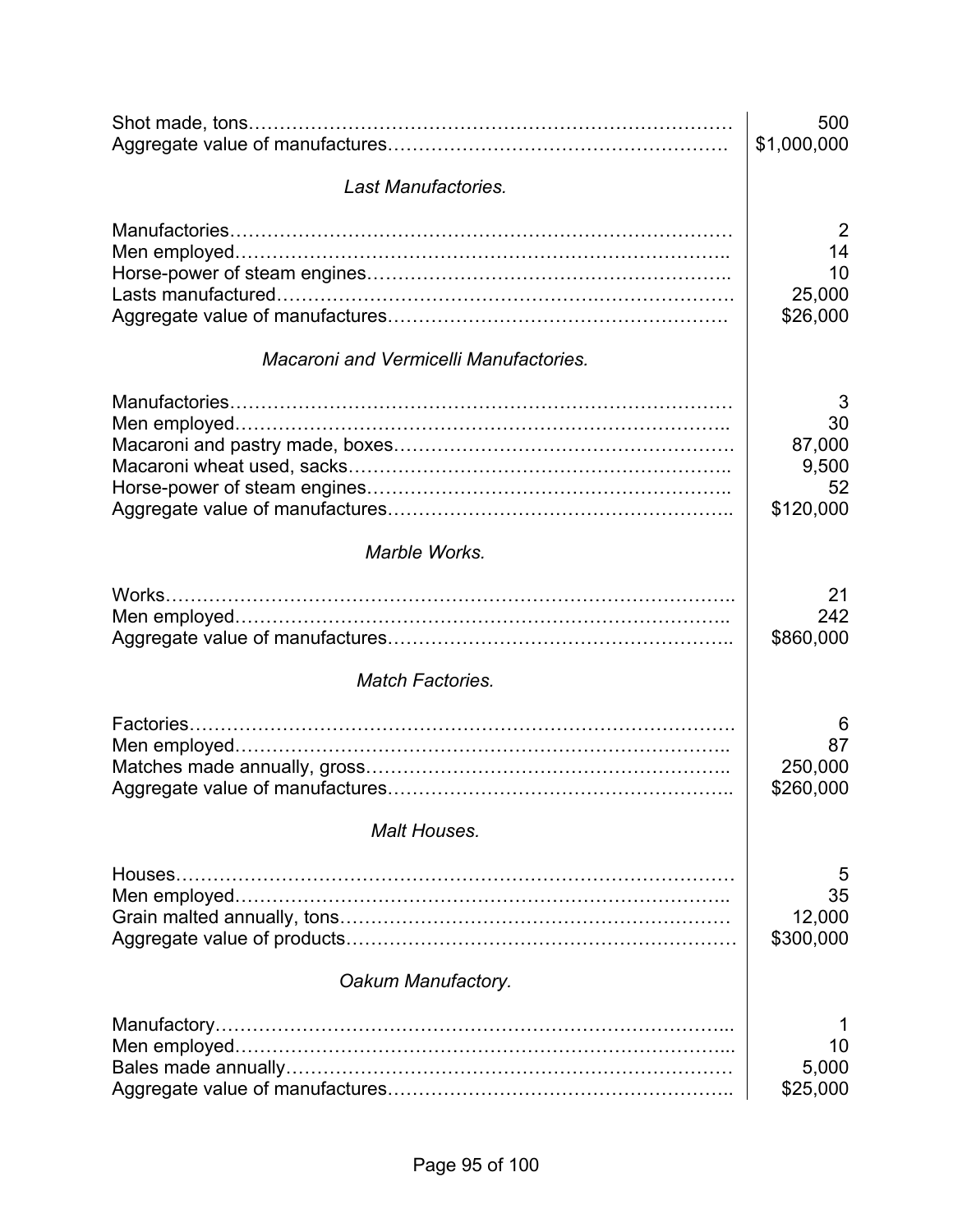| <b>Pickles and Fruit Preserving Works.</b> |                                                          |
|--------------------------------------------|----------------------------------------------------------|
|                                            | 4<br>953<br>185,000<br>45,000<br>\$850,000               |
| Powder Works.                              |                                                          |
|                                            | $\overline{2}$<br>58<br>16<br>980,000<br>\$568,000       |
| <b>Rolling Mill.</b>                       |                                                          |
| $Mill$                                     | 1<br>300<br>400<br>1,000<br>10,000<br>8,000<br>\$750,000 |
| <b>Silk Manufactories.</b>                 |                                                          |
|                                            | 2<br>120<br>\$300,000                                    |
| Saw Manufactory.                           |                                                          |
|                                            | 1<br>30<br>25<br>36<br>\$90,000                          |
| Sash, Blind, and Door Factories.           |                                                          |
|                                            | 10<br>502<br>455                                         |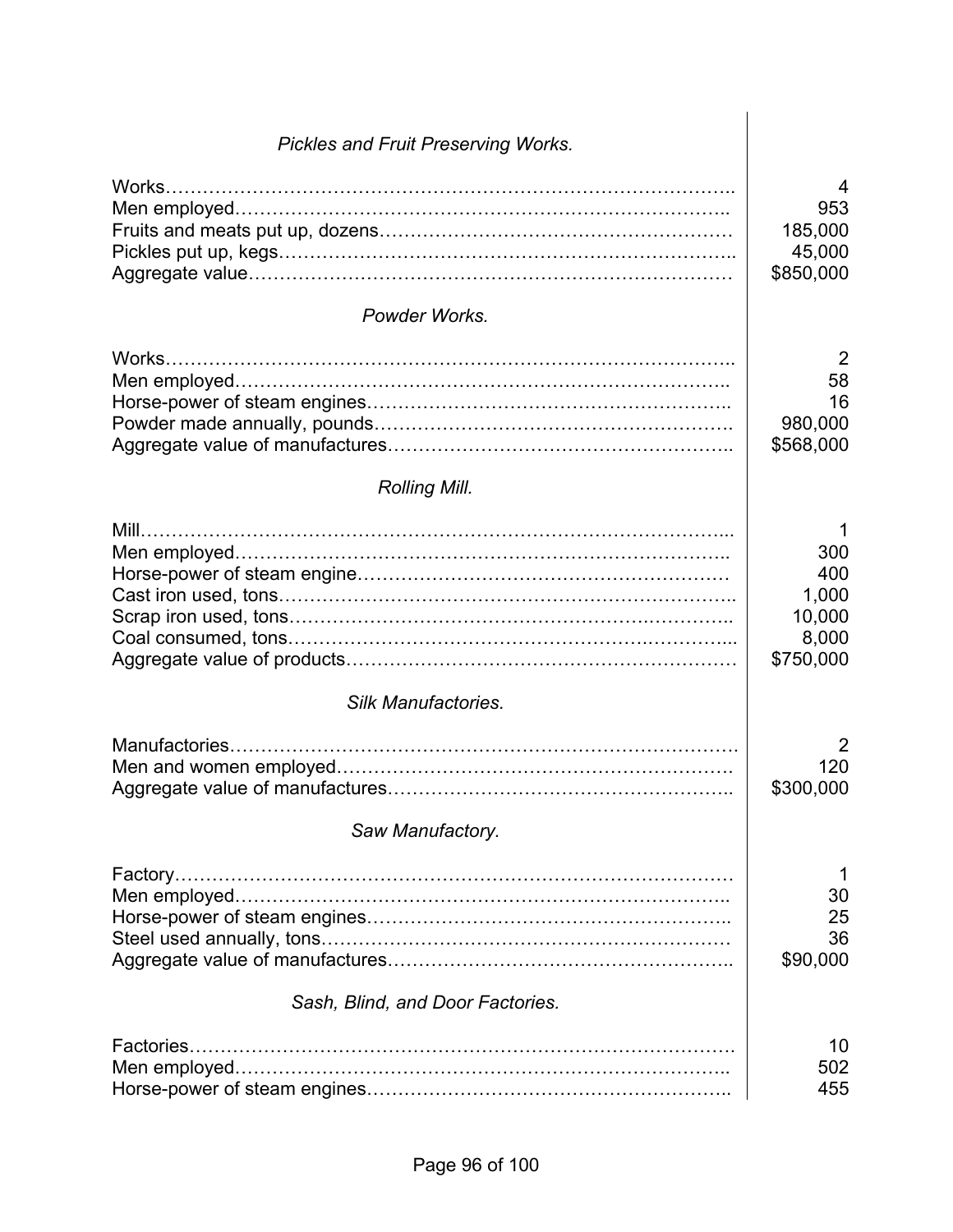|                                    | 12,190,000<br>\$2,500,000                         |
|------------------------------------|---------------------------------------------------|
| Silverware Manufactories.          |                                                   |
| Factories.                         | 4<br>88<br>\$252,000                              |
| <b>Shirt Manufactories.</b>        |                                                   |
|                                    | 8<br>743<br>\$798,000                             |
| <b>Slipper Manufactories.</b>      |                                                   |
| Factories                          | 18<br>300<br>\$200,000                            |
| Soap Factories.                    |                                                   |
|                                    | 17<br>152<br>8,560,000<br>\$513,000               |
| Tanneries.                         |                                                   |
|                                    | 33<br>244<br>161<br>7,900<br>216,000<br>\$985,000 |
| Telegraph Instruments Manufactory. |                                                   |
|                                    | 40<br>\$75,000                                    |
| <b>Tool Manufactories.</b>         |                                                   |
|                                    | 6                                                 |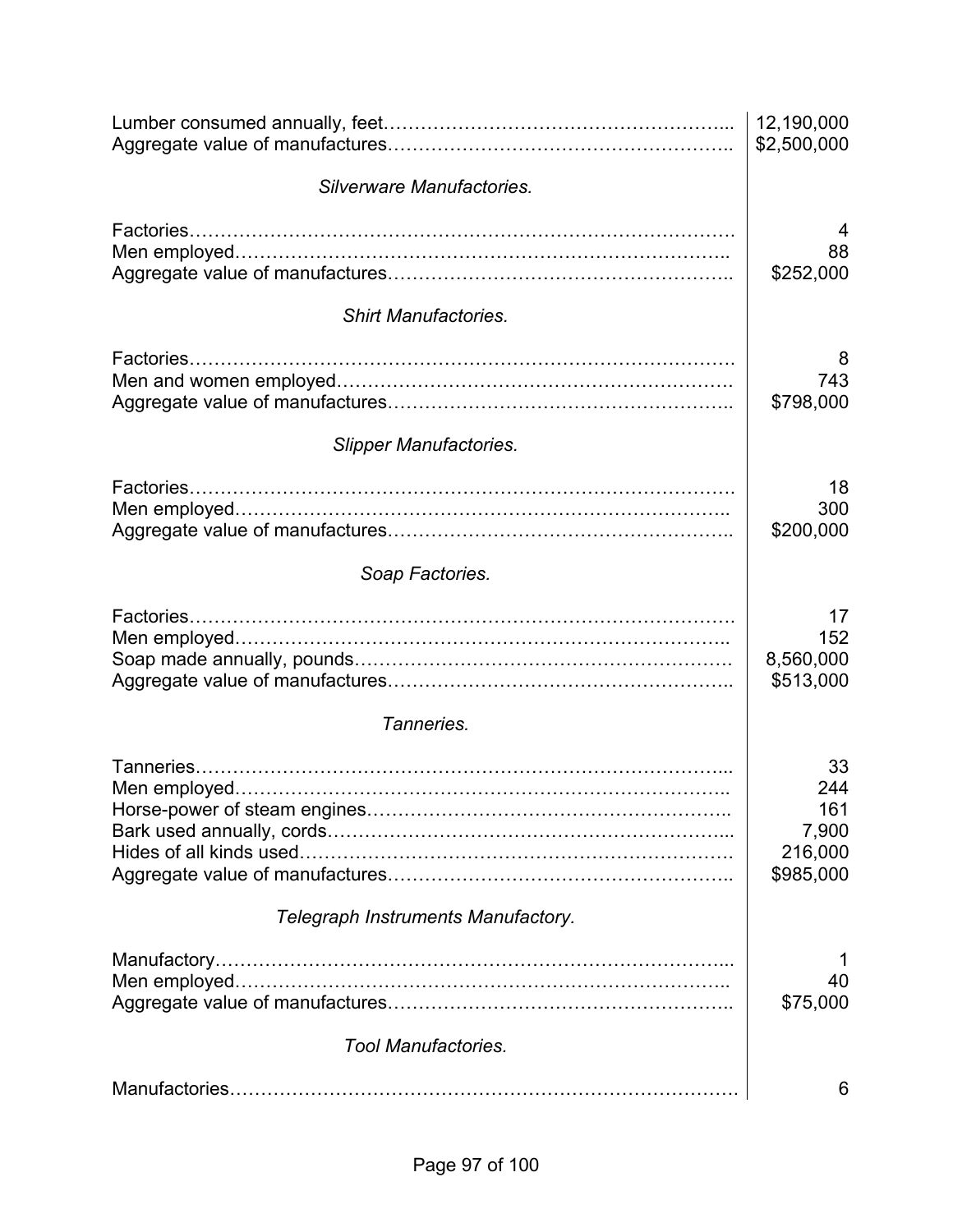|                                           | 43<br>\$210,500                 |
|-------------------------------------------|---------------------------------|
| Trunk and Valise Manufactories.           |                                 |
| Factories                                 | 6<br>116<br>\$240,000           |
| <b>Type Foundries.</b>                    |                                 |
| Foundries                                 | 2<br>53<br>\$55,000             |
| <b>Vinegar Manufactories.</b>             |                                 |
|                                           | 8<br>68<br>742,000<br>\$122,000 |
| <b>Windmill Manufactories.</b>            |                                 |
|                                           | 29<br>330<br>\$57,000           |
| <b>Wood and Willowware Manufactories.</b> |                                 |
| Men employed.                             | 2<br>70<br>150<br>\$220,000     |
| <b>Wood Preserving Works.</b>             |                                 |
| Works.                                    | 30<br>28<br>\$90,000<br>50,000  |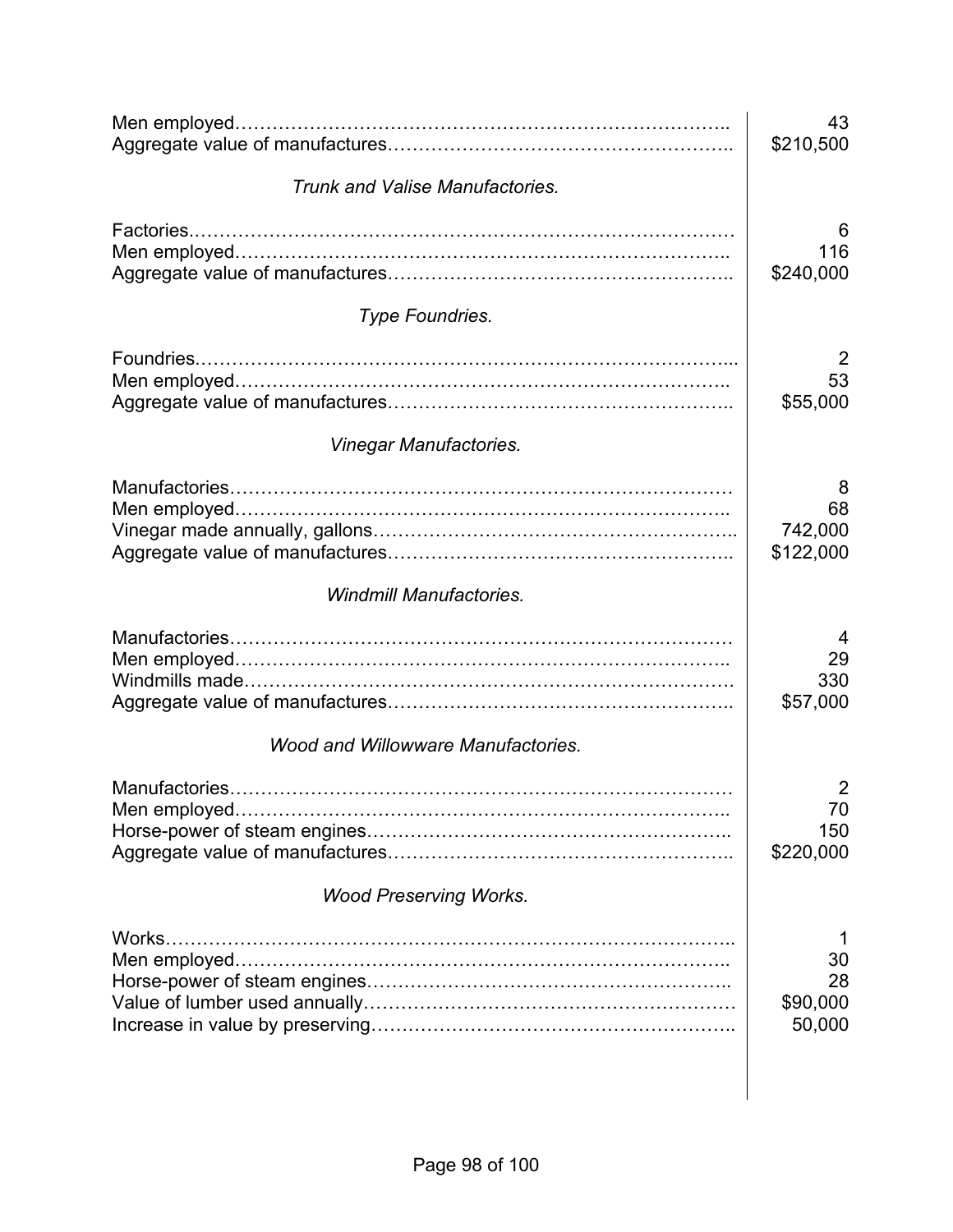| <b>Woolen Mills.</b>                                    |                                                                                                                              |
|---------------------------------------------------------|------------------------------------------------------------------------------------------------------------------------------|
|                                                         | 2<br>900<br>106<br>48<br>20<br>50<br>13,000<br>155,000<br>18,000<br>16,000<br>850,000<br>900,000<br>3,150,000<br>\$2,200,000 |
| <b>Watch Manufactory.</b><br><b>Yeast Powder Works.</b> | 140<br>15,000<br>\$14 to \$150                                                                                               |
| Works.                                                  | 3<br>16<br>4,000<br>140,000<br>410,000<br>\$110,000                                                                          |

#### ALEXANDER BADLAM, Jr., Assessor City and County of San Francisco.

### OFFICE OF THE CITY AND COUNTY ASSESSOR, SAN FRANCISCO, September 22<sup>nd</sup>, 1875.

Hon. ROB'T GARDNER, Surveyor General:  $\frac{1}{2}$